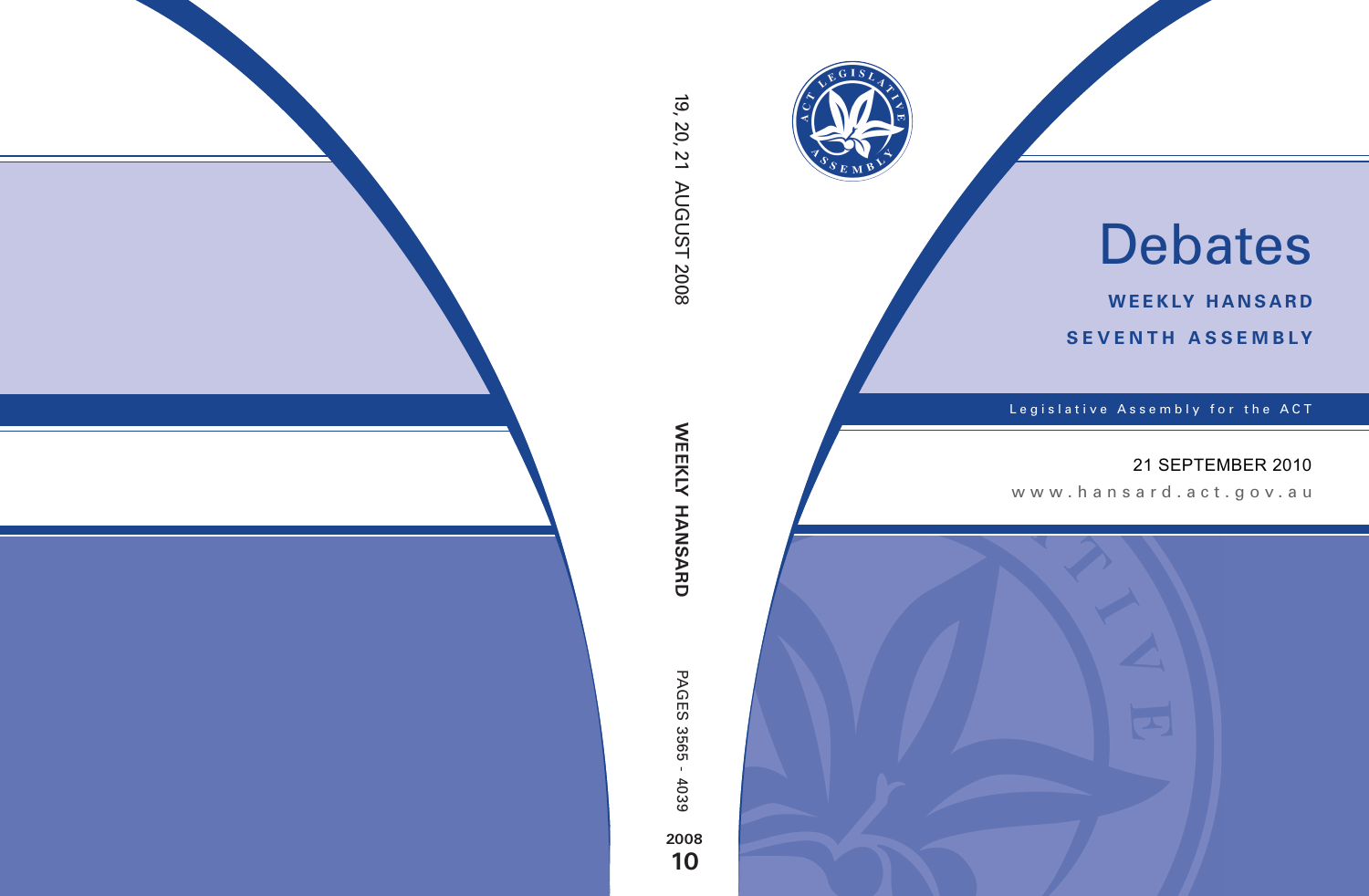## **[Tuesday, 21 September 2010](#page-2-0)**

| Petition: Planning—Hawker—petition No 109 (Ministerial response)4161         |  |
|------------------------------------------------------------------------------|--|
|                                                                              |  |
|                                                                              |  |
|                                                                              |  |
| Road Transport (Third-Party Insurance) (Governance) Amendment Bill 2010 4162 |  |
|                                                                              |  |
| Planning and Development (Concessional Leases) Amendment Bill 2010 4175      |  |
|                                                                              |  |
| Questions without notice:                                                    |  |
|                                                                              |  |
|                                                                              |  |
|                                                                              |  |
|                                                                              |  |
|                                                                              |  |
|                                                                              |  |
|                                                                              |  |
| Health—mental health crisis assessment and treatment team 4202               |  |
|                                                                              |  |
|                                                                              |  |
|                                                                              |  |
| Answers to questions on notice:                                              |  |
|                                                                              |  |
|                                                                              |  |
|                                                                              |  |
|                                                                              |  |
|                                                                              |  |
|                                                                              |  |
|                                                                              |  |
|                                                                              |  |
|                                                                              |  |
|                                                                              |  |
| Children and young people—consultation (Matter of public importance)4219     |  |
| Adjournment:                                                                 |  |
|                                                                              |  |
|                                                                              |  |
|                                                                              |  |
|                                                                              |  |
|                                                                              |  |
|                                                                              |  |
|                                                                              |  |
|                                                                              |  |
|                                                                              |  |
|                                                                              |  |
|                                                                              |  |
|                                                                              |  |
|                                                                              |  |
|                                                                              |  |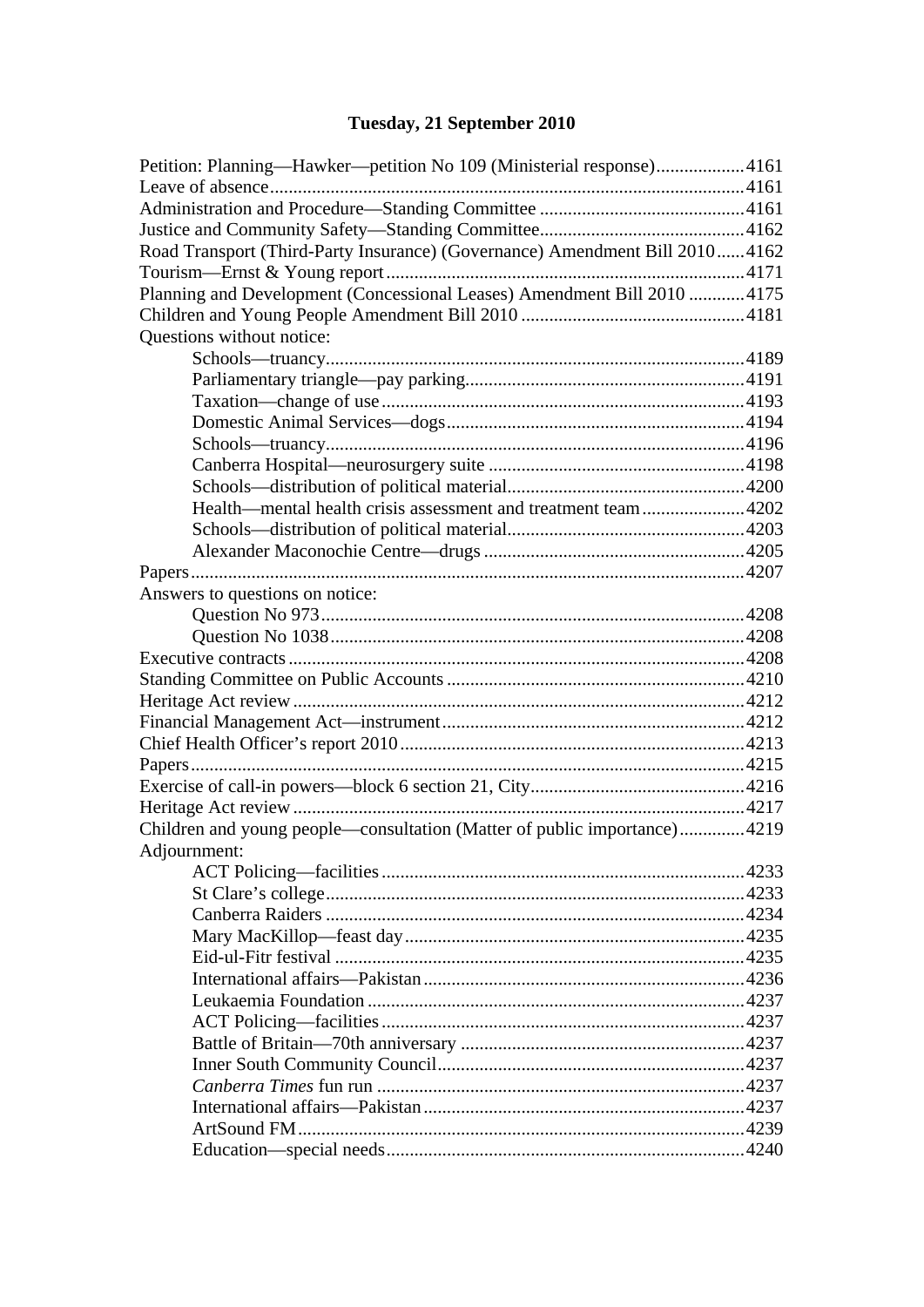## <span id="page-2-0"></span>**Tuesday, 21 September 2010**

**MR SPEAKER** (Mr Rattenbury) took the chair at 10 am, made a formal recognition that the Assembly was meeting on the lands of the traditional custodians, and asked members to stand in silence and pray or reflect on their responsibilities to the people of the Australian Capital Territory.

#### <span id="page-2-1"></span>**Petition Ministerial response**

**The Clerk**: The following response to a petition has been lodged by a minister:

By **Mr Stanhope**, Minister for Land and Property Services, dated 7 September 2010, in response to a petition lodged by Ms Porter on 17 August 2010 concerning Hawker—Blocks 8 and 10, Section 34—Parking.

The terms of the response will be recorded in *Hansard*.

#### **Planning—Hawker—petition No 109**

*The response read as follows:*

I note that the petition is based on a premise that development of Blocks 8 and 10, Section 34 Hawker would adversely affect parking for the Hawker Group Centre. This premise is not soundly based and it is the Government's intention that any development of these blocks would not adversely affect parking for the Hawker Group Centre.

With changes in retailing, the Hawker Group Centre is in a position to capture an increased expenditure. The benefits of this to the community could include, but are not limited to, a larger more competitive centre, an improved range of leisure facilities, a new "lifestyle" dimension to the centre and more efficient carparking arrangements.

Information on the two options proposed, including changes to parking arrangements is available through the Land Development Agency's website at www.lda.act.gov.au and the LDA has also placed a "Question and Answer" section on the Community Consultation page of its website responding to issues raised by the community to date on parking issues.

### <span id="page-2-2"></span>**Leave of absence**

Motion (by **Mr Corbell**) agreed to:

That leave of absence be granted to Mr Hargreaves for this sitting for personal reasons.

#### <span id="page-2-3"></span>**Administration and Procedure—Standing Committee Membership**

Motion (by **Mr Corbell**) agreed to: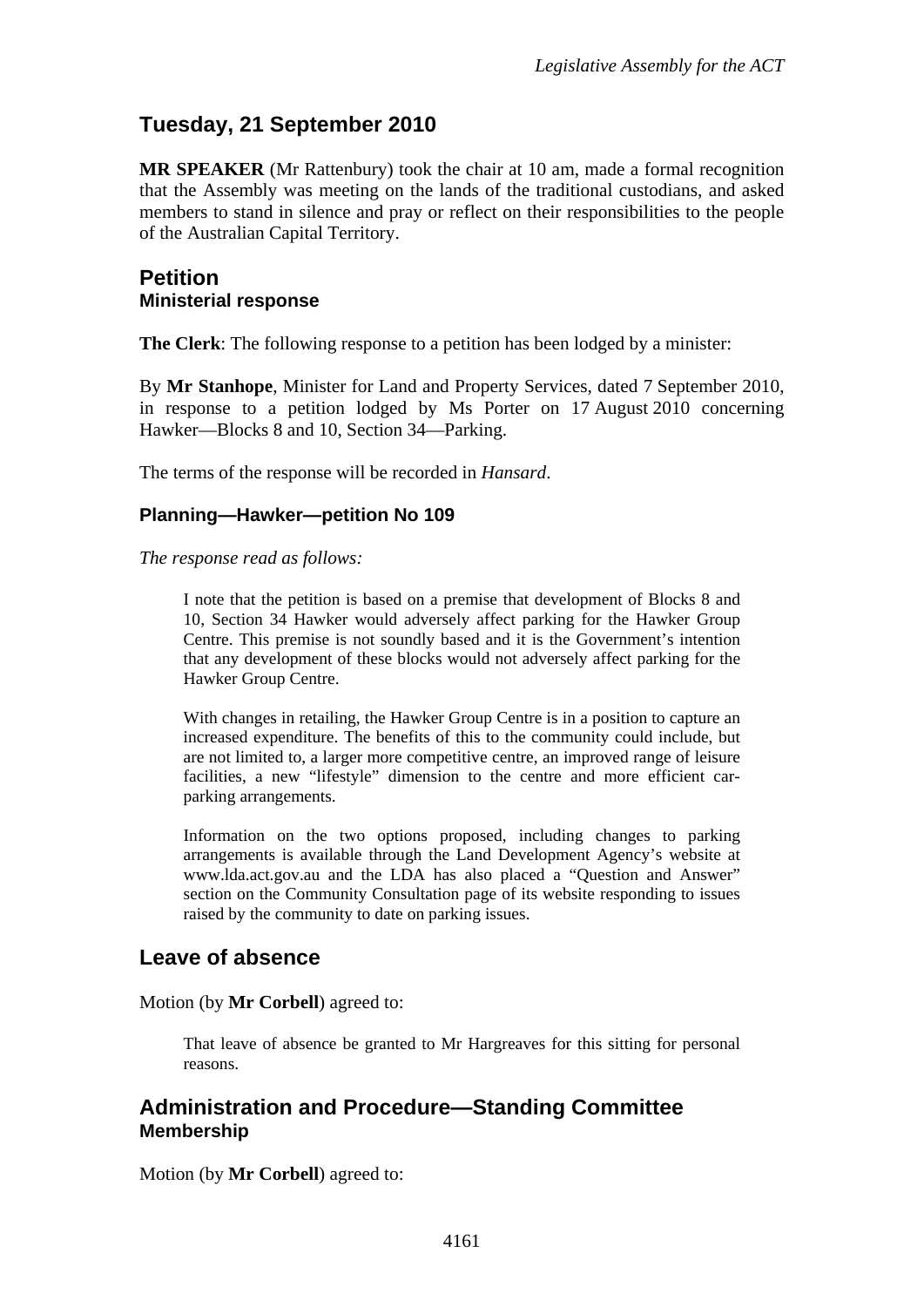That Mr Hargreaves be discharged from the Standing Committee on Administration and Procedure and that Ms Porter be appointed in his place for Tuesday, 21 September 2010.

#### <span id="page-3-0"></span>**Justice and Community Safety—Standing Committee Scrutiny report 27**

**MRS DUNNE** (Ginninderra): I present the following report:

Justice and Community Safety—Standing Committee (performing the duties of a Scrutiny of Bills and Subordinate Legislation Committee)—Scrutiny Report 27*,* dated 20 September 2010, together with the relevant minutes of proceedings.

I seek leave to make a brief statement.

Leave granted.

**MRS DUNNE**: Scrutiny report 27 contains the committee's comments on eight bills, 20 pieces of subordinate legislation and seven government responses. The report was circulated to members when the Assembly was not sitting.

The committee also, pursuant to standing order 241, resolved that all correspondence between the committee and ministers and all responses to scrutiny reports be authorised for publication, unless otherwise ordered. This is to allow members to discuss correspondence received between meetings as they relate to legislation.

This is an issue that has arisen quite often, Mr Speaker, when responses to scrutiny reports only appear quite close to the time of debating and there are some irregularities with their being discussed without being published. This will make it simpler and easier for all members to participate in debates.

I commend the report to the Assembly.

**MR SPEAKER**: Mr Barr is not coming?

**Mr Smyth**: He missed it last time too, Mr Speaker. He is obviously not keen to make the statement.

**MR SPEAKER:** Then we will move on to executive business.

## <span id="page-3-1"></span>**Road Transport (Third-Party Insurance) (Governance) Amendment Bill 2010**

Debate resumed from 19 August 2010, on motion by **Ms Gallagher**:

That this bill be agreed to in principle.

**MR SMYTH** (Brindabella) (10.05): Mr Speaker, the opposition will be supporting this bill. I find myself in agreement with the Treasurer for the second occasion on this day.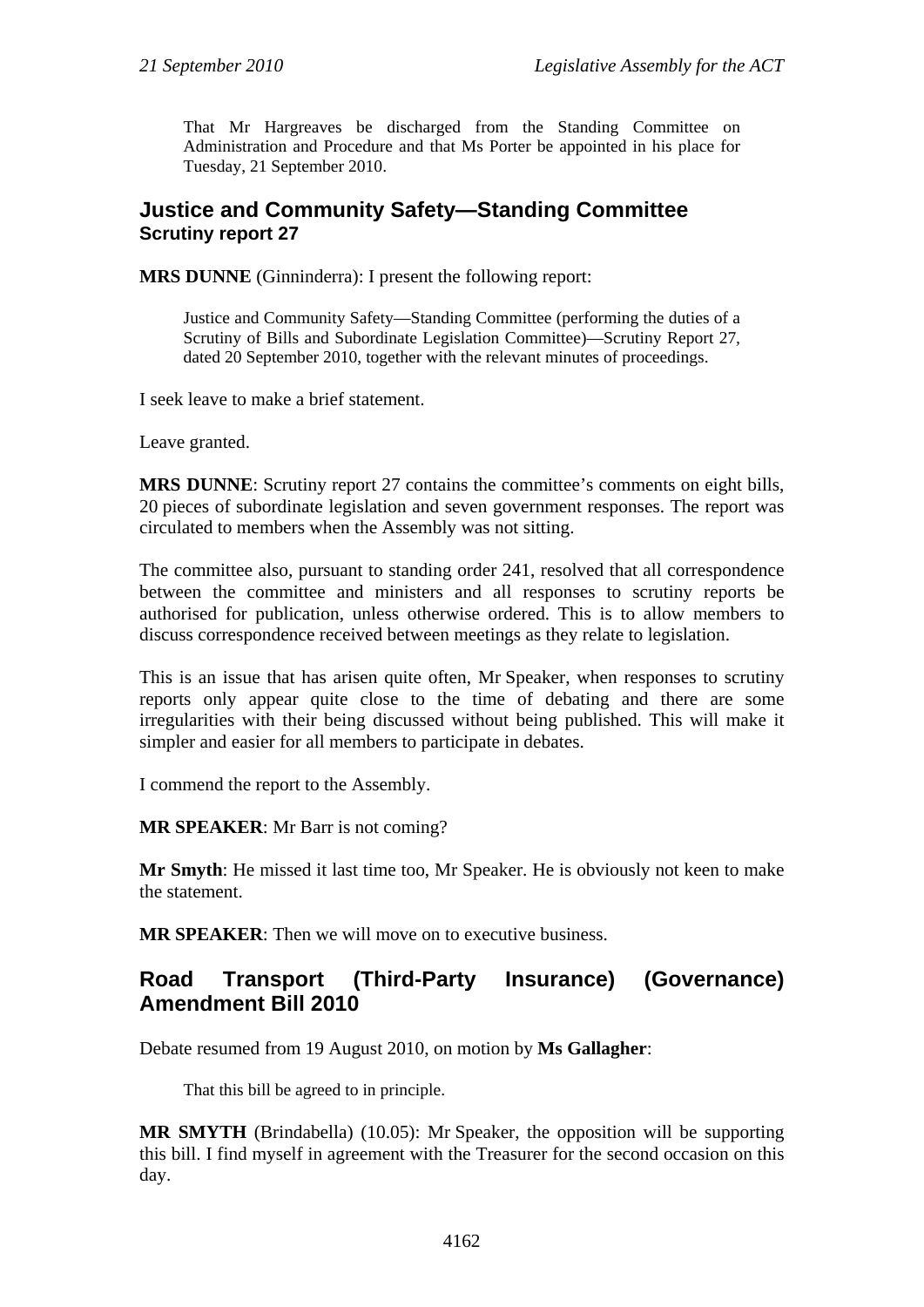**Ms Gallagher**: Not again.

**MR SMYTH**: It is obviously too much for the Treasurer. Mr Speaker, one of the great pleasures of discussing third-party insurance is the briefing that you get. If members remember the last time we had this discussion, we were talking about the Beatles and Mr McDonald's haircut in the 60s, when he had a full head of hair and enjoyed a bit of a dance to Beatles music.

The briefing this time, of course, started with Tom confessing. He said, "I have to confess, Mr Smyth." I always like it when public servants come into my office and confess. What he did confess was that they had been progressing what they were doing. With that in mind, we will be supporting the bill. I do thank the Treasurer for arranging the briefing on the bill and, indeed, the progress on achieving increased competition in the third-party insurance market in the ACT.

Mr Speaker, this bill essentially deals with four matters. The first and second matters relate to the governance of the third-party regime in the ACT. The new section 5A sets out objectives of the third-party regime. A new section 14 formally establishes the position of the regulator for the regime. The new section 14A sets out the functions of the regulator of the third-party insurance regime.

These provisions appear reasonable. It was noted in our briefing that the framing of these objectives and functions has drawn on the practice, the legislation that is in place in New South Wales and Queensland, and the experience that has been gained already in the ACT following the enactment of third-party legislation a couple of years ago. It is particularly pleasing to learn that some of the key intentions of the new third-party regime in the ACT, such as enhancing the rehabilitation of people who have been injured and reducing the proportion of costs being absorbed by legal matters, are being achieved.

The third matter in the bill concerns the promulgation of information about the third-party regime. In particular, it will enable the regulator to publish the average premium risk for passenger vehicles. This information, while not contravening commercial confidential issues, will provide the community with a greater insight into how the scheme is performing in the ACT and what costs are being incurred as a result of claims being finalised.

Mr Speaker, the fourth matter concerns the Nominal Defendant. I am pleased to see that this bill provides for the preparation of appropriate accounts for the Nominal Defendant, particularly relating to the Nominal Defendant fund. I am also pleased that the bill requires an annual audit of the accounts of the Nominal Defendant.

In this regard, however, I would note some quite serious concerns about the way in which the accounts of the Nominal Defendant have been dealt with in recent times. These concerns are alluded to in the annual report for the ACT Insurance Authority for 2008-09. Unfortunately, there is not a full explanation either in the annual report or in any other document that I can find of what happened with the management of the Nominal Defendant. I think this situation is unacceptable, as it involves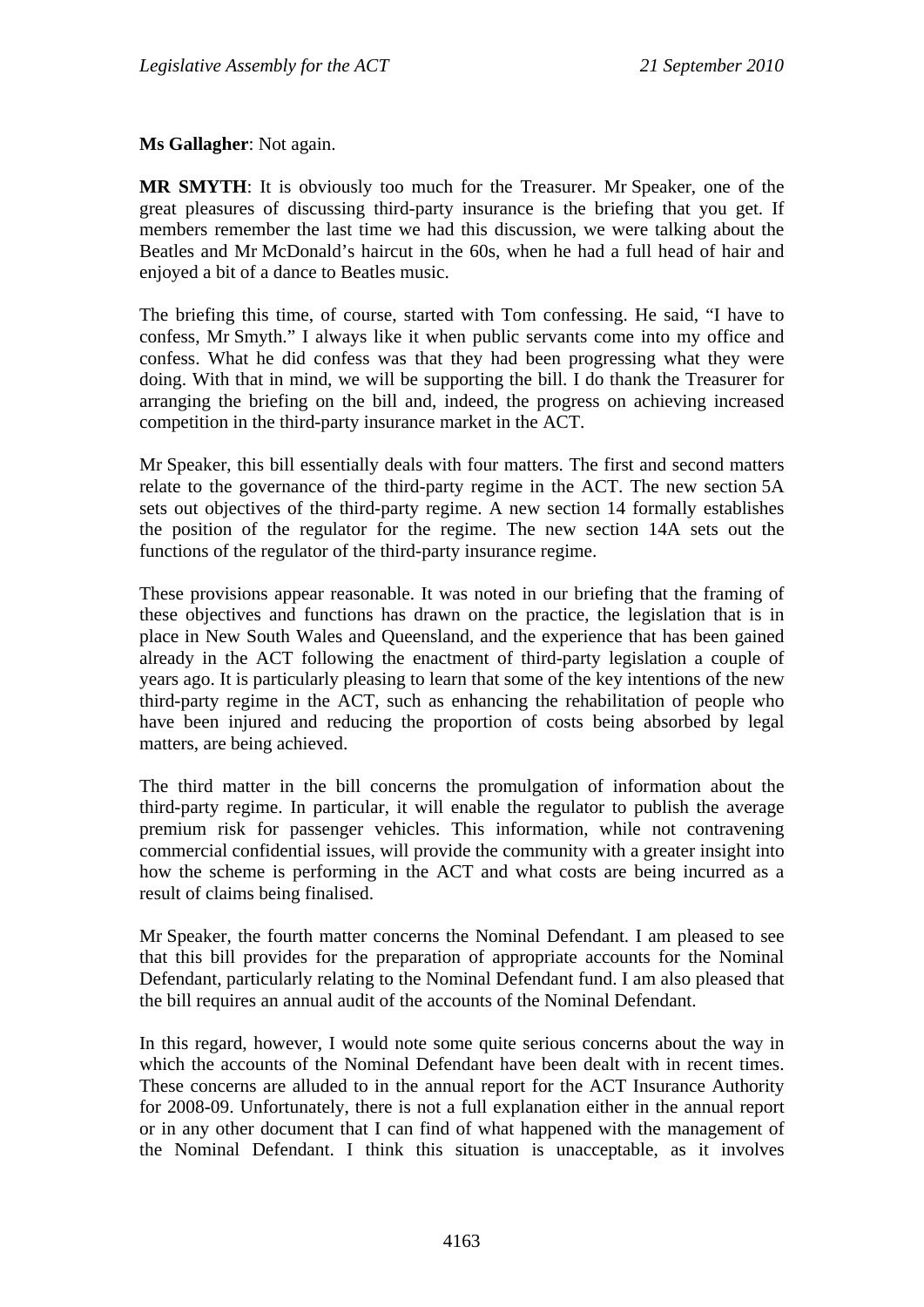considerable public funds and a most significant area of policy. It warrants further comment from the Treasurer and I trust the Treasurer will speak to this when she closes debate.

Briefly, the history, as I understand it, is that up until the end of the calendar year 2007—that is, 31 December 2007—the management of the Nominal Defendant matters was handled externally to the ACT government. Relevant reports are available on the Treasury website. According to the Insurance Authority's annual report for 2008-09, the authority became the Nominal Defendant on 17 December 2008, although the assets and liabilities were not transferred until the beginning of January 2009.

This means that there is an interregnum of virtually 12 months for which there is no report on the activities of the Nominal Defendant. Indeed, in the audit report on the Insurance Authority for 2008-09, the Auditor-General provides a qualified report on the activities and financial affairs of the Nominal Defendant. The Auditor-General raises a number of concerns about the period prior to 1 January 2009, noting that it was not possible to be assured of the veracity of information relating to the Nominal Defendant prior to that date.

We need to be quite clear about this, Mr Speaker. The amounts involved, while not large in the context of the ACT budget, are certainly significant with assets and liabilities of nearly \$12 million and, of course, serious matters involving claims arising from motor vehicle crashes, including claims that are still under consideration and dating from before the transfer took place. I cannot find any explanation from the ACT government about this gap in the history of the Nominal Defendant.

There are many serious questions about this matter, including: when was the decision taken to transfer responsibility for the Nominal Defendant to the Insurance Authority; what arrangements were made to transfer this responsibility; what arrangements were made to ensure that any necessary transition arrangements were implemented; and why was there no report on the activities of the Nominal Defendant for the period 1 January 2008 until 31 December 2008? Mr Speaker, I will be pursuing this matter in the annual reports hearings in a few weeks.

I make a few final comments about some of the wording in the bill. In section 14A(f) there is a reference to motor accidents, while in section  $14A(g)$  there is a reference to motor vehicle accidents. I took this matter up in the briefing and was assured that these different descriptions will not affect the way in which the regime will be applied, although action will be taken to make these descriptions consistent.

It does bring me to this point: the phrase "motor accident" as it is used in, for example, section 14A(f) is one issue that we spoke about in the briefing. It concerns changing the behaviour of road users. In this context, there are very strong arguments to change this word from "accidents" to "crashes" or to a similar word. "Accidents" suggests that events in which people are injured or killed are just that—accidents—when the reality is that typically these are not accidents at all. They are tragic events, crashes of whatever descriptions, in which sometimes quite awful outcomes result. We need to get away from the notion that we experience a motor vehicle accident.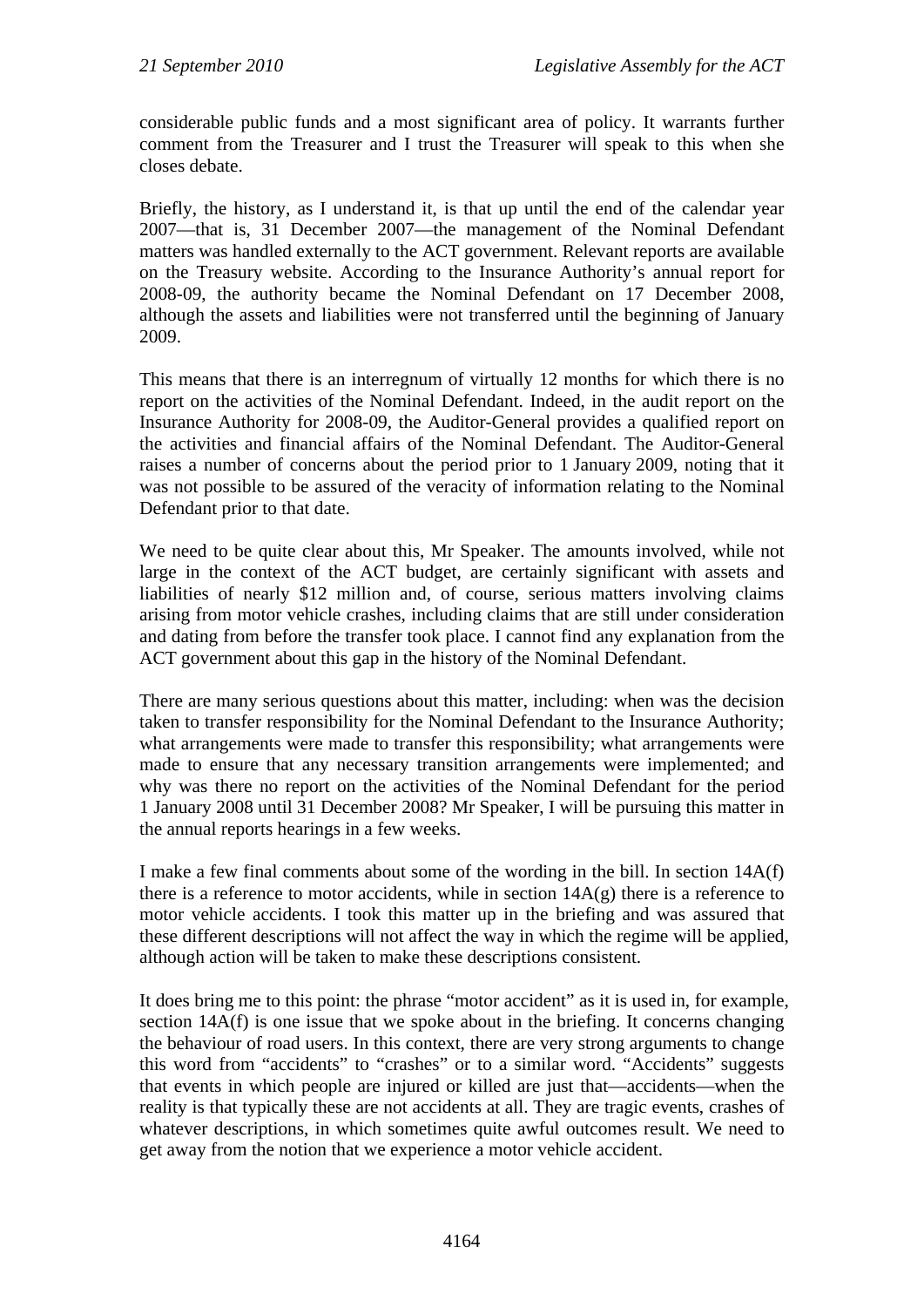We need to change the perception and the reality from accidents to crashes or some more serious description of what has happened and ultimately lead to a change in behaviour. If people are really concerned about this and want to speak to somebody who has a very strong opinion on this, Don Aitkin, as the head of the trust, has for years asked public figures not to use the word "accident". They are not accidents. They are bought about by the behaviour of human beings and it is the behaviour that we need to change.

I had an undertaking from the officials that in one of the SLAB bills they would change the word so that it is either "motor accident", "motor vehicle accident" or hopefully, more likely, come up with a better word—for instance, "motor vehicle crash". There are implications for legislation. There are implications for ongoing court cases. Of course, there are inter-jurisdictional concerns. But it is something the ACT could take up and I look forward to that happening.

Mr Speaker, the last matter of concern is the phrase "average risk premium amount" in section 46A. It seems strange to use "premium" and "amount" together. These two words describe the same thing—a financial outcome of some sort. I would suggest that "amount" appears to be superfluous. We seem on many occasions to add an extra word thinking that it adds clarity when in fact in many cases it is simply duplication.

As always, I asked what consultation had been undertaken. I was told that the Law Society had been written to. In pondering this notion of consultation—given that these changes will have some effect on the insurance companies that collect premiums, which will then provide the detail to the government and the government will then anonymously, with the personal details taken out, publish this average risk premium amount—I thought it would have been a better thing had the government spoken to the insurance companies in particular.

At the time we had the briefing they had not had a response from the Law Society. I would be interested if the minister could clarify whether or not a response has since come. Again, we have got a government that speaks long and hard about consultation but on this case, on what is an important issue, yet again we did not seem to have as much consultation as would have been appropriate in this case.

That said, Mr Speaker, the opposition will be supporting this bill. Of course, the proof of the pudding is in the eating and when we will actually have another provider of third-party insurance in the ACT. Perhaps the minister could also enlighten us as to the process of how many of these insurance firms are knocking at the door bursting to get into the ACT market so that we can have a bit of choice in the ACT and whether or not the reforms have actually achieved what they set out to do.

**MS HUNTER** (Ginninderra—Parliamentary Convenor, ACT Greens) (10.15): The Greens will be supporting the Road Transport (Third-Party Insurance) (Governance) Amendment Bill. The bill is a reasonable and sensible step forward for the compulsory third-party insurance framework in the ACT. The Greens agree that establishing a compulsory third-party regulator as a territory authority is a good idea and creates a sound means of regulating the CTP insurance market.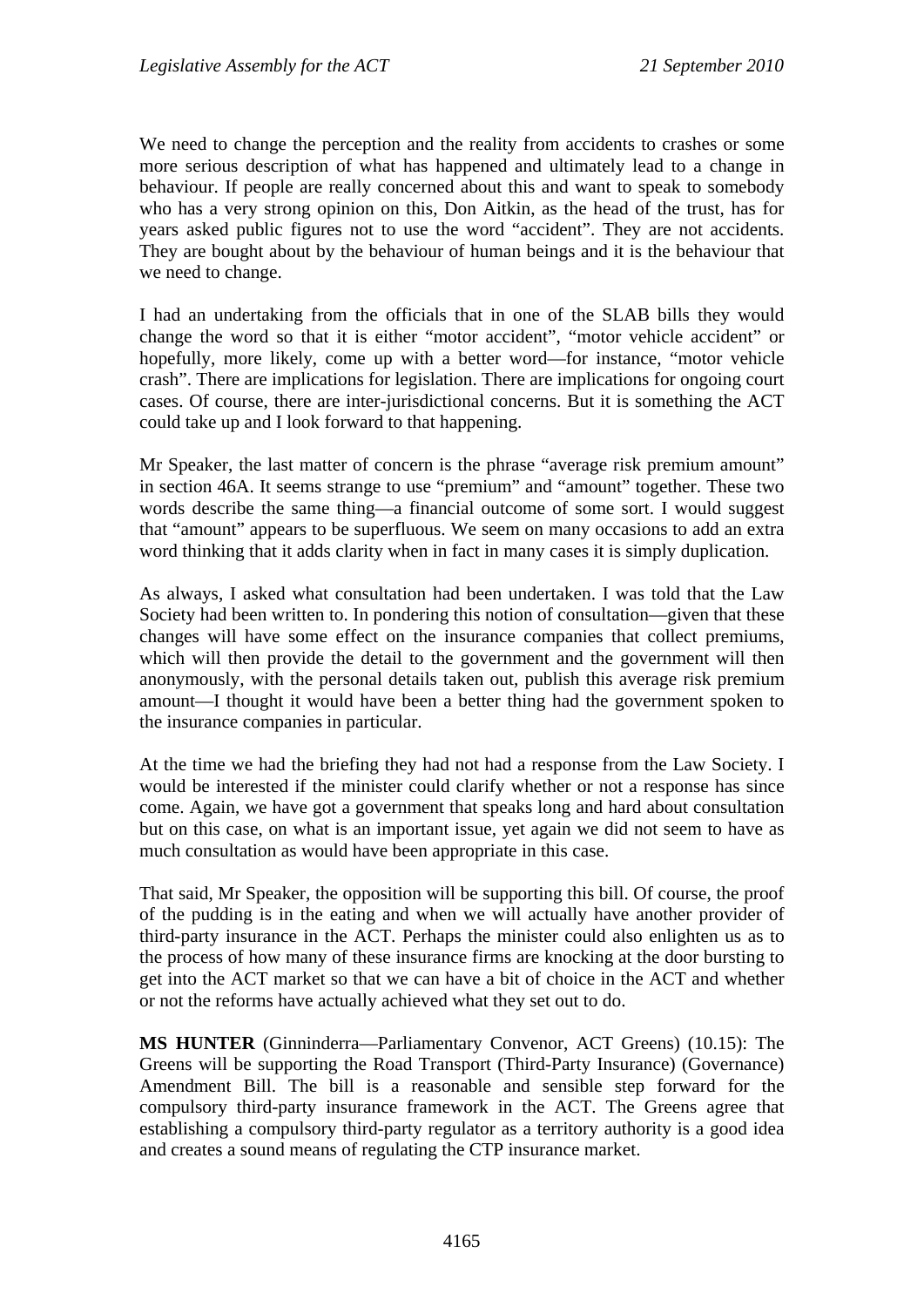It is good governance to have an authority regulating the insurance provider market to ensure good outcomes for consumers who are at a natural disadvantage in insurance contract transactions, none more so than CTP insurance. The functions are proportionate and adapted to the ACT situation, and I am pleased to be able to support the proposed regulatory structure. I am also encouraged by the news that it is now very likely that we will have in the not-too-distant future new insurance providers in the ACT market and the price benefits that competition brings to consumers.

In regard to price benefits, the transparency provisions are particularly worth mentioning. The new disclosure requirement is, indeed, a positive step forward that will ensure that the community has a far better understanding of why CTP costs what it does and the various components that make up their registration costs each year. I am pleased that the act will now explicitly set out the functions of the regulator and that we have a better articulated framework to deal with issues in our CTP scheme.

One issue that I would briefly like to mention is costs orders for small claims. The current limitations on general damages and discretion on costs awards means that there is an argument that the current act discriminates against low income earners. This issue has been raised by the Law Society and the human rights commissioner. I think it is appropriate for me to say that, whilst we do recognise that we have to balance the need to process claims efficiently, this is an issue that the Greens are concerned about and eager to work with stakeholders on. I think it is a positive step forward that we now have a regulatory authority with a defined role which includes addressing issues such as this.

As I said, the Greens are pleased with the improvements that have been made to the scheme and are happy to support this step in the process towards an insurance framework that not only provides insurance at a reasonable cost for all Canberrans but also delivers the best possible outcomes for those who are injured in motor vehicle accidents.

The other minor issue to address is the small changes to the Nominal Defendant fund. Again, the Greens are happy to support these changes and agree they do improve the governance of transparency of the fund.

I would like to take the opportunity to thank the department, particularly Tom McDonald and Ellen Lukins, for the briefing provided to my staff and me. I am sure that no-one underestimates how complicated insurance regulation can be, and I thank them for their time and effort in explaining the application of and reasons for the proposed changes. The Greens are pleased to support the bill.

**MS PORTER** (Ginninderra) (10.18): This bill continues the reforms of the ACT compulsory third-party insurance scheme begun by the Road Transport (Third-Party Insurance) Act 2008. Members will see the definition of "risk premium" in the bill before us today. The risk premium in the ACT is around \$367, which is the baseline risk of any insurer based in insuring a vehicle for CTP here, yet the premium is \$487.50. Why? There are a number of reasons, and the usual suspect—insurer profit—is not one of them.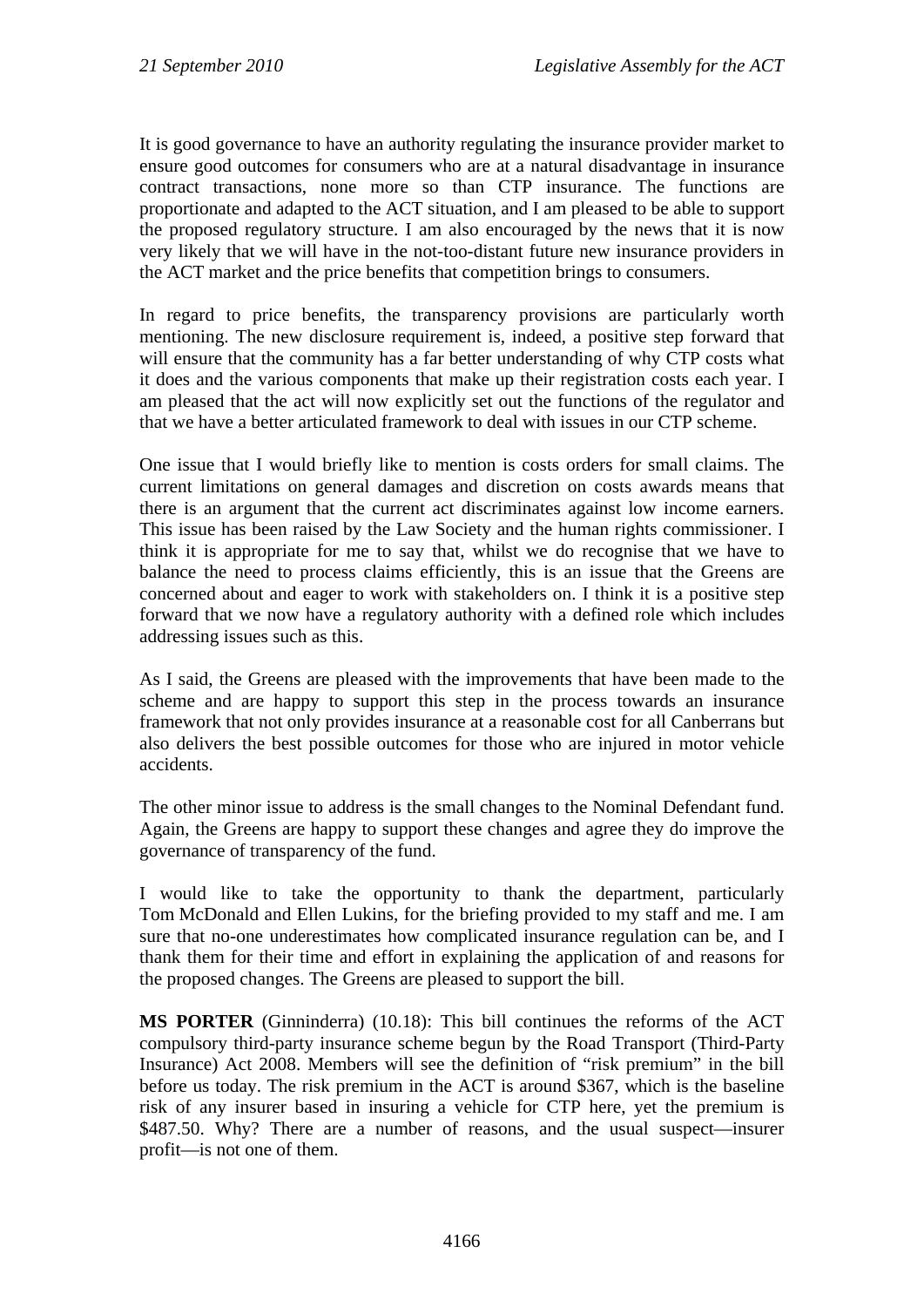NRMA's profit margin has been controlled by Treasury at the same level for five years. Treasury has not permitted NRMA to enjoy the fruits of its monopoly. In view of the innate inefficiencies built into the old CTP scheme and the complacency of monopoly, claims processing costs were high. Treasury intervened. NRMA's Canberra office has been completely restructured to prepare it for competition. Let us explore the reasons.

The former CTP scheme was 60 years old when the government legislated to replace it in 2008. In other words, it dated from 1948, better known to motorists as the year in which the very first all-Australian Holden car made its debut. The 1948 Holden was exactly what motorists wanted at the time, but of course no-one here would want to buy one today except as a museum piece. Yes, it had four wheels and, yes, it had four doors, but it did not come with a heater or turn indicators. In fact, you had to stick your arm out the window to give hand signals.

In the same way, it is fair to say that the old CTP scheme was well overdue for replacement. Like the clapped-out old car, it was simply no longer performing well. There were next to no knobs or levers that the government could operate to get it heading in the right direction or, indeed, to tell potential insurers where the scheme was heading.

In fact, because it is less than two years since the legislation commenced and because the changes made by it were not retrospective, many of the claims being dealt with by the courts are still claims from the old scheme, chugging along on their meandering, expensive course, leaving not a blue exhaust haze, but an ever stronger scent of money. The increase and volatility in settlement sizes of these old scheme claims is the main reason for the latest increase in premiums. Despite very sound performance by the new CTP scheme, this escalation in premiums and the uncertainty about where they are headed have also acted to discourage additional insurers from entering the ACT market.

Another factor acting to keep premiums higher than they should be is that the frequency of CTP claims per registered vehicle in the ACT is almost double that of New South Wales and Queensland. This is inevitably reflected in the premiums we pay. The ACT has well-built roads, so we should have many fewer crashes and injury claims than we do. The only way to guarantee that the CTP premiums paid by ACT motorists can be lowered in a sustainable way is for ACT motorists to be more aware of their surroundings on the road, extend courtesy and drive more safely.

Members will be conscious that 2010 has been a very bad year on Canberra's roads. So far no fewer than 18 lives have sadly been cut short. However, that is only the tip of the iceberg. For every fatality on the roads, there are about another 30 people who require hospitalisation as a result of these car crashes. It is an unpleasant reality, but compared to the cost of supporting someone with quadriplegia or a brain injury incurred in a car crash, the cost to the scheme of someone dying in a car crash is quite low. In fact, Australia-wide, costs associated with fatalities average only about four per cent of CTP scheme costs.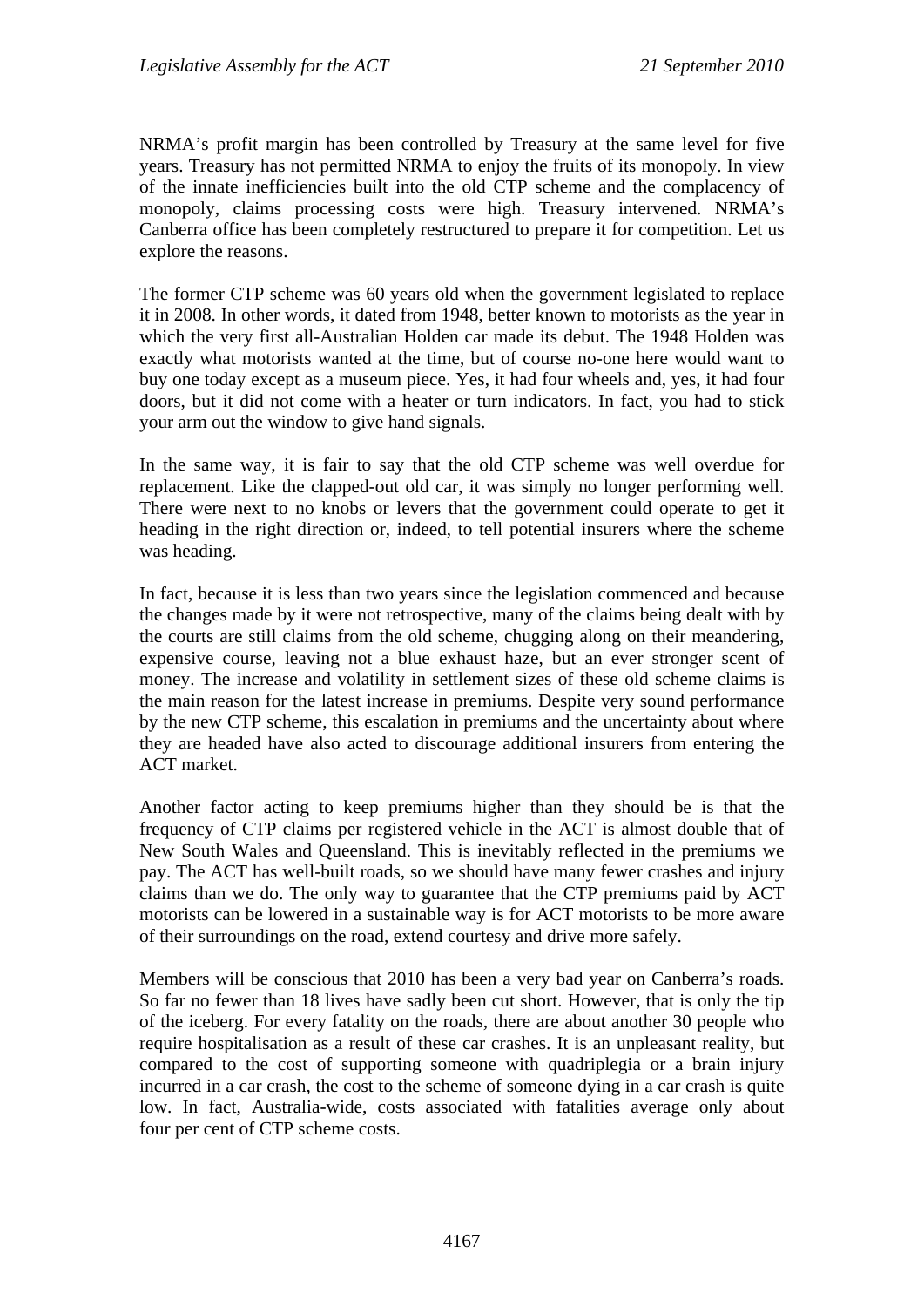Let me repeat: to reduce the cost of CTP premiums, we need to do two things as a community. On the one hand, we obviously need to reduce the number of car crashes. On the other hand, since it is utopian to expect that we can abolish car crashes altogether, we need to reduce the severity of the remaining crashes. That means driving more safely. The Tuggeranong Parkway, Mr Speaker, is just that—the Tuggeranong Parkway. It is not the Tuggeranong raceway, as many road users seem to believe. As I said previously, we need to drive being aware of our surroundings on the road and with greater courtesy and certainly keep to the speed limits.

In some quarters the government has been accused of dropping the ball on the issues of premium costs and choice of insurer for motorists. Nothing could be further from the truth. Promoting competition and ensuring that premiums are kept at an affordable level are front and centre among the CTP scheme objectives proposed to be inserted in the CTP act by this bill. Yes, these are ambitious objectives; however, they are ones that the government is fully prepared to be judged by.

The government is backing up these aspirations with action. In this bill there are concrete steps of requiring the CTP regulator to publish the average risk premium for a passenger vehicle each financial year. The risk premium amount corresponds to the insurer's best estimate of the minimum projected cost of motor accident claims for passenger vehicles. This will, for the very first time, put in the hands of motorists the information they need to judge whether the premiums insurers are quoting them represent value for money. I support this bill, and I urge other Assembly members to do likewise.

**MS GALLAGHER** (Molonglo—Deputy Chief Minister, Treasurer, Minister for Health and Minister for Industrial Relations) (10.25), in reply: I thank members for their contributions to the debate this morning. This bill seeks to make amendments to the Road Transport (Third-Party Insurance) Act 2008. The purpose of these amendments is to specifically define the functions and role of the CTP regulator more clearly. In addition, the government has taken this opportunity to make a number of routine but nevertheless essential housekeeping amendments to the act.

As I said when I introduced this bill, the 60-year-old scheme in operation prior to the new 2008 legislation no longer served ACT motorists well. This was particularly evident in respect of CTP regulation. In fact, the Australian Prudential Regulatory Authority, APRA, advised the ACT Treasury that it could not consider the ACT government to be the regulator of the former CTP scheme under the old legislation, except for a very limited role in relation to premium setting.

In the 2008 legislation, the government set about remedying this deficiency by establishing the CTP regulator and allocating this role to the Department of Treasury, in the person of the Under Treasurer. However, given the extent of the other changes being made to the scheme, only the bare bones of the regulatory function were established by the 2008 act. What these further amendments now seek to do is make the role and functions of the regulator explicit and to consolidate the shift towards transparency, as was provided for generally in the 2008 reforms.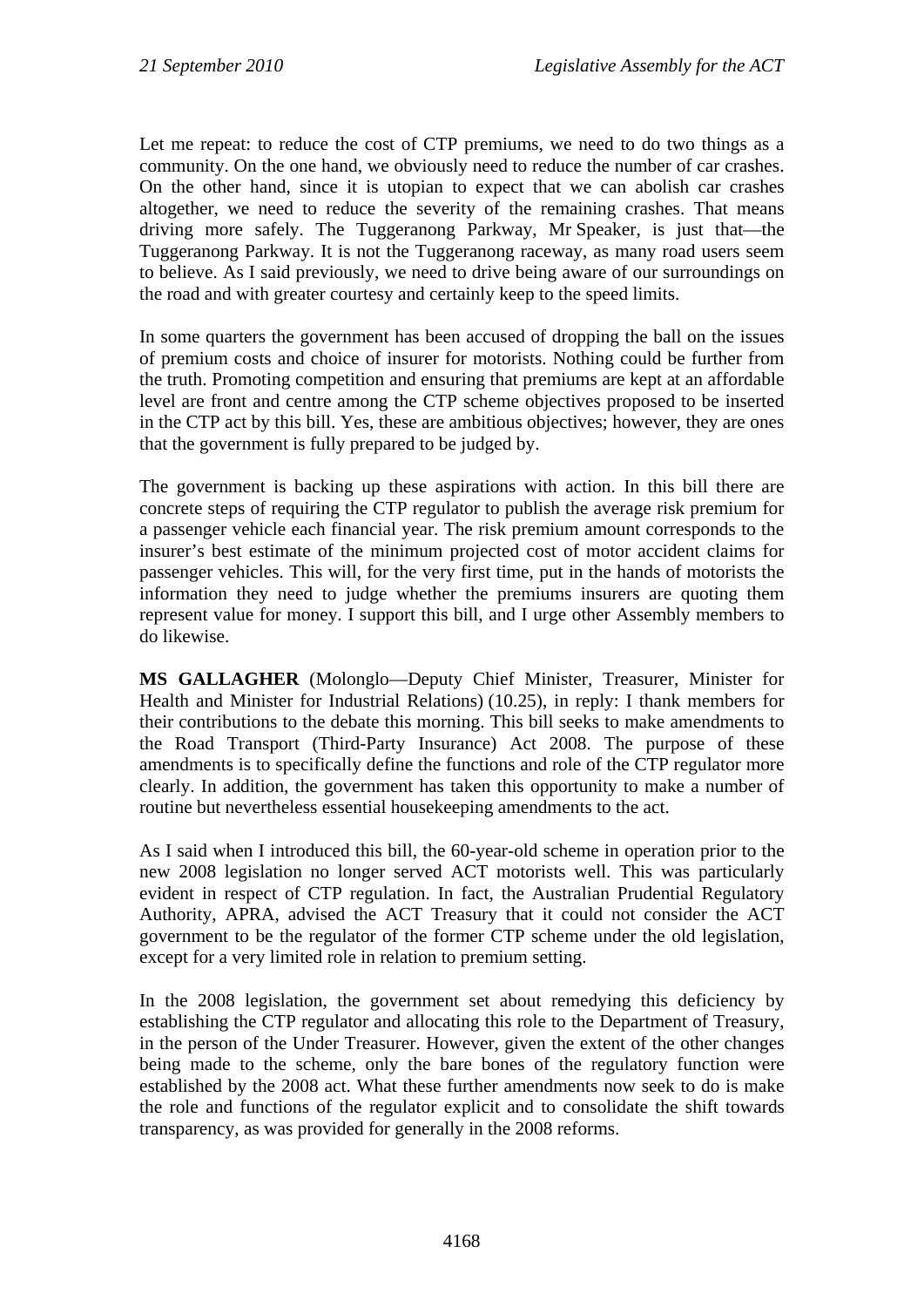The bill will make the role and functions of the CTP regulator under the new scheme much clearer and formally establish the regulator as a fully functioning, independent arm of the new scheme.

In structural terms, this bill will formally establish the legal status of the CTP regulator as an entity within the Treasury portfolio, similar to the ACT Insurance Authority. The 2008 act set up the crucial foundations for an effective regulatory function. However, it was necessary at that time to vest the function initially in a single position. Now that competition is almost certainly at our doorstep, it is particularly appropriate that a long-term structure be established that reflects an independent regulatory function.

While the Under Treasurer will continue to be responsible for carrying out the CTP regulator's functions and powers, the CTP regulator will now be formally established as a territory authority subject to the provisions of the Financial Management Act 1996. In addition, this bill will amend the CTP act by setting out in detail the functions of the regulator.

These functions are closely based on the common governance provisions found in the corresponding New South Wales and Queensland CTP legislation. In short, these amendments will mean that for the first time the ACT government will be on a comparable footing with both New South Wales and Queensland as the regulator of our CTP scheme. Members will recall that these are the privately underwritten common law schemes on which the ACT's 2008 reforms were based.

The functions to be given to the CTP regulator are consistent with the objectives the government and the Assembly unanimously supported when we passed the 2008 reforms. They will underpin the ability of the regulator to monitor claims management and the provision and availability of effective rehabilitation and injury management services. They will also give the regulator the power to promote and support measures to reduce the number of motor crashes and improve road safety in cooperation with other jurisdictions.

Specifically, the regulator will be given general functions with respect to the licensing of CTP insurers: ensuring that the obligations of insurers under the CTP act are met; approving premiums filed by CTP insurers that maintain a balance between a fully funded scheme and ensuring premiums are not excessive; monitoring the scheme, in particular, injury management and rehabilitation services and the application of scheme costs; promoting public awareness of the economic, social and personal cost of injuries resulting from a motor crash and the causes of motor crashes; ensuring that the scheme overall is operating as intended; and monitoring the proportion of scheme moneys paid to claimants or applied for their direct benefit, for example, by being directed towards the treatment and rehabilitation of injuries incurred in motor accidents.

In summary, these amendments build upon the existing foundations of transparency and accountability that have been embedded in the new scheme and will play a vital role in ensuring that the government's commitment to a better value proposition for all ACT motorists will be met.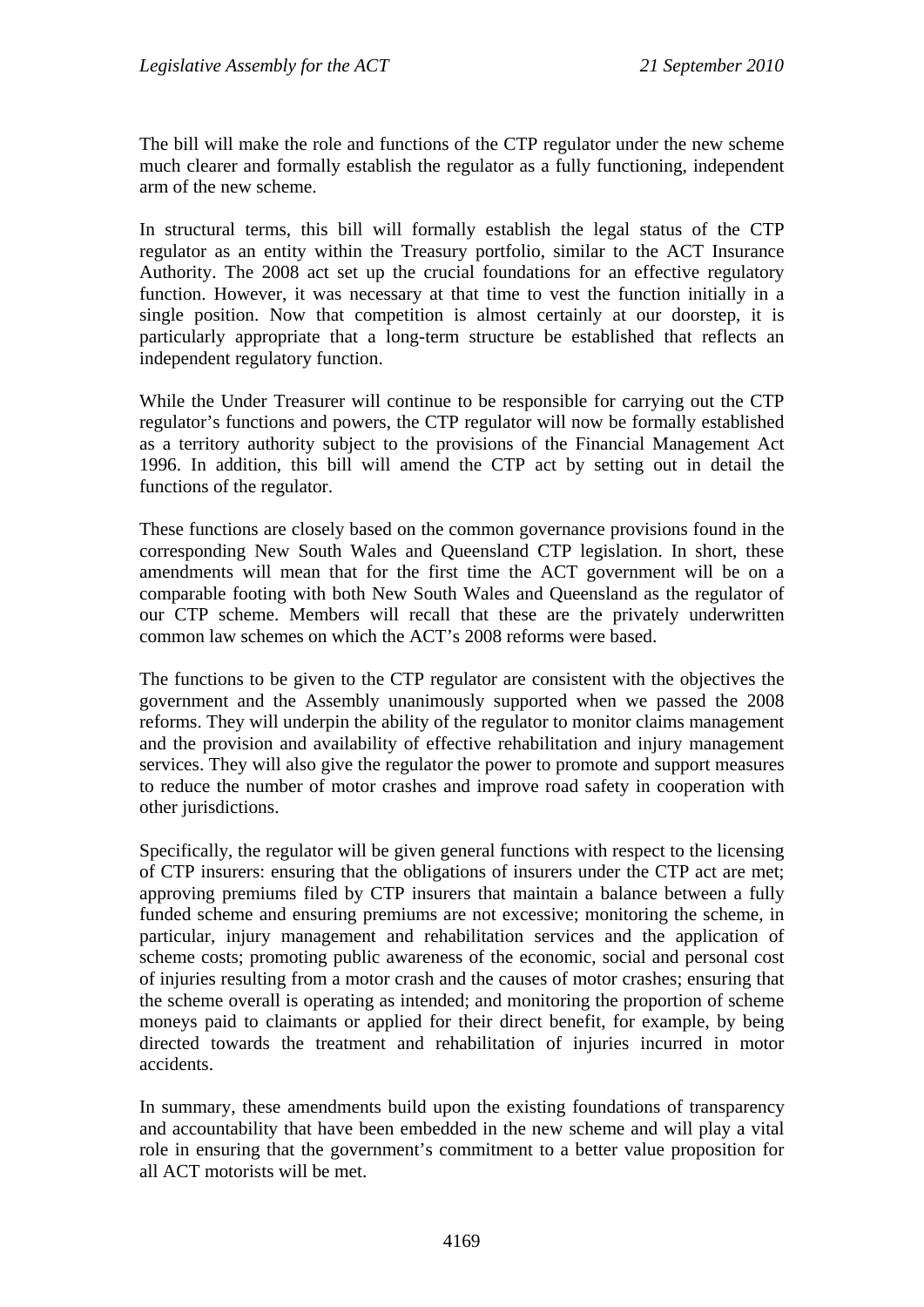Members will note that the bill contains a new provision which sets out the objects of the CTP act. These objects encapsulate the expectations which ACT motorists who are required to take out compulsory statutory insurance and which persons who are injured in motor crashes in the ACT are legitimately entitled to have of their CTP scheme. They reflect the direction of the reforms already made under the 2008 legislation and a commitment to keeping the ACT CTP scheme relevant to the needs of both ACT motorists and injured persons.

In summary, the objects of the act are to continue to improve our CTP scheme; the licensing and supervision of insurers; the promotion of competition; ensuring premiums are affordable; encouraging the early resolution of claims; promoting the rehabilitation of those injured in a motor crash; establishing a register to monitor the performance of the scheme; and last but not least, promoting measures that reduce the incidence of motor crashes in the ACT and mitigate their consequences. These objectives are broadly consistent with the objectives of other CTP schemes across the country and, in particular, New South Wales and Queensland.

Finally, two other amendments have been included in this bill. Firstly, there is an amendment to enable the average CTP risk premium across insurers under the new scheme to be made public. Secondly, there is an amendment requiring the ACT Insurance Authority, as Nominal Defendant, to keep and produce separate accounts in relation to its responsibilities as the Nominal Defendant, and to have these accounts audited. I hasten to advise members that ACTIA is already doing these things as a matter of course, so this second amendment is merely part of the legislative housekeeping process.

The other amendment—the publication of the risk premium—is, however, an important step for the ACT as we head towards competition. It will help to hold insurers accountable to ACT motorists for the effectiveness and efficiency of their claims handling and injury management systems. This is because the risk premium represents the minimum risk that an insurer faces in the provision of CTP insurance in the ACT, reflecting their share of the market. Specifically, the average risk premium will be required to be published by the CTP regulator as part of its annual report. ACT motorists are entitled to know whether the premiums they are required to pay by law represent good value and this provision will assist them in making that judgement.

The amendments proposed by this bill reinforce the reforms instituted by the CTP legislation passed by this Assembly in 2008. This bill seeks to build upon those foundations by clearly setting out the objectives of the scheme and defining the functions and responsibilities of the CTP regulator. By doing so, the bill will help to make CTP insurance a better value proposition both for ACT motorists and all those people who are injured, through no fault of their own, in motor crashes in this territory.

I thank members for their contributions to the debate and for working with us to try and bring competition to the CTP market in the ACT. It is an important reform and this legislation positions us well on the eve of competition entering the market. But I guess the legislative forum can only create the capacity for competition to arrive. We cannot force anybody into the market, and one of the deterrents to competition is the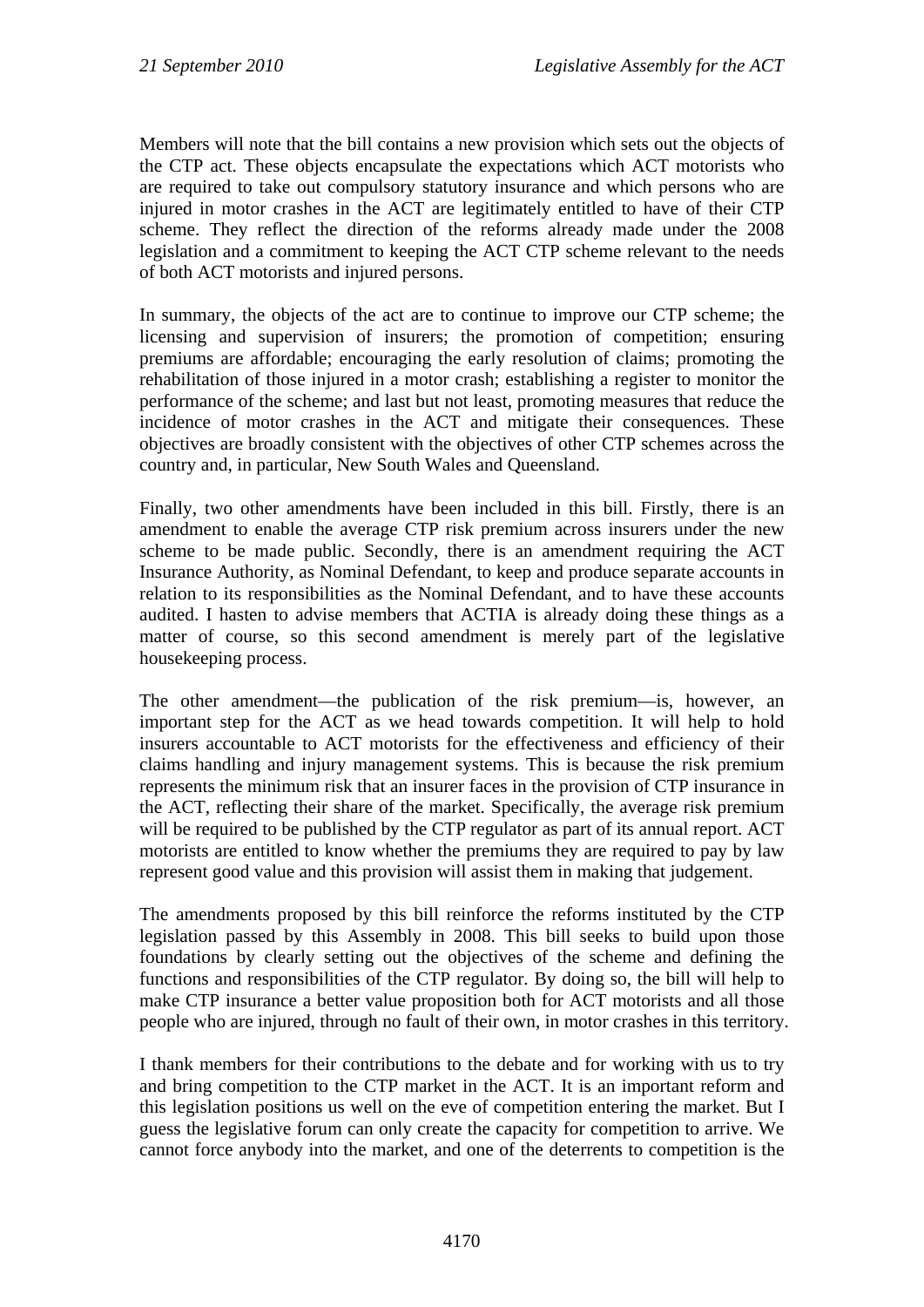performance of the scheme as a whole. I hope these amendments go some way to addressing some of the concerns of motorists and the insurers around the performance of the scheme.

But I have to say, as Ms Porter said, some of the issues around the lack of enthusiasm to date for competition in this scheme have been around our poor performance in relation to driver behaviour and, to some extent, the quality of our roads, which allows people to drive so fast. When you compare us to other metropolitan areas around Australia, our performance looks like not the most positive business decision for an insurer. But we are working on that, and I would like to acknowledge the efforts that have gone in to this by the Department of Treasury, particularly in Tom McDonald's area, to continue the legislative reform around the CTP insurance area.

Question resolved in the affirmative.

Bill agreed to in principle.

Leave granted to dispense with the detail stage.

Bill agreed to.

#### <span id="page-12-0"></span>**Tourism—Ernst & Young report Statement by minister**

**MR BARR** (Molonglo—Minister for Education and Training, Minister for Planning, Minister for Tourism, Sport and Recreation and Minister for Gaming and Racing), by leave: I apologise for missing the call earlier. I must confess it would be the first time ever that Mrs Dunne has delivered a speech shorter than my expectations. I missed the call and I apologise for that.

I rise this morning to respond to the Standing Committee on Public Accounts report No 7 on the annual and financial reports of 2008-09. The committee recommended that I report to the Assembly on the government's response to the Ernst & Young report on tourism events funding. Australian Capital Tourism commissioned Ernst & Young in March 2009 to research and report on the events assistance program—or EAP—the UCI Mountain Bike and Trials World Championships and the proposed autumn event concept for 2011 onwards. The total cost of the report was \$128,700.

As part of the 2008-09 EAP, the independent assessment panel recommended that a portion of funds be allocated to professional, independent research on a selection of the events supported under the program. Ernst & Young undertook this work. A cross-section of sporting, arts and special interest events were identified for evaluation to better quantify the real tourism benefits derived from events funded under the EAP framework. The results of this research have been fed into work done by Australian Capital Tourism to improve the EAP and maximise tourism outcomes for the ACT.

Research was commissioned into the following EAP events funded in 2008-09: the 2009 National Folk Festival, the 2009 Canberra marathon, the 2009 Canberra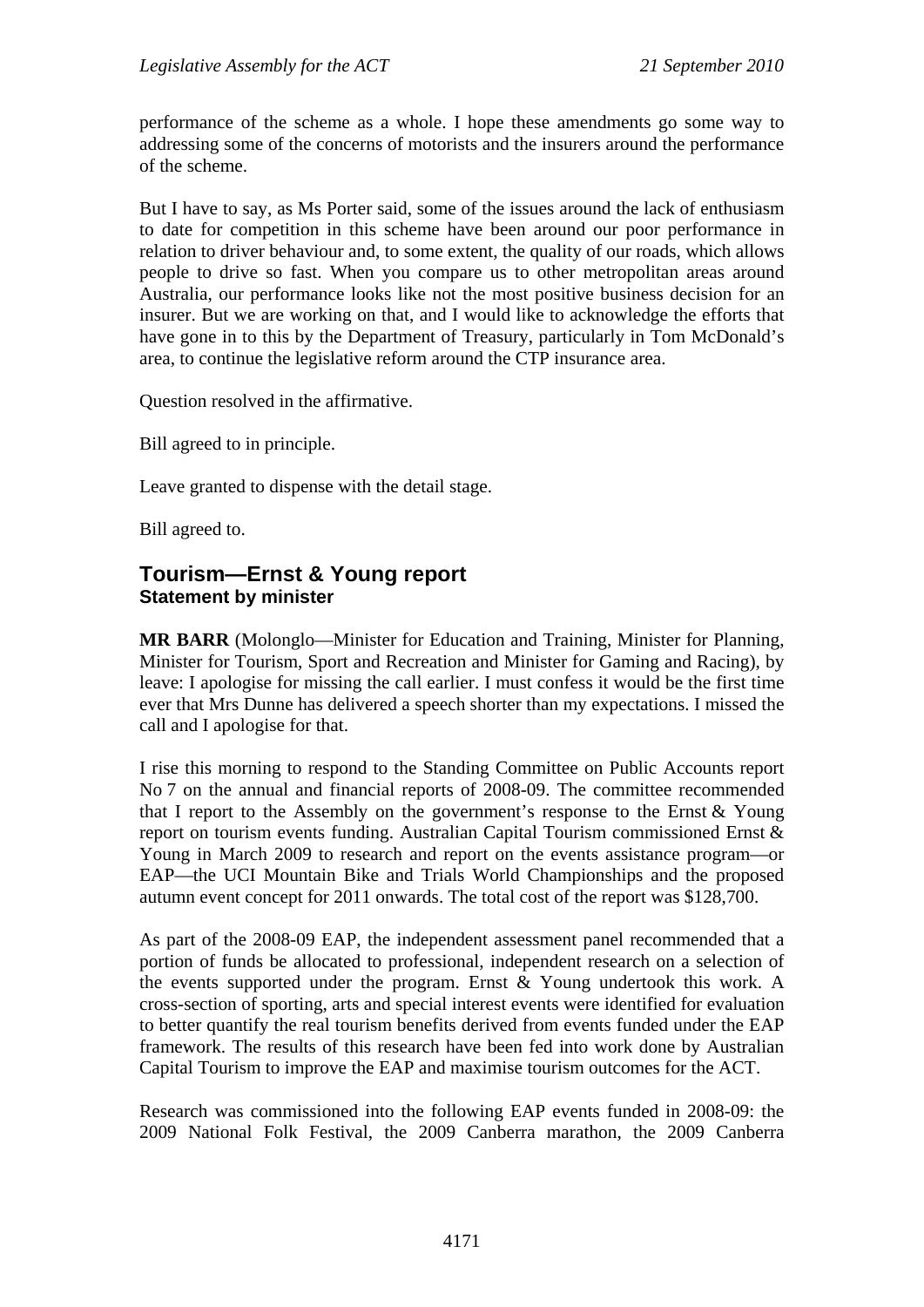International Music Festival, the 2009 National Capital DanceSport Championships, and the 2009 Kanga Cup international youth football tournament. These events provided an important mix of spectator and participant-based activities, appealing to a range of demographics. Through this research, Australian Capital Tourism has sought to get a better idea of the types of events that provide maximum return on ACT government investment.

In developing this project, Australian Capital Tourism committed to sharing the results with the relevant event organiser, providing them with a valuable, ongoing reference and planning tool. Members should be aware that individual event results are commercial-in-confidence and, as such, cannot be released publicly. The results of this research have been extremely pleasing. The EAP-funded events that were studied were generally shown to provide strong economic returns for the ACT. This was the case regardless of whether the events were primarily spectator or participant-based, including those mainly catering for junior participants. High levels of interstate visitation were evident and, in most cases, the proportion of interstate attendees outweighed those from the local region.

It was also clear that hosting these events delivered significant flow-on benefits to the accommodation sector and the broader tourism and business communities. These results add weight to the EAP assessment process and justify ongoing support of tourism events through a program of this nature, particularly given the return on investment achieved. The five EAP-funded events included in this research were provided with total funding of \$152,000 in 2008-09. In return, the ACT economy benefited through an increase in direct expenditure of \$6.62 million and an increase in gross territory product of \$9.71 million.

The evaluation included the UCI Mountain Bike and Trials World Championships staged in September 2009. Whilst this event was not supported under the EAP framework, it was considered of high importance to evaluate the tourism impacts from this major event. The results of the MTB worlds evaluation were released publicly in March this year. The MTB worlds was the largest mountain biking event ever held in Canberra, generating additional direct expenditure of \$5.48 million and \$7.99 million in gross territory product. The event was an outstanding success, a credit to Neale Guthrie and his team at TVE.

**Mr Smyth**: Hear, hear! Well done, Colonel Guthrie.

**MR BARR**: Thank you, Mr Smyth. I would like to take this opportunity to congratulate Neale and his team as the event has just been nominated as a finalist in Australia's best sporting event category at this year's Australian Event Awards.

The final component of this research project was an analysis of the proposed autumn event concept for 2011 onwards. The modelling work for the proposed autumn event concept provided valuable information that helped inform planning for the event.

Tourism is an important industry for the territory. It injects about \$1.3 billion into our economy each year and employs about 13,000 Canberrans. That is why the government continues to invest heavily in the industry. That is why we look to partner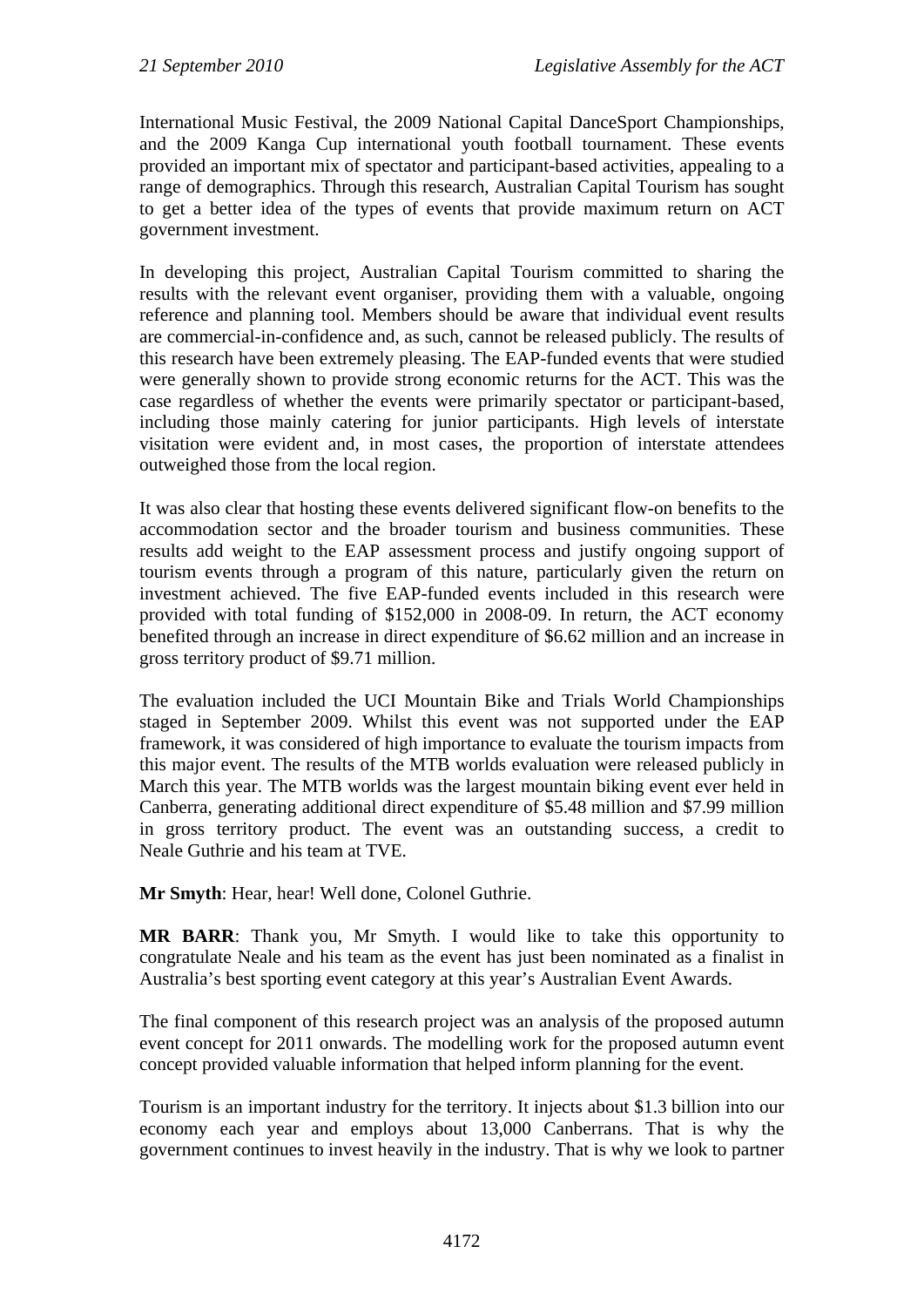to deliver great events, such as the recent *Masterpieces from Paris* exhibition, the biggest blockbuster ever held in our country. That is why, of course, we will continue to invest in appropriate research to ensure our tourism industry and the broader community continue to get the best outcome for taxpayers' money.

**MR SMYTH** (Brindabella), by leave: I thank the minister for providing me with an advance copy of his statement on the day of the last sitting week when it was meant to be delivered. We have had three weeks notice, so that is fine. I need to set out some of the interesting background to this still secret report. It has arisen, in part, out of the fiasco that has become the "now you see it, now you don't" proposed new autumn event.

It is well documented that the Labor Party made a commitment in the lead-up to the 2008 election for a new autumn event and that after the election no-one in the government had any idea what to do about this commitment. Material released to me through an FOI clearly shows that staff in Australian Capital Tourism struggled to make any sense of this commitment. Indeed, the commitment, as we all know, was saved—if you could say that—by the National Gallery obtaining the artworks for the *Masterpieces from Paris* exhibition. The Labor Party contributed half a million dollars to the marketing of this exhibition.

**Mr Corbell**: The ACT government did.

**MR SMYTH**: The ACT government, the Labor Party—it is your commitment. This was announced as the first year of the new autumn event and was quite clearly set out in the brief to the minister of 7 August 2009. What we had was an event that turned up by accident for the ACT government and which became the proposed new autumn event. It is quite interesting that the FOI received states, "To brief you on the announcement of the NGA's landmarks exhibition and the ACT government's partnership for year one of 'the autumn event'."

The first year of the autumn event was in 2010. It started in 2009, apparently, but according to the minister it is now intended for 2011 onwards. I have complete sympathy for anyone who is confused about what this minister thinks he is doing. Indeed, we now know that the National Gallery exhibition that was held between December 2009 and April 2010 had nothing to do with the continuing new autumn event. Indeed, it was only an accident that it was held partly in autumn this year at all. Indeed, it started in the summer of 2009. So the summer 2009 event is now categorised as the autumn 2010 event. It is curious.

I will not go into any more detail about the chaos that has surrounded and which continues to surround what the proposed new autumn event might be. If people want to see some of the documents, they can come and see me later. I will now turn our focus to the role of Ernst & Young in this matter.

I start by emphasising that confusion reigns all around this mess. The minister said in his statement today that Australian Capital Tourism commissioned Ernst & Young in March 2009 to research and report on the events assistance program and the proposed autumn concept for 2011 onwards. I emphasise the timing: the consultant was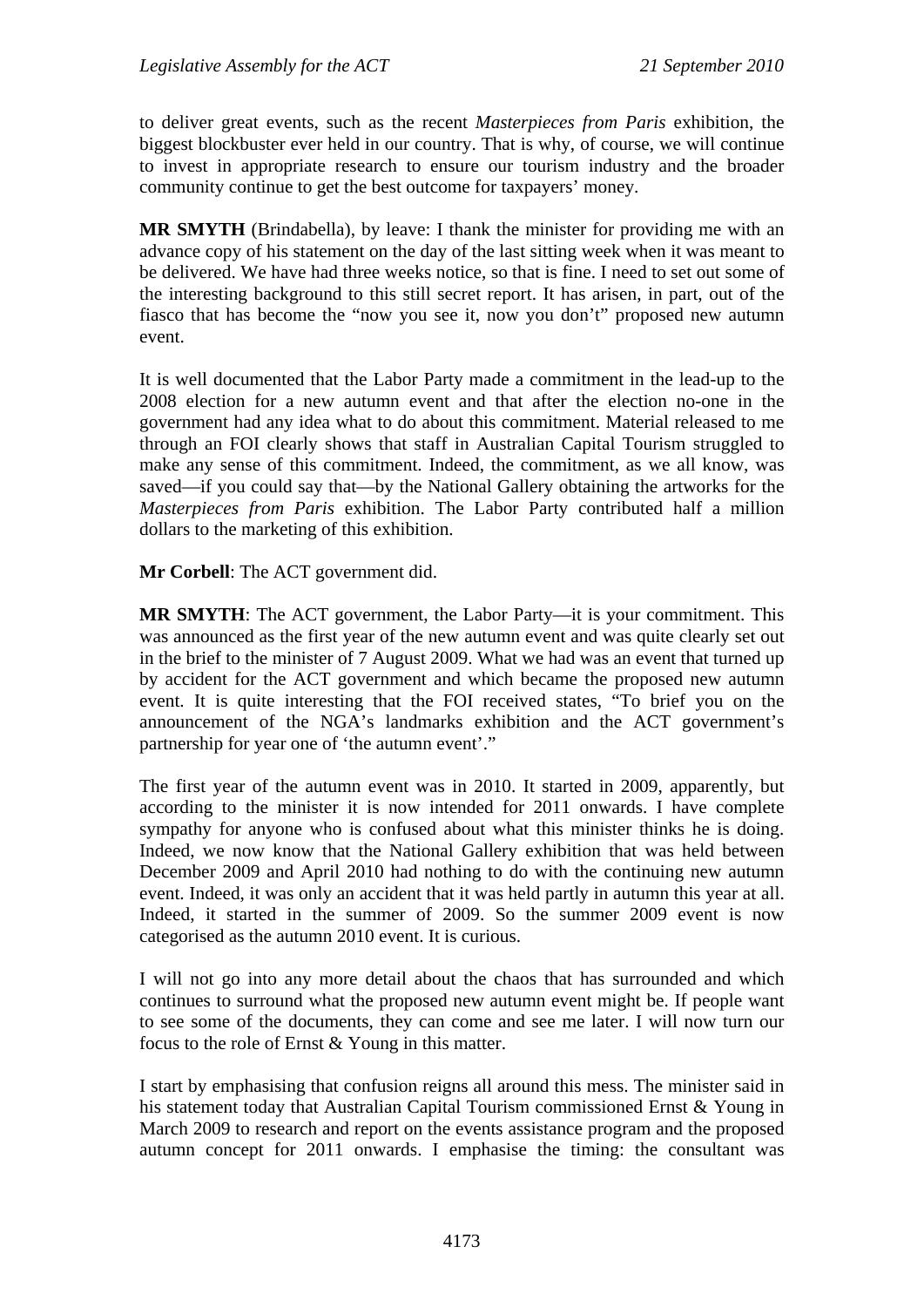commissioned in March 2009. According to the material in the FOI papers released to me, however, Australian Capital Tourism were still finalising their brief for the project in August 2009. The consultants were commissioned in March 2009 and the brief to the minister was in August 2009.

In August last year, according to folio 578, dated 8 August 2009, Australian Capital Tourism was putting the finishing touches to the brief for Ernst & Young and the brief was described as an "economic modelling brief". Surely the economic modelling had been done before the minister decided to go ahead with the new event. The minister can get up and answer that question. When was Ernst & Young commissioned to undertake this project? If it was in March 2009, what was the nature of that project? If it was in August 2009, why did the minister just say it was in March 2009? Did Australian Capital Tourism commission two projects from Ernst & Young? That is a question the minister can answer.

The minister, by his statement today, has simply compounded the confusion that surrounds everything to do with the proposed new autumn event. In doing so, he continues this government's appalling approach to encouraging significant tourism activity in the ACT, as we saw with the sad demise of the former world-renowned autumn balloon fiesta.

The minister has created enormous confusion with the silly commitment that the Labor Party made in 2008. With his vindictive and petty-minded approach to the original and, indeed, excellent balloon fiesta, he has set back the ACT's tourism event calendar and wasted valuable funds and other resources in trying to find a way out of the mess that he created.

I also need to make some comments about the other matters that the minister mentioned today. He says that research was intended to consider the 2009 Canberra marathon, among other events. We know the total confusion that has now surrounded the holding of this event. Again, it is another sad commentary on the capacity of this government to deliver these events.

I wonder what Ernst & Young had to say about the chaos that has characterised this event in recent times, or is the minister too frightened to reveal this to the community? Apparently, the Ernst & Young project also encompassed the almost ill-fated mountain bike championship. Again, we have not seen what Ernst & Young had to say about this event. While it certainly appears that it was very successful—indeed, I congratulate the nomination for the sports award—what about the way in which the ACT government had to find substantial additional funds to bail this event out of a major financial hole? ACT government employees had to step into the breach and make sure that the event was a success.

Along with the minister, I congratulate all of those who were involved. The final result was something of which the ACT should be proud. Unfortunately, the success of the mountain bike event and the *Masterpieces* exhibition cannot mask the absolute incompetence that characterises this minister's efforts in the tourism portfolio.

The latest disaster was the way in which he handled the longstanding relationship with the owner of the concert organ concerning the appearance of the organ at Floriade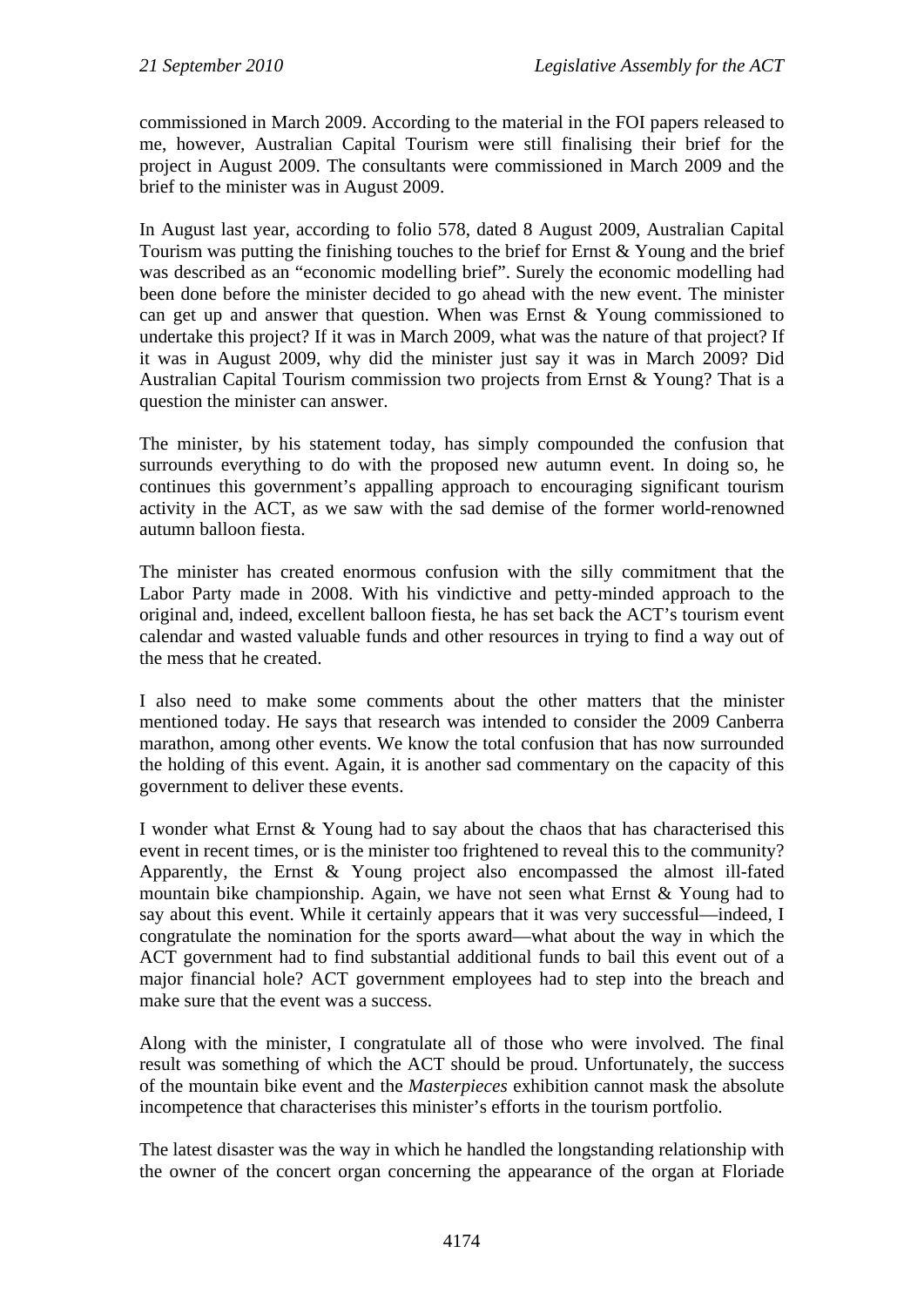2010. The minister has a lot of work to do to restore that relationship. His efforts do little to inspire confidence within the local tourism industry, and they do not inspire any confidence in those who may be planning to bring activities and entertainment to Canberra.

I suggest to the minister that some of the confusion that he has created could be resolved by the minister releasing the report from Ernst & Young. Once he has done that, we will be able to determine what further action needs to be considered in relation to these matters.

## <span id="page-16-0"></span>**Planning and Development (Concessional Leases) Amendment Bill 2010**

Debate resumed from 1 July 2010, on motion by **Mr Barr**:

That this bill be agreed to in principle.

**MR SESELJA** (Molonglo—Leader of the Opposition) (10.47): The Canberra Liberals will support this bill. This bill is, according to the explanatory statement, designed to make it easier to identify whether a particular property lease is concessional. The bill achieves this by grouping leases into one of three categories. This categorisation of leases will improve the ability of purchasers, sellers, legal practitioners and others to determine whether a lease has any hidden surprises in the form of a concession.

These categories are concessional leases, market value leases and possibly concessional leases. As outlined in the explanatory statement, concessional leases are leases deemed to be concessional. Market value leases are leases which are deemed to be not concessional. And, possibly, concessional leases are leases that may or may not be concessional.

The concessional lease and market value lease categories give a definite answer as to whether a particular lease is concessional or not. For example, the market value lease category includes residential leases, rural leases and rental leases granted for commercial purposes after 1 January 1974. A lease that is a market value lease under the act cannot be concessional, and a concessional lease under the act cannot be a market value lease.

The possibly concessional lease category, however, is not as clear cut. The explanatory statement notes that the possibly concessional lease category will include leases which may or may not be concessional and that this category is intended to serve as a flag or warning that the lease might prove to be concessional if further research shows that the lease was, in fact, granted for less than market value.

I note that the bill also includes an amendment to confirm that a sale of a concessional lease that has been sold without ACTPLA consent will be valid, once registered with the Registrar of Land Titles. The Canberra Liberals also support this amendment.

The explanatory statement states that this amendment recognises existing provisions as to validity and paramountcy of title in the Land Titles Act 1925, as interpreted by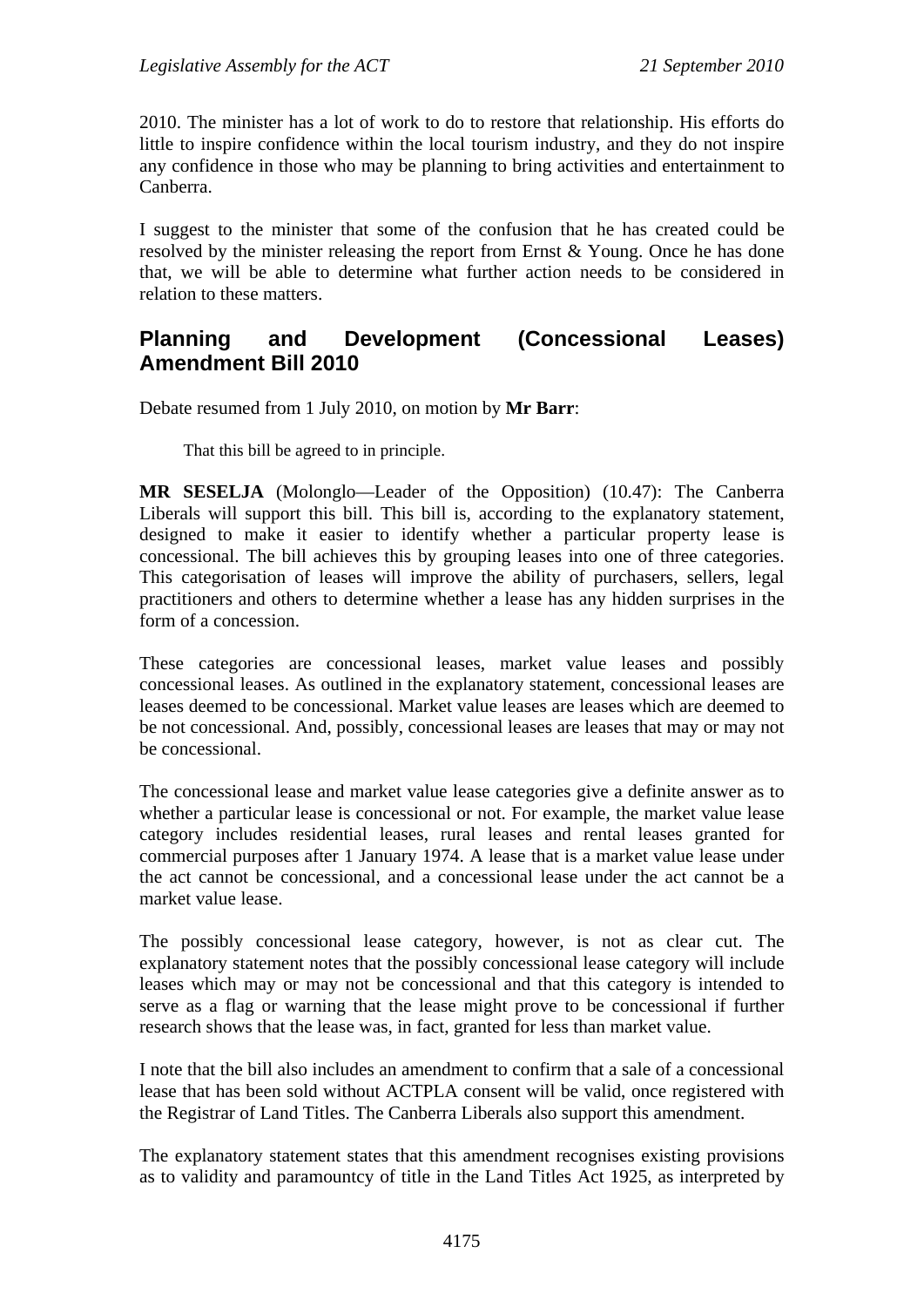the courts. It also states that this amendment is necessary to make explicit and put beyond any doubt the effectiveness of the registration of such sales. The Canberra Liberals have consulted industry about this bill. We have spoken to groups such as the Property Council, the HIA, the MBA, planners, the Law Society and others.

Industry are generally supportive of this bill, although some have expressed concerns about its complicated nature. I understand that input from the Law Society has been included in this bill, and I note the society is broadly satisfied with its current form. I do note, however, that, as with all legislation, its effect will have to be monitored for unintended consequences.

As I mentioned earlier, the Canberra Liberals agree with the intent of this bill and will support its passage through the Assembly today. The bill will hopefully go some way to clarifying the status of leases to the benefit of buyers, sellers and industry more broadly, which should, hopefully, minimise the number of occasions on which concessional leases are unwittingly sold contrary to section 265. We will therefore support the bill.

**MS LE COUTEUR** (Molonglo) (10.50): The Greens will be supporting this bill concerning concessional leases today, and I am pleased that this bill was in fact first put out as an exposure draft, which allowed the various interest groups to have their input into the proposed provisions.

The bill is largely technical, and it deals with the definitions of a concessional lease. All leases which have been issued in the past 20 years which are concessional have been clearly marked with the word "concessional" on them. However, any previous lease may be unclear—that is my understanding.

Some of them show more clearly what the arrangements were at that time, but some just do not. It is confusing, as there are many ways that a lease could end up being concessional and many variations, depending on whether or not market value was paid, whether it was gifted, whether it was a Gorton gift, or whether it was part of the city area leases ordinance—and there is additional confusion, depending on whether or not the lease was subdivided.

The Law Society, in particular, has had many problems with this lack of clarity, and that is what initially prompted the bill, I understand. I know that ACTPLA has been correcting and clarifying leases wherever possible, but it has not always been easy to judge what should happen, based just on the old paperwork.

This bill is going to enable ACTPLA to make some judgements as to whether or not a lease is concessional, which will help the process along. The onus will be on ACTPLA to prove that a lease is concessional. ACTPLA will also be able to issue guidelines to assist people to understand whether a lease is concessional or not.

If a lease is deemed to be concessional then that will be non-appealable, but, if a lease is deemed to be non-concessional then the leaseholder is able to appeal to ACAT for an internal review. So, on the whole, this bill will make leases more comprehensible into the long term.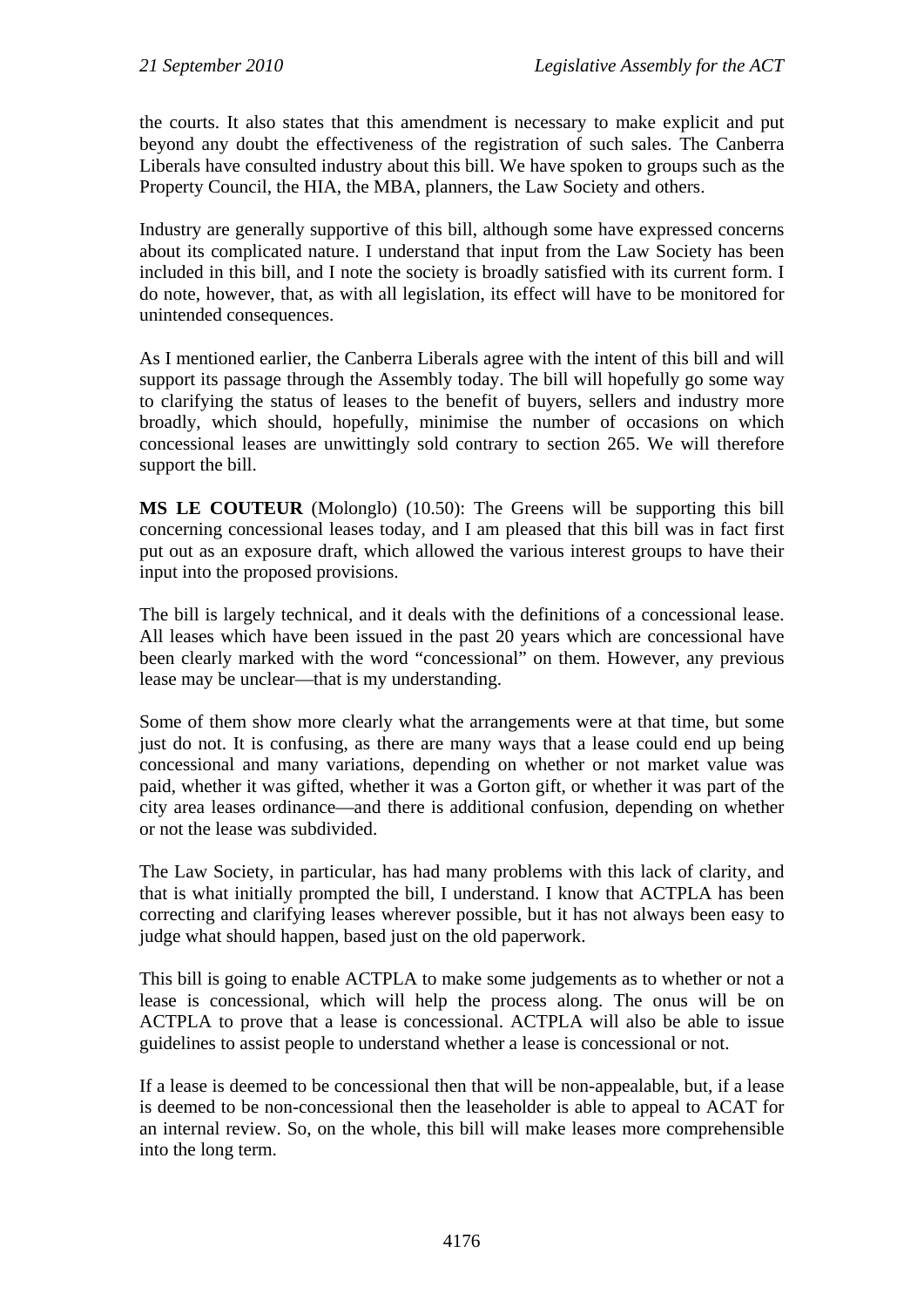However, if a lease is deconcessionalised then we can be very confident that the owners are always going to be planning to change the use of the land. In many cases the land has had one use for a long period of time and this land has been owned by a community organisation. Often, given that, there is considerable community interest and concern about the planned change of use. So it is important that the process for determining what happens to the land in the future is as robust and transparent as possible.

There are two issues here: deconcessionalisation and change of use. The EIS exposure draft that Mr Barr introduced last sitting will, if passed, eventually remove the requirement for an EIS on deconcessionalisation, so it makes the need for a good process here even more important. The Greens agree that an EIS on deconcessionalisation is unnecessary, because the EIS is generally dealing with natural environment issues, whereas the issues for deconcessionalisation, given that you do not know the proposed use of the piece of land, are not going to be environmental issues, because we do not know what will happen environmentally. The issues are going to be social and economic. So we are actually thinking that it is the DA proposal that should be the trigger for an EIS process, if required.

However, we also note that, in the Planning and Development Regulation 2008, section 54(1)(e), relating to scoping for deconcessionalisation, includes consideration of social impacts. We propose that deconcessionalisation, instead of triggering an EIS, should trigger a social impact study—and that social impact study should include social, cultural and economic considerations, because these are the things it is clear that deconcessionalisation touches upon, rather than definitively upon something to do with the natural environment.

The other issue, of course, is change of use, because, as I said, after deconcessionalisation, there is always change of use. With change of use, we have been calling for some time for modelling to ensure that we and the rest of the community understand the effects of the proposed changes in change of use charges to densification strategies and to ensure that that does not end up causing more and more of our development to occur in greenfield areas. We want to know what the effect will be on existing landowners, on the supply of infill developments and on the profits of developers. We do not want it to be what the Liberals call it—a massive tax on housing. However, we do believe that the community deserves to get a return when the use of a block of land changes and it becomes more profitable for the owner.

We are waiting for the independent Piggott review to tell us more about these effects and about the real economic and planning advantages, if any, that we will get from changing the change of use system. Change of use is a very important part of the deconcessionalised system, and so, in the context of our discussion here about concessional leases—and thus deconcessionalising—we think it is very important to get this right, and we look forward to further work on this issue. In conclusion, the Greens support what seems like a useful technical simplification.

**MR BARR** (Molonglo—Minister for Education and Training, Minister for Planning, Minister for Tourism, Sport and Recreation and Minister for Gaming and Racing) (10.56), in reply: I thank members for their support of the legislation. As has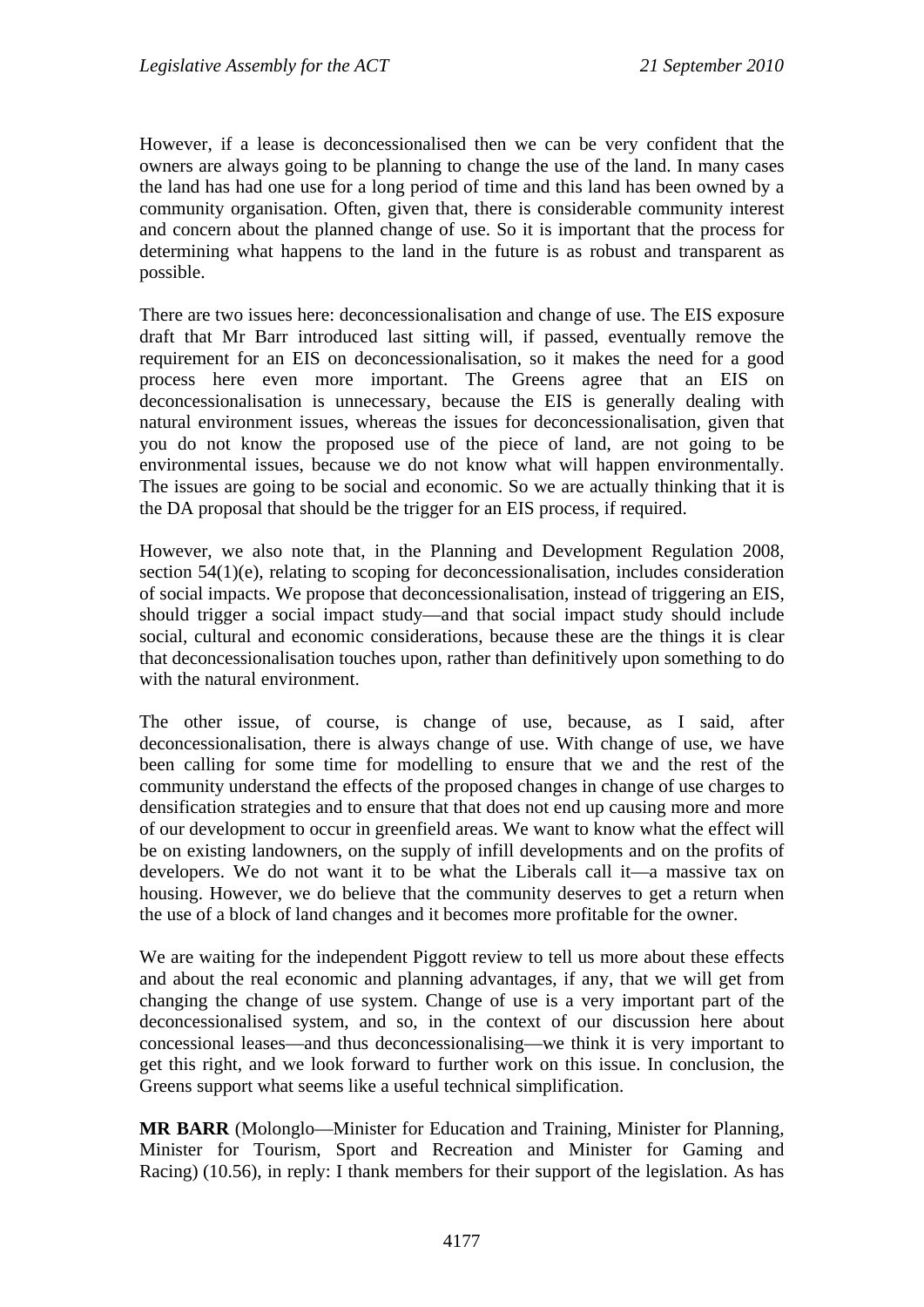been noted in the debate, the bill is about concessional leases and how they are identified. Concessional leases are leases granted by the government for less than market value. They are granted in the expectation that the lessee will provide a community or economic benefit to the territory in return for obtaining the lease at a discount.

Many leases granted in the 1940s and 1950s, for example, were granted at a lower value to attract new investment into the territory in the early stages of the city's development. They were particularly prominent following the Depression and war years. Since 1992 it has been unlawful to transfer any lease granted for less than market value without the required government consent. This rule applied to existing leases as well as to new leases. A concessional lease still cannot be sold without the permission of the government. It is therefore crucial for a prospective buyer to know whether the intended purchase is a concessional lease.

As I have said earlier, Mr Speaker, the concessional status of a lease goes to the heart of its transferability and therefore its market value. In past years, leases were often granted without an explicit statement as to their concessional status. Pleasingly, this is no longer the case. As a result of the old rule, buyers of land needed to examine the historical title and historical circumstances to determine the status of the lease. There is no doubt that this can be time consuming and difficult and that these difficulties run counter to the aim of the register of land titles which is for the status of leases to be readily apparent. These difficulties also run counter to the aim of having a property title system which permits the buyers and sellers to transfer property with ease and confidence.

The government started to review concessional lease policy in 2004, culminating in an analysis done by consultants KLA Australia. The report included a number of recommendations on the granting and administration of concessional leases. In response, the government agreed to a number of measures, including a new process for the identification of concessional leases. The new process permits a lessee to apply to ACTPLA for a declaration as to the status of their lease. That process is now mandated in the Planning and Development Act.

The Law Society and the Property Council have indicated that difficulties remain. In particular, there are difficulties for those who lack the knowledge, lack the time or lack the resources to apply to the ACT Planning and Land Authority for a declaration as to the concessional lease status, or who do not know when to apply.

As I indicated earlier, the government agrees with the Law Society on the need to allow easier identification of the concessional status of leases. This is vital not just for individual sellers and buyers but also for the integrity of the register of land titles and the property system as a whole. This bill meets this need by making it easier to identify whether a particular lease is concessional or at risk of being so. With the bill in place, buyers, sellers, conveyancing lawyers and others will be able to look at a lease in the register of land titles and tell immediately whether the lease is concessional or at risk of being concessional.

In order to achieve this, the bill groups all leases into the following three categories: concessional leases, market value leases and leases that are possibly concessional. The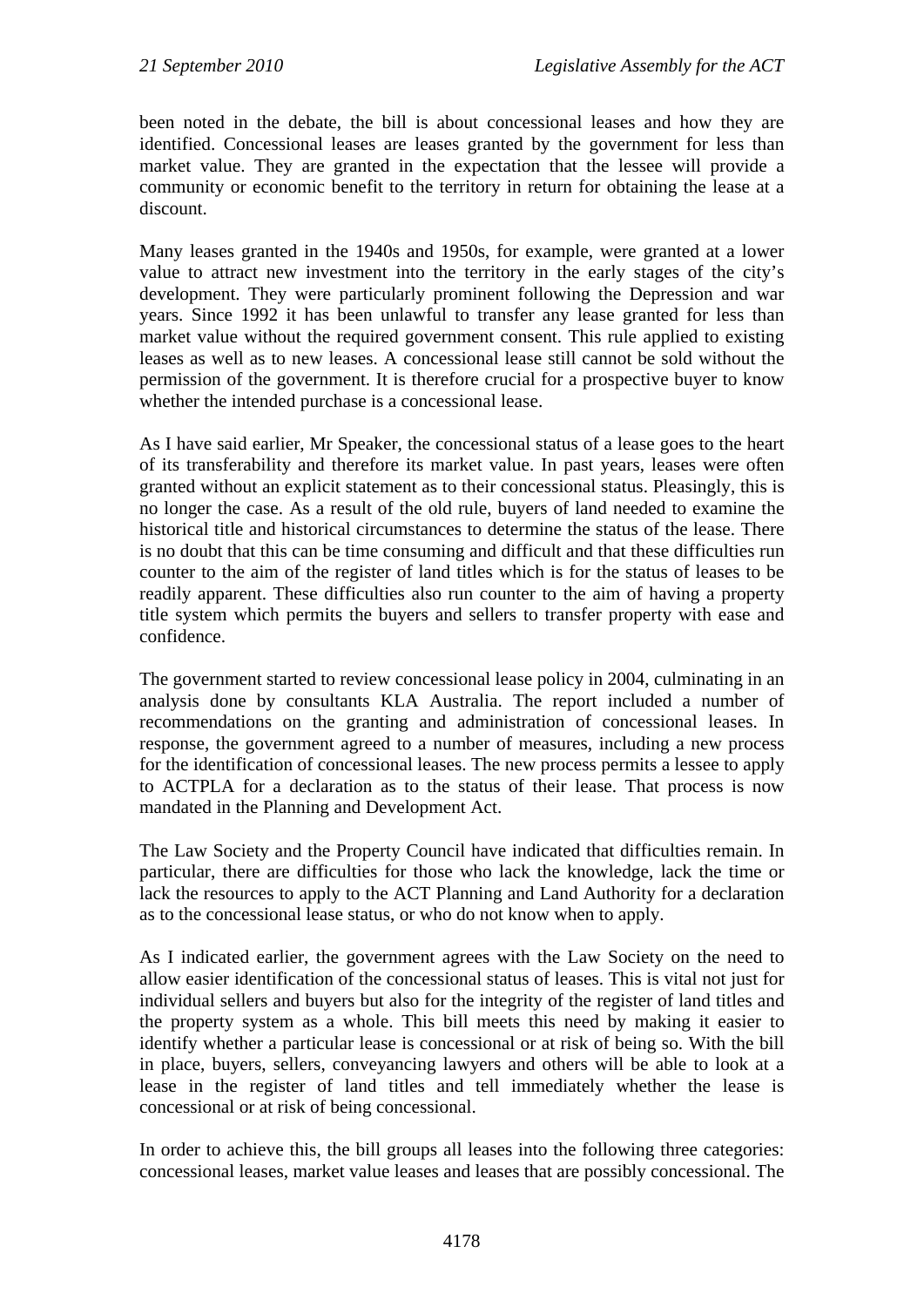first of these is concessional leases—that is, leases deemed under the bill to be concessional. The new definition of concessional leases is in new section 235A, clause 4. As I have said, it is not possible to transfer such leases without government consent.

The second category, market value leases, comprises leases deemed to be market value leases. A market value lease is not subject to the restrictions that apply to concessional leases. The new definition of market value leases is in new section 235B, clause 4. The new definition relies on the list of lease types in part 5.2 of the new schedule 5 inserted by clause 37. This list is based on the already existing list of leases exempted from the definition of concessional leases in the planning and development regulation.

The third category, possibly concessional leases, includes leases that might or might not be concessional. This new category is intended to serve as a warning that the lease might prove to be concessional if further research shows that the lease was in fact granted for less than market value and is therefore a concessional lease.

The new definition of "possibly concessional leases" is in new section 235C, clause 4. The new definition relies on the list of possibly concessional lease types in part 5.3 of the new schedule 5 inserted by clause 37. A prospective purchaser who looks at a lease and decides that the lease is a possibly concessional lease has two options. The purchaser could research, or ask the seller to research, whether the lease is in fact concessional. Alternatively, the purchaser could ask the seller to apply for an ACTPLA declaration as to the concessional status of the lease.

In addition to setting up these three categories, the bill establishes a number of key principles for their operation. These principles are made clear in the new sections 235A, 235B and 235C in clause 4. These categories and lists make it possible for purchasers of land and others to tell whether a lease is concessional or at risk of being concessional by looking at the lease itself.

Madam Deputy Speaker, in putting forward this bill I am mindful of the theoretical alternatives. Some might suggest it would be simpler and more effective to just get in there and examine all the relevant leases and label them concessional or not concessional. This option, while superficially attractive, is not really a practical option at all. I am advised that it would take several years to complete the required examination of the large number of relevant leases. Besides taking too long, there would be considerable expense involved in this process.

I believe this is an issue that needs to be addressed now, not in several years time. Some might suggest that we simply pick a date—for example, 1992—and deem all leases prior to this date to be not concessional. Again, this option, while superficially attractive, in reality is not a realistic option. It is not an option because such a blanket approach would inevitably cause a large number of currently concessional leases to be converted to market value leases with significant open-ended loss of community benefits. The bill before the Assembly therefore represents an appropriate balance between the need to preserve the concessional status of relevant leases and the need to put in place a reliable and simple means for identifying them.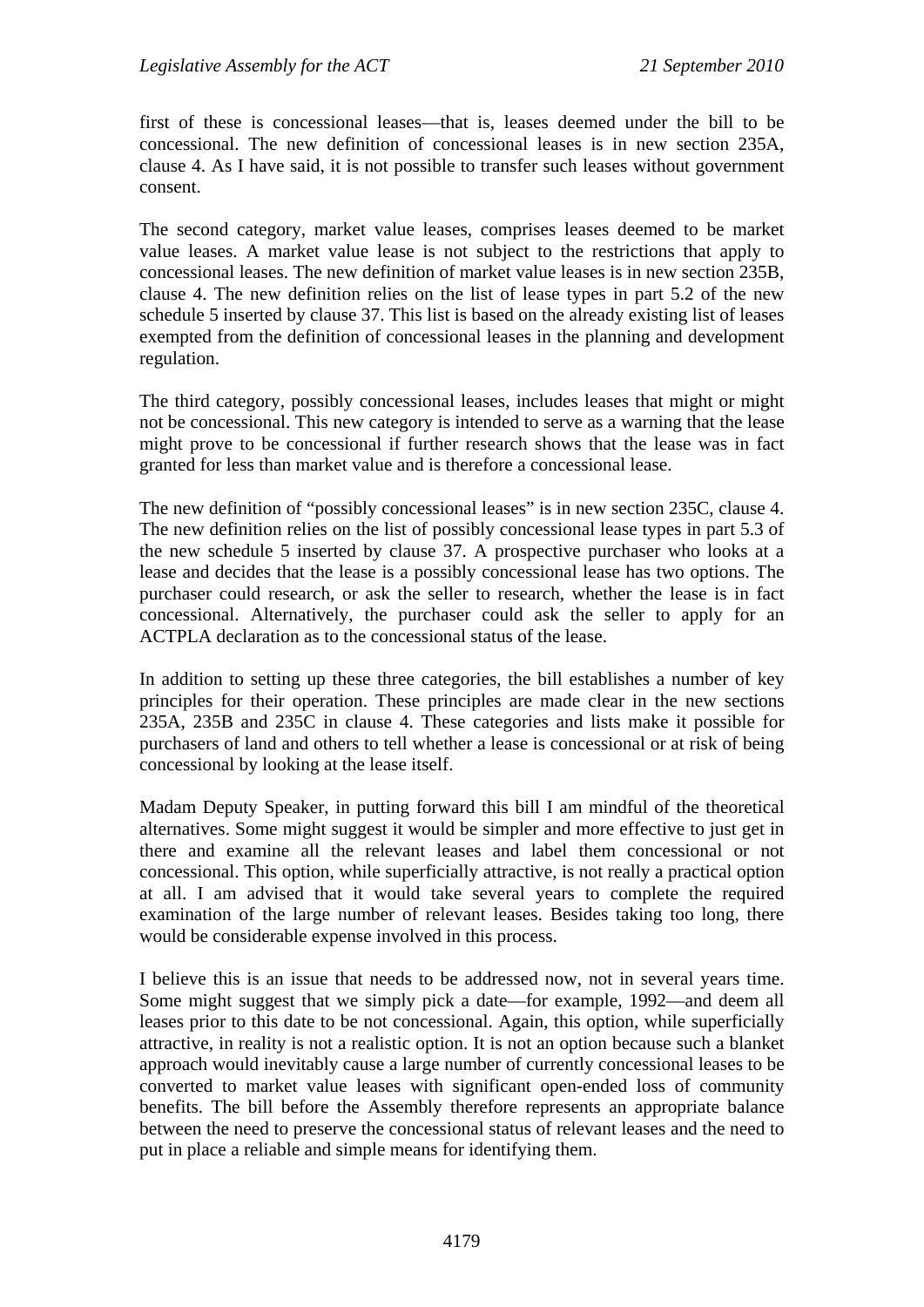I would like to take this opportunity to also underline a number of other key features of the bill. As has been previously noted, section 265 of the Planning and Development Act states that the purported sale of a concessional lease without the required consent is of no effect. This provision is at odds with the Land Titles Act 1925, which guarantees the legal validity of purchases registered in the register of land titles. This bill confirms recent judge-made law to the effect that a sale registered in the register of land titles is legally valid. This provision is important for the integrity of the land title system and necessary to ensure that landowners and investors can own, buy and sell with confidence.

The bill also includes provisions to ensure that people can rely on statements in a lease that the lease is a market value lease. If a lease is declared to be a market value lease either at the time of grant or later, then it is deemed to be so for all purposes. This is the effect of item 9 of new part 5.2 of schedule 5 in clause 37. In addition, new section 259B in clause 16 specifically prohibits ACTPLA from making any decision that would have the effect of changing this status.

This legal certainty as to the status of market value leases is also needed to permit buyers and sellers undertaking property transactions with confidence. As I have noted, if the concessional status of a lease is uncertain, the lessee can apply to ACTPLA for a declaration as to its status. The bill makes it clear that in assessing such applications, ACTPLA must declare the lease to be not concessional if the relevant historical evidence is missing, incomplete, unclear or equivocal. In other words, Madam Deputy Speaker, the onus of proof is on the government to establish that a lease in question is concessional. This is one of the features of new sections 258B and 258C in clause 16.

Concessional leases are not the only type of lease subject to sale restrictions. Leases granted by a direct grant process rather than going through market competitive processes are also restricted. Under section 251, such leases cannot be sold during the first five years of the lease without consent. The same issues of clarity and ease of identification apply. The bill makes amendments to address the identification of such leases similar to the provisions on concessional leases. This is the effect of amendments made to section 251 of the Planning and Development Act in clause 6.

Madam Deputy Speaker, in conclusion, this bill makes a number of important interrelated amendments that make it easier to identify whether a lease is concessional or whether the lease is subject to a section 251 sale restriction. These provisions are needed to permit buyers and sellers to transfer property with confidence.

I would like specifically to thank again the Law Society and the Property Council, who have both put considerable time into the review of the exposure draft. The bill is a much better product as a result of their input. The bill also reflects the good work ACTPLA's staff are doing and I would like to take this opportunity to thank them again for their work. I commend the bill to the Assembly.

Question resolved in the affirmative.

Bill agreed to in principle.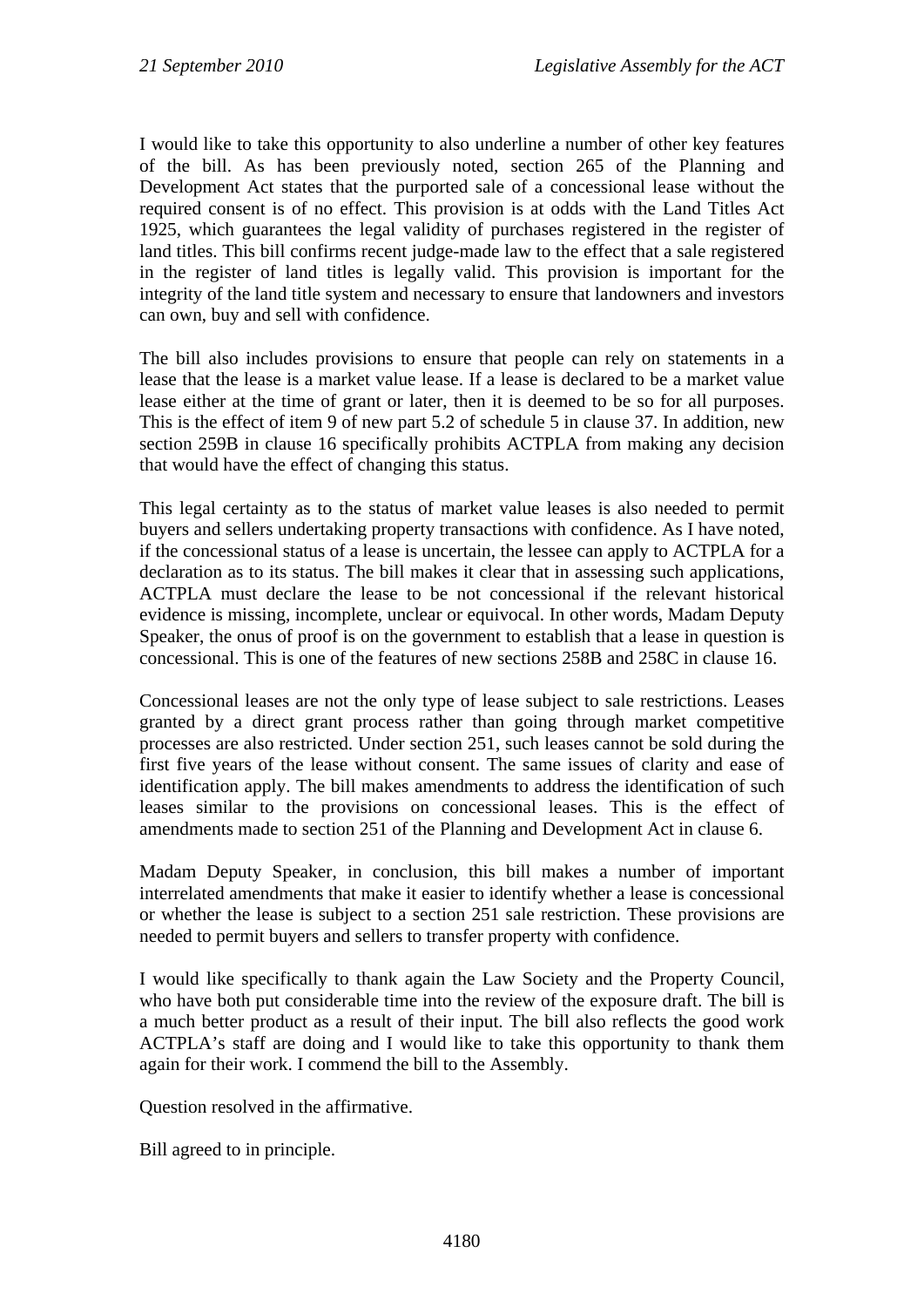Leave granted to dispense with the detail stage.

Bill agreed to.

## <span id="page-22-0"></span>**Children and Young People Amendment Bill 2010**

Debate resumed from 1 July 2010, on motion by **Ms Burch**:

That this bill be agreed to in principle.

**MRS DUNNE** (Ginninderra) (11.10): Mr Speaker, the opposition will be supporting this bill today. It makes four amendments stated by the minister in her presentation speech to be minor and technical in nature. The first amendment enables the daily carer of a child or young person to consent to dental treatment, including minor dental surgery, on the advice of a dental therapist. This extends the current provision, which is currently limited to dentists. A definition of "dental therapist" is inserted into the legislation.

The second amends one of the categories of "mandated reporter" in instances of child abuse. Currently, the relevant category, which relates to situations of home-based education, would ordinarily be the child's parents. The amendment would provide, rather, that the category would be a person authorised to inspect education programs, materials or other records used for home education of a child or young person under the Education Act 2004. This would ordinarily be someone independent of the child's parents.

The third amendment makes it clear that the chief executive must make a review report for a reviewable care and protection order for a child or young person one month before the anniversary of the order being made if the order is for more than one year.

The last of the four amendments provides that a court must not allow information, which includes documents, to be given to the parties to a proceeding unless the court is satisfied that the information is materially relevant to the proceedings and the best interests of the child or young person are protected. Currently the provision is limited to documents.

I would not necessarily describe all of these amendments as minor and technical. Some are more substantive in nature and are, once again, indicative of the sorts of problems that we have encountered and the issues that arise when 900 pages of legislation are introduced and dealt with as one document, as was the case when the Children and Young People Act was presented in this place in 2008.

I do note again that at the time the opposition pushed for a committee review of this legislation, some of these issues may have arisen in the context of that review. Nonetheless, the amendments are sensible and are supported on this occasion by the Canberra Liberals.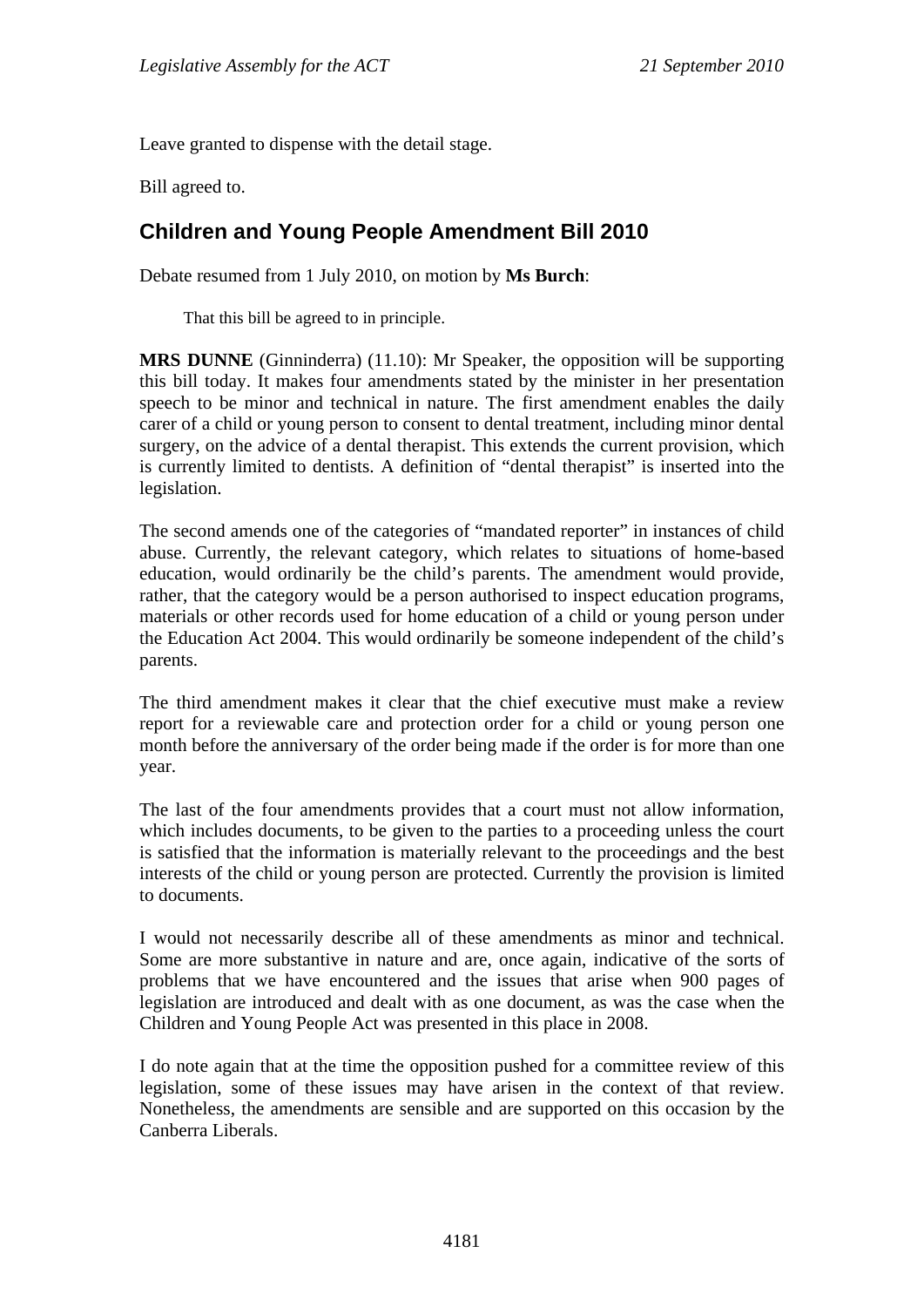**MS HUNTER** (Ginninderra—Parliamentary Convenor, ACT Greens) (11.12): I would like to thank the minister for bringing this bill to the Assembly. The Children and Young People Act 2008 is a very large and specific piece of legislation that covers the entire spectrum of life for a child or young person in the ACT from birth to 18 years of age. The purpose of the act is to maintain the wellbeing and safety of children and young people. As we know and have discussed regularly in this place, the protection and wellbeing of our children is of vital importance. It incorporates families, schools, childcare, health care and the wider community.

This bill, as other members have noted, has been presented to provide clarity about four sections of the Children and Young People Act 2008. The sections referred to mandated reporters regarding home education and decision making by persons with daily care responsibilities for children and young people on the advice of dental therapists and dentists. The changes also identify amendments to the provision of annual review reports for children and young people on reviewable care and protection orders and the provision of sensitive information to parties to a proceeding.

Since the enactment of the Children and Young People Act in 2008 there have been several amendments to the legislation. Given the size and scope of this document, it is not unreasonable to expect that the government will have to make changes to the legislation to aid in the implementation of the laws, always keeping in mind the best interests of the child. The daily care and responsibility for children and young people is an important job and one that we need to support. The changes to section  $19(2)(c)$ will allow dental therapists and dentists to advise people with daily care responsibility for a child or young person under the act. This amendment also allows the people with daily care responsibilities to consent to the treatment as advised. In general, these people are foster carers, kinship carers and residential carers.

This amendment is similar to legislation in New South Wales which allows carers to give permission for dental care and minor dental surgery. This amendment will allow children and young people in the ACT access to dental treatment in a timely manner. Section 19(6) requires that the term "dental therapist" be defined and the parameters of the registration limitations they have within their role.

Mandatory reporting is a very important tool used in our community to help keep children and young people safe. Currently in the Children and Young People Act 2008, a person providing education to a child or young person who is registered or provisionally registered for home education under the Education Act 2004 is mandated to report to the chief executive any suspicions they may have if the person believes on reasonable grounds that a child or young person has experienced or is experiencing either sexual abuse or non-accidental physical injury. The Education Act 2004 states that the parents of a child apply in writing to the chief executive for registration for home education.

The issue here is that the parent who is providing home education is not necessarily the best person to have mandatory reporting requirements. Amending this section aims to provide increased protection to children and young people by giving those who are authorised under the Education Act 2004 to inspect home education programs,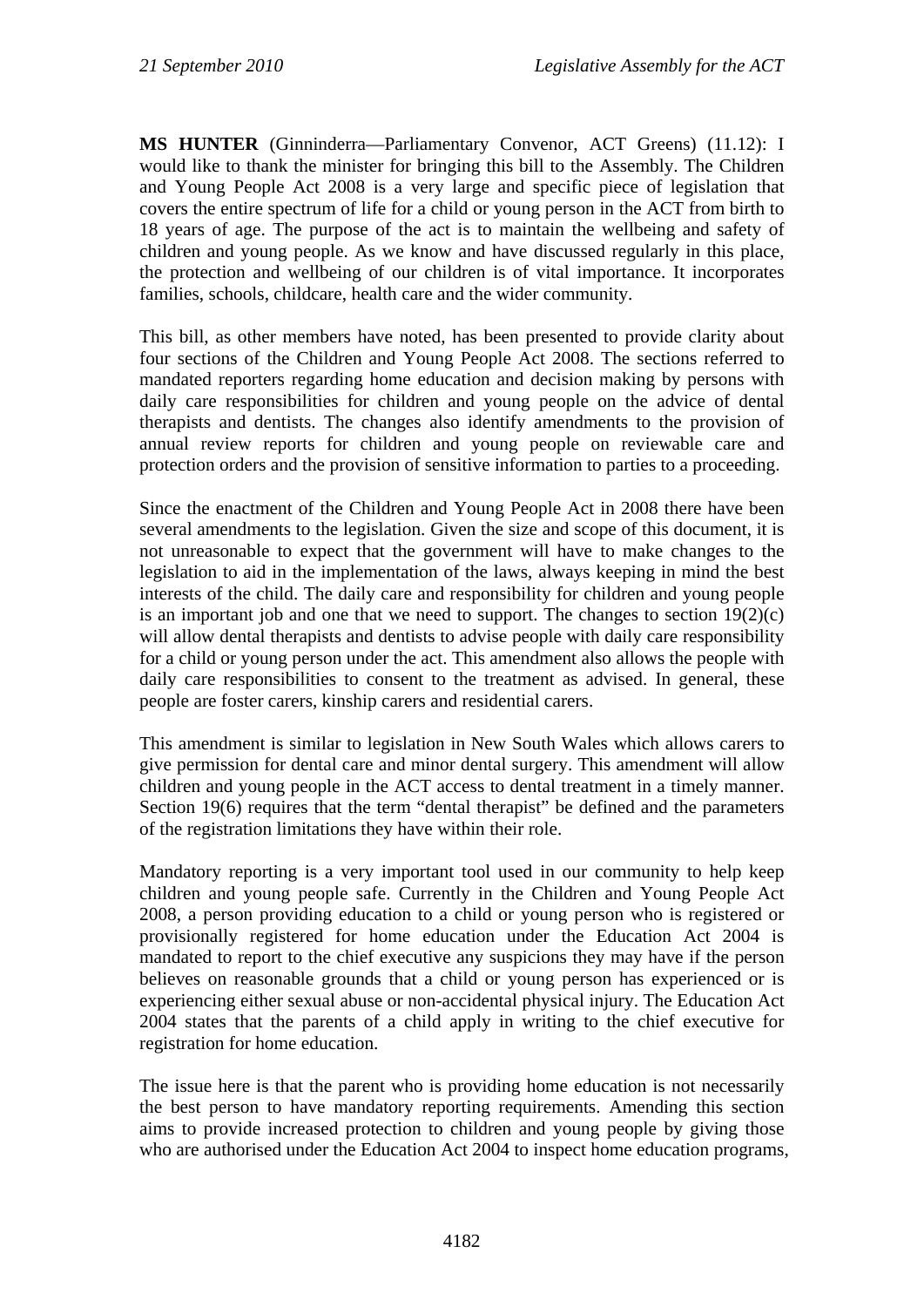materials and other records used for the home education of a child and the role of mandatory reporting.

As part of care and protection processes, the care and protection act requires that the chief executive prepare an annual report for children or young people on reviewable care orders. A reviewable care and protection order means a care and protection order that is enforced if the order has been enforced for longer than six months and includes a parental responsibility provision, giving parental responsibility for the child or young person to the chief executive or includes a supervision provision.

An annual review report outlines and informs us about the circumstances and living arrangements of a child or young person who is the subject of the care and protection order and whether the chief executive considers the existing arrangements for the care and protection of the child or young person to be in the best interests of that child or young person. This annual report is given to the child or young person, the carers who have daily responsibility for them, the Public Advocate and the Children's Court. The ACT Greens understand that this amendment clarifies the timing of these reviews to ensure they are completed within a year of the order being made.

The final amendment is looking to increase consistency within the legislation between the written documents and information given to the parties to the proceedings, which must be treated as protected information and ensure that any release of this information is in the best interests of the child. The amendment does this by requiring that the same requirement apply to oral or direct evidence. This allows the best interests of the child to remain paramount and provides the ability to protect reporters. I call on the minister and the department to monitor these amendments to the act and the act itself to ensure that the best interests of the child or young person remain paramount. The ACT Greens will support this bill.

**MS PORTER** (Ginninderra) (11.18): I am happy to be able to speak to this bill today, the Children and Young People Amendment Bill 2010. This bill encompasses four minor amendments, as other members have said, which, when considered holistically, improve the care and protection of children and young people in the territory and continue to strengthen the protection of persons who report their concerns, regarding the care and protection of children and young people in the ACT.

The amendments cover a broad range of issues, including mandatory reporting to protect children and young people receiving approved home education, the timely provision of annual reports for children and young people on reviewable care and protection orders, the provision of sensitive information given or produced to a court, and broadening the capacity for a person who exercises daily care and responsibility for children or young persons under the act to receive appropriate dental advice and treatment. I commend the minister for these amendments and the priority given to ensuring that the care and protection of children and young people for whom this act applies is attended to. There can be no more important objective than this.

The amendments to the mandatory reporting provision places the responsibility for reporting concerns for children and young people receiving approved education with the Department of Education and Training. These officers will monitor the home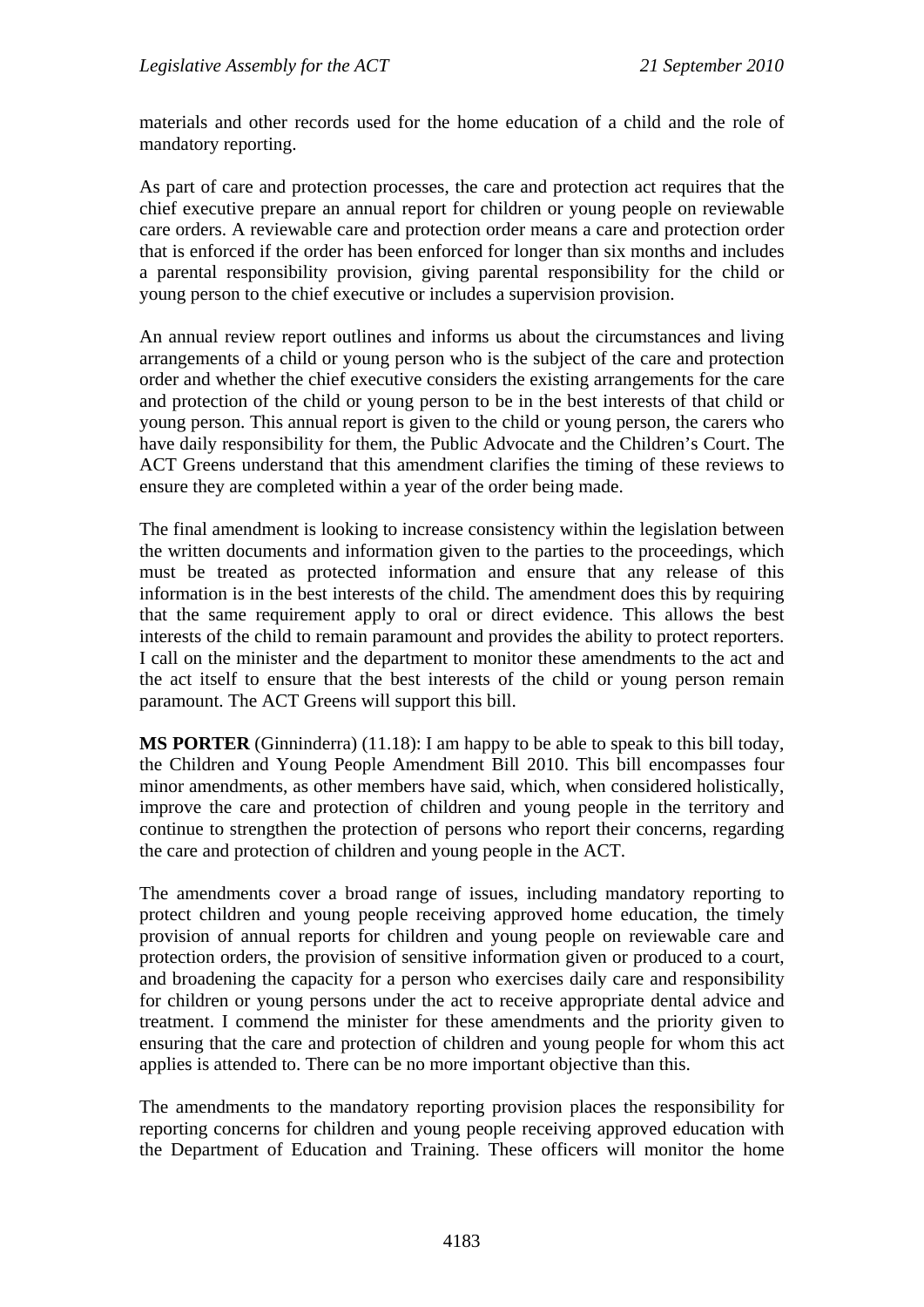education arrangements. This is already a requirement of all ACT public servants providing services to children, young people and their families, and, therefore, complements a well entrenched policy within the ACT.

This amendment appropriately removes the onus upon a parent to report on themselves, their spouse or partner. This course of action is unlikely and may provide no opportunity for children and young people at risk to be brought to the attention of appropriate authorities. The amendment to provide an annual review of reports for children and young people on reviewable care and protection orders provides clarity to those who are tasked with this statutory responsibility.

Currently, the Children and Young People Act 2008 states that the report must be provided each year, an interpretation that is not clear and which creates confusion. The proposed amendment clearly states that a report will be required to be provided up to one month before the completion of each year in the life of the order, providing clarity to the responsible authority as well as the Public Advocate, who independently monitors that the care and best interests of the children and young people are being addressed.

The third amendment proposed is the requirement for a court to apply the same criteria to information given or produced to it. Following its considerations, the court may determine what sensitive information is provided to parties to a proceeding. In the court proceedings, a court may order the provision of documents, which may include sensitive information as defined by the Children and Young People Act 2008. Sensitive information includes details of a child protection report and other information which may include the name or allow the identity of the reporter to be determined.

The act requires that when this information is in documentation the court must consider that the information is materially relevant to the proceedings and, if the information is about a child or young person, the best interests of the child or young person are protected. The current act does not provide the same protection to information that is provided through direct evidence. The amendment proposes to maintain the intent of the legislation and ensure the same criteria are applied to information given or produced to the court.

An amendment is proposed to enable dental therapists to provide a person with daily care responsibilities under the act advice and treatment, following which dental treatment and minor dental surgery for a child or young person in care may be provided. The current act provides that only dentists may advise and provide dental treatment and minor surgery under these provisions. In keeping with the development and regulation of other health professions, the amendment proposes to include dental therapists and dentists as being able to advise and provide dental treatment and minor surgery with the consent of a person who holds daily care responsibility for children and young people under the act.

Dental therapists provide a significant service to the ACT community, and the inclusion of this registered profession will ensure access to appropriate professional interventions for children and young people in the care of the territory. It should be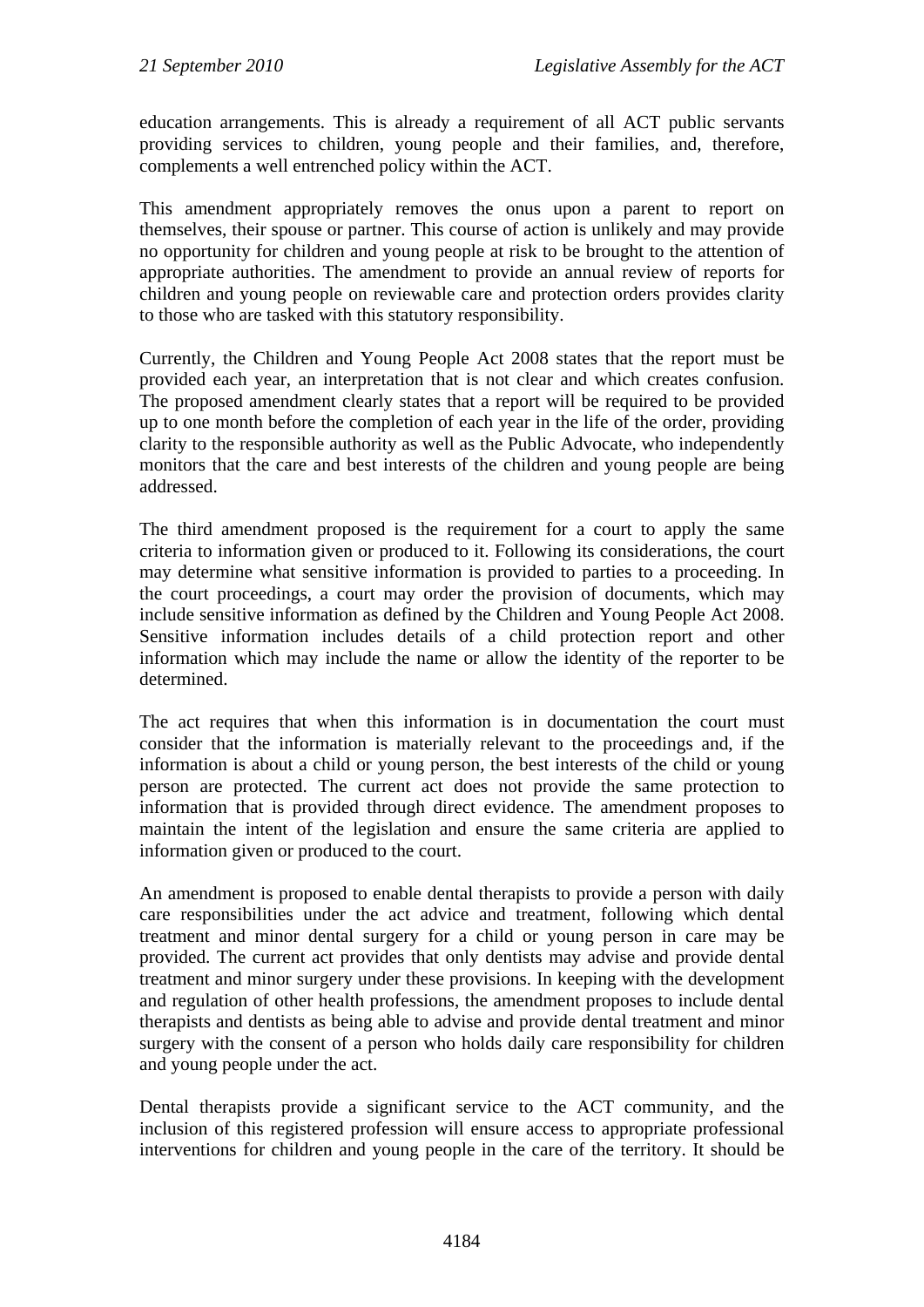noted that, while persons who have daily care responsibility for a child or young person under the act in the territory may provide consent, the act does not override the capacity of a young person to provide their own informed consent to a dental procedure on the advice of a relevant professional.

The minor amendments proposed by the minister to the Children and Young People Act 2008 continue to improve the applicability of this extensive and complex legislation. The amendments are important to children and young people in the territory and to those working towards improving the care and protection of our children and young people. As I said before, there can be no better objective, and I commend this bill to the Assembly.

**MR BARR** (Molonglo—Minister for Education and Training, Minister for Planning, Minister for Tourism, Sport and Recreation and Minister for Gaming and Racing) (11.24): I wish to take the opportunity to speak briefly in support of this legislation and to commend Minister Burch for these important amendments. I remind members of the Assembly that the Children and Young People Act 2008 was passed unanimously by the Assembly in July of that year. It was a significant, complex and comprehensive piece of legislation about protecting and caring for the ACT's children and young people.

The Children and Young People Act 2008 seeks, together with the community, to address the needs of vulnerable and at-risk children and young people in the ACT. In addition to protecting vulnerable and at-risk children, the act regulates childcare licences, the employment of children and young people and provides for youth justice issues.

The Children and Young People Act 2008 is comprehensive. It has 888 sections, and is more than 770 pages long. Therefore, it is only to be expected that, as child protection teams, youth workers and the childcare sector work with this legislation on a day-to-day basis, minor amendments will be necessary. It is simply part of a high quality and ongoing policy review process.

There are four areas that have been reformed, as a result of this review and as a result of reflection on the operation of the act. One of the key amendments relates to mandatory reporting and home schooling. As the territory's education and training minister, I believe that we need a range of educational settings to suit the diverse needs of our students. Home schooling is one of these settings. But, just as we regulate and monitor our schools, both government and non-government, and just as we need to regulate our alternative education programs, such as those provided by the CIT and the apprenticeships and traineeships that are run by registered training providers, so, too, we must make sure appropriate checks and balances exist for home schooling.

So this amendment will transfer the mandatory reporting obligations from those who provide home schooling to those who are authorised under the Education Act 2004 to inspect home schooling arrangements. These amendments are beneficial, and they are necessary to support the important work undertaken by our care and protection staff.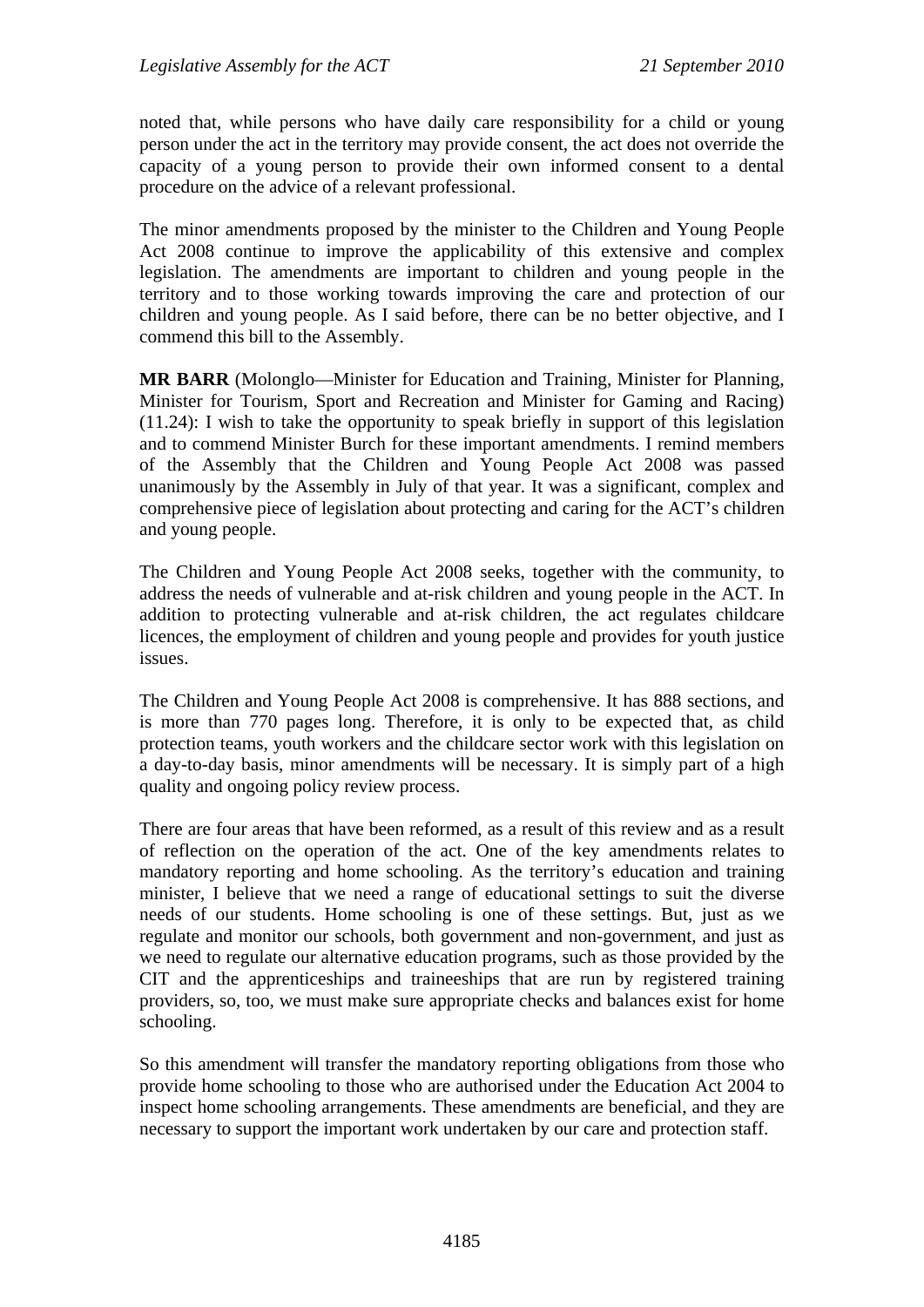There is also an amendment clarifying the time frames for providing annual review reports for children and young people on reviewable care and protection orders. For vulnerable children and young people in the care of the territory, the provision of an annual review report of their circumstances, within a set period of time, is important. It provides a record for the child and their family, and it provides further stability for families in the ACT.

The protection of children and young people is also relevant to the amendments concerning the provision of sensitive information by a court, including information that may identify a reporter to parties to a proceeding. This provision protects those persons who report their concerns for the safety and wellbeing of children and young people. The court must consider in their deliberations that the best interests of the children and young people are met, as well as considering the material relevance of this information to the proceedings, before making such information available to the parties.

The amendment to include both dental therapists and dentists who provide advice and treatment to carers or young people is ensuring we include relevant professional services in the ACT. Dental therapists are an important professional body and are thoroughly regulated and supervised. Broadening the range of professionals who provide advice and treatment to children and young people in care is of benefit to these children and their carers and is certainly to be commended.

I support these amendments, as they add clarity to and strengthen the Children and Young People Act 2008, a critical piece of legislation for the care and protection of children and young people in the territory.

**MS BURCH** (Brindabella—Minister for Disability, Housing and Community Services, Minister for Children and Young People, Minister for Ageing, Minister for Multicultural Affairs and Minister for Women) (11.28), in reply: On 1 July 2010, I tabled amendments to the Children and Young People Act 2008. This piece of legislation was passed in the Assembly in July and was fully implemented in July 2009. The legislation is broad and far reaching, encompassing child protection, youth justice, the regulation of childcare licences and the employment of children in the territory. Since the implementation, minor issues have arisen through practice, and those needed amendment, to ensure children and young people and families are appropriately served by this legislation. The amendments I have tabled are needed to ensure the clear interpretation or strengthening of the act and to ensure the ongoing care and protection of children and young people in the territory.

The Children and Young People Amendment Bill 2010 proposes minor amendments to the four sections of the Children and Young People Act 2008. In summary, these are: an amendment replacing the mandatory reporting obligations upon those registered to provide home schooling with an obligation upon those persons authorised under the Education Act 2004 to inspect home schooling arrangements; an amendment clarifying the timely provision of annual review reports for children and young people on reviewable care and protection orders; and an amendment requiring the courts to apply the same criteria regarding the release of sensitive information to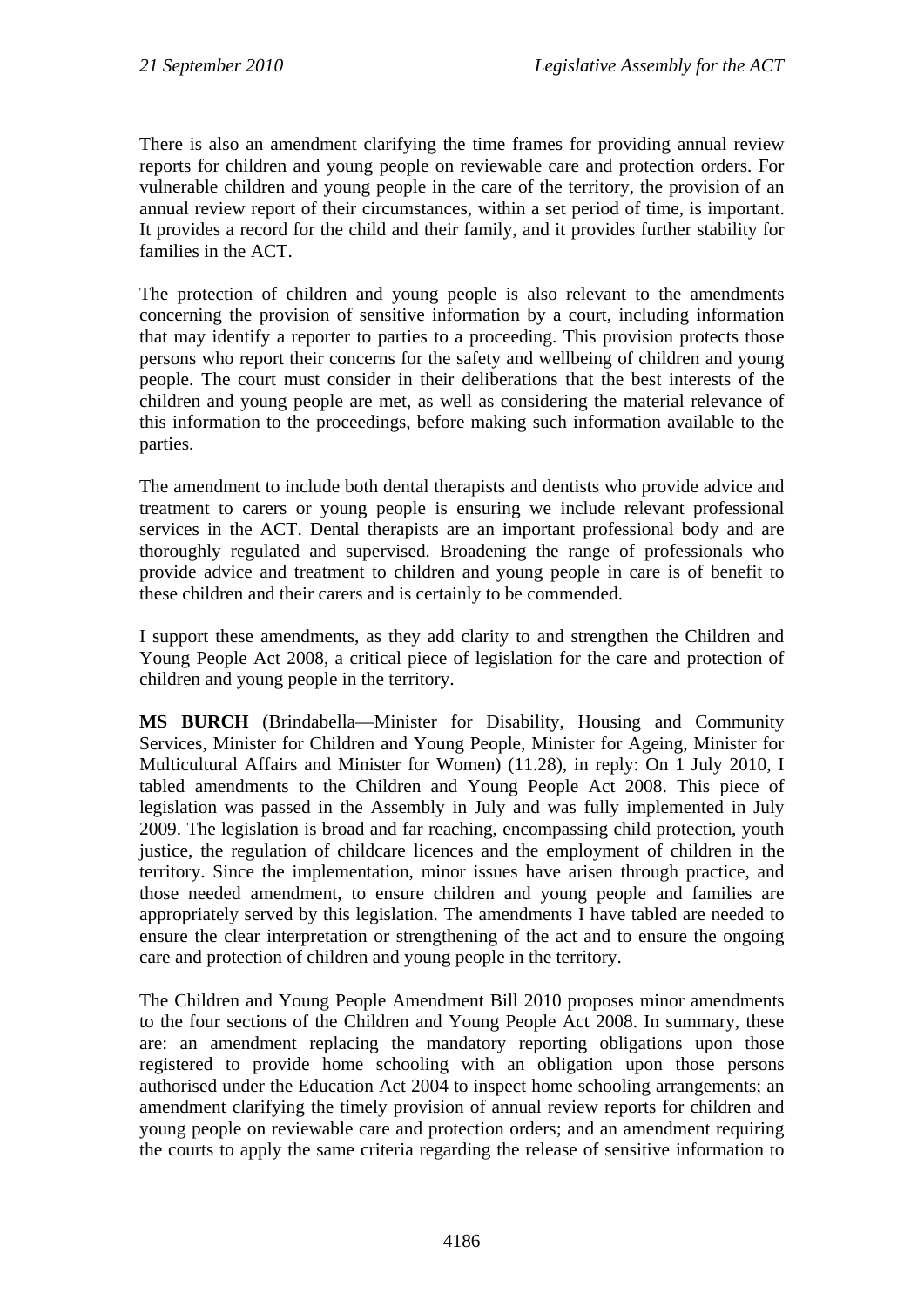parties to a proceedings, including the reporter's identity, to information given or produced to the court; and an amendment enabling dental therapists, as well as dentists, to provide advice regarding dental treatment and minor dental surgery to persons who are to exercise daily care responsibilities for a child or young person in care.

Mandatory reporting is an important provision of this and previous acts in the ACT. The legislation requires a broad range of professionals and persons working with children and young people and families to report their concerns where children and young people in the ACT may be the subject of non-accidental physical injury or sexual abuse. This group of professionals has not significantly changed since the introduction of legislation in the ACT, although clarity of application has been provided in subsequent changes.

In 2008, the new act included a provision requiring a person providing education to a child or young person who is registered for home education under the Education Act 2004 to be a mandated reporter. In essence, this provision requires that a parent, as the only person able to be registered to conduct home education, must report on themselves, their partner or their children.

Given the secrecy of abuse, it is unlikely such a situation may arise. Yet those children and young people who receive home education and who may be the subject of physical or sexual abuse within the home may need to be reported and appropriate action taken.

The amendment proposed seeks to replace the mandatory reporting obligations upon the parents and place the mandatory reporting obligations upon those persons authorised under the Education Act 2004 to inspect the home schooling arrangements. This amendment provides necessary clarity and an opportunity for the children and young people who may be subject to physical or sexual abuse to have their concerns identified in reporting.

The Children and Young People Act 2008 requires that a child or young person on a reviewable care and protection order have a report prepared about their circumstances and living arrangements during a preceding period. A reviewable order is any order that has been in place for more than six months and that has parental responsibilities or supervision provisions involving the chief executive or his or her staff.

These reports, when finalised, must be provided to the child or young person, to the parents, to carers, to the ACT Children's Court and to the Public Advocate. These reports are an important record for each child or young person, their parent and their carer. The Public Advocate, as an oversight agency, reviews these reports and ensures that the best interests of the children and the young people are independently considered.

The act currently states that the annual review report is to be prepared each year. This could be interpreted to mean each year in the life of the order or in each calendar year. The amendment seeks to provide the necessary clarity that an annual review report must be prepared and provided to the child, young person, parent, carer, the court and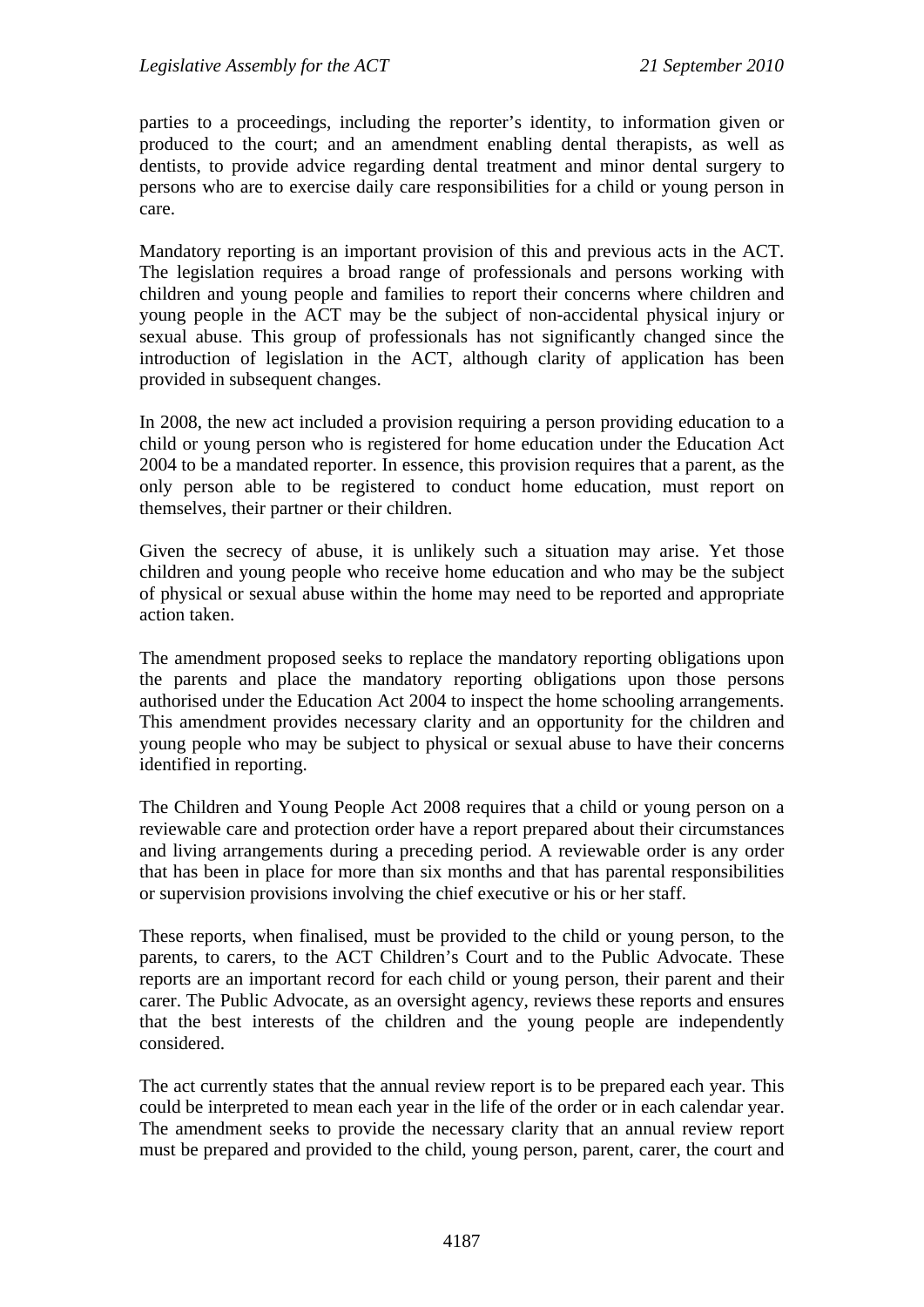the Public Advocate each year in the life of the order. In addition, the amendment processes that the report may be prepared for up to at least one month before the anniversary of the order, allowing for periods when the anniversary date may occur during a weekend or a public holiday.

Section 866 of the act enables the court to order that direct evidence or documents be provided to the court, including sensitive information. Sensitive information is defined at section 845 of the act as information. This is included in a care and protection report, a care and protection appraisal, interstate care and protection information, family group conference information, a contravention report for childcare purposes, and any information prescribed by regulation. Sensitive information includes information concerning the identity of a reporter.

The act requires, when considering sensitive information in a document, that the court not allow the document to be given to the parties to the proceedings, unless the information is materially relevant to the proceedings and, if the information is about a child or young person, the best interests of the child or young person are protected. The act does not require the application of these criteria on the receipt of the information given through direct evidence. The amendment proposes to ensure that the same requirements apply to information given or produced in the court. This will ensure protection of the identity of the reporters and consistency when the court considers the provision of sensitive information to parties to a proceeding.

When a child or young person is placed in the care of the chief executive or an approved carer, they may have daily care responsibilities for the child or the young person in their care. Daily care responsibility decisions include decisions about whom the child lives with, whom the child may or may not have contact with, healthcare assessments and treatment, other than surgery and dental treatment and minor dental surgery.

References in the act regarding dental advice and treatment are confined to the advice and treatment received from a dentist. Dental therapists are registered professionals under the Health Practitioner Regulation National Law (ACT) 2010 who conduct dental assessment, oral health plans, preventative and restorative treatment and emergency dental treatment. The registration conditions of dental therapists for either provisional or limited registration would only enable them to perform functions to the extent the person is allowed to do the activity under the person's registrations.

Dental services are provided by dental therapists and including them within the act enables this professional group to advise and provide treatment and minor surgery and would make dental services more accessible and responsive to the needs of the children and the young people in care.

The support, care and protection of children and young people in the Australian Capital Territory is a community priority and these minor amendments strengthen the aspects of the legislation that achieve this outcome. A robust and effective Children and Young People Act 2008 is desirable for us, as members of the Assembly, as community members, as adults and as parents and carers.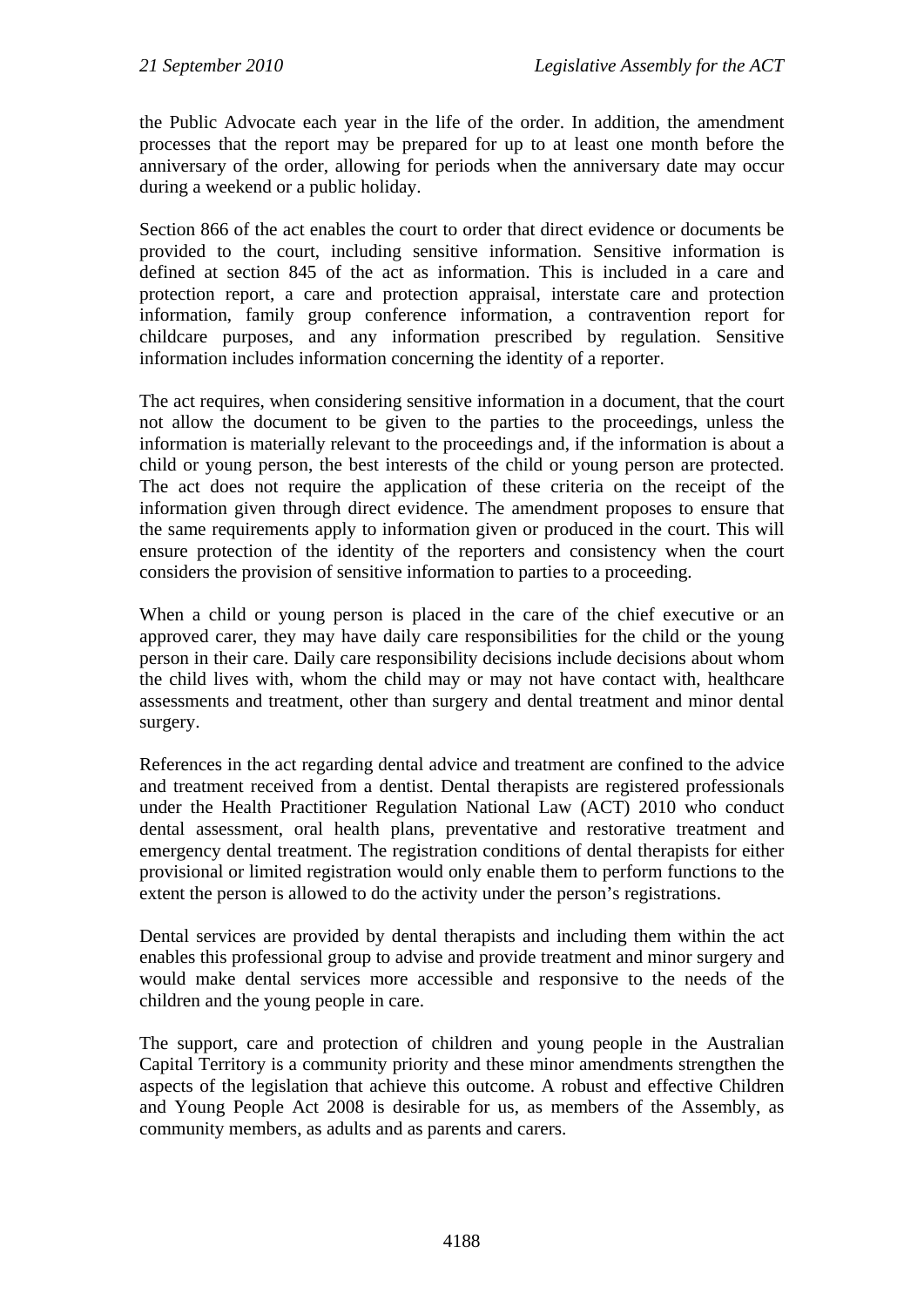I fully support the Children and Young People Amendment Bill 2010, and I can provide assurance to the Assembly that I and my department will monitor not only these amendments but the act more broadly, to ensure that children and young people in the ACT have the best possible legislative framework within which to provide them care and protection.

I thank the Assembly for their comments on and their support for this amendment bill.

Question resolved in the affirmative.

Bill agreed to in principle.

Leave granted to dispense with the detail stage.

Bill agreed to.

#### **Sitting suspended from 11.38 am to 2 pm.**

#### <span id="page-30-1"></span><span id="page-30-0"></span>**Questions without notice Schools—truancy**

**MR SESELJA**: My question is to the Attorney-General. Recently, the principal of Lanyon high school asked local retailers to deny service to school-age students during school hours. In response, the Human Rights and Discrimination Commissioner made public statements that such an action might be in breach of the Discrimination Act. The Education Act 2004 makes it mandatory for children between six and 17 years to attend school, and the central theme of the Children and Young People Act is that the best interest of children and young people is of "paramount consideration". Attorney, do you support the statements made by the Human Rights and Discrimination Commissioner? If yes, why? If no, what do you say in response to the commissioner?

**MR CORBELL**: I support statutory officers advising the community what their obligations are under the law. It was entirely appropriate for the human rights commissioner to highlight that it was discriminatory and unlawful to discriminate against someone when it came to the provision of a service on the basis of their age a service which it would otherwise be lawful to provide to a young person. It was entirely appropriate for the statutory officer charged with the responsibility of promoting and upholding human rights to advise residents, the Canberra community, as to the status of the law. If Mr Seselja believes that it should be lawful to discriminate against young people on the basis of their age, then Mr Seselja can come into this place and amend the Discrimination Act. But it is not for statutory officers—

#### *Members interjecting—*

**MR SPEAKER**: Order! Mr Corbell, a moment, please. Members, this is not a debate. We are not shouting across the chamber in a debate. Let us hear from the minister.

**MR CORBELL**: Thank you, Mr Speaker. It is not for statutory officers to say what the law should be; it is for statutory officers to say what the law is and to remind the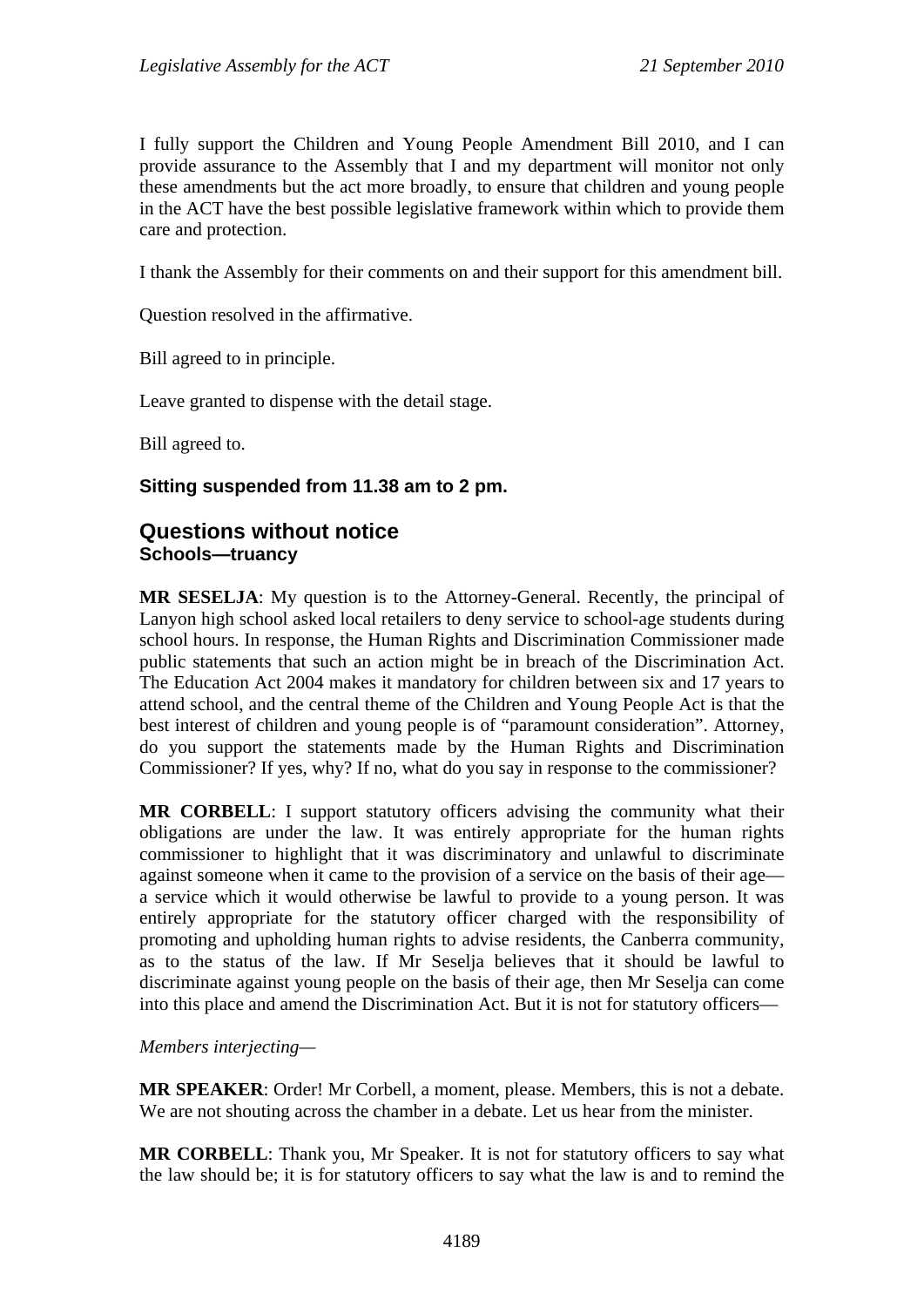community of what the lawful obligations are. Of course, the Liberal Party try to contrive this as being about condoning kids wagging school. That is not what it is whatsoever. Indeed, Dr Watchirs, in her own comments, has made very clear that she does not condone students—

**Mr Hanson**: Mr Speaker, a point of order. The specific question is whether the attorney supports the statements made by the Human Rights and Discrimination Commissioner. He has had two minutes of preamble. I ask that he get to the nub of the question: does he support the statements made by the human rights commissioner?

**MR SPEAKER**: There is no point of order. The attorney is answering the question.

**MR CORBELL**: Thank you, Mr Speaker. This is not about condoning kids wagging school. Kids should be in school, and schools have a legal obligation to ensure that kids remain at school when they are in the care of teachers at a school. But it is one thing to say that kids should not be out of school; it is another to say that if kids are not present at school, service should be denied them on the basis of their age. It is unlawful to discriminate on that basis. It is entirely appropriate for the human rights commissioner to advise the community as to what the law says. If you have a problem with the law, Mr Seselja, change the law, but do not criticise a statutory officer who is quite rightly and quite properly doing her job.

**MR SPEAKER**: A supplementary question, Mr Seselja?

**MR SESELJA**: Attorney, to what extent does the principle of giving paramount consideration to the best interests of children or young people surpass the requirement not to discriminate against them?

**MR CORBELL**: I would have thought it was quite obvious that all officers, including teachers, have to abide by the law. They have to abide by the law. As I am sure Mr Seselja would appreciate, the Discrimination Act and the Children and Young People Act must interoperate and regard must be had to the lawful requirements of both acts, not the one that you prefer to select.

**MRS DUNNE**: A supplementary question, Mr Speaker.

**MR SPEAKER**: Yes, Mrs Dunne.

**MRS DUNNE**: Minister, which laws apply to shopkeepers who refuse to serve school children because they consider it might be in the best interests of those children to attend school rather than go shopping?

**MR CORBELL**: I think I have answered that question, Mr Speaker. I do not believe that the Children and Young People Act places any legal obligation on the part of shopkeepers, but it does in relation to those who have the lawful care of children when they are present at school.

**MRS DUNNE**: I have a supplementary question, Mr Speaker.

**MR SPEAKER**: Yes, Mrs Dunne.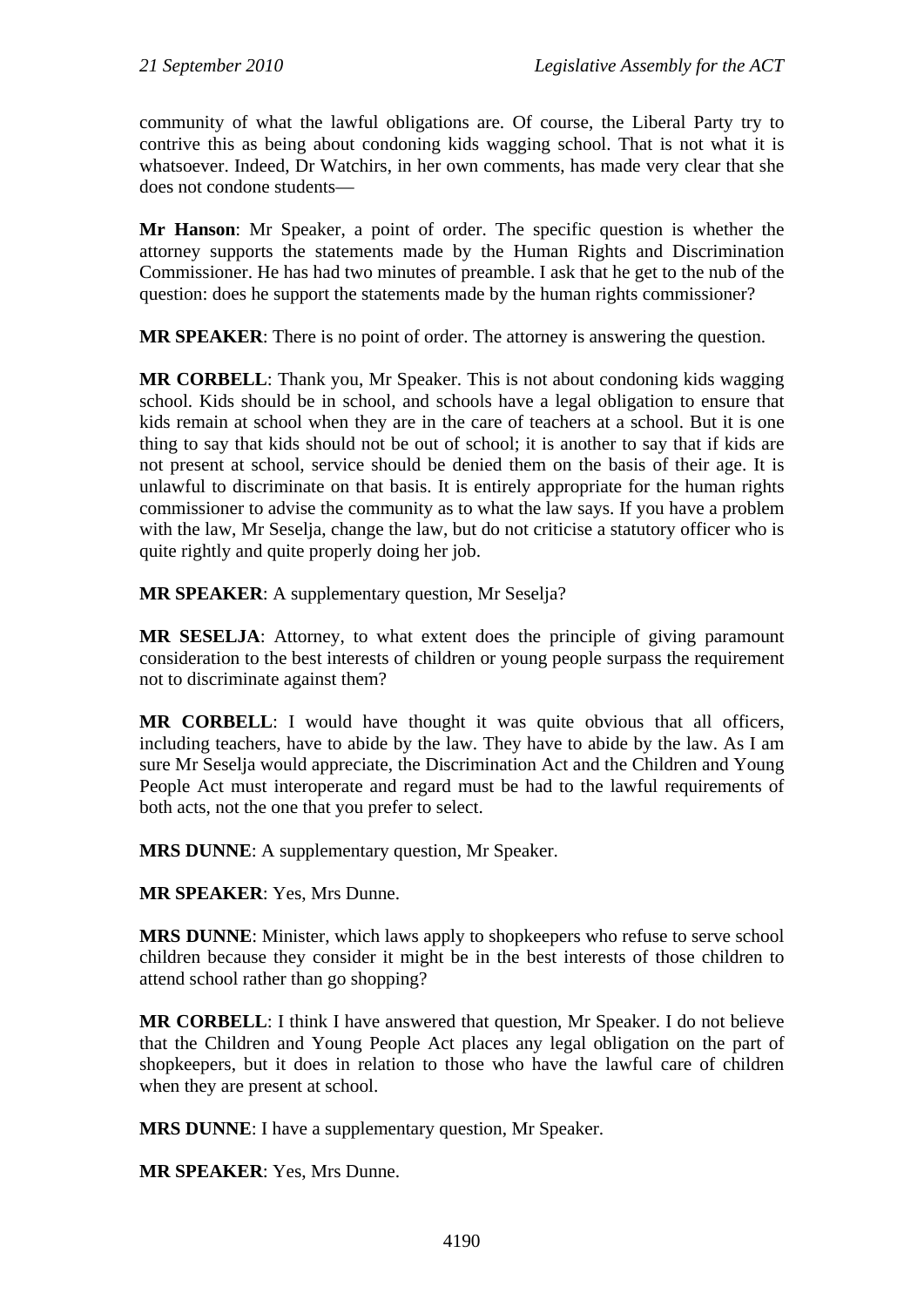**MRS DUNNE**: Minister, what is your response to the Human Rights and Discrimination Commissioner's public statement that "the community made this law", implying that the community must therefore live by it?

**MR CORBELL**: It is a highly appropriate observation for the human rights commissioner to make. As I said in my previous answer, the human rights commissioner and the human rights commission do not establish what is lawful or what is unlawful when it comes to discrimination. This place does. Therefore, if Mr Seselja—or Mrs Dunne or others—believes that it should be lawful to discriminate against young people because of their age, then they should come to this place and seek to amend the law. They should not criticise Dr Watchirs for upholding her statutory obligations to explain the law and to educate the community about the law that this place puts in place.

#### <span id="page-32-0"></span>**Parliamentary triangle—pay parking**

**MS HUNTER**: My question is to the Chief Minister and it concerns pay parking in the parliamentary triangle. Chief Minister, what are you doing to progress the introduction of widespread pay parking in the parliamentary triangle and how soon can this commence?

**MR STANHOPE**: I thank Ms Hunter for her question. As I think Ms Hunter and other members of this place would be aware, I have for a number of years urged on the commonwealth the importance to Canberra of pay parking being introduced in the parliamentary triangle. It is an issue that I have spoken on and a position for which I have advocated for a number of years now. In the last year, for the first time, the commonwealth, through the NCA, has engaged in a formal way. Previously there have been expressions of support, most particularly from Gary Rake and the NCA, around the issue of pay parking. The issue has now been agreed to have been progressed by the establishment of a joint working party, chaired by the NCA, into the issue. I have to say at this stage I am not quite sure how active the work of that particular group has been, but I am encouraged that the commonwealth has now agreed to engage seriously with the ACT government in advancing the prospect of pay parking within the parliamentary triangle. I think it is very necessary, for a whole range of reasons.

I am, of course, conscious—and I believe other members of this place are aware—of the fact that the commonwealth recently sold a large piece of land within the triangle to two local developers. Those developers, the Domazet Group and the Morris Group, have resolved to provide commercial parking on that site in the short term. As I understand it, they prepared their proposals for the development of that block, and that also has implications for the parking landscape within the parliamentary triangle, to the extent that all the advice to me suggests that the decision by the Domazet and Morris groups to charge for parking, to provide a commercial parking arrangement, will certainly attract the fringe benefits tax arrangements, and that, of course, has implications most particularly for the commonwealth as an employer.

It is an issue that I have pursued quite actively. There is a joint working party. There is an agreement now by the commonwealth to engage with the territory. It is a matter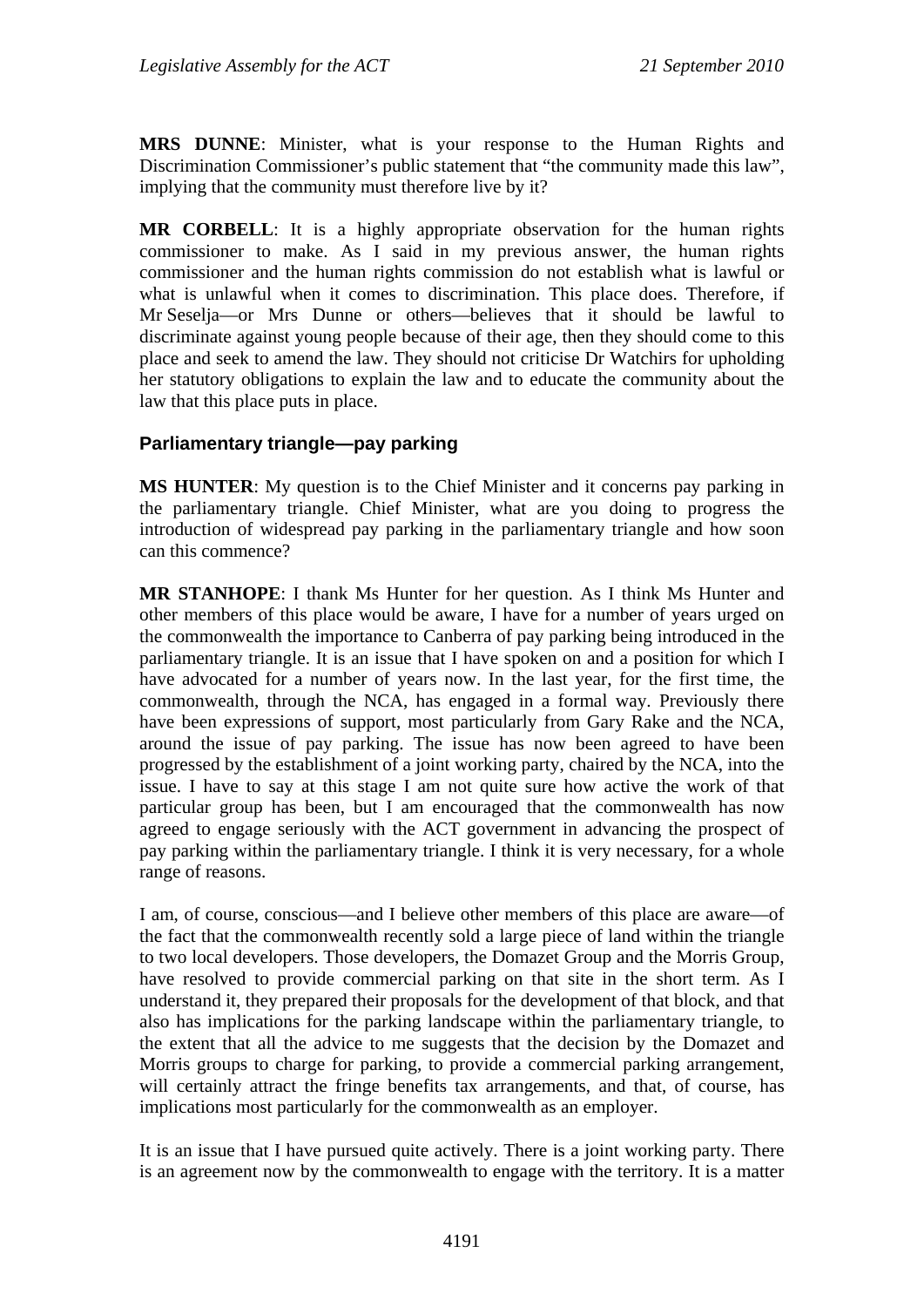for the commonwealth. It is their land and they have responsibility, but we are prepared to work with them, and accept that any change to the parking arrangements in the triangle will have implications, hopefully, for public transport, in that there would be a significant uptake and that would assist us in making ACTION more attractive, most particularly to people who work in the triangle.

**MR SPEAKER**: Ms Hunter, a supplementary?

**MS HUNTER**: Yes, Mr Speaker. Chief Minister, what level of income could the ACT Treasury expect if widespread pay parking is introduced?

**MR STANHOPE**: It is not an issue that I have taken advice on. Indeed, Ms Hunter, it is quite possible that it is none. It is quite possible that the commonwealth would wish to manage any pay parking regime in the parliamentary triangle on their own behalf. That would not be consistent with our understanding of the commonwealth's approach to these sorts of issues, but I have not had it computed and I have not asked for or received advice on any financial implications in terms of receipts from pay parking in the triangle. At this stage no decisions have been made by the commonwealth to agree to introduce pay parking. I hope they do, but no decision has been made. It could very well be that they would wish to manage those arrangements themselves.

A further aspect of the pay parking landscape is, as has previously been announced, that the ACT government has proposed, and does propose, to make available for purchase land that it owns within the triangle for the purposes of establishing a multistorey commercial car park. That is another piece of the jigsaw in relation to parking within the triangle. That is on the land release program, I believe, for this financial year. I would have to check that, but I believe that that is land that has been identified for sale this financial year.

**MS LE COUTEUR**: A supplementary, Mr Speaker?

**MR SPEAKER**: Yes, Ms Le Couteur.

**MS LE COUTEUR**: Minister, are the bus services to work locations in the parliamentary triangle capable of handling an increase in commuters should pay parking mean that more workers choose to bus to and from work in the parliamentary triangle?

**MR STANHOPE**: Thank you, Ms Le Couteur. I think the short answer to your question is yes. I think there is no area of Canberra better or more regularly served than the parliamentary triangle. I am not sure of the exact number but I am advised that there are somewhere in the order of 700 buses moving through the parliamentary triangle each day; that is, somewhere in the order of 700 buses crossing Commonwealth Avenue and Kings Avenue bridges every day.

It would be possible to catch a bus somewhere within the triangle at least every—

**Mr Hanson**: How many stop there, though, Jon?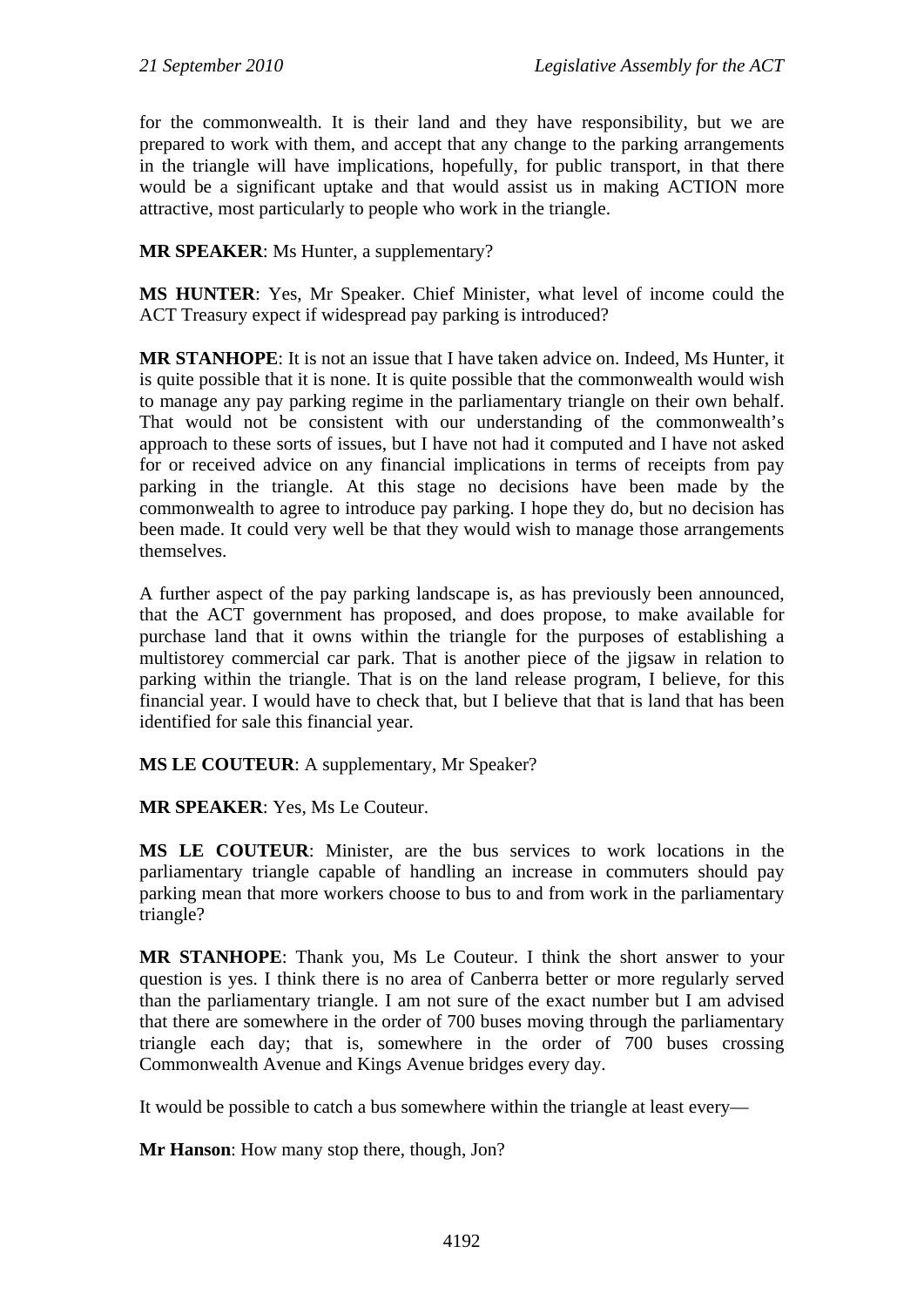**MR STANHOPE**: There are more buses, more services available, in the parliamentary triangle. Of course, to the extent that we can respond to demand, were demand to increase, we would respond. We are aware of that. We would respond. I made that point in answer to an earlier question.

There is no area of Canberra better served than the parliamentary triangle in terms of number of services and regularity of service. The major instances, of course, of a public transport service or a bus network are reliability, dependability and regularity. And all of those factors apply to anybody wishing to use or catch a bus anywhere in the parliamentary triangle.

**MR SMYTH**: I have a supplementary question, Mr Speaker.

**MR SPEAKER**: Mr Smyth.

**MR SMYTH**: Thank you, Mr Speaker. Minister, does the ACT government invest in pay parking companies and would that be considered an ethical investment?

**MR STANHOPE**: I am not aware that we do, but I would regard it as a highly ethical investment. But it as an interesting issue and an interesting question, of course, and it depends on one's particular perspective.

#### <span id="page-34-0"></span>**Taxation—change of use**

**MR SMYTH**: My question is to the Treasurer. Treasurer, I refer to recent claims by Mr Paul Powderly of Colliers International that the ACT is already 1,000 units behind where it should be, due to uncertainty over your great big tax on homes. Mr Powderly said, "What does that mean? Whatever is available sells for more money, it means there are less units to rent and so rents go through the roof." Minister, has uncertainty over your great big tax on homes led to the ACT having 1,000 units fewer than it should do and has it led to rents going through the roof?

**MS GALLAGHER**: Thank you, Mr Speaker. No, we do not believe so at all. The change that Mr Powderly is talking about is, of course, the move to codification of the change of use charge. This charge has been a charge in place in one form or another since the early 1970s. As much as the Liberals would like to paint it as a great big new tax, it is not a great big new tax; it is a tax that has been in place for many, many years, and now, since an anomaly has been identified, the correct amount of change of use charge is being paid for developments, particularly residential units and dual occupancy development.

As Mr Smyth would know, there is a range of pieces of work, or a range of work, at the moment being done, including, as requested by this Assembly and agreed by the government, around cost-benefit analyses, the economic impact of the proposed changes and the final report being provided to the government—it has not been provided at this point in time—for the information of members, prior to codification commencing. I think it is at that point that all the information will be available to all members to make up their own minds about this.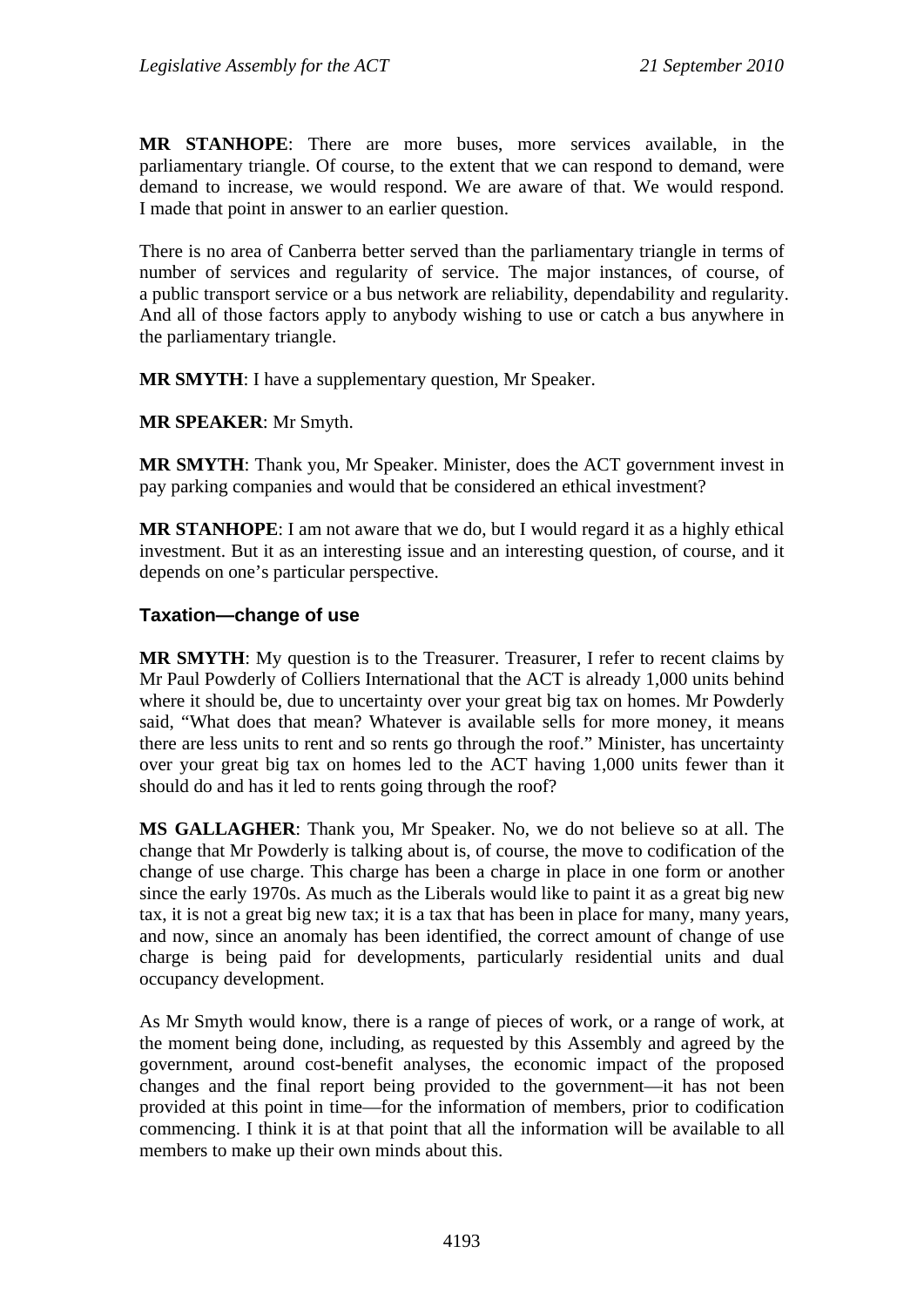If the Liberals oppose the change of use charge and the appropriate collection of that charge then it is up to them to implement changes to the legislation, to address the concerns that they might have. But, on this side, the government believes the community is entitled to a fair share of the profit that is being delivered by the granting of extra development rights to a developer for the benefit of building new residential opportunities across the city. If you were to believe that the change of use charge is the key determining factor of the price of housing in this city—and I am not sure if Mr Smyth believes that—then you would imagine, when people were paying two and a half thousand dollars for the change of use charge, that you would have seen big decreases in the price of units. Funnily enough, we did not see that.

**MR SPEAKER**: Mr Smyth, a supplementary?

**MR SMYTH**: Yes. Thank you, Mr Speaker. Treasurer, will Mr Quinlan's committee look at the change of use charge in the review of taxation? If so, will the aim be to squeeze people until they bleed but not until they die?

**MS GALLAGHER**: You still haven't got over this tax review, have you, Brendan?

I do not see any reason why you would exclude the change of use charge. I have certainly not taken the view to exclude or include particular charges and taxes from the review. That is open to the review panel. I think the amount of work that is being done around the change of use charge and the level of expert analysis that is being done, which will be shortly provided to the Assembly, once I receive it, will be available to the review panel as well.

**MR SPEAKER:** Mr Seselja, a supplementary question?

**MR SESELJA**: Thank you, Mr Speaker. Treasurer, will you have a phase-in period for the big tax on homes? If so, how long will it be?

**MS GALLAGHER**: That is certainly being considered by the government. We are waiting on some work being finished by Professor John Piggott, who is doing the review of the draft schedules and feeding in with the economic analysis which will be provided to the Assembly.

I understand from discussions with Treasury that transition arrangements are part of those discussions and have been put on the table. The government has not considered all those pieces of work yet, but I understand that one of the options being put forward will include a transition to the new arrangements.

#### <span id="page-35-0"></span>**Domestic Animal Services—dogs**

**MS LE COUTEUR**: My question is to the Minister for Territory and Municipal Services and concerns a repeat outbreak of the parvovirus at the Domestic Animal Services facility. Minister, are you aware that since the last sittings a parvo-infected dog was released from DAS—the Domestic Animal Services facility—to a foster carer and had to be put down within two days? How do you explain DAS's inability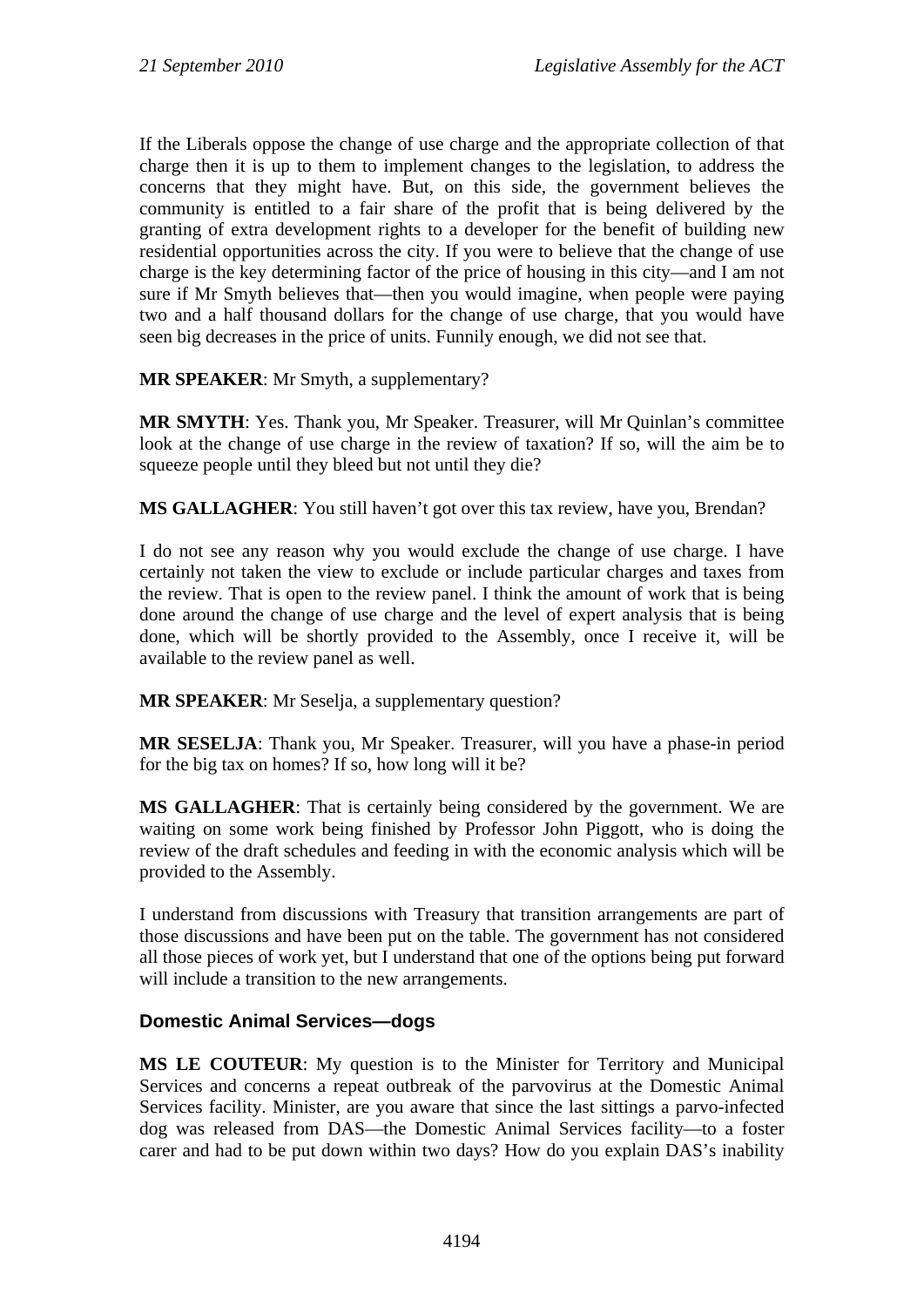to contain the outbreak when the RSPCA successfully contained an outbreak within seven days?

**MR STANHOPE**: Thank you, Ms Le Couteur. No, I was not aware of that particular incident. I must say that I regret it and I can understand how distressing it must have been for those involved. As for your assumptions around comparative competence as between the RSPCA and DAS, I have utter faith in DAS. I have to say, in the absence of a briefing on the issue, I am not prepared to accept your underlying assumption and the implicit criticism of dedicated ACT public servants working at DAS. I will take advice on the matter and I will respond to you in full when I have it.

**MR SPEAKER**: A supplementary, Ms Le Couteur?

**MS LE COUTEUR**: Minister, I understand the pound was closed last week after the recent outbreak. Is the pound now open?

**MR STANHOPE**: Thank you, Ms Le Couteur. I believe I signed a letter to you as recently as the end of last week in which I provided you with all of the information available to me at the time. I think it was a letter I sent to you last Friday. I have not received an update or further advice from TAMS on the Domestic Animal Services pound since last Friday when I wrote to you and provided you with details of the incident in relation to the outbreak of parvo disease. I am more than happy to provide weekly briefs to you on the issue if that would be of assistance.

**MS HUNTER**: A supplementary, Mr Speaker.

**MR SPEAKER**: Yes, Ms Hunter.

**MS HUNTER**: Minister, what action is DAS taking to investigate how this reinfection occurred and what further steps are being taken to prevent more infections or outbreaks?

**MR STANHOPE**: I will have to take the question on notice, Ms Hunter. As I have just indicated, I was not aware of the incident so I cannot respond to you, but I am more than happy to take it on notice. It is a very serious issue. I think in that regard—

**Mrs Dunne**: And I think you should ensure that every stray is immunised.

**MR STANHOPE**: It is an interesting suggestion that we should immunise all strays. I was going to go to a particular issue relating to an essential difference between the work of the RSPCA and the Domestic Animal Services pound. The dogs that are retrieved by rangers are invariably strays or dogs that have other issues in relation to their behaviour. They go to the Domestic Animal Services pound rather than the RSPCA—in other words, they are violent dogs, dogs that have attacked other dogs or animals or dogs that have attacked people—as well as, of course, the vast majority of strays. The vast majority of strays are roaming dogs, wild dogs, dogs in the street.

Dogs that attack people are essentially relocated or housed at the pound, not at the RSPCA. It is a very different cohort. It is a very different service that Domestic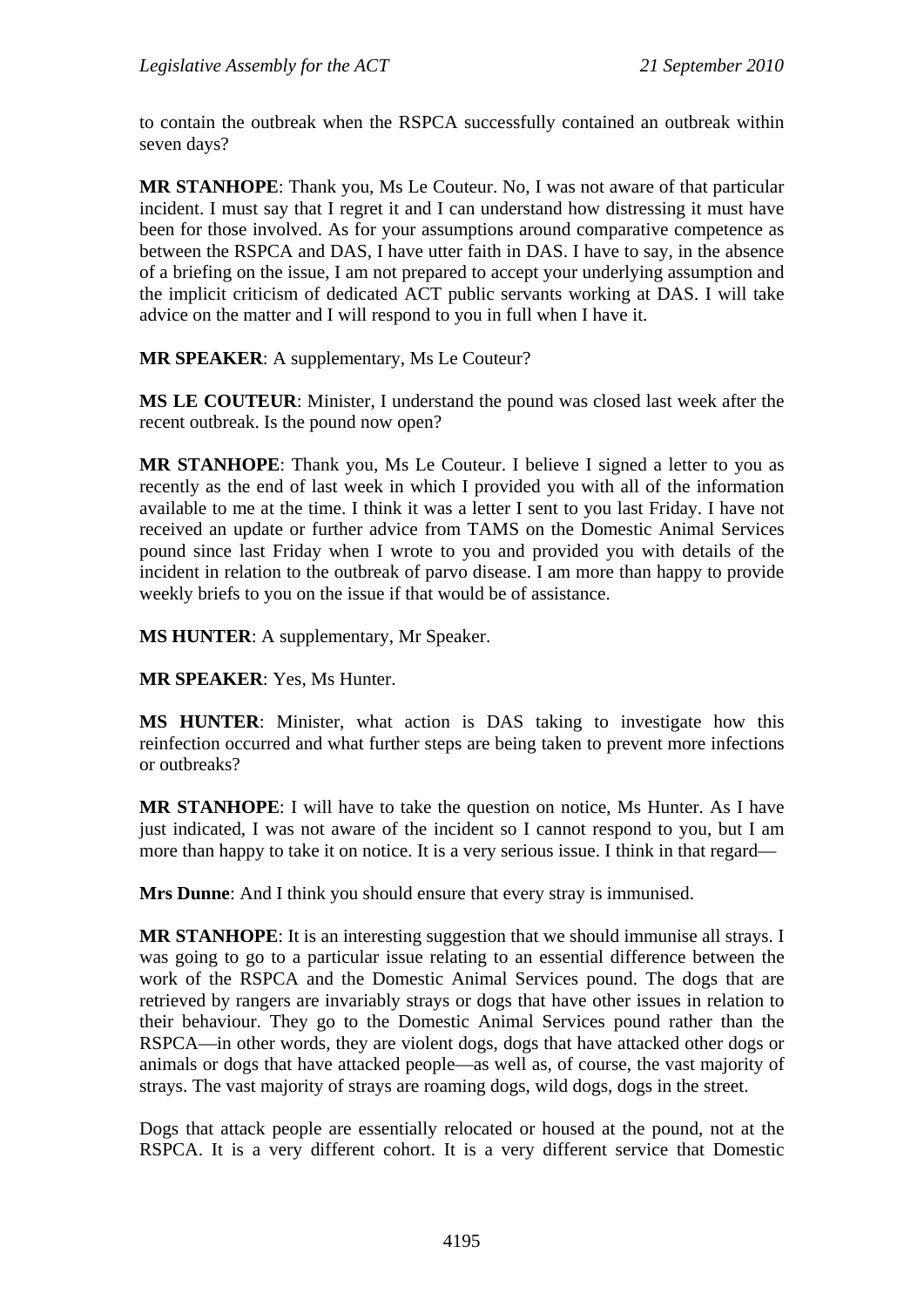Animal Services provides through the pound than the RSPCA provides. I would have thought that the antecedents of the majority of dogs that the Domestic Animal Services rangers deal with would be part of the explanation in relation to the difference in relation to disease, the behaviour of disease and the spread of disease as between the RSPCA and the pound. I think we need to show some respect for DAS. They are dealing with dogs that have escaped from home, that have been excluded from home, that run wild on the street or otherwise behave in dangerous ways.

**MS BRESNAN**: Supplementary question, Mr Speaker?

#### **MR SPEAKER**: Yes, Ms Bresnan.

**MS BRESNAN**: Thank you, Mr Speaker. Given that the parvovirus remains in the environment for 12 months after contamination, can the minister assure the community that the car park and walking tracks near the pound are not contaminated and do not pose a risk?

**MR STANHOPE**: I will take the question on notice and seek those assurances.

### **Schools—truancy**

**MRS DUNNE**: My question is to the Minister for Education and Training. Recently, the principal of Lanyon high school, concerned about truancy at the school, asked local retailers to deny service to school-age children during school hours—in fact, he actually seemed to have asked them not to serve people who were wearing Lanyon high school uniforms. In response, the Human Rights and Discrimination Commissioner made public statements about the operation of the Discrimination Act. Minister, did you or your department know about the intention of the Lanyon high school principal to take these actions? If yes, what discussion did you or your department have with the principal before he took these actions? If no, have you had subsequent discussions with the principal—either you directly or through the department?

**MR BARR**: My understanding—speaking on my own behalf, no, I have had no discussions with the principal. In relation to the department—not initially, but subsequently, yes.

#### **MR SPEAKER**: Mrs Dunne, a supplementary?

**MRS DUNNE**: Minister, could you outline for the Assembly the nature of those conversations? Do you support the right of truant students to demand service from retailers? If yes, what message does this send to students who have a tendency to absent themselves from school?

**MR BARR**: As members would be aware, school principals have a range of responsibilities, including the primary responsibility for ensuring the safety of their students. As has obviously been canvassed in this debate, under the Education Act attendance at school is compulsory during designated school hours.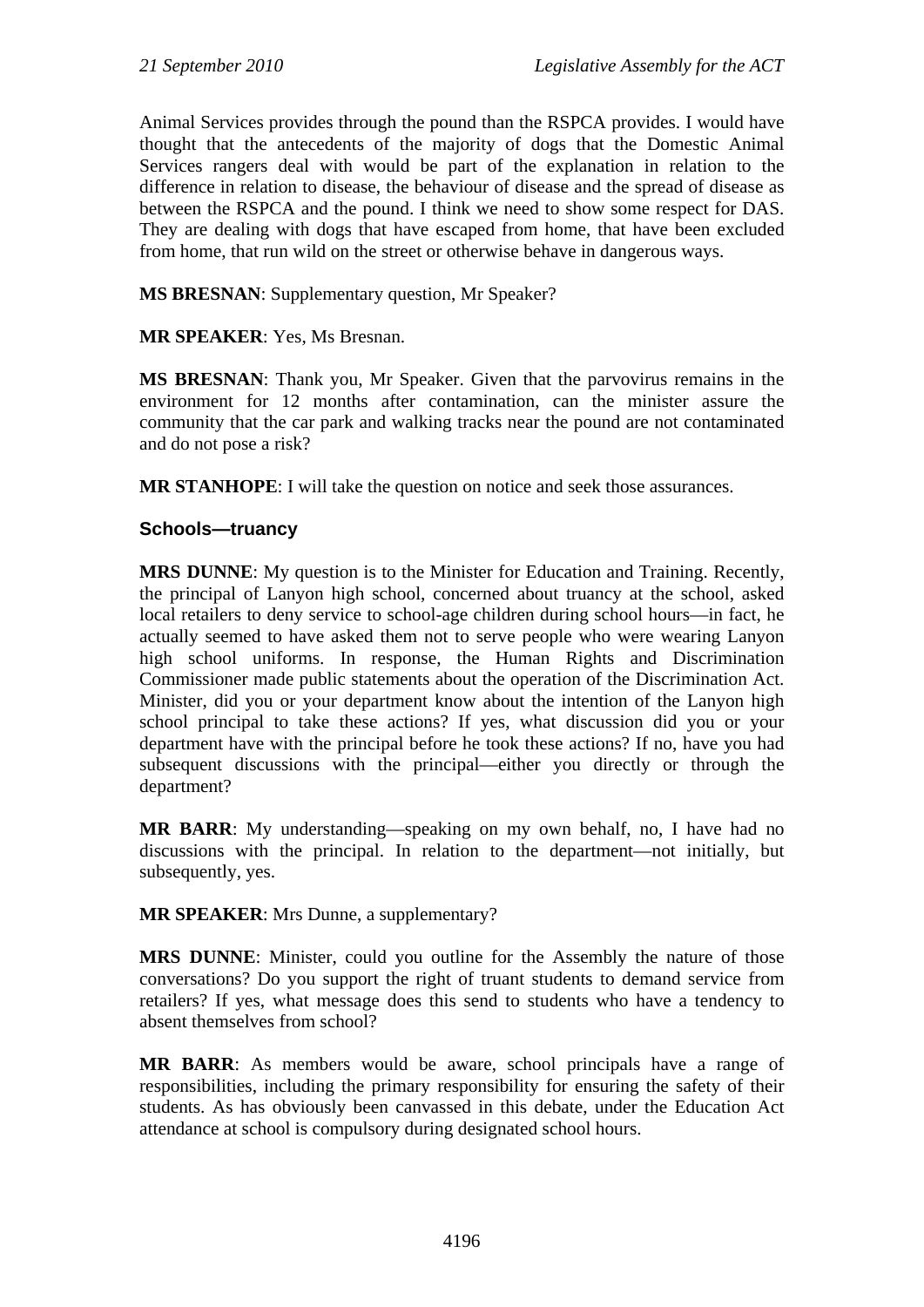The principal's actions in this instance were intended to ensure that students were attending school during those hours. Under the department's policy, principals have a responsibility to ensure that their schools are organised in a way that appropriately manages the duty of care and accounts for students' absence from the classroom, from school buildings and from school grounds.

Obviously this matter has raised an important issue and I can say that I certainly support the intention, if not the strategy, of the principal in addressing the issues of truancy at his school and indicate that the department will work with him to develop appropriate strategies. I can advise the Assembly that the principal will not be pursuing the strategy of having signs displayed at the local shops refusing students service.

**MR SPEAKER**: A supplementary question, Mr Doszpot?

**MR DOSZPOT**: Thank you, Mr Speaker. Minister, what is the incidence of school truancy in the ACT and what is your government doing to stem that incidence?

**MR BARR**: Without any specified period to which the member refers, it is difficult to answer his question, other than to say that overall there are not any particularly alarming, high levels of truancy in the ACT. As I understand the situation compared with other jurisdictions, there is a very high level of school attendance in the territory, this is recorded in nationally comparable statistics for all jurisdictions, and that would be available for the shadow minister if he decided to do a little bit of research on that matter. If he is interested in some more specific data about, say, this school year as it compares with others, I would invite him to submit a question on notice.

**MR SPEAKER**: Supplementary, Mr Doszpot.

**MR DOSZPOT**: Thank you, Mr Speaker. Minister, will you now expand your education policy so that it might be summarised as "learn, earn or shop"?

**MR SPEAKER**: Minister.

**Mr Corbell**: I have a point of order, Mr Speaker.

**MR SPEAKER**: Mr Corbell.

*Opposition members interjecting—* 

**MR SPEAKER**: Order! The next member who intervenes while I am trying to take a point of order will be warned.

**Mr Corbell**: I cannot recall the number, but the standing orders do not permit questions that are ironic in nature. Clearly, Mr Doszpot's question was and I ask that you rule it out of order.

**MRS DUNNE**: On the point of order, Mr Speaker—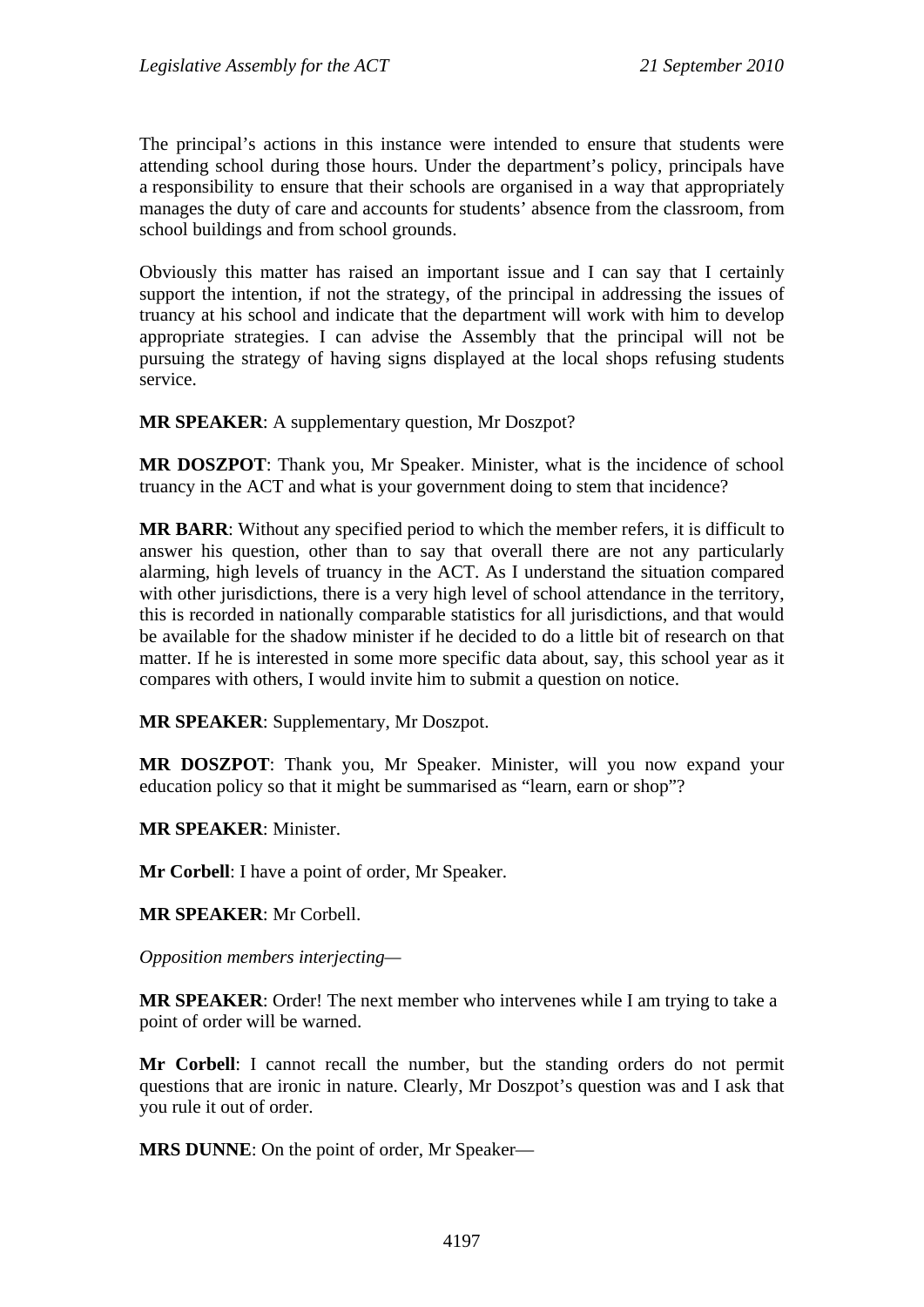**MR SPEAKER**: Yes, Mrs Dunne.

**MRS DUNNE**: On Tuesday of the last sitting week, you made a ruling in relation to expressions of opinion being within order and so I think that this question is clearly in order: it is a question about the government's education policy, which the minister is quite happy to talk about on any number of occasions. Mr Doszpot is asking whether there has been an expansion of that policy.

*Opposition members interjecting*—

**MR SPEAKER**: Mr Hanson and Mr Coe, you are both warned. I asked for some quiet while we were dealing with the point of order. It is only the first day back in the sitting week, and you are constantly interjecting. I am seeking to raise the standard of question time, and you are both on a warning. And I intend to carry the warnings through question time this week, just to be perfectly clear. There is no point of order. Whilst I think the wording of Mr Doszpot's question was close, I think the question is clear. I call the Minister for Education.

**MR BARR**: Thank you, Mr Speaker.

**Mr Smyth**: I am sorry, Mr Speaker. While you were deliberating, the time has run out. Is it possible to set the clock and start again?

**MR SPEAKER**: Yes, thank you, Mr Smyth, it has taken a long time. We will give Mr Barr a minute of time to answer this.

**MR BARR**: Thank you, Mr Speaker. I will not need a minute. I think that the question reflects very poorly on the questioner. It largely reflects the paucity of policy development on the Liberal Party benches, and, Mr Speaker, it is indeed a very sad reflection on the state of debate in this chamber today.

### **Canberra Hospital—neurosurgery suite**

**MS PORTER**: My question is to the Minister for Health. Can the minister outline the benefits to the ACT of the new neurosurgical interoperative magnetic resonance imaging suite opened at the Canberra Hospital on Friday?

**MS GALLAGHER**: I thank Ms Porter for the question. This is certainly a development and improvement for services at the Canberra Hospital which will benefit the ACT community and surrounding region. It is a development and a project that has been delivered on time and on budget, which this community should be, and will be, very proud of. This is the latest technology being available in our hospital for our community and for surrounding New South Wales. There are only 37 hospitals worldwide that have this sort of technology. We are now one of just four hospitals in the Asia-Pacific region to have the IMRIS neuro available for our community for those very difficult neurosurgery operations.

The benefit of the neuro suite is that a patient undergoing complex neurosurgery at Canberra Hospital with one of our very skilled neurosurgeons can be operated on and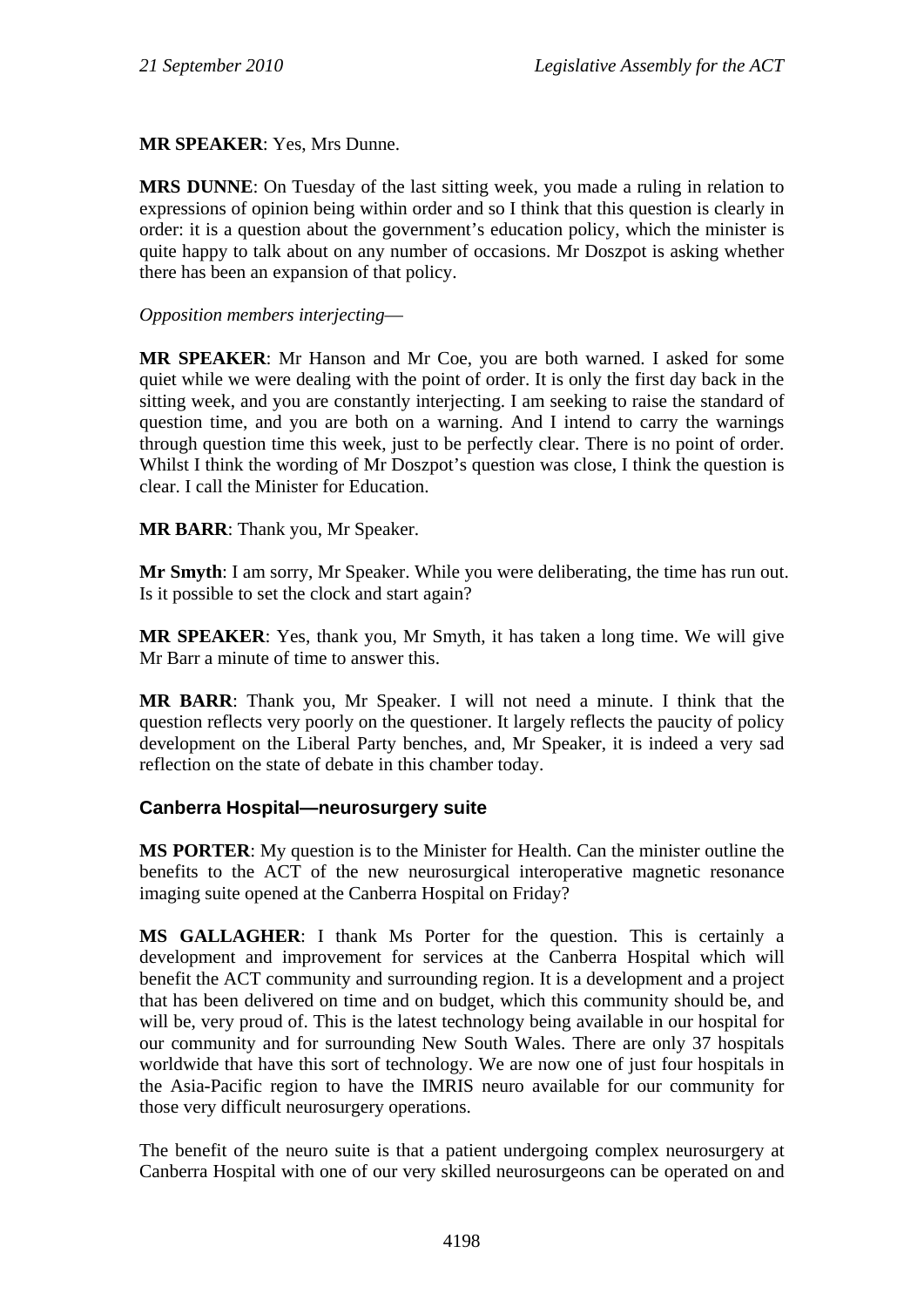can have an MRI performed on their brain while the operation is still ongoing. It means that surgeons do not have to close the wound and then do an MRI several days later and then make a decision about whether further surgery is warranted or whether radiotherapy or chemotherapy is another treatment option. This means that surgeons are able to get the latest images on the screen while they are operating and make those decisions in real time during the operation.

The first patient received their procedure on 7 September. By last Friday, there had been five procedures performed in the new facilities. I spoke to a number of staff both medical and nursing staff—at the hospital last Friday. They were very excited about the new technology. I think in terms of being able to attract staff to the ACT, this new service will pull professionals in. I must say that there has been a real boost to the training that has been provided to this unit. I think that 61 staff have already undergone specialised training. It is a very complex work environment to work in.

It is very exciting. There have been five operations performed already. The feedback from the doctors is excellent; it has changed their own decision making during just that small number of operations that have been performed so far and it will have real impact for the lives of the people who have undergone that surgery. That is all in the first week of operation.

This is something that the Assembly should be very proud of. I know that staff at the hospital are very proud of it. I think that again it will reinforce to the rest of Australia that Canberra Hospital and the ACT health system are a premier health system across Australia.

**MS PORTER**: A supplementary, Mr Speaker.

**MR SPEAKER**: Yes, Ms Porter.

**MS PORTER**: Thank you, Mr Speaker. Minister, how does the completion of this neuro suite fit in with other developments on the Canberra Hospital site?

**MS GALLAGHER**: The actual project management of a project like this was very complex. The project team, GE Shaw, had to build a neurosurgery operating theatre in a gap that existed between the functioning hospital. Underneath the neuro suite, an additional ward has been built which will become the new surgical assessment and planning unit. But the neurosurgery suite sits on top of that. It was a void in the building. So, in a sense, this project was developed inside the hospital, the structure was built and then a five-tonne magnet was dropped into the new facility through the existing building. It was, as someone who went out and witnessed it at different stages of development, the most complex project that I think you could imagine being done while a hospital is operating 24 hours a day, seven days a week.

GE Shaw have done a fantastic job—also, too, the ACT Health redevelopment team and ThinkHealth, who are helping us with our redevelopment. Certainly, the government extends congratulations to them on the successful completion of this project—as I said, on budget and on time. The extra training that has gone in for staff will, again, reinforce the quality of service that we are able to provide at the Canberra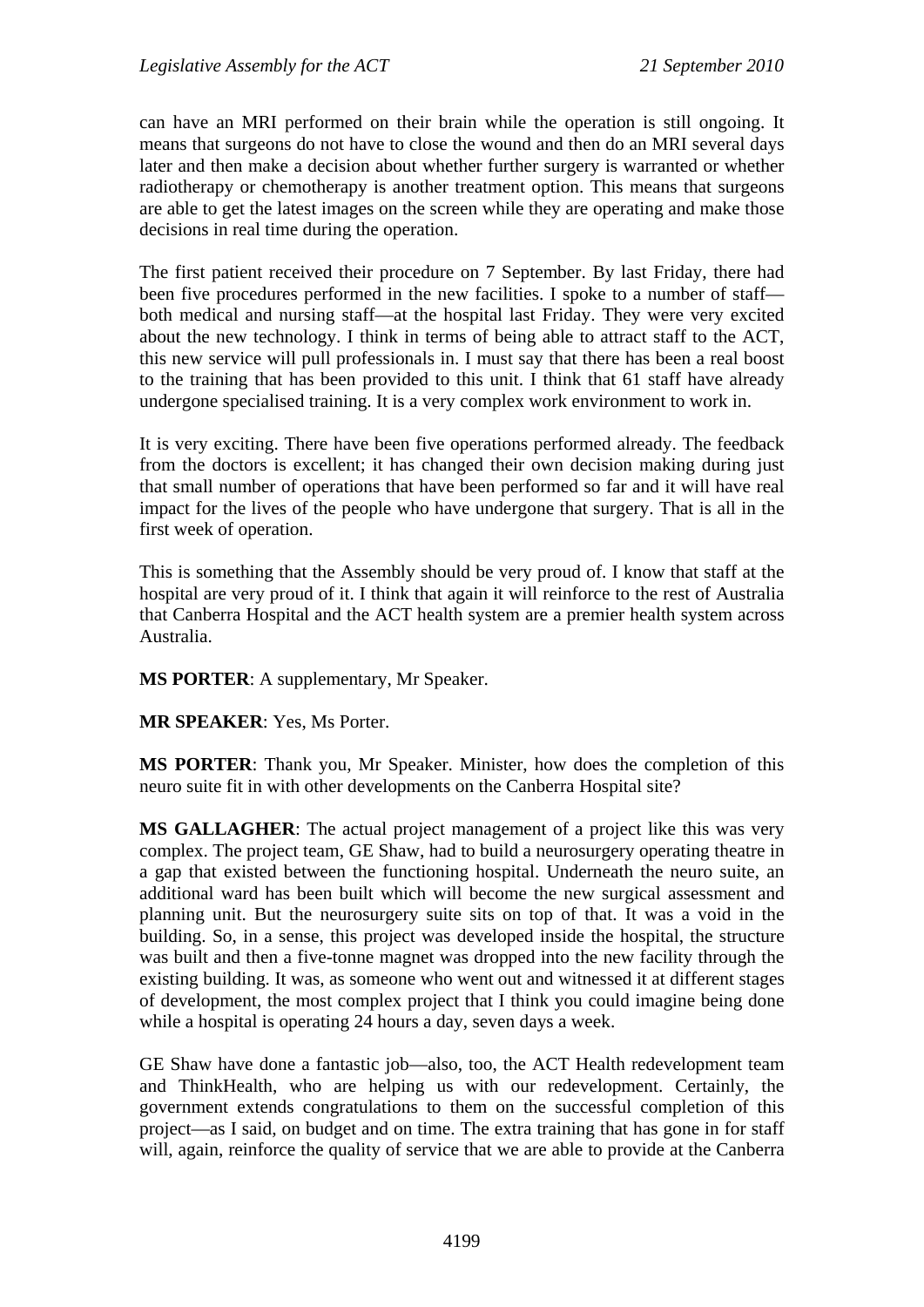Hospital. But they were able to deliver this project while building a ward underneath, while a car park was under construction, while the women's and children's hospital was under construction, and while the early works have started for the acute mental health in-patient unit. And it was done without any major disruption to patients or staff. I think that is really a testament to the skill and dedication of all those involved in the project.

**MR HANSON**: A supplementary, Mr Speaker.

**MR SPEAKER**: Yes, Mr Hanson.

**MR HANSON**: Minister, have you received any correspondence or advice from any neurosurgeons indicating that the new imagery machine within the neurosurgery suite was not a prudent purchase by ACT Health?

**MS GALLAGHER**: From any neurosurgeons? No, I do not believe I have received any correspondence. I will check that, but to date—

**Mr Hanson**: Or verbal advice, minister.

**MS GALLAGHER**: I certainly have not received any. The neurosurgeons have been very positive about this. I have not received any criticism around the cost of the facility, if that is the question. I think it was raised by the media at the opening about whether it was worth while to spend \$10<sup>1</sup>/<sub>2</sub> million on a very specialised operating theatre. I guess you can look at health expenditure in a variety of ways. I am not sure it is just a straight mathematical equation: "You have done so many patients. It costs this much, therefore, it equals that." I think one of the other benefits of the neuro suite is that it frees up an operating theatre that was used for neurosurgery lists. It will not free it up entirely, but it will create capacity within our existing elective surgery program to increase our throughput.

For the individuals that have already been operated on—and indeed the feedback that I have got to date around a particular patient whose surgery changed quite dramatically because of the technology that was available—I am not sure you can put a price on that. We are trying to build up the Canberra Hospital as a major teaching hospital with a connection with ANU. I think the fact that we are the only place in Australia that has this technology will greatly enhance our teaching and training opportunities, which has to be good for the ACT community and the surrounding region, and good for the health system overall.

### **Schools—distribution of political material**

**MR COE**: My question is to the Minister for Children and Young People. Minister, on 2 September, you, Ms Hunter and I were present at a student forum with students at Campbell high school. At that meeting, a white plastic bag featuring ALP branding was on each of the students' chairs upon their arrival in the classroom. Minister, were you or someone from your office responsible for the distribution of the bags? What did the bags contain? Can you advise which policy or procedure authorises you to hand out such material?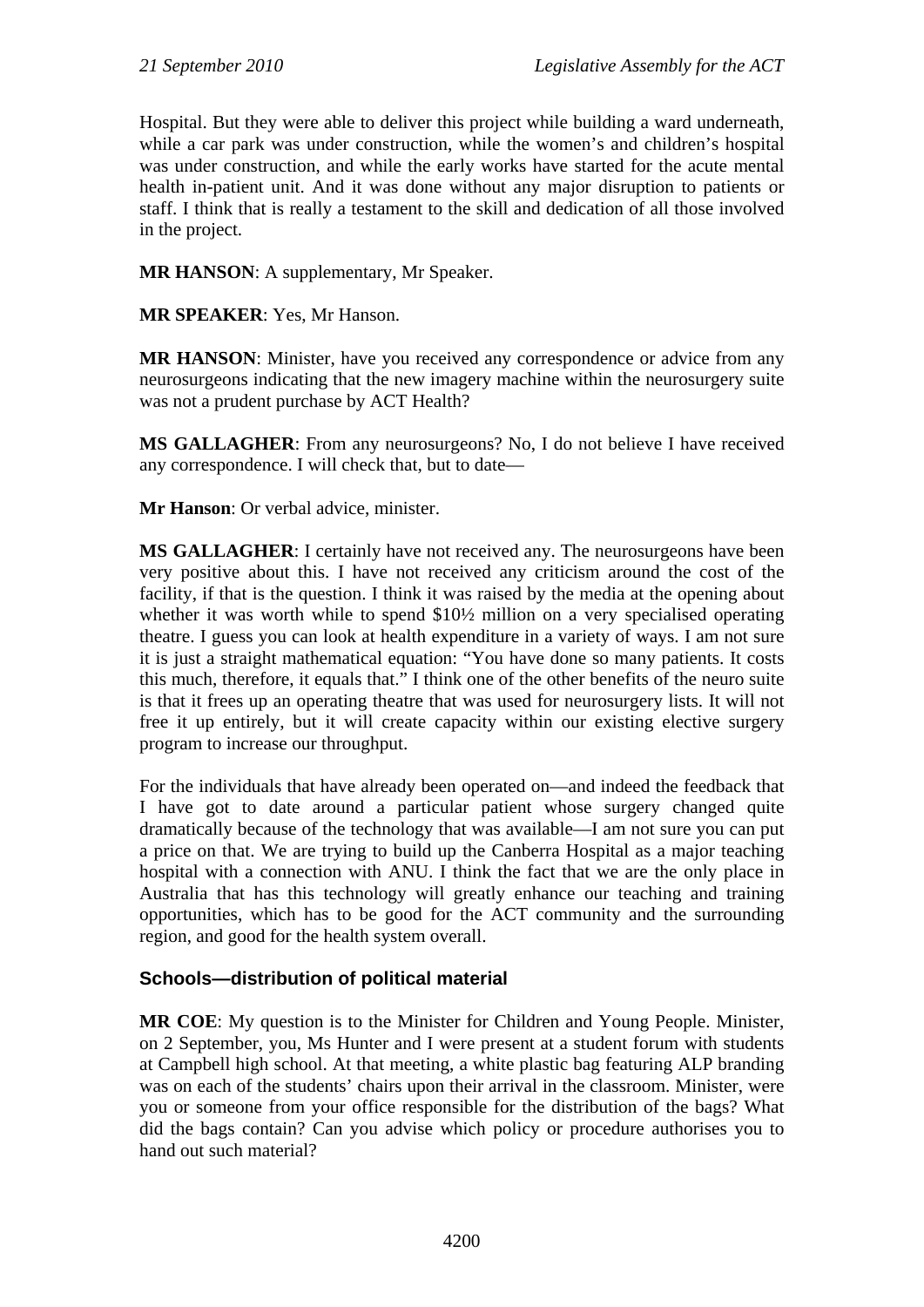**MS BURCH**: Indeed, three members of the Assembly attended an advanced civics course at Campbell high. You were there, Mr Coe, as was Ms Hunter. We were invited by the school as members of this Assembly to discuss differences in policies and different issues that affected children and young people.

In the discussion between Campbell and my office it was agreed that we would bring some material to support that, which I did. I see nothing wrong, however, in providing information that was consistent with the intent of what we were there for, which was an advanced civics course to discuss the difference in policy platforms and positions between the three parties.

Did I take the bags? Yes, I did take the bags. The students were there. The teachers were in the room at the same time.

**MR SPEAKER**: Supplementary question, Mr Coe?

**MR COE**: Thank you, Mr Speaker. Minister did you or a member of your office consult with the minister for education or his department about this material prior to your distribution of the bags?

**MS BURCH**: I think a statement has been issued, and I ask if Mr Coe, indeed, made contact with the minister's officers before his attendance.

**Mr Hanson**: On a point of order, Mr Speaker, Mr Coe asked a question about whether there was any engagement between her office and the minister's office. To refer to a statement from the minister for education's office is certainly not answering the question. I would ask that you direct Ms Burch to answer the question, which was quite specific, rather than referring Mr Coe to a statement made by the education minister.

**MR SPEAKER**: Mr Hanson, you raised a point of order. Whilst I am not going to comment on the calibre of the minister's answer, I do not believe it is out of order. You are welcome to ask a supplementary question, but there is no point of order.

A supplementary, Mr Doszpot?

**MR DOSZPOT**: Yes, Mr Speaker. Minister, other than the generic letter that was sent to all MLAs by the minister for education, has the minister for education written to you or otherwise contacted you about this breach of policy?

**MS BURCH**: I received the letter, the same as all MLAs, but as a collegiate friend, as a member of this Assembly, yes, we have had a discussion about it.

**MR SPEAKER**: Supplementary, Mr Doszpot?

**MR DOSZPOT**: Yes. Minister, why didn't you ask the Strategy and Parliamentary Education Office to provide you with appropriate material about the Assembly?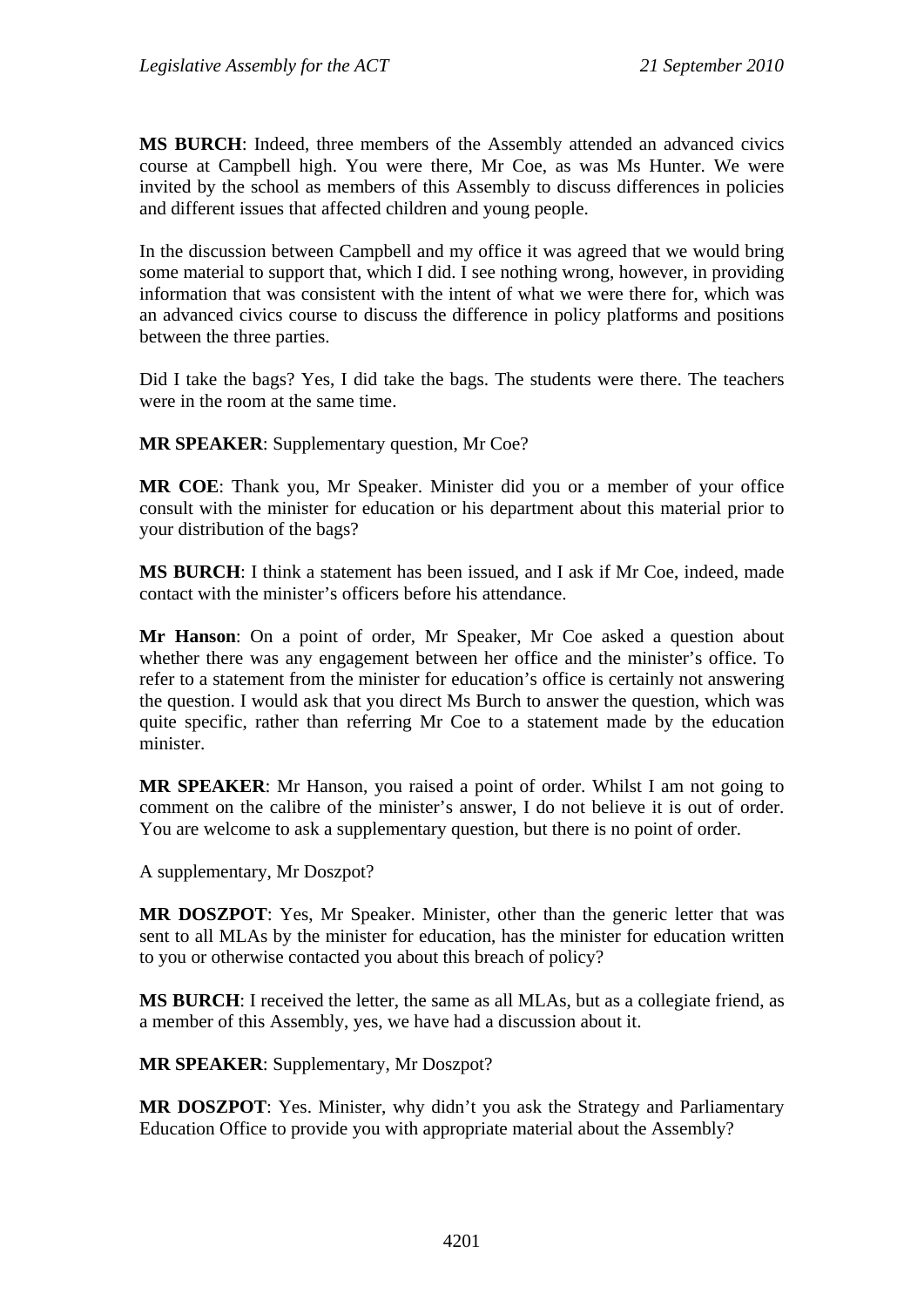**MS BURCH**: Indeed, I took the material available from the education unit here, and that was also with the bag.

### **Health—mental health crisis assessment and treatment team**

**MS BRESNAN**: My question is to the Minister for Health and is about the mental health crisis assessment and treatment team, otherwise known as CATT. Minister, through a recent question on notice I submitted, you confirmed that the ACT government is considering renaming CATT by removing the word "crisis". On what basis has this recommendation been made and what other titles are being considered?

**MS GALLAGHER**: I am sorry, I missed the last sentence after "on what". Could you repeat the last bit of the question?

**MS BRESNAN**: On what basis has this recommendation, which is in regard to taking the word "crisis" from CATT, been made and what other titles are being considered?

**MS GALLAGHER**: I thank Ms Bresnan for the question. I am not sure I have got the title that is being considered for renaming the crisis and assessment team. It is, as I understand it, out for discussion at the moment. A final decision has not been made. As I understand it—and I am happy to get a briefing for you on this—there has been a review of the community-based teams and the crisis and assessment team. There has been a review done into the services and the allocation of work through the community and the crisis teams. I think that over time there has been pressure placed on the crisis and assessment team to respond over and above what their original scope of work was. I think this is an attempt to address that. It is around managing expectations of what CATT is there to do and pulling together the community and the crisis teams. I am happy to get you further information. I have not had a recent briefing on where all those discussions are up to, but I certainly undertake to do that now.

**MR SPEAKER**: A supplementary, Ms Bresnan?

**MS BRESNAN**: Will the ACT government ensure that any new name for CATT continues to apply to consumers and carers and that the service is one for people in crisis situations?

**MS GALLAGHER**: There is no seeking to change the work that the crisis team actually does; so, yes, in that sense. But I think there is, at times, pressure put on the crisis and assessment team to go further than their original scope of practice or their commission. We are discussing it. A final decision, as I understand it, has not been taken, and I will get an up-to-date briefing and provide that to you if that helps.

**MR HANSON**: Supplementary, Mr Speaker?

**MR SPEAKER**: Yes, Mr Hanson.

**MR HANSON**: Minister, have you received any representations from the mental health sector regarding the inadequacy of the CATT in performing its role, due to its low staffing numbers?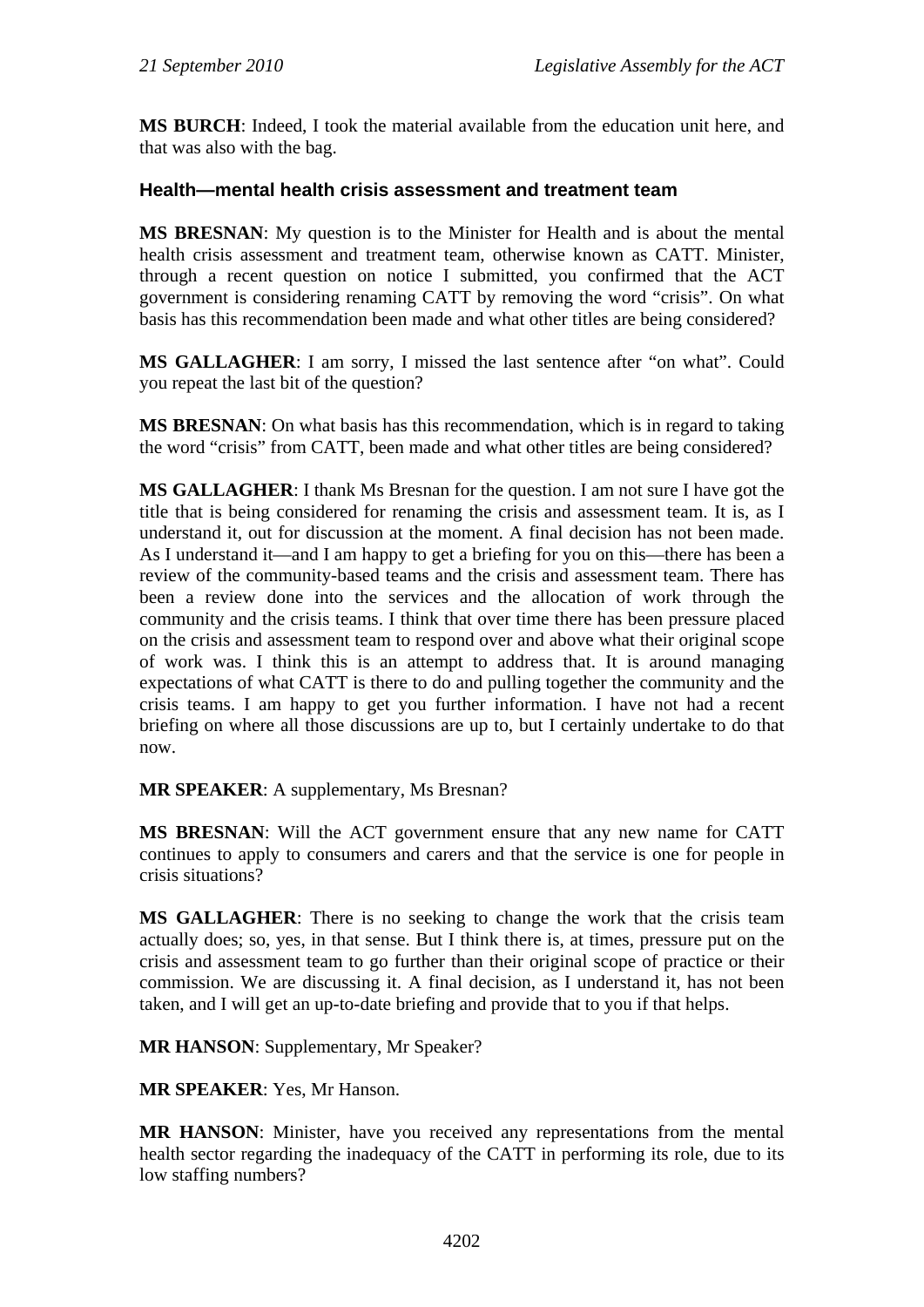**MS GALLAGHER**: No, this has not been raised—not recently. I chair the Ministerial Council on Mental Health, and we just had our last meeting; this was not raised then. It does come up from time to time in individual correspondence that I get from consumers and carers around the adequacy of the response. I am not sure that that can necessarily be linked to adequacy of staffing. Again, this goes a bit to around expectations. But, certainly, not that I can recall, Mr Hanson, but, again, I will check my records to make sure that that statement is accurate.

**MS LE COUTEUR**: A supplementary, Mr Speaker.

**MR SPEAKER**: Yes, Ms Le Couteur.

**MS LE COUTEUR**: What are the other recommendations that the government is considering with regard to CATT, and could you please table these recommendations?

**MS GALLAGHER**: I am happy to come back and provide the Assembly with the consultations that are ongoing at the moment. I have been out to the city mental health team, for example, recently to talk with them around some of the changes that they have undergone in their workplace. There are certainly discussions and consultations occurring across the government system, and I am very happy to bring back further information around the scope of those discussions, the feedback we have had to date and how we are going to move forward.

### **Schools—distribution of political material**

**MR DOSZPOT**: My question is to the minister for education. Minister, on 2 September, Ms Hunter, Ms Burch and Mr Coe attended a student forum at Campbell high school. At the event, each student was given a white plastic bag featuring ALP branding, containing what appeared to be forms of promotional material; in other words, a big show-bag of ALP propaganda. Who was responsible for the distribution of this material, in clear breach of protocol?

**MR BARR**: From the outset, I think it is fair to observe that there were a number of breaches of protocol in relation to this particular exercise, not least of which was the attendance of three members of the Assembly without formally advising me as minister for education that they were attending the school. So Mr Coe, Ms Hunter and Ms Burch were in breach of that element of the protocol which has been in place, as I understand it, for more than a decade. It extends back over multiple governments in this place. It is established for a very good reason. I think the line of questioning we are seeing today would indeed indicate why it is important to have this protocol in place.

Equally, as members would be aware, there was a particular incident last year with a religious organisation presenting allegedly quite concerning material to another public school. As a result of that particular incident, further protocols were put in place in relation to material—

**Mr Hanson**: On a point of order: relevance. This specific question is about the plastic bag featuring ALP branding and who authorised that materials distribution. I would ask that the minister come to the question and be directly relevant.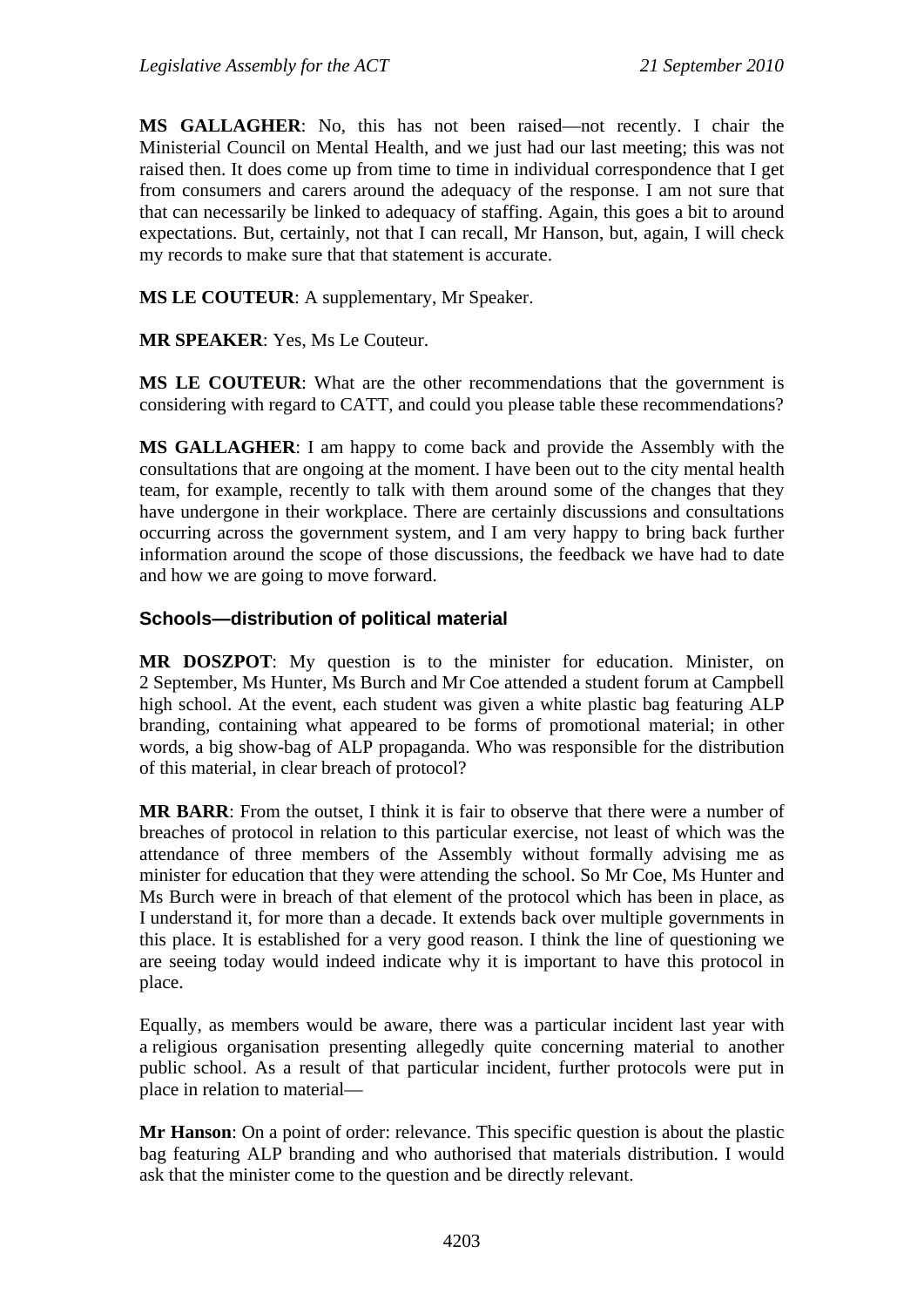**MR SPEAKER**: There is no point of order. The question also asked about the protocols. The minister is elaborating on the protocols.

**MR BARR**: Thank you, Mr Speaker. There is in place now a series of protocols for all external presenters at ACT public schools, be they members of this place, the chamber of commerce, members of a range of other organisations that may from time to time present in ACT public schools for particular courses of study. There is an obligation on the schools, the school principal and the teachers who are inviting those external presenters, to review any material that is brought into the classroom in the context of an external presentation. This particular incident serves as a reminder to this Assembly, to members of the Assembly, ministers, party leaders, shadow ministers, backbenchers that they have a series of obligations when it comes to their attendance at ACT public schools.

In relation to this particular matter, the material that was distributed was indeed consistent with the particular extracurricular activity that was occurring—

**Mr Coe**: It wasn't extracurricular.

**MR BARR**: the particular curricular activity that was occurring at that time. It would have been equally appropriate for Mr Coe and Ms Hunter to have brought material representing their political parties. But what should have happened is that each piece of material that was presented, that was brought into that unit, should have been cleared by the teacher. That is the only expectation that I have in relation to civics courses, around discussions of political parties.

Let us be realistic about this. It was an invitation. There were representatives from each party in this place. It was not a recruitment exercise by the Australian Labor Party. It was a discussion on political parties and politics. So it is reasonable for material to have been brought in. Mr Coe and Ms Hunter should, equally, have been given the right to bring in material as well.

### **MR SPEAKER**: Supplementary, Mr Doszpot?

**MR DOSZPOT**: Thank you, Mr Speaker. Minister, did Ms Burch or a member of her office contact you or a member of your office prior to the distribution of this material?

### **MR BARR**: No.

**MR COE**: Supplementary question, Mr Speaker.

**MR SPEAKER**: Yes, Mr Coe.

**MR COE**: Minister, the organisation which you referred to which allegedly distributed information in public schools last year I believe was told that the organisation is responsible for the information which is distributed, yet in your circular a couple of weeks ago you said that it was the school that was responsible for the information which is distributed to students in that school. Which is true?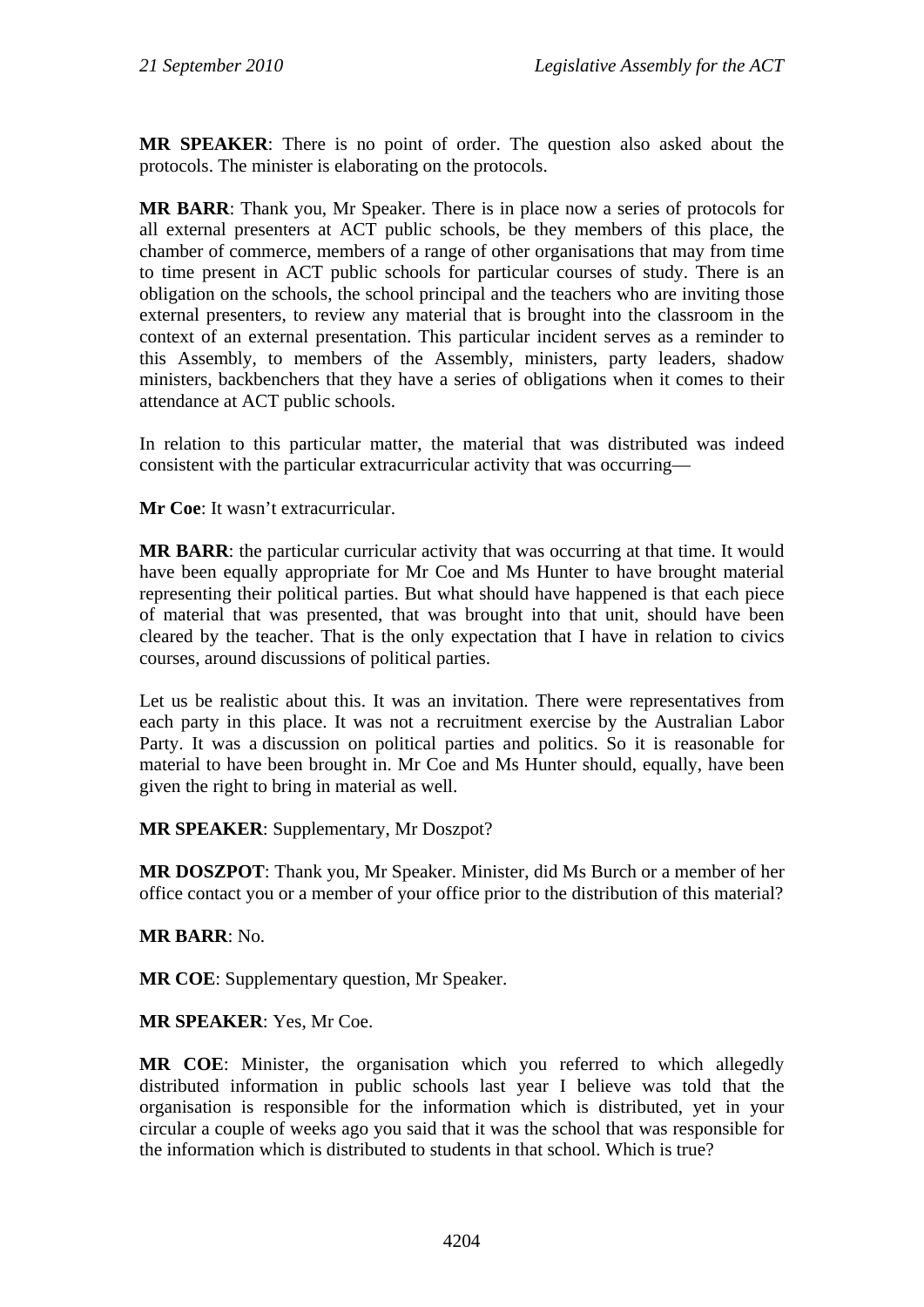**MR BARR**: The policy that I put in place in response to the particular incident at Canberra high school last year is the policy that is in place now.

**MR COE:** A supplementary question, Mr Speaker?

**MR SPEAKER**: Yes, Mr Coe.

**MR COE**: Minister, what action have you taken to counsel Ms Burch for the breach of protocol?

**MR BARR**: I have written to all members of the Assembly and I counsel you, too, Mr Coe, that you also should abide by the protocols. You were in breach of those protocols by being in a school in the first instance without seeking my permission. That applies to all members of the Assembly.

**Mr Seselja**: It is not your personal plaything, Andrew. Did the Labor Party get permission from you to show up?

**MR BARR**: No. I have written to all members of the Assembly advising them of the protocol in relation to their attendance at ACT government schools. The simple requirement is to advise my office of your attendance at an ACT public school. That applies to every member, be it a minister, a leader of a political party or a backbencher in the opposition. All must meet that requirement. I have written to you all indicating that, and I expect you all to abide by that.

### **Alexander Maconochie Centre—drugs**

**MR HANSON**: My question is to the Attorney-General. Attorney-General, the Chief Minister was recently reported as stating that drugs were readily available in the Alexander Maconochie Centre. Minister, what are the types of drugs readily available within the facility and how frequently are the drugs detected?

**MR CORBELL**: I thank Mr Hanson for the question. I note that he has a motion on the notice paper, which will be published tomorrow, where he is seeking a range of information in relation to this matter. I will provide a more complete answer in that debate tomorrow.

But for the purposes of his question today, the fact of the matter is that contraband gets into prisons. The ACT prison is not unique in that respect. Contraband gets into prisons. The ACT has more measures in place to prevent contraband getting into our prison than do many other prisons in Australia. The ACT's prison currently has sniffer detector dogs who conduct routine tests, for lack of a better word, on both visitors and prisoners—people visiting the facility. Those sniffer detector dogs are trained to detect drugs in particular, amongst other types of contraband. We also have ion scanning of prisoners to detect the presence of contraband. Unlike any other prison in the country, we have X-ray scanning equipment also available to scan prisoners.

**Mr Smyth**: Well, it hasn't stopped it.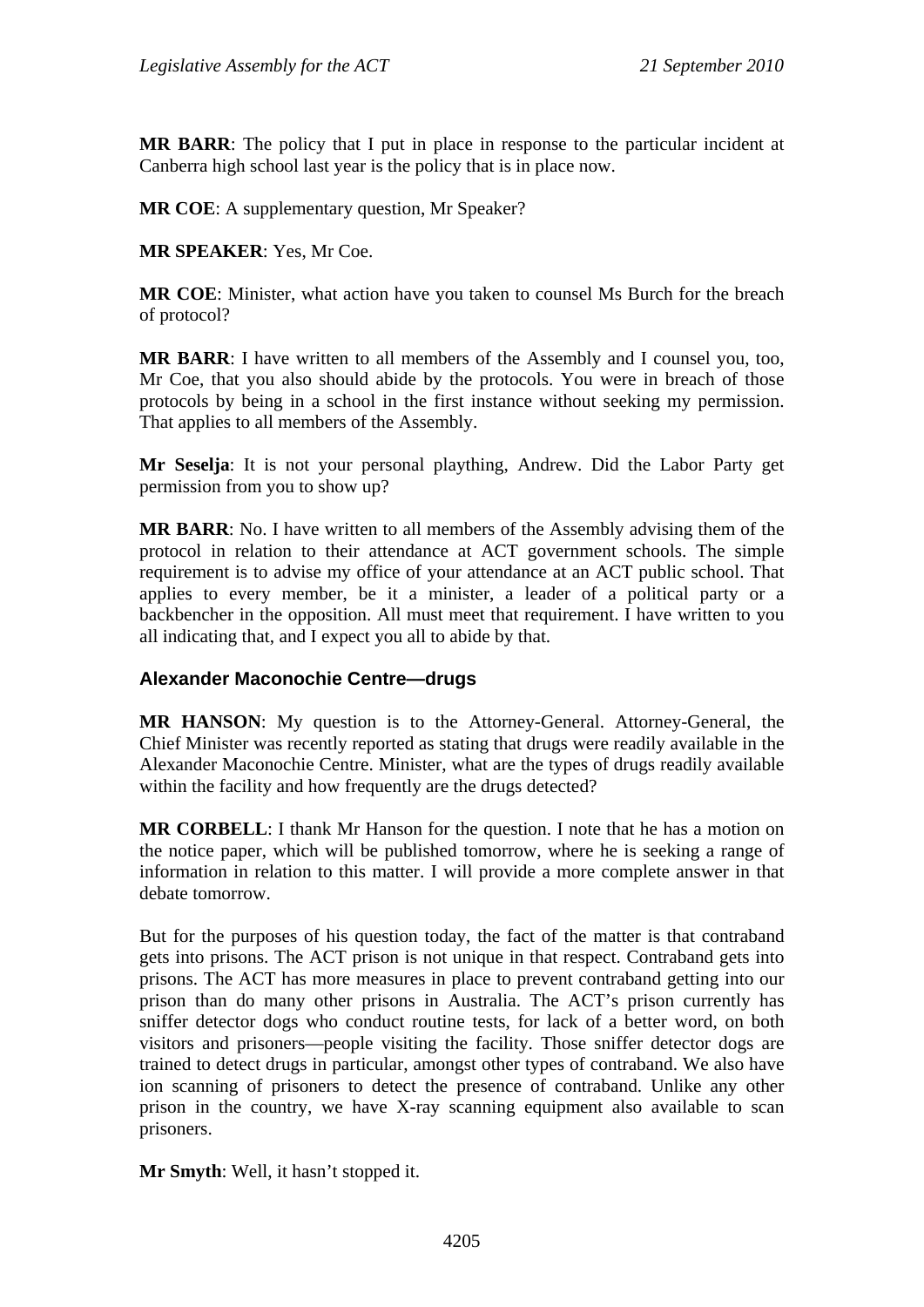**MR CORBELL**: Indeed, Mr Smyth, it has not stopped it. That is exactly the point, I think, that the Chief Minister was seeking to make—that you can pretend that you can construct a prison which will see no contraband enter into it. You can live in that fantasy land, Mr Smyth, that there will be no contraband entering a prison, or you can take every reasonable step to try and prevent contraband entering the prison, which is what we have done. Indeed, we have deployed technology that is not used in any other prison in the country in an attempt to prevent contraband from entering the prison.

Mr Speaker, if you are serious about looking at this issue, you cannot simply pretend that there are not sufficient measures in place. The measures in place go beyond those which are in place in most other prisons. Indeed, in respect of X-ray scanning, they are not in place in any other prison in Australia.

*Mr Smyth interjecting—*

**MR CORBELL**: The X-ray scanner is used, Mr Smyth.

**Mr Smyth**: Is it certified?

**MR CORBELL:** Yes, it is certified and it is operational. The X-ray scanner has been operational now for many months. It has been used regularly to scan prisoners in accordance with the policy that has been agreed by the relevant regulatory authorities for X-ray equipment.

The government takes considerable steps to tackle the issue of contraband, to detect contraband that is brought into prison, but there is, unfortunately, a wide range of contraband that still enters the prison. The types of contraband that still enter the prison and which we know are present, because they have been detected, include drug-related substances, drug-related implements, unauthorised prescription medicines, unauthorised kitchen implements, unauthorised food, unauthorised recreational items, unauthorised tobacco-related items, alcohol, sharp items, including razor blades and sharpened toothbrushes, unauthorised technology items and miscellaneous items—for example, money. This highlights the difficulty in preventing contraband entering the prison and why the government continues in its efforts to prevent contraband from entering the prison to the greatest extent possible.

**MR HANSON**: A supplementary, Mr Speaker.

**MR SPEAKER**: Yes, Mr Hanson.

**MR HANSON**: Attorney-General, what drug testing regimes are in place at the Alexander Maconochie Centre and do they include mandatory random drug testing of detainees?

**MR CORBELL**: I will provide further and more detail to the member by taking that question on notice, but the short answer is, yes, those measures are in place in the prison.

**MS BRESNAN**: A supplementary?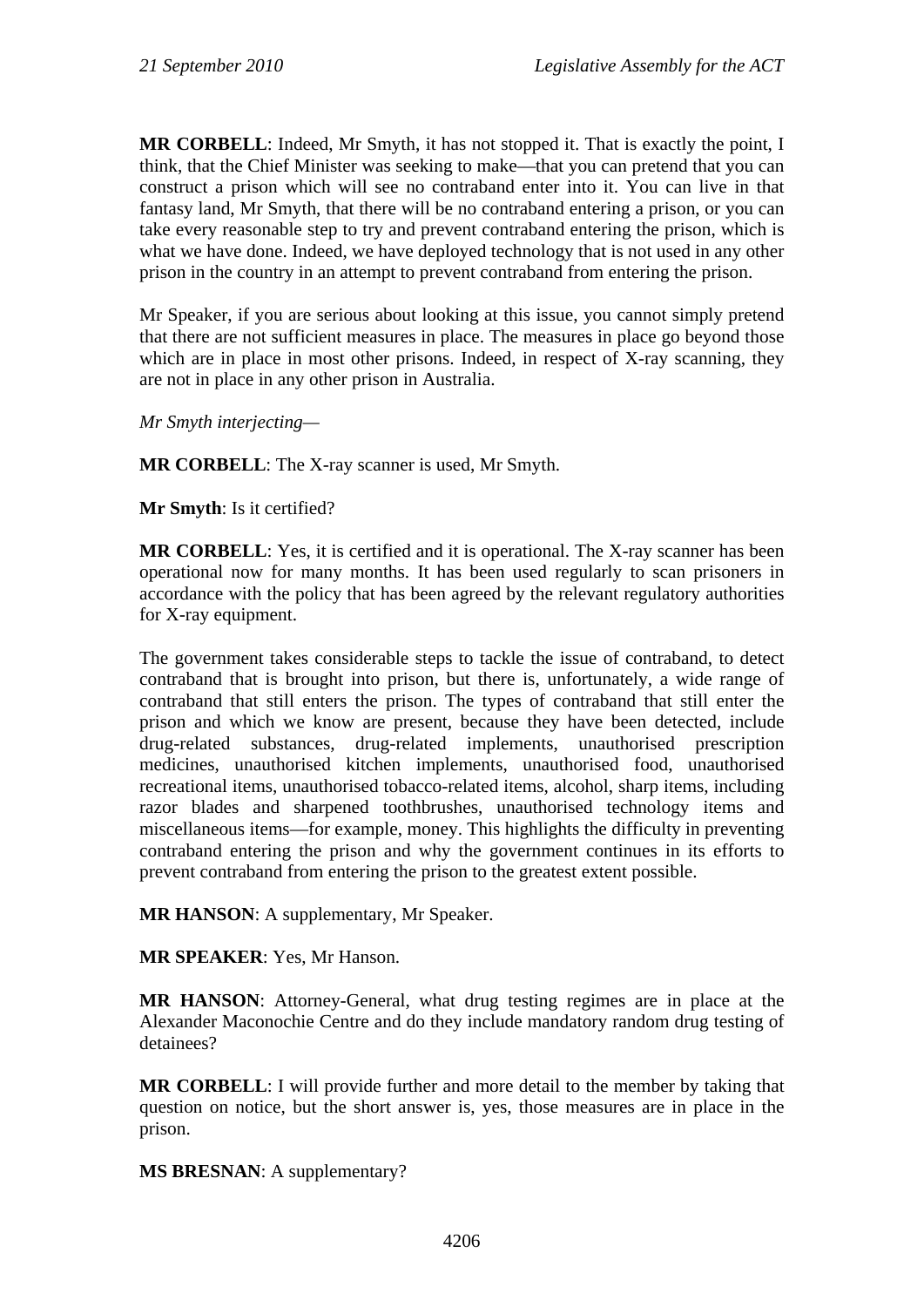#### **MR SPEAKER**: Yes, Ms Bresnan.

**MS BRESNAN**: Thank you, Mr Speaker. Minister, would possible necessary measures to reduce drugs in the AMC include solitary confinement for prisoners, no contact visits for prisoners from family, invasive body searches of all people entering the AMC, including visitors, health centre staff and corrections officers?

**MR CORBELL**: Mr Speaker, I thank Ms Bresnan for the question. The short answer is yes. If you wanted to prevent contraband from entering the prison, you would have to search, with a full body search, every person entering the facility, every time they entered it—including all prison staff, including all health staff, as well as all prisoners and all family and other people visiting prisoners during the visit sessions at the prison.

That is what you would have to do. You would have to have non-contact visits. There would be a complete and absolute prohibition on any form of contact visit. That means placing all prisoners behind glass, where they are not able to physically touch their husband or their wife or their girlfriend or their son or their grandmother or their mother or their father at any time, for whatever reason.

Those are the types of draconian measures that you would need to put in place to have an even higher level of assurance that you were doing your utmost to prevent contraband from entering the prison.

But no prison in the country does that, and there are good reasons for it. One of the best reasons for it is the maintenance of good order in the facility. You would simply not have prisoners' compliance and prisoners cooperating in the conduct of the prison, if you imposed those conditions on them. Regardless of their behaviour, you would impose a draconian regime that simply could not be tolerated and would lead to disorder in the facility.

**MR SMYTH**: A supplementary, Mr Speaker.

**MR SPEAKER**: Yes, Mr Smyth.

**MR SMYTH**: Thank you, Mr Speaker. Minister, what screening measures are undertaken for visitors to the centre?

**MR CORBELL**: The types of measures that are taken for visitors who visit the facility include passive alert drug detection dog searches. They include ion scanning, and they also can include physical searches, but not invasive internal body searches or strip searches.

**Mr Stanhope**: I ask that all further questions be placed on the notice paper.

# **Papers**

**Mr Speaker** presented the following papers: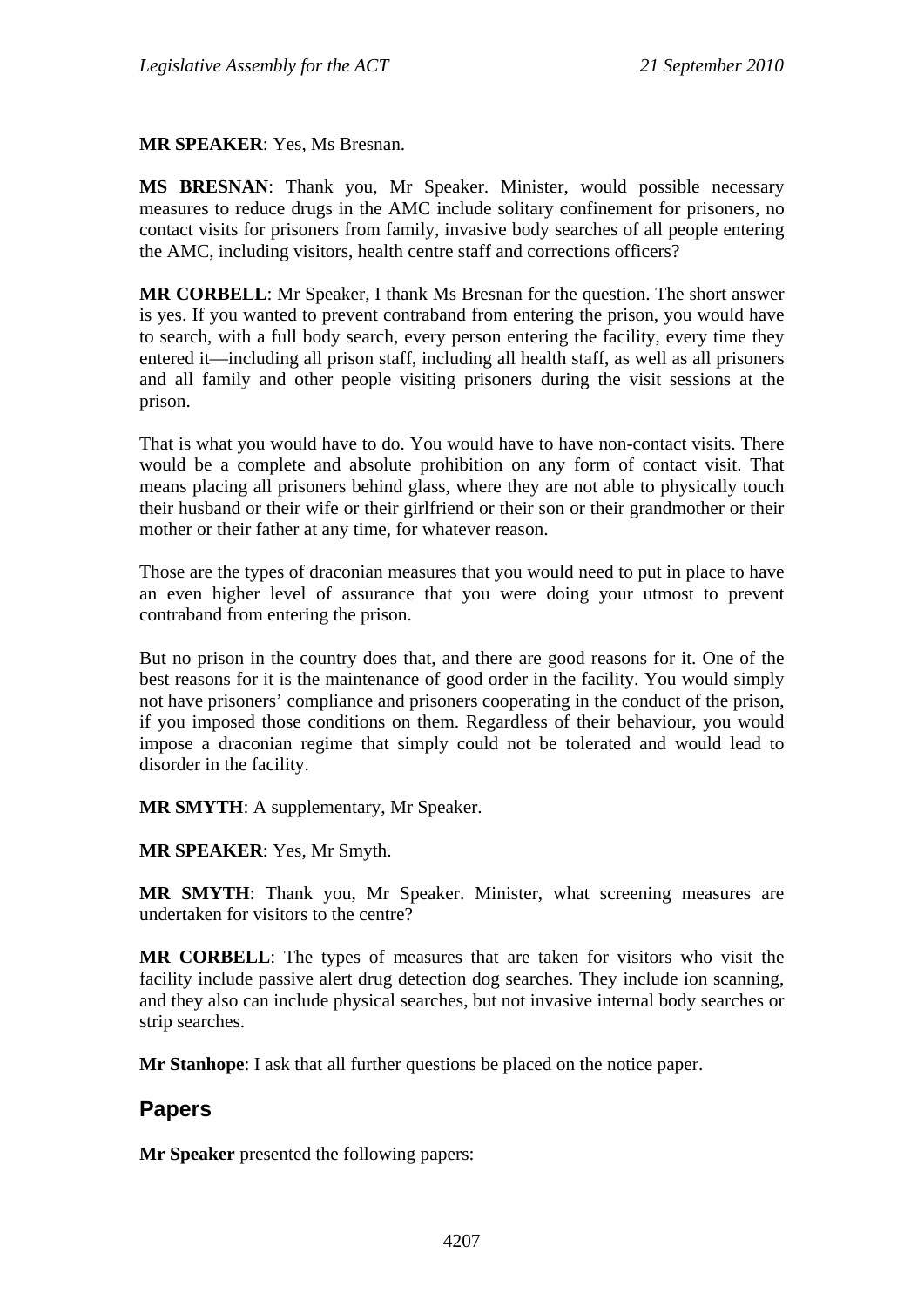Standing order 191—Amendments to:

Construction Occupations Legislation Amendment Bill 2010, dated 26 and 27 August 2010.

Justice and Community Safety Legislation Amendment Bill 2010 (No 2), dated 26 and 27 August 2010.

Liquor Bill 2010, dated 2 September 2010.

Litter (Shopping Trolleys) Amendment Bill 2010, dated 31 August 2010.

Estimates 2010-2011—Select Committee—

Answers to question on notice and question taken on notice—Received after 17 August 2010, as at 21 September 2010.

Outstanding question on notice, as at 21 September 2010.

## **Answers to questions on notice Question No 973**

**MRS DUNNE**: Mr Speaker, I would like to seek an explanation from the Treasurer as to the reason for an outstanding question on notice, No 973. The 30 days expired on 3 June 2010.

**MS GALLAGHER**: I was just looking to see if it was in this pile that I have got here with me, and I do not think it is. I will undertake to get back to Mrs Dunne about where that question is.

### **Question No 1038**

**MS HUNTER**: Mr Speaker, I seek an explanation from the Minister for Education and Training in relation to unanswered question No 1038 about suspensions of Aboriginal and Torres Strait Islander students.

**MR BARR**: I have signed off that question on notice. I did so yesterday, so it should be with the member today.

## **Executive contracts Papers and statement by minister**

**MR STANHOPE** (Ginninderra—Chief Minister, Minister for Transport, Minister for Territory and Municipal Services, Minister for Business and Economic Development, Minister for Land and Property Services, Minister for Aboriginal and Torres Strait Islander Affairs and Minister for the Arts and Heritage): For the information of members, I present the following papers:

Public Sector Management Act, pursuant to sections 31A and 79—Copies of executive contracts or instruments—

Long-term contracts:

Glenn Bain, dated 3 August 2010.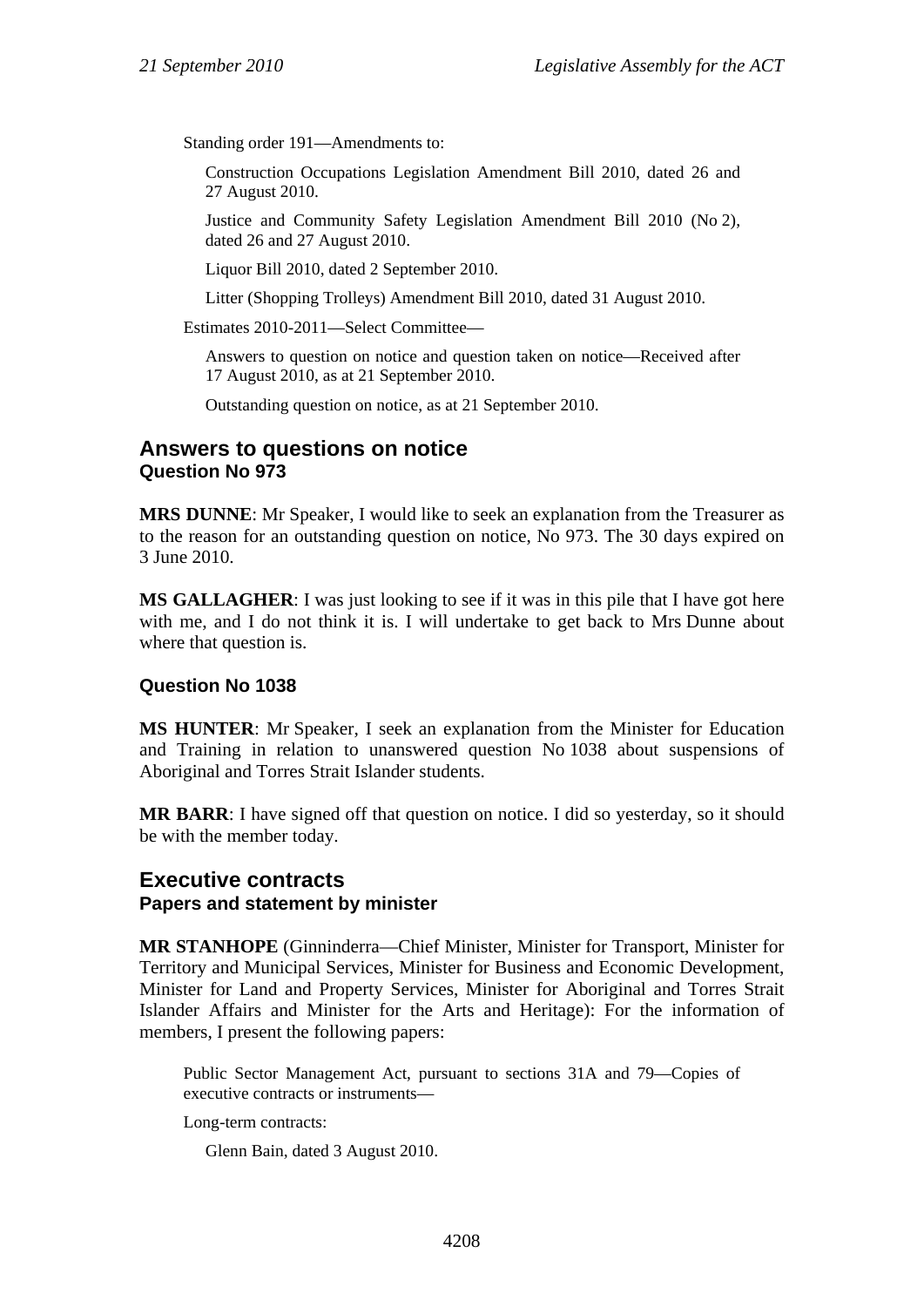Marsha Guthrie, dated 3 August 2010. Stuart Friend, dated 4 August 2010. Short-term contracts: Alan Neil Harwood, dated 9 July 2010. Andrew Whale, dated 23 June 2010. Anne Ellis, dated 11 June 2010. Anthony Polinelli, dated 28 June 2010. Daniel Walters, dated 29 July 2010. Danielle Krajina, dated 30 June and 5 July 2010. David Metcalf, dated 5 August 2010. Frank Duggan, dated 23 June 2010. Helen Shephard, dated 27 August 2010. Jenny Priest, dated 31 August 2010. John Bissell, dated 12 and 16 August 2010. Julie Field, dated 5 August 2010. Loretta Zamprogno, dated 5 August 2010. Maree Mannion, dated 23 June 2010. Mark Huxley, dated 20 August 2010. Megan Young, dated 20 August 2010. Paul Ogden, dated 12 July 2010. Paul Wyles, dated 23 June 2010. Rebecca Kelley, dated 3 August 2010. Richard Neves, dated 16 August 2010. Simon Kinsmore, dated 20 August 2010. Stephen Goggs, dated 5 August 2010. Susanne Dever, dated 20 August 2010. Contract variations: Anthony Gill, dated 18 and 20 August 2010. Carol Harris, dated 12 and 26 July 2010. Carol Logan, dated 20 and 23 August 2010. James Corrigan, dated 31 August 2010. Katrina Bracher, dated 27 July 2010. Margaret Bateson, dated 19 August 2010. Shane Kay, dated 2 July 2010. Stuart Friend, dated 13 August 2010.

I ask leave to make a statement in relation to the papers.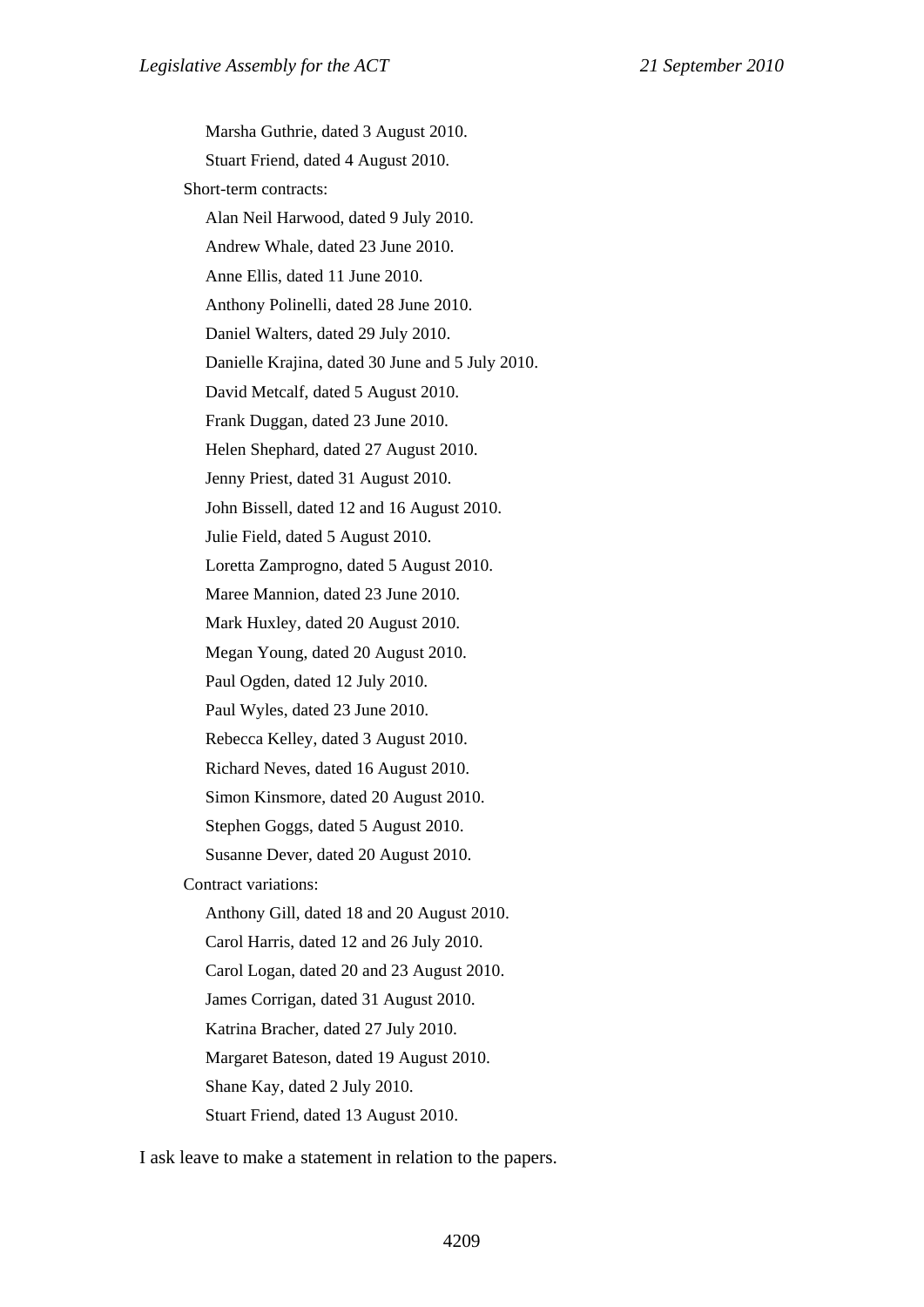Leave granted.

**MR STANHOPE**: Thank you. This is another set of executive contracts. These documents are tabled in accordance with sections 31A and 79 of the Public Sector Management Act, which requires the tabling of all chief executive and executive contracts and contract variations. Contracts were previously tabled on 17 August 2010. Today I present three long-term contracts, 23 short-term contracts and eight contract variations. The details of the contracts will be circulated to members.

## **Standing Committee on Public Accounts Paper and statement by minister**

**MR STANHOPE** (Ginninderra—Chief Minister, Minister for Transport, Minister for Territory and Municipal Services, Minister for Business and Economic Development, Minister for Land and Property Services, Minister for Aboriginal and Torres Strait Islander Affairs and Minister for the Arts and Heritage): For the information of members, I present the following paper:

Public Accounts—Standing Committee—Inquiry—Auditor-General's Report No 2/2009—*Follow up Audit: Implementation of Audit Recommendations on Road Safety*—Government submission.

I ask leave to make a statement in relation to the paper.

Leave granted.

**MR STANHOPE**: Thank you. I am pleased to table the government's submission to the Auditor-General's report No 2 of 2009, *Follow-up audit: implementation of audit recommendations on road safety*. I would like to provide some context for road safety issues in the territory.

It firstly needs to be recognised that the ACT has a very good road safety record in comparison to other parts of Australia, and indeed the world. The ACT has the benefit of an established and well-designed road system, a general urban environment and a small, well-defined geographic area. Despite this, there is, of course, no room for complacency. Each year about 14 people are killed and 500 people are injured on ACT roads.

This overall level of death and injury is a tragedy for, and a significant burden on, a great number of ACT families. The economic cost to the community of ACT road crashes has been conservatively estimated to amount to \$221 million a year. Accordingly, the ACT government is treating road safety as a key priority.

Assembly members would already be aware of the government's proposed changes to the ACT's drink-driving laws, which are the most substantial since self-government, and proposals to bring forward legislation covering the complex issue of drug-driving.

This work is part of a range of initiatives under the road safety strategy. They will complement other components of the strategy, such as broad public awareness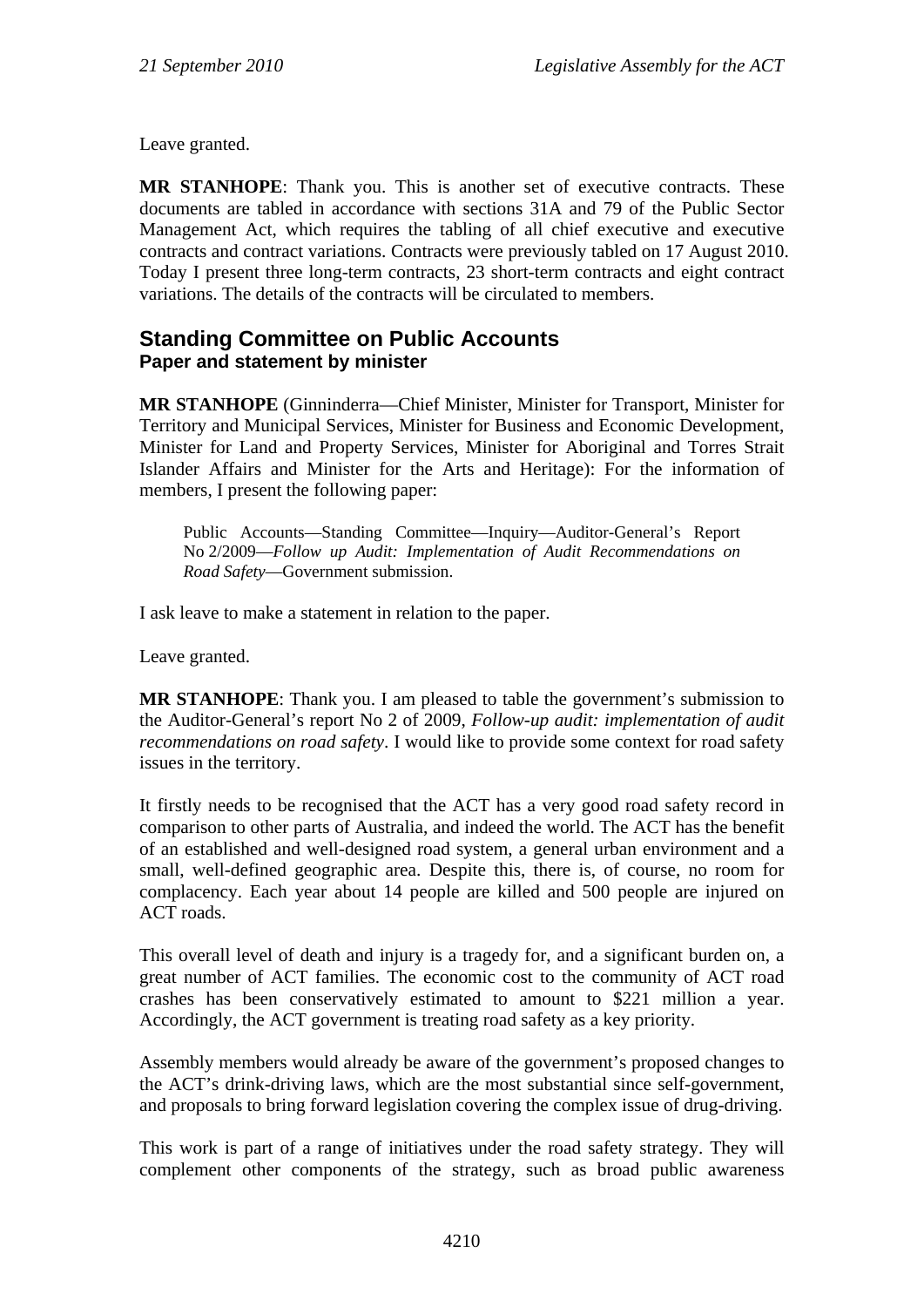campaigns, engineering and education measures, and continued focus on traffic enforcement and speed management.

The current ACT road safety strategy covers 2007 to 2010, and a new strategy is being developed for 2011 to 2020, to complement related efforts at the national level. Three roundtables have been held with key stakeholders to determine how the ACT could move towards a stronger "vision zero" philosophy in the years ahead.

Auditor-General's report No 4, a performance audit of road safety, was presented to the Assembly in June 2006. Overall, the 2006 report was positive and reinforced the government's commitment to road safety at that time. Specific recommendations were made in relation to evaluation of road safety measures, coordination of the TAMS road safety function, the need for timely and accurate road safety data, consideration of interstate crashes, processes for the auditing of accredited driving instructors, motorcycle licensing and potential measures to improve driver attitude and awareness.

The objective of the Auditor-General's report of 2009 was to report to the Assembly on the extent to which TAMS has addressed the issues raised in the audit report. The follow-up audit notes that six of the seven recommendations have been either fully implemented—four recommendations—or partially implemented—two recommendations. One recommendation was not implemented, as a review of the motorcycle licensing regime had yet to commence. These outstanding recommendations relate to the continuation of the road safety action plan projects.

The follow-up audit report has four recommendations. One is in relation to the TAMS audit committee charter. That has been completed. The other three recommend that further work be undertaken in respect of evaluation of road safety measures, improvements to crash data processing and motorcycle safety issues. TAMS has agreed with these recommendations and will be implementing them as part of continuing work under the road safety strategy and action plan.

Undertaking a program of evaluation of road safety engineering treatments and policy initiatives is an item under the road safety action plan for 2009-10. In this context, a program of evaluation of black spot treatments has been established, with evaluation reports from many projects completed. A process for the evaluation of awareness measures has commenced, with an initial community attitude survey being undertaken.

Evaluation of road safety programs will continue to be progressed as a priority under the road safety strategy. This will include establishment of stronger performance measures and targets to assess the effectiveness of initiatives.

Implementation of a computerised smart form for reporting vehicle crashes is continuing. The project has a particular focus on reducing the resource requirements at police stations and improving customer service compared with the current paper-based process. A smart form for police use is now in production. A public smart form was implemented on a trial basis in January 2010, with full rollout expected this year.

In terms of motorcycle safety, many road safety countermeasures apply to both drivers and riders. The ACT also has existing programs covering specific motorcycle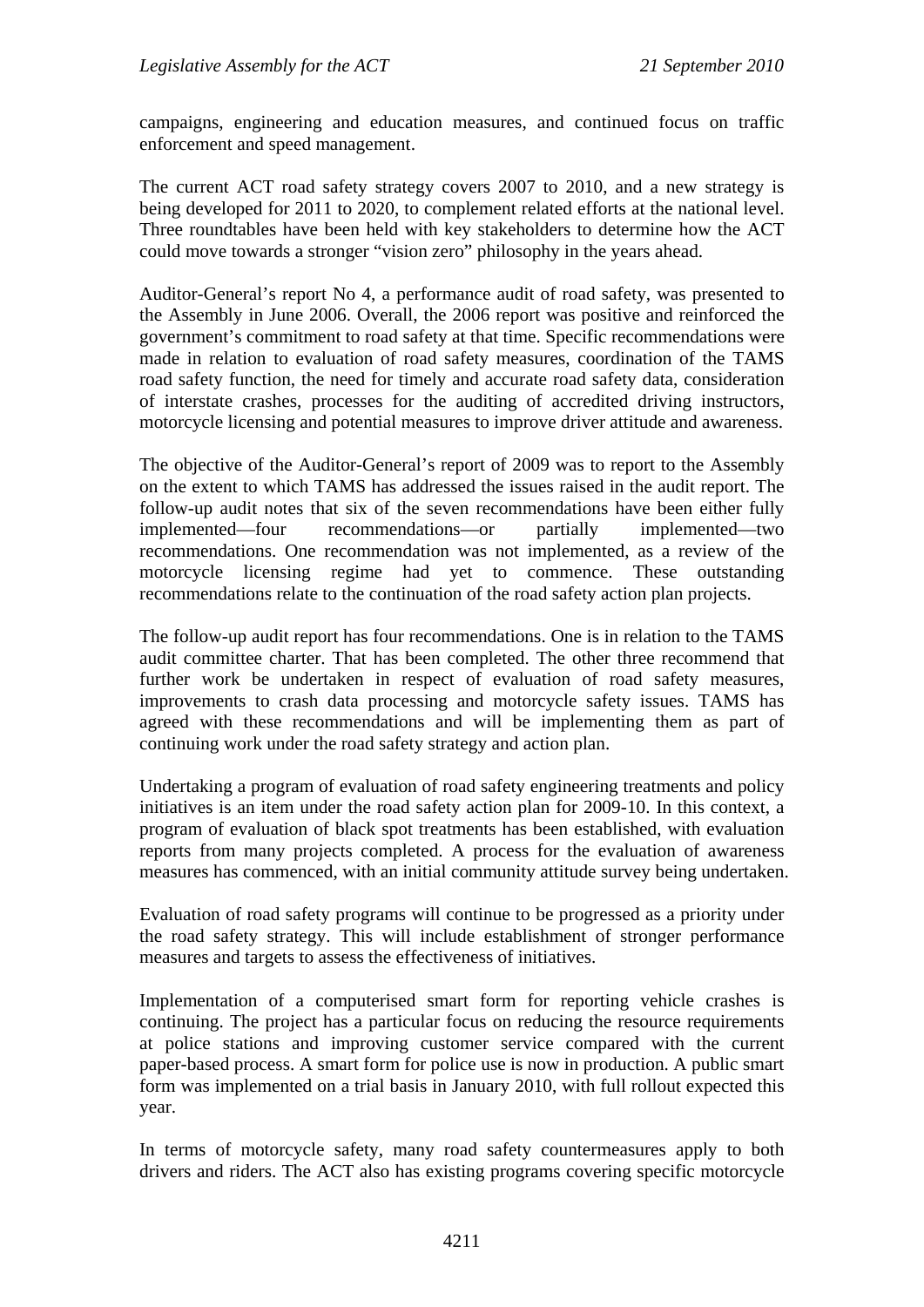safety issues, including rider training. Specific suggestions by the Auditor-General in relation to on-road testing need to be considered in the context of an appropriate training structure.

The 2006 audit report was prepared prior to new arrangements being established by TAMS under the road safety strategy 2007-10. To some extent, the recommendations of that report and the follow-up recommendations of the 2009 audit report have been overtaken by the broader priorities and key initiatives established under the road safety strategy and action plan.

I commend the government's submission on road safety to the Assembly.

## **Heritage Act review Paper**

**MR STANHOPE** (Ginninderra—Chief Minister, Minister for Transport, Minister for Territory and Municipal Services, Minister for Business and Economic Development, Minister for Land and Property Services, Minister for Aboriginal and Torres Strait Islander Affairs and Minister for the Arts and Heritage): For the information of members, I present the following paper:

Heritage Act, pursuant to subsection 123(3)—Report on the five-year review of the operation of the Act, prepared by Duncan Marshall, Heritage Consultant, for the Minister for the Arts and Heritage.

This report was circulated to members when the Assembly was not sitting.

### **Financial Management Act—instrument Paper and statement by minister**

**MADAM ASSISTANT SPEAKER** (Mrs Dunne): Ms Gallagher, the Treasurer.

**MS GALLAGHER**: (Molonglo—Deputy Chief Minister, Treasurer, Minister for Health and Minister for Industrial Relations): Thank you, Madam Assistant Speaker—

**Ms Le Couteur**: Madam Assistant Speaker, I seek leave to make a brief comment on the Heritage Act review.

**MADAM ASSISTANT SPEAKER**: Sorry, Ms Le Couteur; Ms Gallagher already had the call. I am sorry; I did not see you. I was not expecting you to stand. Perhaps you could seek leave at the end of the presentation of papers. It might be a more expedient way of doing it. Ms Gallagher.

**MS GALLAGHER**: Thank you, Madam Assistant Speaker. For the information of members, I present the following paper:

Financial Management Act, pursuant to section 18A—Authorisation of Expenditure from the Treasurer's Advance to the Chief Minister's Department, including a statement of reasons, dated 10 September 2010.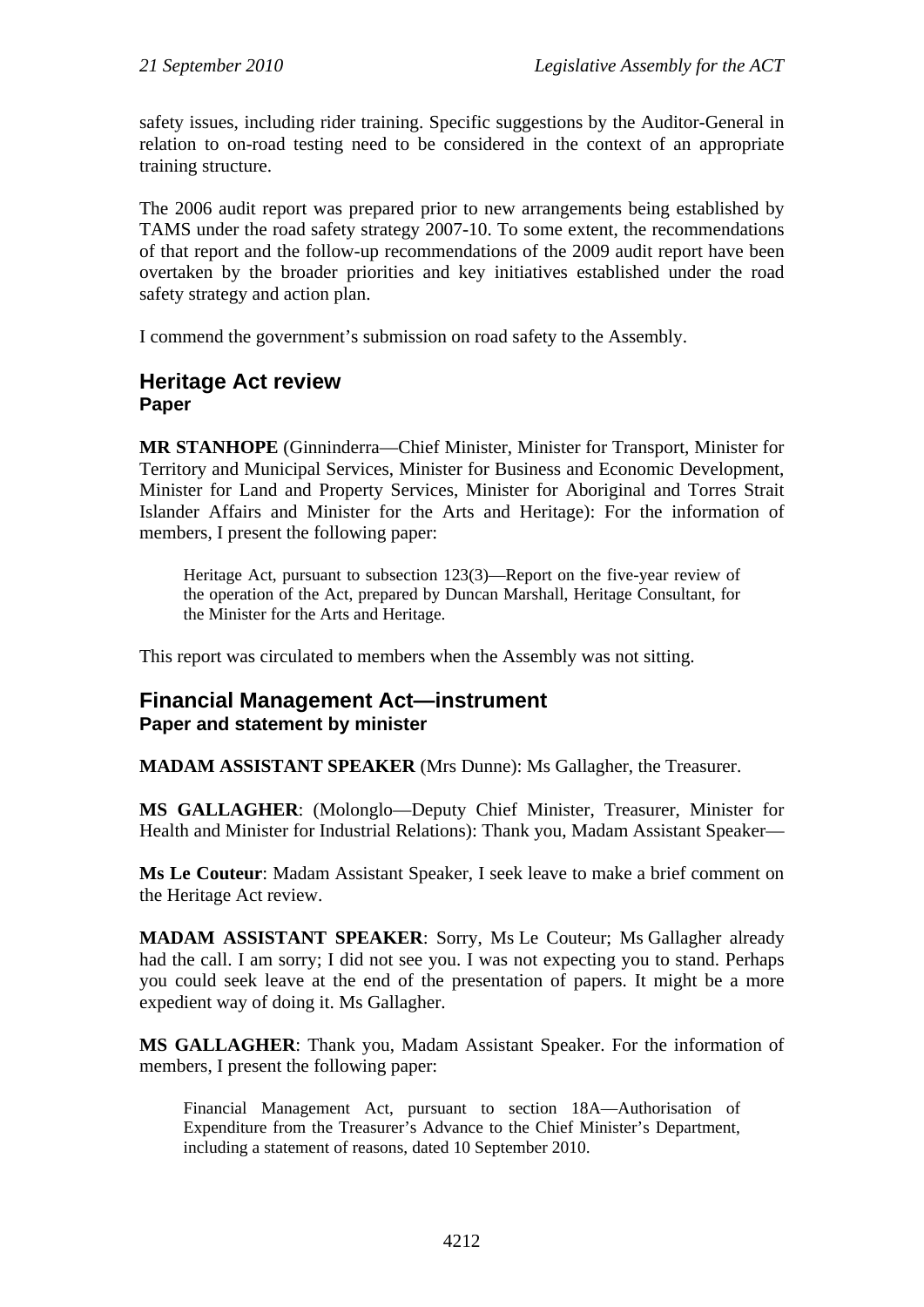I seek leave to make a statement in relation to the paper.

Leave granted.

**MS GALLAGHER**: Thank you. As required by the Financial Management Act 1996, I table a copy of the authorisation in relation to the Treasurer's advance to the Chief Minister's Department. Section 18 of the act allows the Treasurer to authorise expenditure from the Treasurer's advance, and section 18A of the act requires:

Within 3 sitting days after the day when the authorisation is given, the Treasurer must present to the Legislative Assembly—

- (a) a copy of the authorisation; and
- (b) a statement of the reasons for giving it; and
- (c) a summary of the total expenditure authorised under section 18 for the financial year …

Under this instrument, \$100,000 has been provided to the Chief Minister's Department to make a donation on behalf of the ACT community to the United Nations Children's Fund. The donation will provide for flood relief work in Pakistan. I commend the paper to the Assembly.

## **Chief Health Officer's report 2010 Paper and statement by minister**

**MS GALLAGHER** (Molonglo—Deputy Chief Minister, Treasurer, Minister for Health and Minister for Industrial Relations): For the information of members, I present the following paper:

Public Health Act, pursuant to subsection 10(3)—ACT Chief Health Officer's Report 2010, dated 30 August 2010.

I ask leave to make a statement in relation to the paper.

Leave granted.

**MS GALLAGHER**: I am very pleased to table the 2010 Chief Health Officer's report. The Chief Health Officer's report is a biennial publication required by legislation under section 10 of the Public Health Act 1997. The 2010 report covers the period 1 July 2006 to 30 June 2008. The report provides information on the health and wellbeing of the ACT population, including trends and indicators in health status, potential public health risks, morbidity and mortality, notifiable conditions, health promotion activities, harm minimisation activities, access and equity indicators relevant to health, health service performance against minimum standards of care and the intersectoral activities relevant to health.

The report provides a wealth of information to support and inform government in the development of relevant policies and programs to address the trends and issues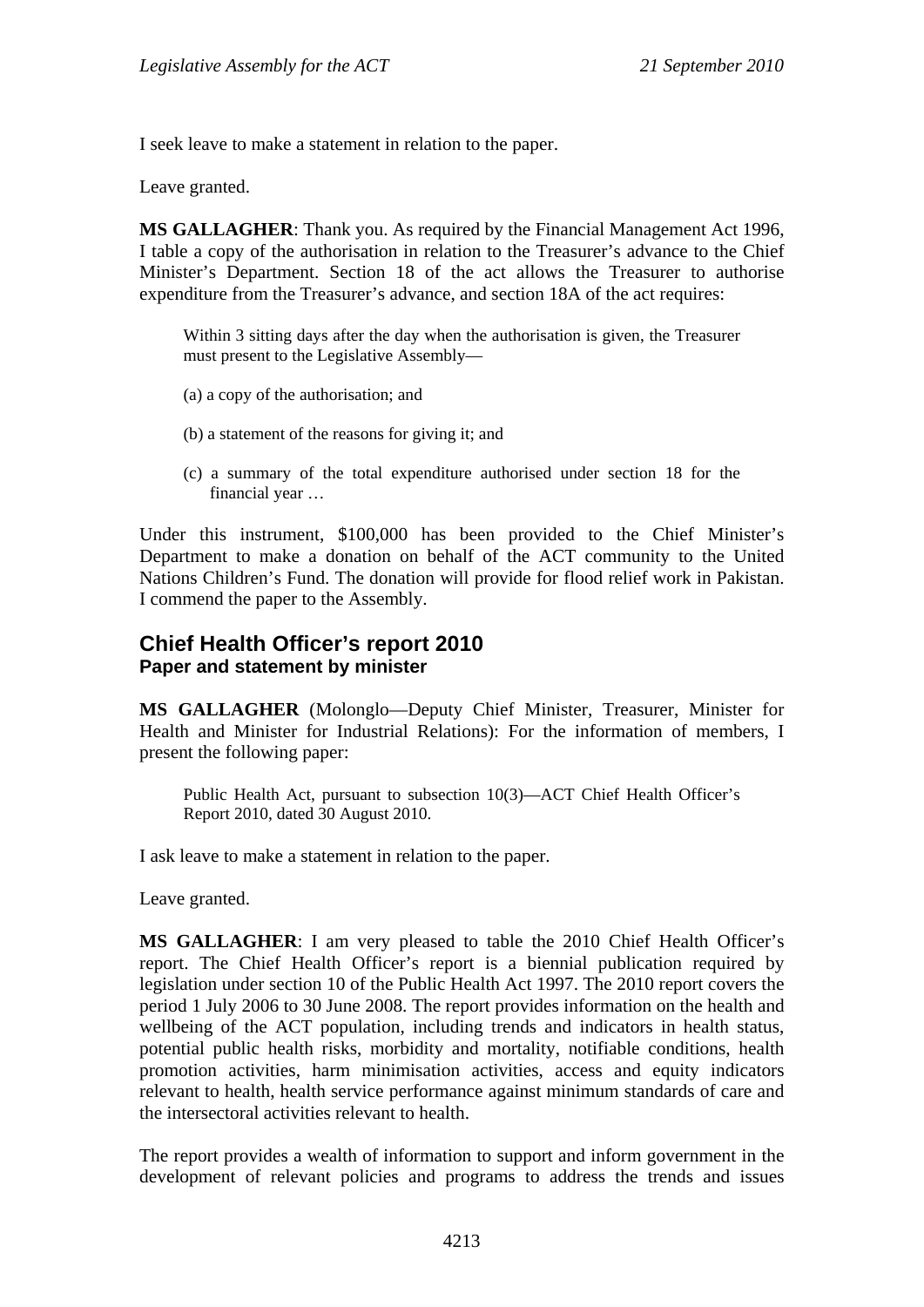identified. The format of the ACT Chief Health Officer's report 2010 has changed from previous years in response to readers' comments. The report is more concise and will have a stronger web presence with links to relevant information.

The ACT population has high life expectancy in comparison to other jurisdictions, and this is expected to continue to increase. Mortality rates are declining for many of our leading health concerns, such as cancer, cardiovascular disease, asthma and diabetes, and the infant mortality rate in the ACT continues to decline.

The ACT has experienced a declining age-standardised incidence rate of lung cancer in males and cervical cancer in females. These decreases are largely a result of public health interventions, such as the reduction in risk factors—for example, smoking and early detection and treatment—screening. I am pleased to report that there has been a significant increase in breast cancer survival in the ACT. This is most likely due to early detection and treatment of breast cancer.

Communicable diseases are well controlled in the ACT. The ACT has prevention and management plans in place to effectively detect and manage outbreaks of communicable diseases. In 2006-08, immunisation coverage was well above the national average.

The ACT is showing some encouraging trends for some known risk factors for ill health. Smoking rates in ACT secondary school students between the ages of 12 and 17 are decreasing. There has been an overall decline in illicit drug use amongst ACT secondary students, and levels of risky alcohol consumption in both adult males and females has reduced to below national rates.

While these trends are encouraging, the report identifies areas of focus that will require further attention and effort. The report shows that the demographic profile of the ACT population is shifting towards an older profile. This shift will result in an increase in the number of people with age-related chronic conditions in our community. This in turn will result in heavier demand for health services. In preparation for this trend, the ACT government has strengthened efforts in primary disease prevention and management through the implementation of a number of strategies and programs that aim to reduce the prevalence of chronic diseases.

The clinical services plan 2005-11 provides the strategic framework for the delivery of ACT public hospital and community services, based on predicted changes to the ACT population. ACT Health planning has identified infrastructure requirements to meet future clinical service development to 2022. The social factors that influence health continue to yield favourable results for the ACT compared to Australia in general. ACT residents have generally higher weekly earnings and education attainment levels than the national average. However, this social and economic advantage often masks pockets of disadvantage. Ensuring that marginalised groups have equitable access to health services and opportunity for health gain is imperative.

Strategies such as the development of service models that encourage ease of access and the building and strengthening of cross-sectoral partnerships to assist greater continuity and coordinated care are examples of how these issues are being addressed.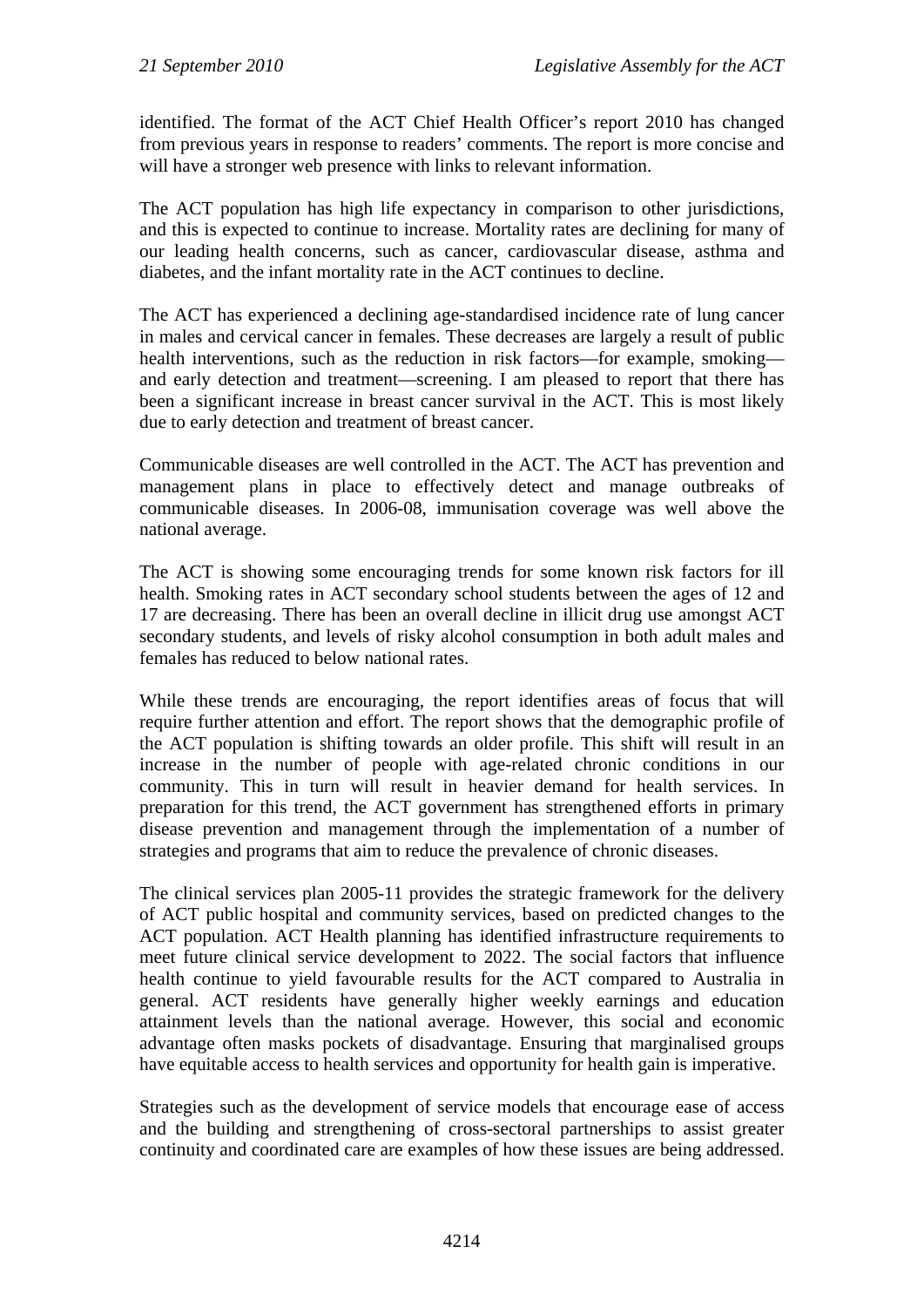Overall, chronic conditions accounted for approximately 80 per cent of the total burden of disease and injury. Anxiety and depression was the leading specific cause of burden of disease in the ACT, with one in 10 ACT residents reporting psychological distress at high to very high levels.

Awareness and detection of chlamydial infections have increased, resulting in increased notification of chlamydial infections. Since 2006, several programs, services and campaigns targeting chlamydia have been conducted that focus on outreach screening and testing, and facilitate diagnosis and treatment of chlamydia infections.

Cancer continues to be the leading cause of morbidity and mortality and a major contributor to the total burden of disease in the ACT. Challenges for the government will include ensuring adequate health services are available to manage the growing burden of cancer in the community and improving screening and treatment services to ensure early effective treatment and management. The cancer services plan 2008-12 provides the framework for the delivery of a comprehensive multidisciplinary and integrated model of care to the people of the ACT and south-east New South Wales.

The government acknowledges the health issues and opportunities for health gain identified in the report and will use this information to inform future healthcare policy and planning in the ACT. I commend the 2010 Chief Health Officer's report to the Assembly.

In closing, I would like to put on the record my thanks to the population health division within ACT Health, to the Chief Health Officer, Dr Charles Guest, the acting chief health officers and all those who work with the chief health officers in serving this community, which I think they do very well.

# **Papers**

**Mr Corbell** presented the following papers:

Pursuant to the resolution of the Assembly of 17 March 2010, a report on wood smoke in the Tuggeranong Valley.

#### **Subordinate legislation (including explanatory statements unless otherwise stated)**

Legislation Act, pursuant to section 64—

Legal Aid Act—Legal Aid (Commissioner—ACTCOSS Nominee) Appointment 2010—Disallowable Instrument DI2010-191 (LR, 26 August 2010).

Nature Conservation Act—Nature Conservation (Species and Ecological Communities) Declaration 2010—Disallowable Instrument DI2010-194 (LR, 23 August 2010).

Planning and Development Act—Planning and Development (Namadgi National Park) Plan of Management 2010—Disallowable Instrument DI2010-192 (LR, 19 August 2010).

Public Place Names Act—Public Place Names (Hall) Determination 2010 (No 2)—Disallowable Instrument DI2010-195 (LR, 26 August 2010).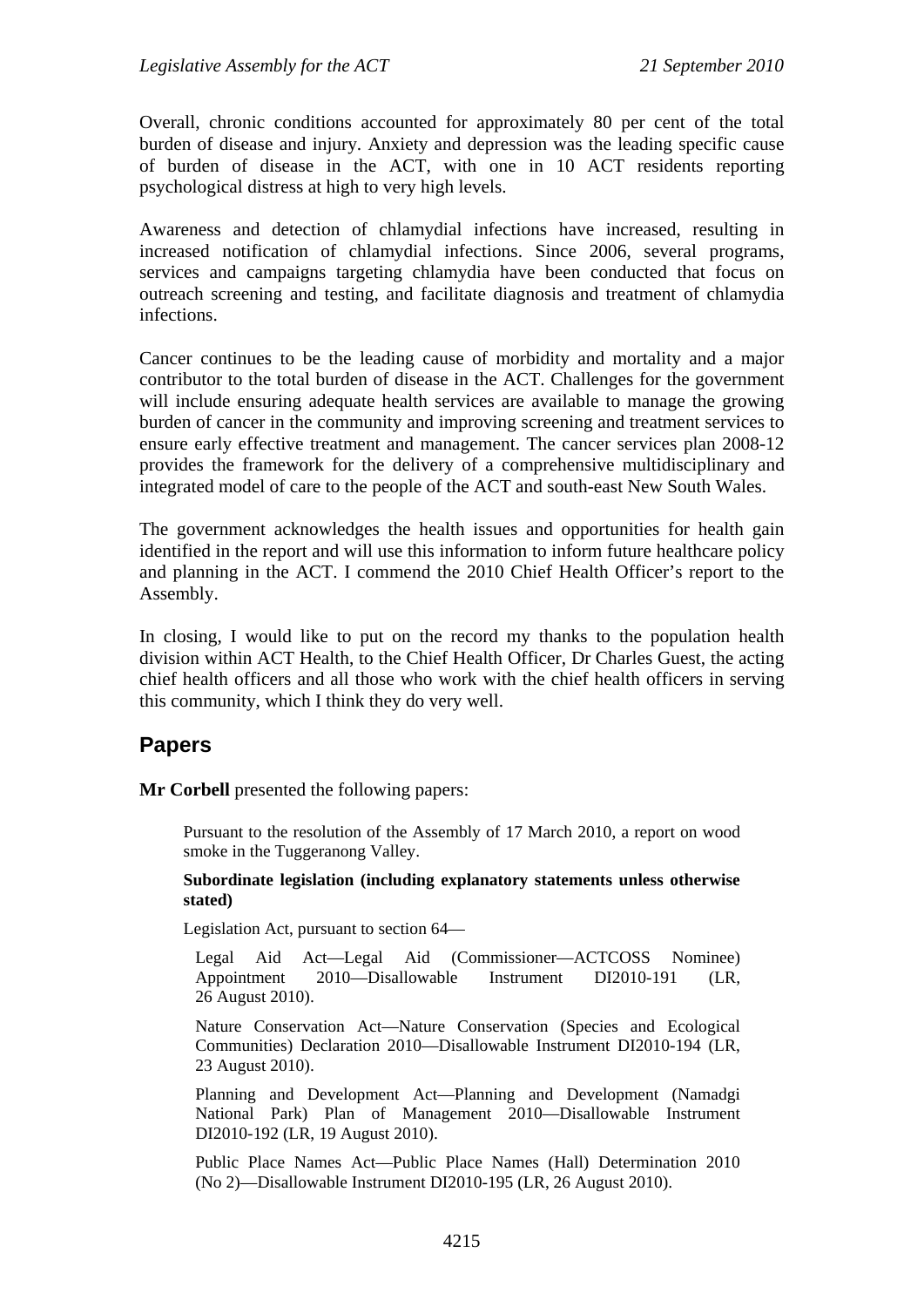Public Sector Management Act—Public Sector Management Amendment Standards 2010 (No 4)—Disallowable Instrument DI2010-193 (LR, 20 August 2010).

**Mr Barr** presented the following paper:

Auditor-General's Act—Auditor-General's Report No 2/2010—Student Support Services for Public High Schools—Government response.

## **Exercise of call-in powers—block 6 section 21, City Paper and statement by minister**

**MR BARR** (Molonglo—Minister for Education and Training, Minister for Planning, Minister for Tourism, Sport and Recreation and Minister for Gaming and Racing): For the information of members, I present the following paper:

Planning and Development Act, pursuant to subsection 161(2)—Statement regarding exercise of call-in powers—Development application No 201017931—Block 6 Section 21 City.

I ask leave to make a statement in relation to the paper.

Leave granted.

**MR BARR**: On 23 August 2010 I directed under section 158 of the Planning and Development Act 2007 that the ACT Planning and Land Authority refer to me development application No 201017931. The DA sought approval for demolition of existing buildings, construction of a five to seven-storey building to provide accommodation for approximately 552 students; associated retail, commercial and community facilities; a new two-level basement for parking; a new shared way running parallel to Marcus Clarke Street; and a new temporary surface car park for approximately 120 cars on the eastern side of the site.

On 25 August 2010, I decided to consider the development application and, on 26 August 2010, I approved the application using my powers under section 162 of the Planning and Development Act. In deciding the application, I gave careful consideration to the requirements of the territory plan, the advice of the Environment Protection Authority, the Department of Territory and Municipal Services, ActewAGL, the Conservator of Flora and Fauna, the ACT Emergency Services Agency, ACT Health, the ACT Heritage Council and, as required by the legislation, the ACT Planning and Land Authority. I also gave consideration to the representations received by ACTPLA during the public notification period for the DA that occurred in July and August 2010.

I have imposed conditions on the approval of the DA which require, amongst other things, that the heritage and cultural significance of the ROCKS area be recognised and commemorated in the new development; that vehicle access and circulation in and around the new development be improved by revisions to the design; that the sewer main be relocated to a more appropriate alignment as agreed to by ActewAGL;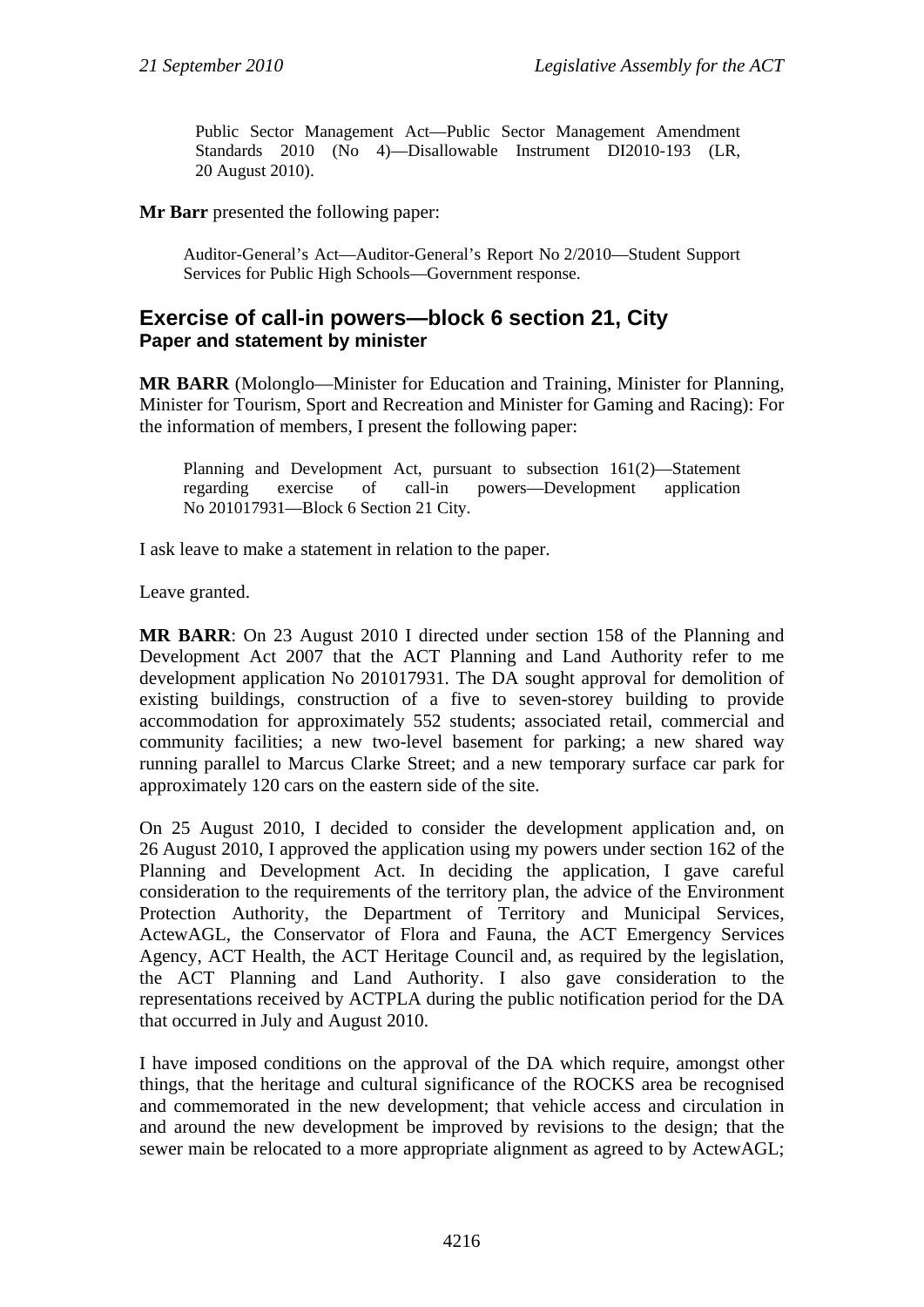and that appropriate leasing arrangements be put in place to ensure that the future lease of the land will facilitate the new development.

The Planning and Development Act provides for specific criteria in relation to the exercise of the call-in power. I have used my call-in powers in this instance because I consider that the proposal will provide a substantial public benefit to the Canberra community through the enhanced physical linkage between the ANU and the city and the contribution the student accommodation will make in creating a vibrant mixed-use area and active pedestrian area.

Furthermore, it provides an address to and makes provision for the delivery of a proposed busway on the southern boundary of the site between Kingsley Street and Rudd Street. The use of my call-in powers in this instance will also enable the timely construction of the proposed development by the proponent. The proposal also contributes to the provision of car parking in two basement levels across the whole site and provides more than 300 replacement public parking spaces. This is in addition to the two large parking structures located in close proximity to the site that provide approximately 1,400 spaces available for public use.

Section 161(2) of the Planning and Development Act specifies that, if I decide an application, I must table a statement in the Legislative Assembly not later than three sitting days after the day of the decision. As required by the Planning and Development Act and for the benefit of members, I table the statement providing a description of the development, details of the land where the development is proposed to take place, the name of the applicant, the details of my decision for the application and the reasons for the decision.

**MS LE COUTEUR** (Molonglo), by leave: I would like to comment very briefly on this. It is a matter of some sadness among a considerable number of members of the public who use McGregor Hall, which was the previous structure on that site. Given that this has happened, I think one of the things the government needs to take on is the fact that McGregor Hall was very well used. It was used every Friday and Saturday night for the last year or two. I think there is a need for a suitable space for live events in the city area. This is something that the government should take on, given the situation with McGregor Hall.

The other thing that I am very concerned about is that there was a large old tree that I have seen for many years. Of course, the site was previously the site of the Conservation Council and the environment centre. That tree was on the interim tree preservation list. It was just removed from the list a couple of days before the demolition. I guess that is the other thing I am particularly concerned about—the fate of this tree and how it is that the tree preservation provisions did not work for it. I would just like to place on the record the Greens' continuing concern about the use of call-in powers.

## **Heritage Act review Statement by member**

**MS LE COUTEUR** (Molonglo), by leave: I thank the Assembly for the opportunity to comment very briefly on the review. The Greens welcome this review of the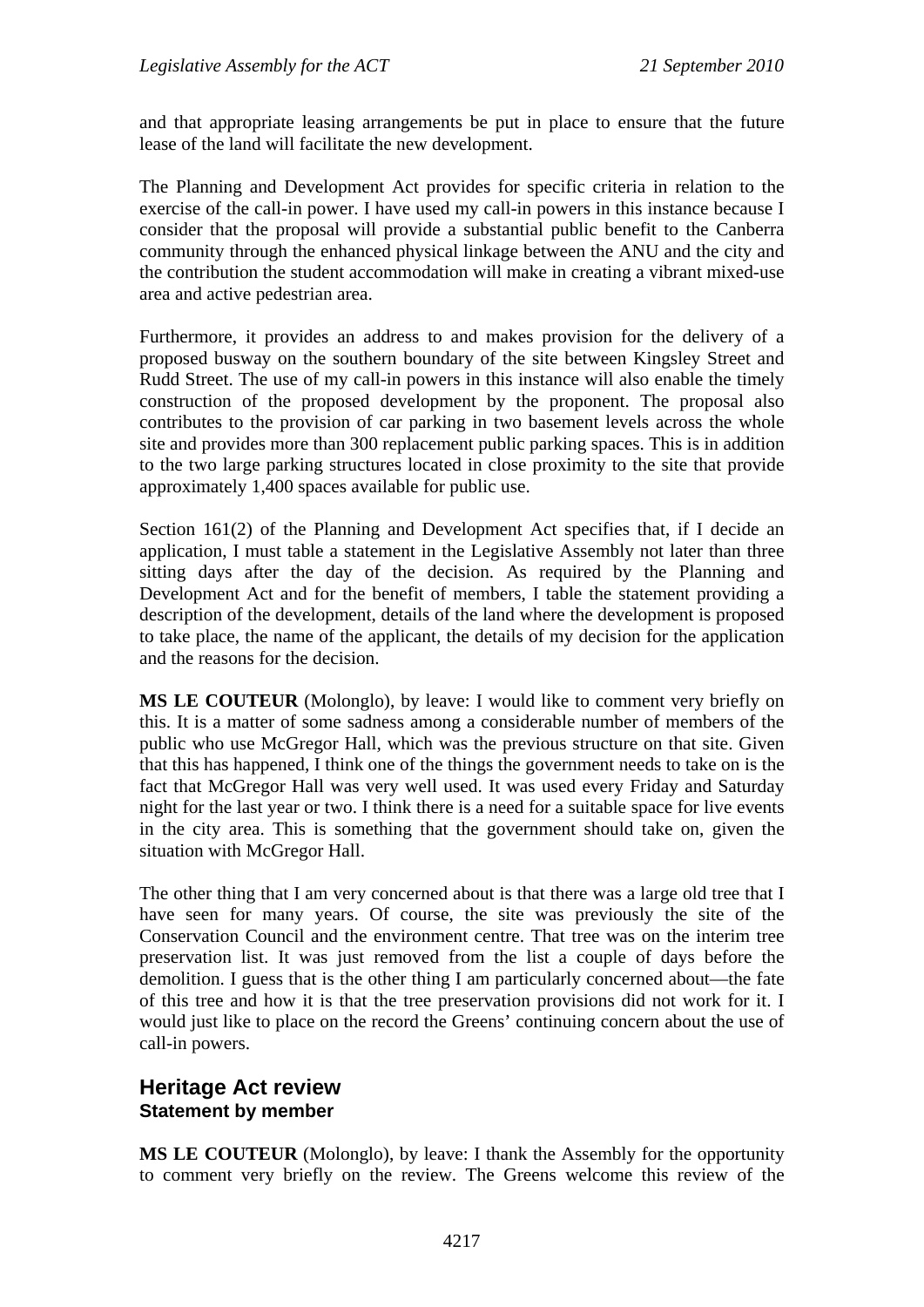Heritage Act which shows that the ACT needs to improve our systems for protecting and promoting our heritage. The review is long overdue, because we have been hearing of considerable issues regarding heritage management in the ACT for some time now. It is surely an embarrassment to the government that we have a 10-year backlog in processing heritage applications.

As development is proceeding apace, it is vitally important that we improve these processes so that applications and protection procedures are put in place long before the development applications are upon us. We have had a few recent examples. I just referred to McGregor Hall, but Griffith oval is another one. The two have come fairly close together.

In relation to the particular recommendations, the Greens believe that we need to provide enough resources to deal with the 211 properties which are stuck in the backlog waiting to be heritage listed or, of course, possibly not listed. The National Trust's Hill Station homestead has been waiting to be registered for 12 years and Tharwa for eight years. This is a very large, ridiculous backlog. The Greens support the recommendation to develop a nomination management process and guidelines.

We strongly support the key recommendation that the ACT needs to take a proactive approach to heritage rather than a reactive one. We need a long-term strategic program to identify the gaps in our heritage register and to encourage nominations so that heritage is recognised from the outset. We hope that the government will move to implement this recommendation. I think everyone here in the Assembly is aware of the community concern about their suburbs changing. A plan to engage with the community and decide with the community what parts of our heritage we as a community decide we want to protect is long overdue.

We are also concerned by the report's finding that there is a lack of understanding about heritage both across government departments and in the wider community. We need to do more to make the ACT heritage process more transparent so the community and government departments understand the system that they have to work with. One area that we clearly need to improve is the heritage database. Duncan Marshall, the review's author, has deemed it to be a very much inferior platform to inform, educate, promote and celebrate ACT heritage. The Greens would welcome the upgrade of this database and the introduction of a new heritage website so that the community can engage with the great heritage the ACT has in fact got to offer.

The review has identified compliance and enforcement as one of the key weaknesses of the Heritage Act. We support the recommendations to strengthen this enforcement by employing staff and conducting audits. I would also like to draw attention to the key point made in the review that registration is fundamentally a recognition of heritage value. As such, we support the recommendation by the minister that the minister not be granted a call-in power or veto to decide if a place has heritage value. That is a decision that should be made by the heritage experts, as it is at present.

While on the subject of heritage, I would also like to draw attention to the subject of the Yarralumla brickworks. The need for decisions to preserve the heritage of the ACT, such as the Yarralumla brickworks, should be made on the basis of the worth of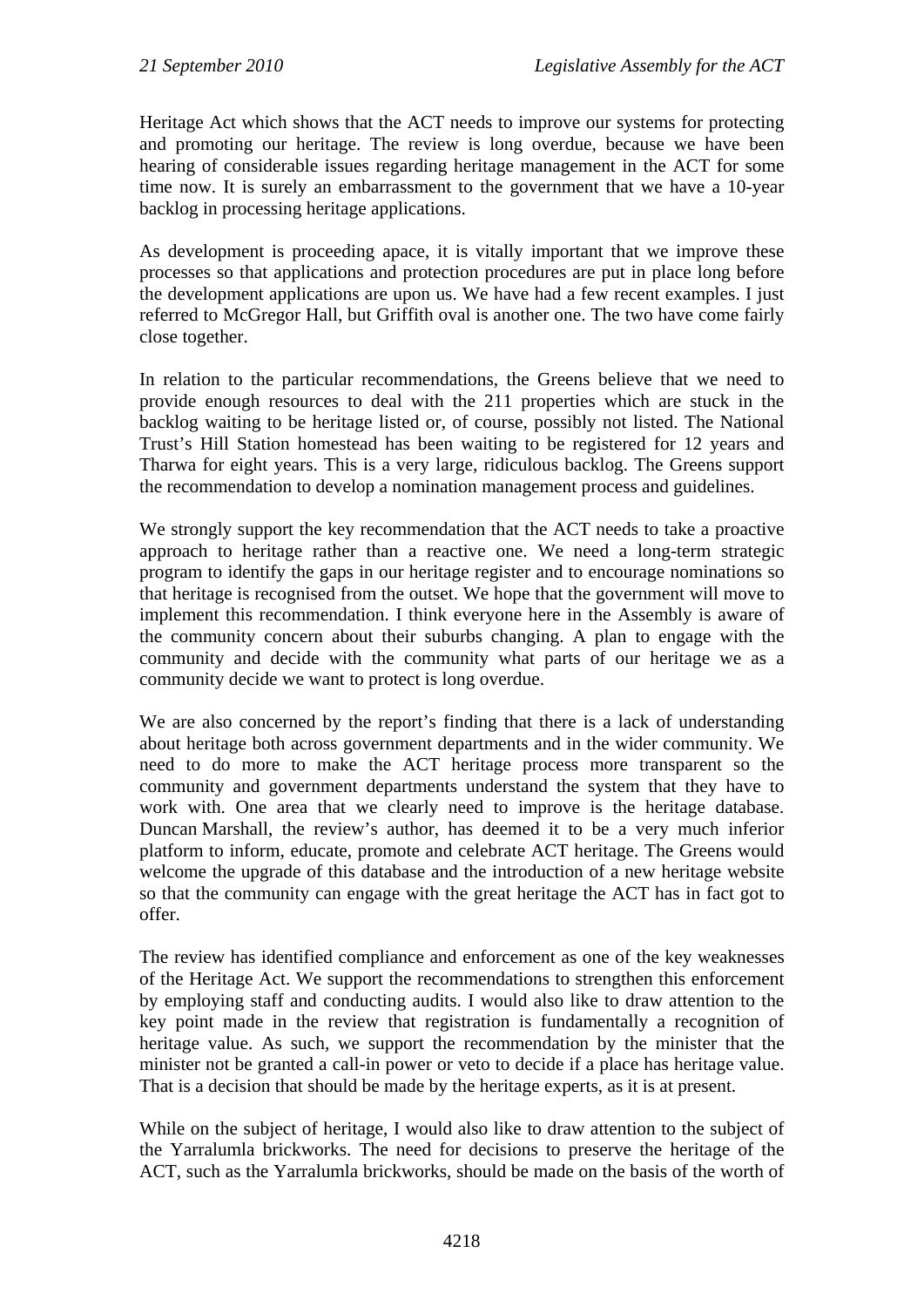that heritage. They should be separated from any discussions and developments which may or may not occur in nearby suburbs. I look forward to seeing the results of the full review and the government's response to the review of the Heritage Act.

## **Children and young people—consultation Discussion of matter of public importance**

**MADAM ASSISTANT SPEAKER** (Mrs Dunne): Mr Speaker has received letters from Ms Bresnan, Mr Coe, Mr Doszpot, Mrs Dunne, Mr Hanson, Ms Hunter, Ms Le Couteur, Ms Porter, Mr Seselja and Mr Smyth proposing that matters of public importance be submitted to the Assembly. In accordance with standing order 79, Mr Speaker has determined that the matter proposed by Ms Le Couteur be submitted to the Assembly, namely:

The importance of consulting with children and young people.

**MS LE COUTEUR** (Molonglo) (3.30): Across the world, there is work being done to ensure that the voices and ideas of children and young people are heard in the area of urban and social planning. This ranges from understanding the security needs of young people in shopping malls to getting a better insight into the types of play equipment children and young people find challenging and rewarding and to the design and impact of urban density and infill. When we get it right, we allow everybody, including children and young people, the right to have space and a place within our community.

Imagine being a child or a young person and negotiating a world that says you should be seen but not heard. Those days are supposed to be long gone for children and young people, yet we still find that many parts of our community do not value or respect the contribution children and young people have to make and the fact that they are an integral part of our society.

Creating cities that are friendly and inviting for children and young people involves a complex set of challenges and issues that cross sectoral and policy boundaries. This level of inclusiveness should not be regarded as a narrow professional or policy speciality but as a goal that demands integrated cross-sectoral and, in our case, wholeof-government responses. Cross-sectoral collaboration should involve the NGO sector, researchers, communities, business and industry and various levels of government.

There is a need to initiate more concentrated focus on the importance and wellbeing of children and young people in urban areas. There has been too little attention on children's needs in urban policy and too little work on understanding how the built environment shapes children's wellbeing.

The key dimensions and measures for child and youth-friendly communities need to be documented. Responsibility for assessing and improving practices can only be sharpened when there is greater clarity of the objectives and the way we measure our efforts. Key issues certainly vary between cities, rural towns and remote communities. They also differ within large suburban areas; for example between outer, middle and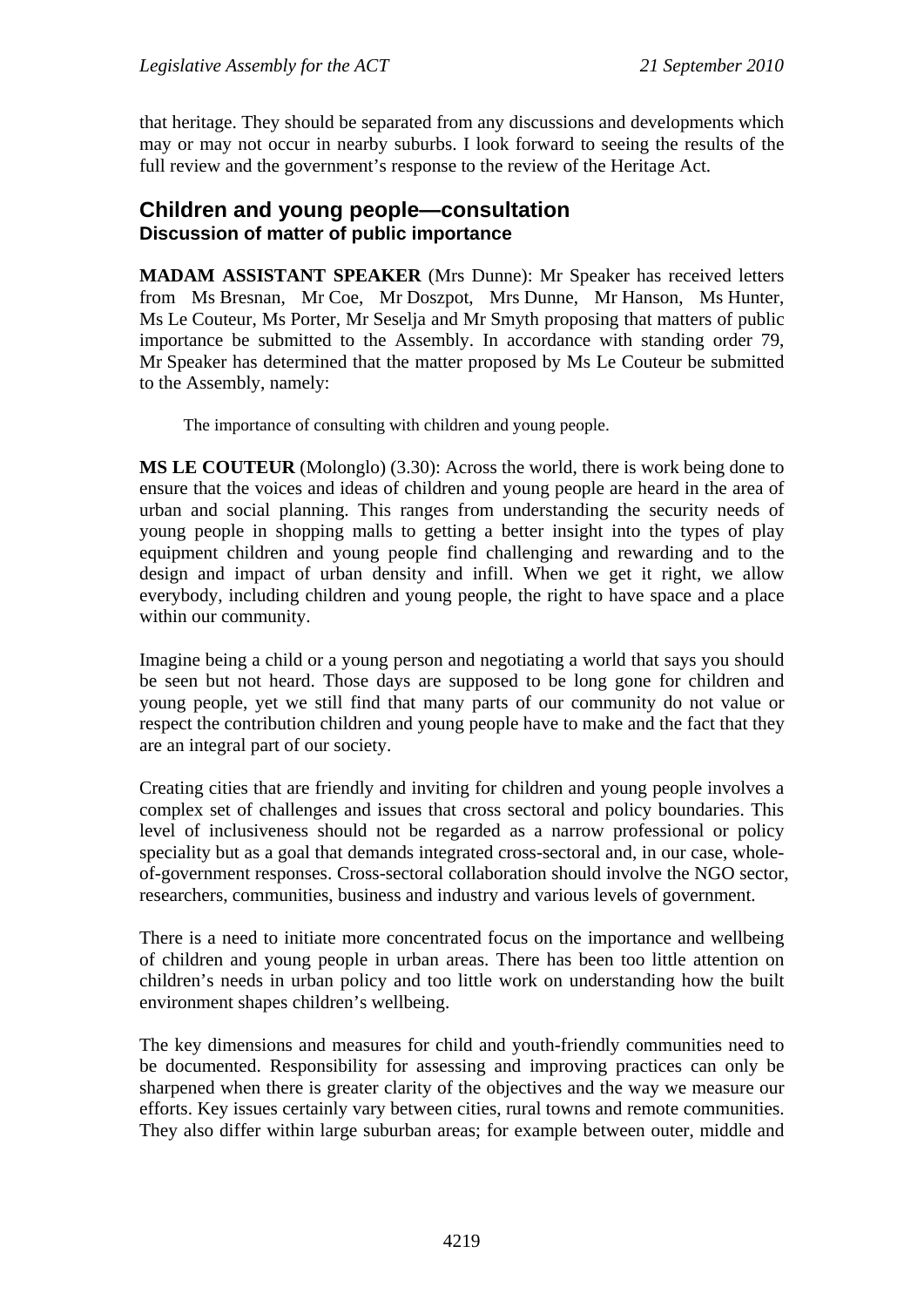inner suburban locations. However, there are common concerns which should be acknowledged.

The mentality that adults know best is still prevalent in many of our regulatory and service provision organisations and professional bodies. This should be a priority area for cross-portfolio collaboration, which includes work on child safety, inclusion and urban management. Consistent policy is clearly essential and can only be enhanced when we involve children and young people by consulting with them, listening and acting on their advice.

There is strong potential and a strong need for professionals and policy makers involved with children to collaborate with the urban development industry. Discussion of goals and measures should involve participation by young people themselves, recognising that different approaches to engaging children and young people are required across the age spectrum. Within Canberra, we need agreed objectives and measures for child and youth-friendly communities across a range of issues and data collected on relevant indicators. This work needs to be integrated into the growing body of population level and community level data on wellbeing that is being driven by the ABS and various state governments.

A key question for us all is: how are urban services, policies and practices broadly conceived—not just urban planning processes—shaping the wellbeing of children and young people in Canberra? Relevant service systems and policy settings should include transport, infrastructure, health, housing, education, community care, recreation and property law.

A focus on younger children needs to be complemented by a focus on adolescents and young adults, who, in turn, need to be involved in consideration of issues within the Canberra community. The distinctly different approaches to working with younger children in comparison with adolescents and young adults require more rigorous attention. Parents and caregivers are also critical, and their perspectives need to be included.

The general lack of consultation with children and young people cuts across all portfolio areas, not just planning and urban design, although that is a particular focus of mine. Consulting with our younger population is also highly relevant for issues like public transport planning—finding out how young people travel, how they get home at night; for arts planning—what kinds of arts activities do young people need or want or enjoy and for designing multicultural or Indigenous services and so on.

In the ACT we have a school system of high school until year 10 and then college to help children become young adults and to take on responsibilities, but this needs to be accompanied by the provision of appropriate activities for teenagers to participate in. We know that we, along with many other suburban-based cities, need to have more activities and appropriate spaces for teenagers in suburbs, activities which are more fun than trying to sneak into clubs underage.

When we look at the changes occurring in Canberra and the urban design issues, we must also consider other key questions. What are the implications of urban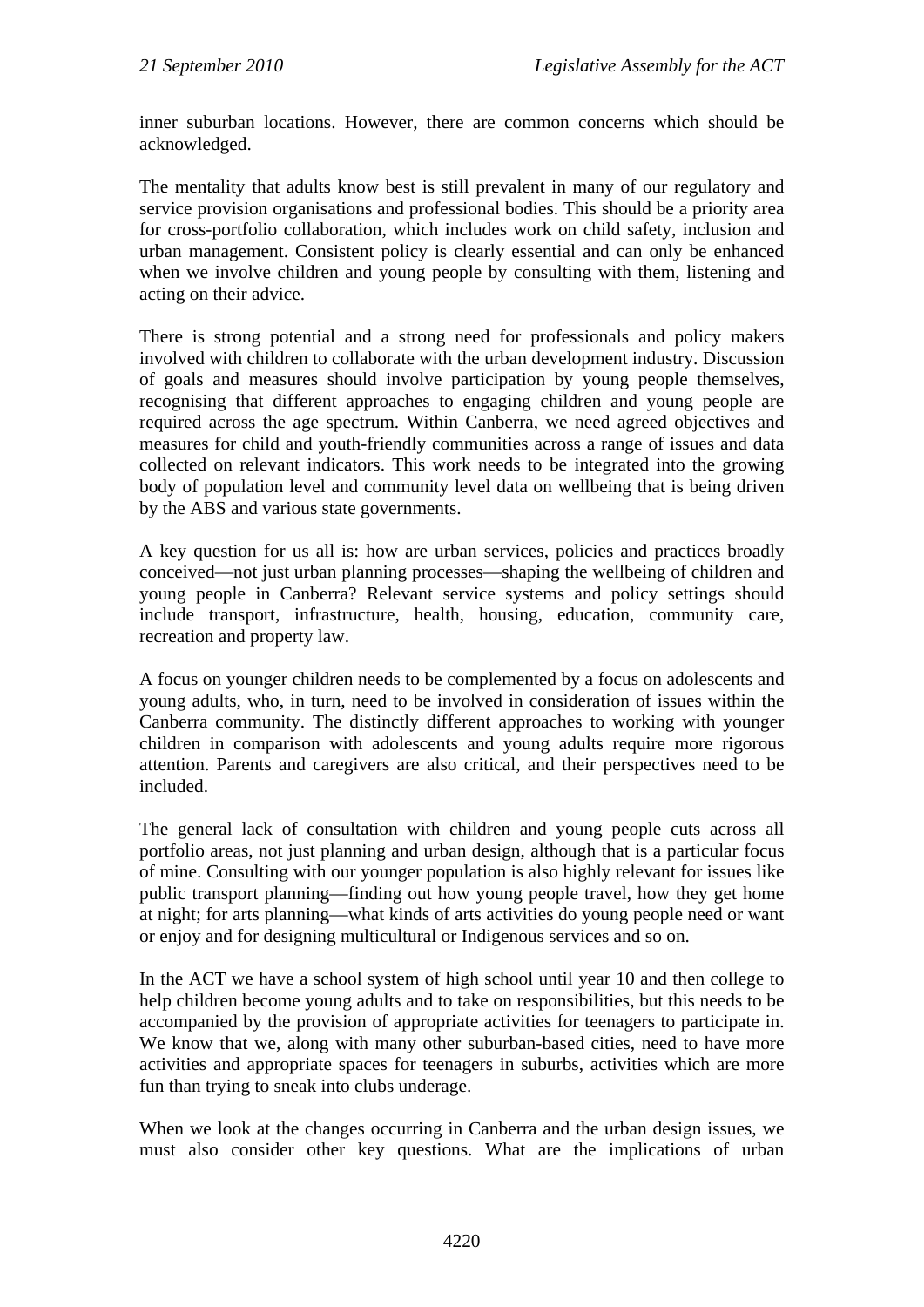consolidation for our children? How is it possible to produce and maintain child and youth-friendly conditions in high density or densifying areas? In order to find out the answers to these questions and many more, we need to meaningfully engage children, youth people, parents, carers and the broader community. There are numerous resources that already exist within Australia which could provide valuable assistance in helping the ACT analyse how we enhance the agenda of including children and young people in consultation in the ACT.

As well as improving our consultation, the aims of child-friendly planning include providing spaces and facilities for the use of children, young people, disabled and the aged and creating neighbourhoods which are child friendly. Ensuring that children are consulted and involved in urban design planning is fundamental to a child-friendly city. The ACT government is already slowly pursuing a process for making Canberra a child-friendly city, and recently produced its ACT children's plan for 2010-2014. I was fortunate enough to go to the launch of that, which did include a lot of very engaged young people.

I am very interested in the agency coordination across the range of departments and the wider community which will be required to fully and successfully implement these agreement items. One issue we are particularly following through is ensuring that the new suburb of Molonglo is developed to be child friendly.

Being child friendly generally incorporates being a sustainable city, creating processes which involve children in planning and decision making and, of course, ensuring that designs and developments are clean, safe, relaxing and nourishing. This means creating places to live which provide the right facilities for living, travelling, exploring, being creative, supporting families and family activities and helping to give a sense of connection with the community and the neighbourhood. In summary, it means providing both safe and stimulating social and physical places and putting children first.

A child-friendly city is actively engaged in ensuring that every young citizen can walk safely in the streets on their own, meet friends and play and have green spaces for plants and animals. Children are the best experts on local environmental conditions as they relate to their own lives. Some studies of community life have shown children to be the heaviest users of outdoor space, as they often venture into areas that adults rarely use. Therefore, planning can benefit from children's local knowledge.

Several experiments on children's participation in urban planning in Finland, Norway, Switzerland and Italy have demonstrated that young people are sharp analysts of their settings and creative producers of ideas for their local areas. Unfortunately, planning authorities are usually reluctant to expand their top-down, expert-based mode of urban planning to include new groups, such as young people.

Some key urban design components of child-friendly cities include walking links for play areas and services, ensuring that the suburb is designed so that children can walk to school and other activities; for example, street design which is planned so that children can walk to the end of their cul-de-sac and then walk across the open green space to school without having to cross roads; youth-friendly recreation areas with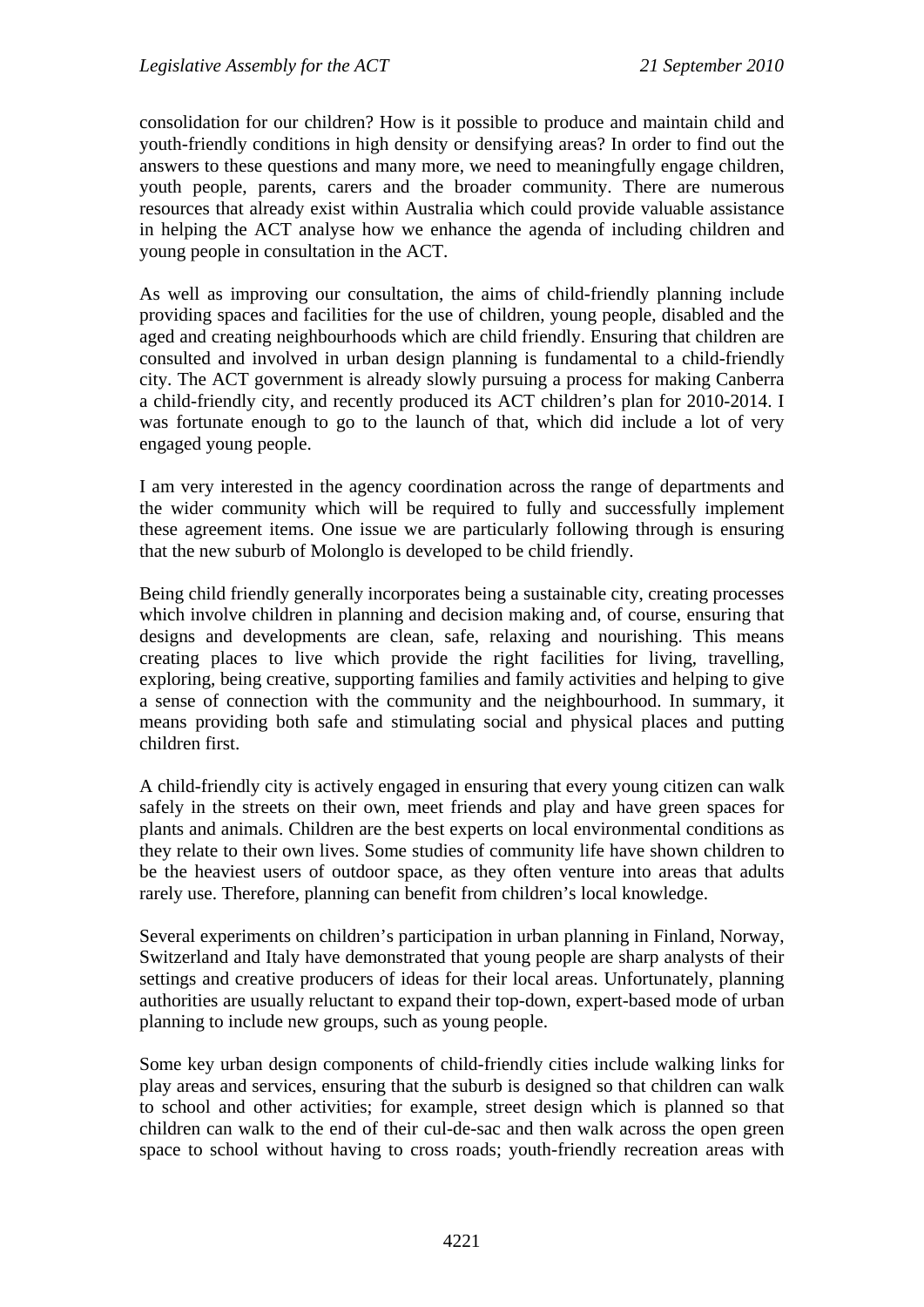facilities such as shade, shelter, seating, toilets, drinking fountains, children's playgrounds, picnic areas, facilities and equipment, and activity spaces for youth, such as basketball hoops; adaptable and flexible buildings so that use can change to meet changing community needs and expectations; ensuring that traffic movements are slow and safe; building in passive surveillance; and making street shapes interesting and welcoming and shady in summer.

There are a number of simple guides on various websites which outline clearly essential steps in becoming a child-friendly city, and some focus specifically on medium and high density housing. The HCS has already done much of this work in preparing its children and young people plan.

In terms of transport and mobility issues, it is also worth noting that the needs of elderly and disabled people are very similar to those of people with young children, so it is not as if the time and effort that are being expended on a small part of our population are at the expense of another part. If we make our city pram accessible, we are simultaneously making it wheelchair and walking frame accessible. As our population ages, this is surely a good aim for Canberra. As we provide more toilet facilities for our young people and as we provide more seats for our young people, these are facilities which our older and disabled people will also use. A child-friendly city is also a city which is going to be much more friendly to the aged and disabled members of our community.

Meaningful, respectful and inclusive consultation of children and young people in the territory is about having more than one youth advisory body, one youth interact conference each year and one youth and children's week per year. It is about fully integrating policies, programs and services which are more relevant and more likely to meet the needs of children and young people and improve their wellbeing. This is about improved outcomes for organisations, government and business to be achieved in a more efficient and cost-effective way to allow the development of a better community now and for the future by engaging with the energy and creativity of a relatively silent but potentially important group in our community.

We must ensure that children and young people feel connected and that they belong so that they experience a better quality of life and achievement in the ACT. We need to embrace young people as social agents of change and urban architects in order to develop Canberra into a resilient city, a secure city, a capable city and a liveable city. I challenge us all today to find a way to integrate consultation with children and young people into our everyday work, not only because it is the right of every child and young person, but because they are, in fact, the greatest experts on their environment and a powerful resource for positive change.

**MS BURCH** (Brindabella—Minister for Disability, Housing and Community Services, Minister for Children and Young People, Minister for Ageing, Minister for Multicultural Affairs and Minister for Women) (3.43): As the Minister for Children and Young people, I am pleased to inform the Assembly that the government has been vigorous in its commitment to engaging young people in participation and involvement at both a government and a community level. This is in line with the commitments made in the Canberra social plan to invest in children and young people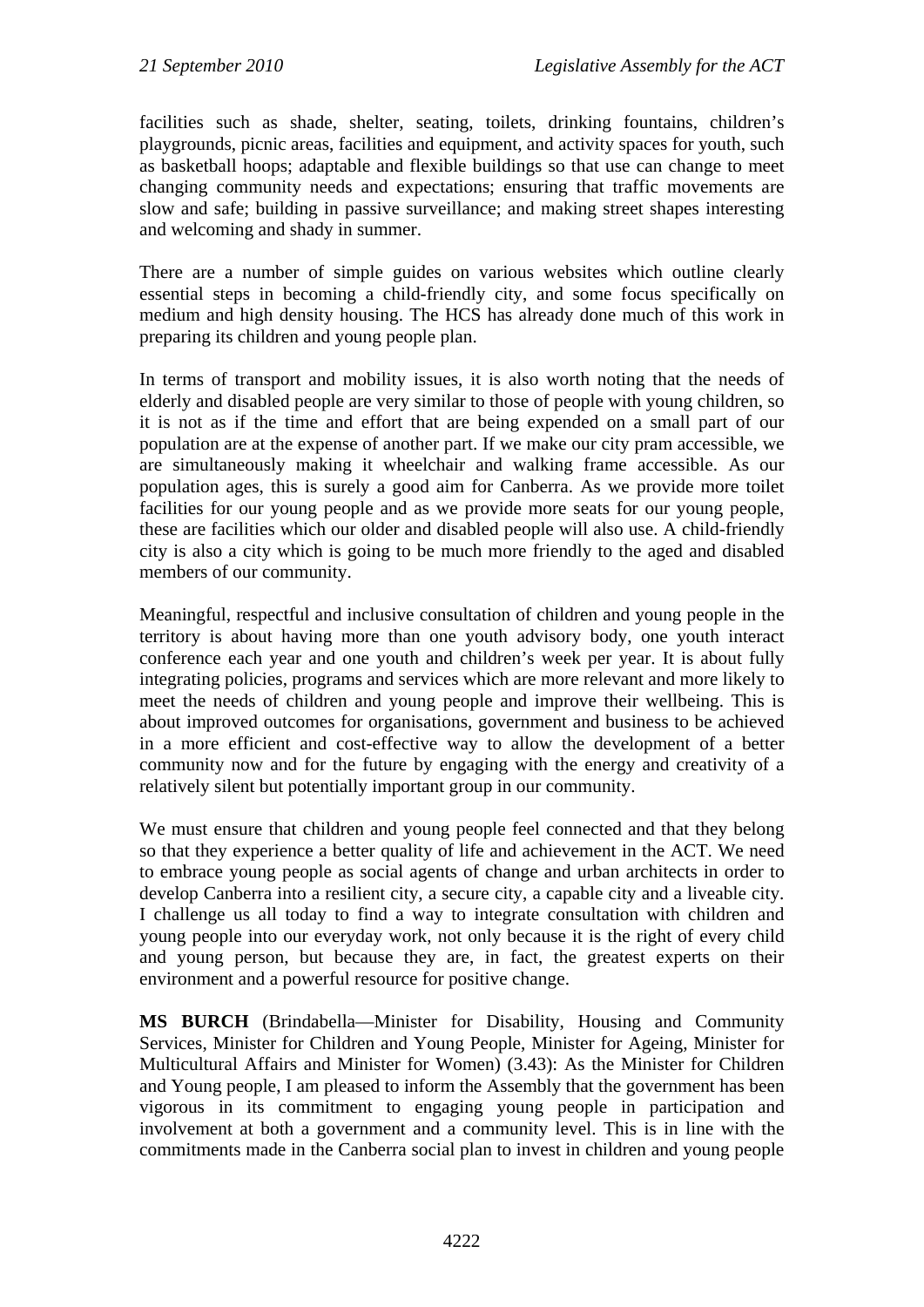and increase education participation, engagement and achievement of children and young people.

The children and young people of today are the leaders and the community of tomorrow. They will be the ones who are here to enjoy the benefits of the services and frameworks that we put in place and they know what they want. Engaging with them and hearing their views is a critical part of planning for Canberra's future. I thank Ms Le Couteur for the opportunity to discuss this by bringing the MPI to us today.

The importance of consultation was recognised in the ACT young people's plan 2009-14. That plan was developed in close collaboration with young people, expressed in over 450 submissions and 10 consultation forums. Five key priorities were identified: health, wellbeing and support; families and communities; participation and access; transitions and pathways; and environment and sustainability. We know from listening to young people what they value, what issues they are interested in and what concerns them.

This government has also developed a robust plan to regularly engage with young people. It is called the Youth InterACT strategy. This strategy comprises components including the Youth Advisory Council, the Young Canberra Citizen of the Year awards, the Youth InterACT consultation register, the Youth InterACT website, the Youth InterACT conference and the Youth InterACT scholarships and grants program. Youth InterACT demonstrates the ACT government's commitment to involving and consulting with young people from a diverse range of backgrounds and experience. It encourages them to have their say about youth issues in Canberra and to be actively involved in their communities and with government.

The Youth Advisory Council comprises up to 15 young people aged 12 to 25 years from diverse backgrounds and experiences. As a result of a recent recruitment process, I will shortly be appointing nine new members to that council. I look forward to listening to them and hearing the rest of the council's views about the issues that matter for young people in our community.

The role of council members includes providing me with advice on matters relating to young people. The council consults widely with young people in the ACT through community-based forums, open meetings in the community, the online youth website, the annual youth InterACT conference and the Youth InterACT consultation register. The council has held a number of forums where it has engaged with young people on topical issues, such as youth homelessness, youth debt and young people and the law. They have also held open meetings in the city, Belconnen and Tuggeranong regions.

The Youth Advisory Council also has a key role in the annual Youth InterACT conference, which was held in April this year. The council identifies issues to be discussed at the conference and co-facilitates forums. The conference strongly promotes youth participation. There has been a steady increase in participation over the last three years, with over 200 young people attending this year. The theme of this year's conference was "live it loud". The focus was on generating discussion about issues that impact on young people and which foster inclusion and participation of all young people in our community. Forum topics included "drive alive", "inclusive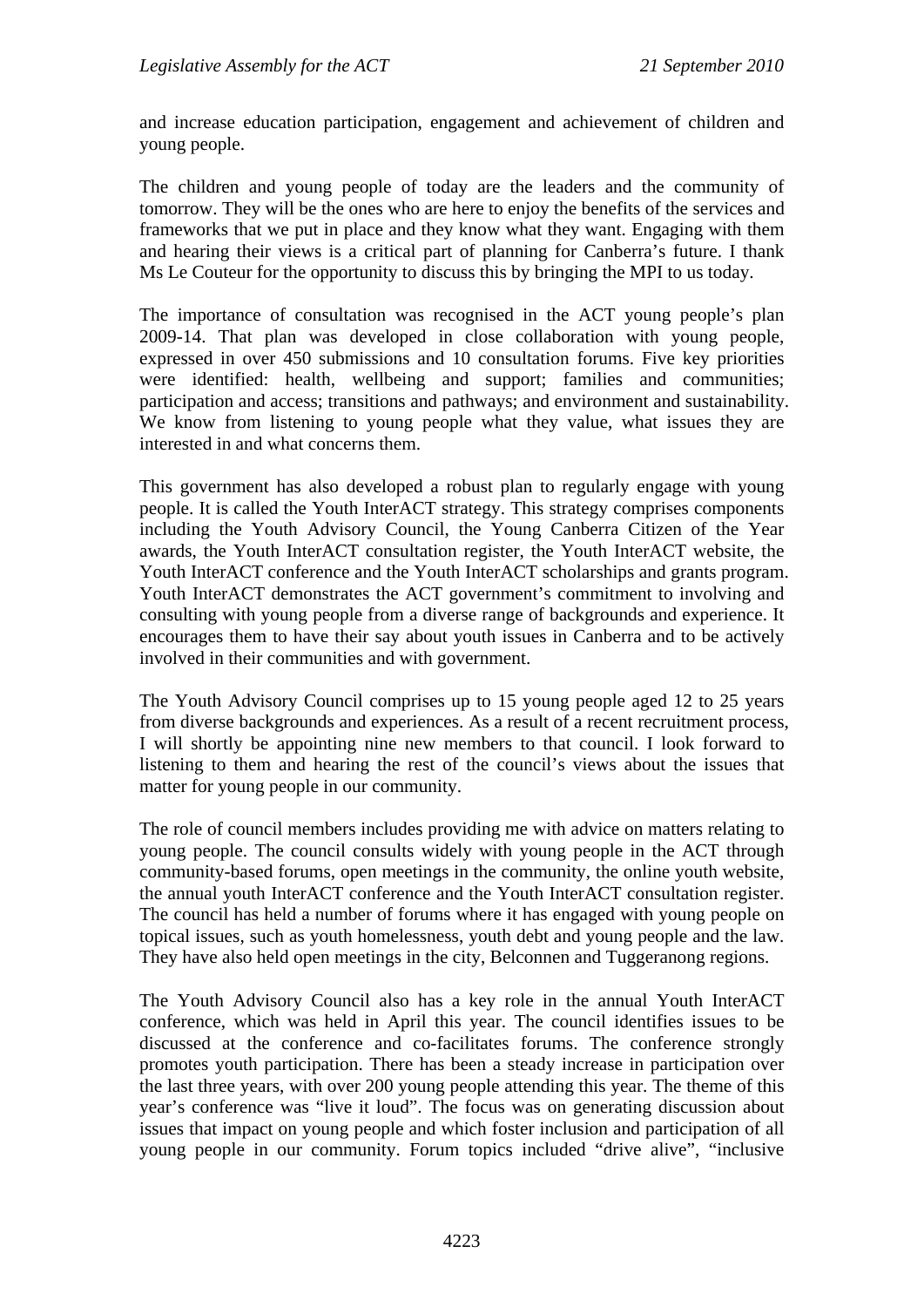communities", "environment––a climate for change", "body image" and "transition out".

As I have already emphasised, the government greatly values the views of children and young people. Another way we engage with young people is through the Youth InterACT consultation register. This register provides an opportunity for young people in the ACT aged from 12 to 25 to engage with each other and to find out about ways to get involved in the community. Through this interactive involvement, young people can participate in forums, apply for scholarships and grants and contact the Youth Advisory Council through the "have your say" section. Over 700 people are registered on the Youth InterACT consultation register. This register allows young people to express their interest in participating in consultation activities. Members of the register are notified about consultation opportunities and receive regular information about youth issues and events.

Another way in which we actively and effectively engage with young people is through highlighting young people's achievements and building on their own personal and professional developments. Youth InterACT accomplishes this through the Young Canberra Citizen of the Year awards and through Youth InterACT scholarships and grants.

Consultation with children was also a key element in the development of the ACT children's plan 2010-14, which was launched in June this year. My department received and analysed feedback from over 850 children and families which informed the direction of the new plan. The plan creates a vision for Canberra to be a child and youth-friendly city that supports all children and young people to reach their potential, make a contribution and share the benefits of our community. It provides opportunities for children to influence decisions about their lives and their community, and to actively participate in their communities. It also encourages advocacy, promotion and protection of children's rights.

At the launch of the children's plan and through our plan development, the messages we received from children and young people could not have been stronger about what they needed, such as the need for safe and green places to play, the need for friends and the need to be listened to. They have a view and an opinion and an understanding of what is needed and this must be listened to. Their ideas are vital for shaping the future, and part of good government is about good consultation to help us plan the way.

Under the children and young people's plans, the ACT government is committed to building a child and youth-friendly city under the UNICEF principles. As part of this commitment, we have been actively consulting with children and young people on the buildings and facilities that matter to them. The government has consulted on the colour schemes of the new child and family centre in west Belconnen, as well as the services delivered through that centre.

The ACT government has also engaged in significant consultations on its neighbourhood playgrounds upgrade program, calling for responses and involvement from children via an online questionnaire and phone call or email comments. Local school children have also been engaged through their school in providing comment.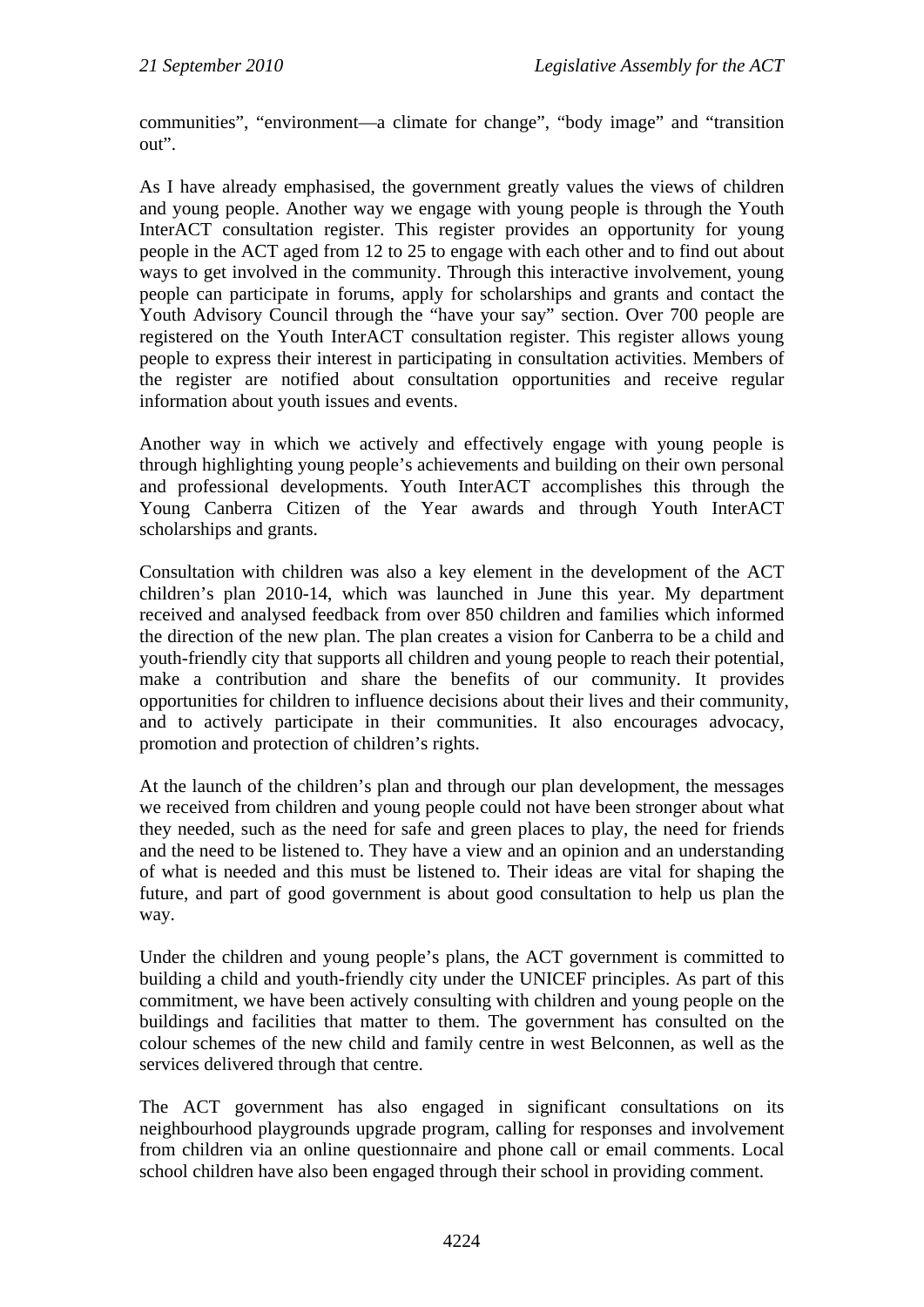TAMS is also currently developing a strategic planning document—"Play spaces in the ACT: a strategic plan"—in order to improve the delivery and management of playground assets to better meet the changing needs for public play in the ACT. The plan will incorporate the whole-of-government commitment to build a child-friendly city. The office of children and young people will provide input into the best ways to engage with children and young people in future play space consultations.

Another demonstration of the government's genuine commitment to consult with young people was the design of the Edison Park youth recreation facility. Meetings with community stakeholders, including young people, were held with the design team. The main outcomes of these gatherings were the selection of an appropriate site for the youth plaza and a long list of what it could include. In order to engage children and young people, TAMS created a blog for the project and posted the list of requests coming out of the park consultation online.

TAMS again consulted with young people in the skating community regarding the design of an enhanced Belconnen skate park. Consultation with young people is also underway for a \$250,000 teenage play area in Belconnen. A consultation session was held this month on site and colleges and community councils were invited to participate.

Children and young people are our future and we are actively talking with them through the "time to talk" programs. "Time to talk" provides an opportunity for children and young people to provide their perspectives on the future look of Canberra and to have their aspirations for the future of Canberra recorded. A number of mediums are being used to encourage young people to participate in the project, recognising it is their future we are planning. I encourage all children and young people to get involved and to have a say about the future of the city.

A key measure of success of the government's engagement with children and young people is true participation. This involves listening to what children and young people have to say, actioning their ideas, supporting children and young people and truly valuing them as equal members of our society. The ACT government recognises the importance of consulting with children and young people in our community. As Minister for Children and Young People, I am committed to this. I thank the children and young people of the ACT for their active participation, interest and engagement in the ongoing development of the ACT community.

As I have mentioned, there are two plans—the young people's plan and the children's plan—which have been dedicated to providing opportunities for their input. They have been driven by their comments to us and both are being implemented. As we speak, there is a task force overseeing the implementation of the young people's plan and, similarly, one for the children's plan. Again, I thank Ms Le Couteur for bringing this MPI to the Assembly. Sometimes we may seem, as a government, to go over the interests of children, but rest assured that this government has set structures in place across the whole of government to ensure that children and young people have a voice into this government. We are a government that listens to that voice.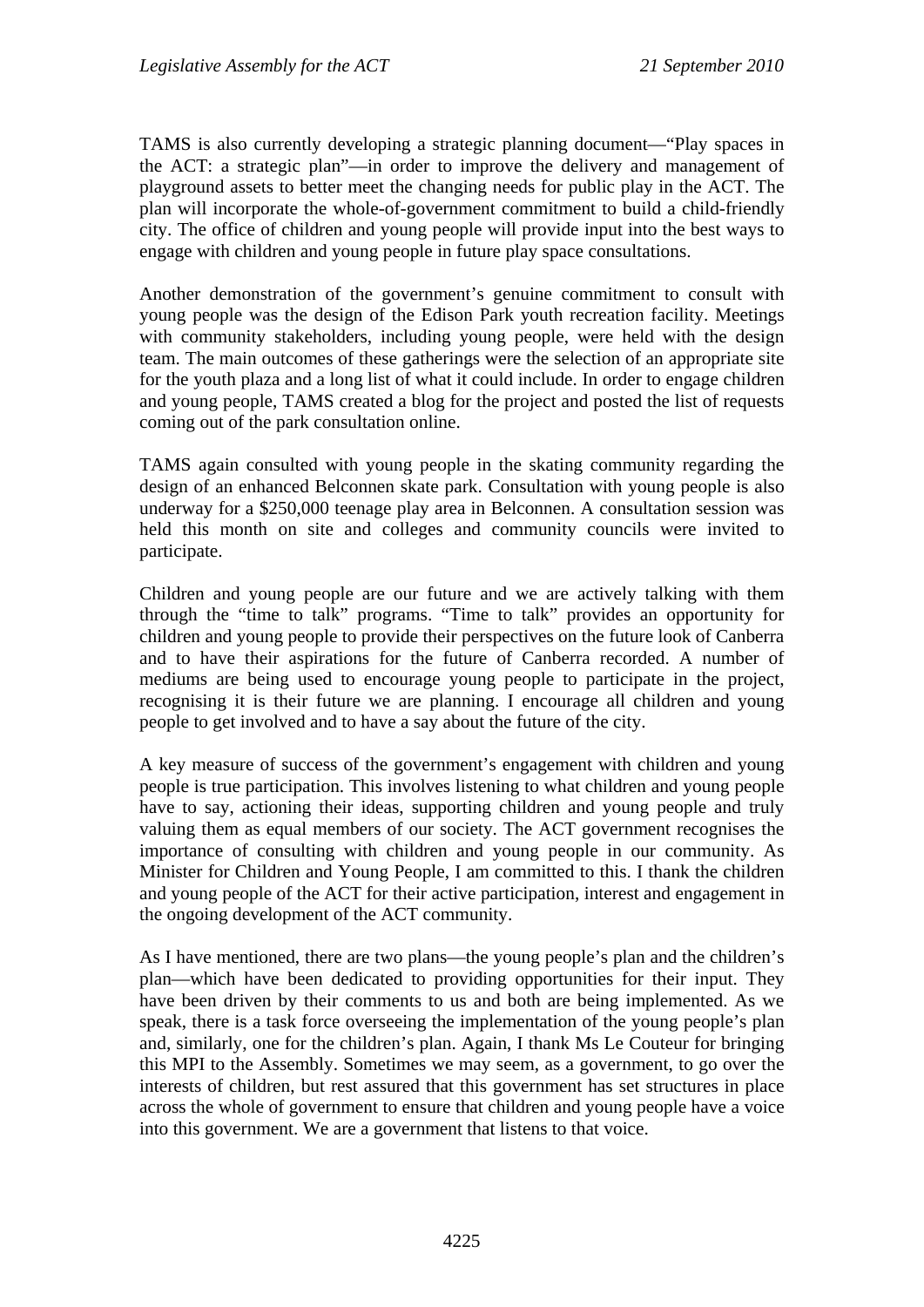**MS HUNTER** (Ginninderra-Parliamentary Convenor, ACT Greens) (3.54): The rhetoric that exists within Canberra is striking when we hear all the time that children are our future. The truth is that children and young people are here and now and involved in the community on many levels. Not consulting with children and young people suggests that they should be seen but not heard, a draconian view of children in our community.

We are not talking about consulting children and young people on the colour of the paint and the placement of clocks. We are talking about meaningful processes where children and young people get to give us ideas about policies and things that could improve their life—urban design, planning issues and education initiatives—to help them navigate positive pathways, and ideas about more ways they can participate in the community they live in.

Children and young people use health services, education, housing and employment. They use public transport, urban environments like parks, shopping centres, cycle paths and much, much more. So why are we so frightened about what they might say, how they might influence a process and what they are looking to gain from the world?

The environments in which children grow up in send many messages to them about how they are valued in our community. So when the Chief Minister chooses to omit the participation of children and young people in the development of a safe routes to school project and the Leader of the Opposition comments, "I think our focus as parents is to get them to keep their rooms tidy and do their homework," we end up sending a very clear message that we are being patronising and dismissive of their involvement in our community.

Or is it a mixed message? For example, one of the key goals of the ACT young people's plan 2009-14 is to "encourage and support young people to participate in building our community", with the plan also "ensuring that young people have a say about issues that affect them". It is concerning, then, that there are many instances where children and young people are supposed to be engaged in Canberra—the development of the children's plan, the young people's plan and the ministerial Youth Advisory Council—their opinion and thoughts were valued then, so what is different about urban and social planning and meaningful consultation with children and young people? We are happy to pull young people and children out of the box and tout them as our successors when it suits us, but when it comes time for them to make a claim and have input we can run scared. The question is: why?

Part of Canberra's commitment to being a child-friendly city as defined by UNICEF is providing children and young people with opportunities to influence decisions about their city, express their opinion on the city they want and participate in family, community and social life, amongst other things. Canberra has adopted this program during a time when many societies and communities are reconstructing young people as "intruders" and a "threat" in public spaces.

There is a need to determine the issues and the impact of aggressive social interventions and exclusionary practices on young people's experiences of urban life.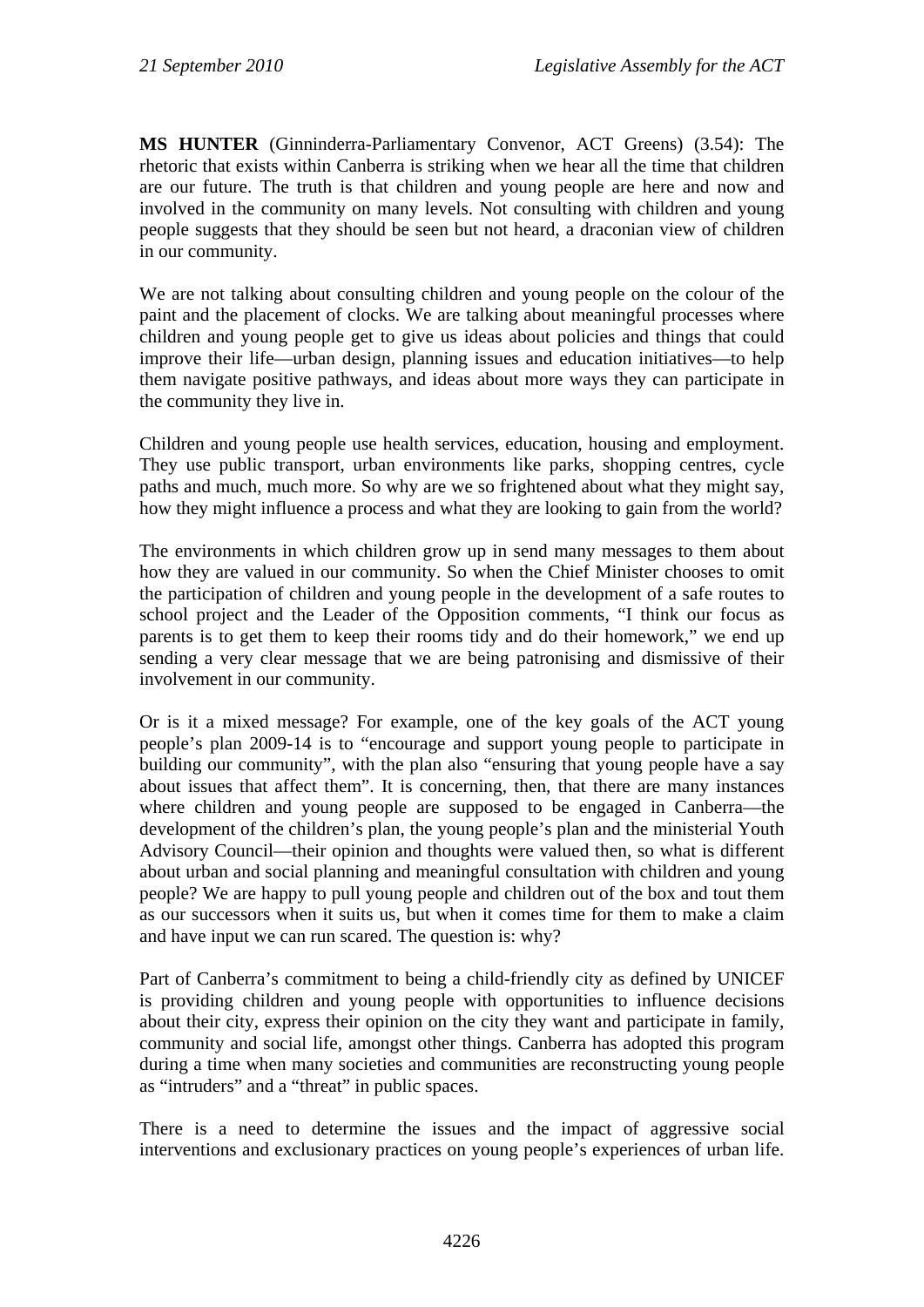To do that, we need to engage them in conversations about how they would like to see issues within policy that affects them—the public space they use, the schools and jobs they attend, the healthcare services they access, where they call home and the many other aspects of their lives.

So why is participation important? Participation connects children and young people to their environment and community. It provides them with a voice to contribute. It allows young people the opportunity to understand more about the ways in which they can contribute to the community for today and into the future.

Participation is important because children and young people know the most about what is important to them. It is children and young people who often have the best ideas, the newest ideas, about ways of integrating old and new, about how to change things and make things better for them and their peers. To ignore this voice in the ACT is to be disrespectful and negligent because we have so much to gain from raising the volume of this voice.

The ACT government has many opportunities to include children and young people in planning and the development of our city. For instance, a recent announcement heralded a \$4.2 million investment by the ACT government and the federal government for a new skate park near the Eastern Valley Way inlet in Belconnen, with upgrades to the foreshore. It is wonderful news for the Ginninderra community, but in order to make it magnificent news, it is important that the community is consulted to ensure that we design and develop a community facility that meets the needs of children, young people, families and adults alike now and into the future.

It is not a difficult task. It requires some thinking, planning and investment up front. We see the ongoing benefits when the time is taken to consider the needs and hear the voices of those in the community who use the facilities. What we end up with is full use, a sense of community and ownership of these facilities by those engaged in the process.

There is a real risk of a lack of authentic participation in planning, design and development of urban spaces. While at times the ACT government has endeavoured to consult with young people about their use of public spaces, for the most part this has been about getting them involved rather than acknowledging their distinct needs. Participation is not about consulting children and young people about what colour to paint the youth centre or planting trees in the playground. It is about finding out how children and young people use public spaces differently and how they would most like these spaces to reflect them and their specific needs.

The capacity of children and young people to contribute to public space planning is often undervalued. Inclusive, leading practice approaches to participatory planning ensure that processes designed to engage with communities provide opportunities for children and young people to participate directly in planning, building and evaluation of the design construction and modification of urban environments, arrange feedback from children and young people to ensure that their suggestions are incorporated in ongoing planning and design decisions, find ways to incorporate children and young people's assessment via projects in local schools, engage children and young people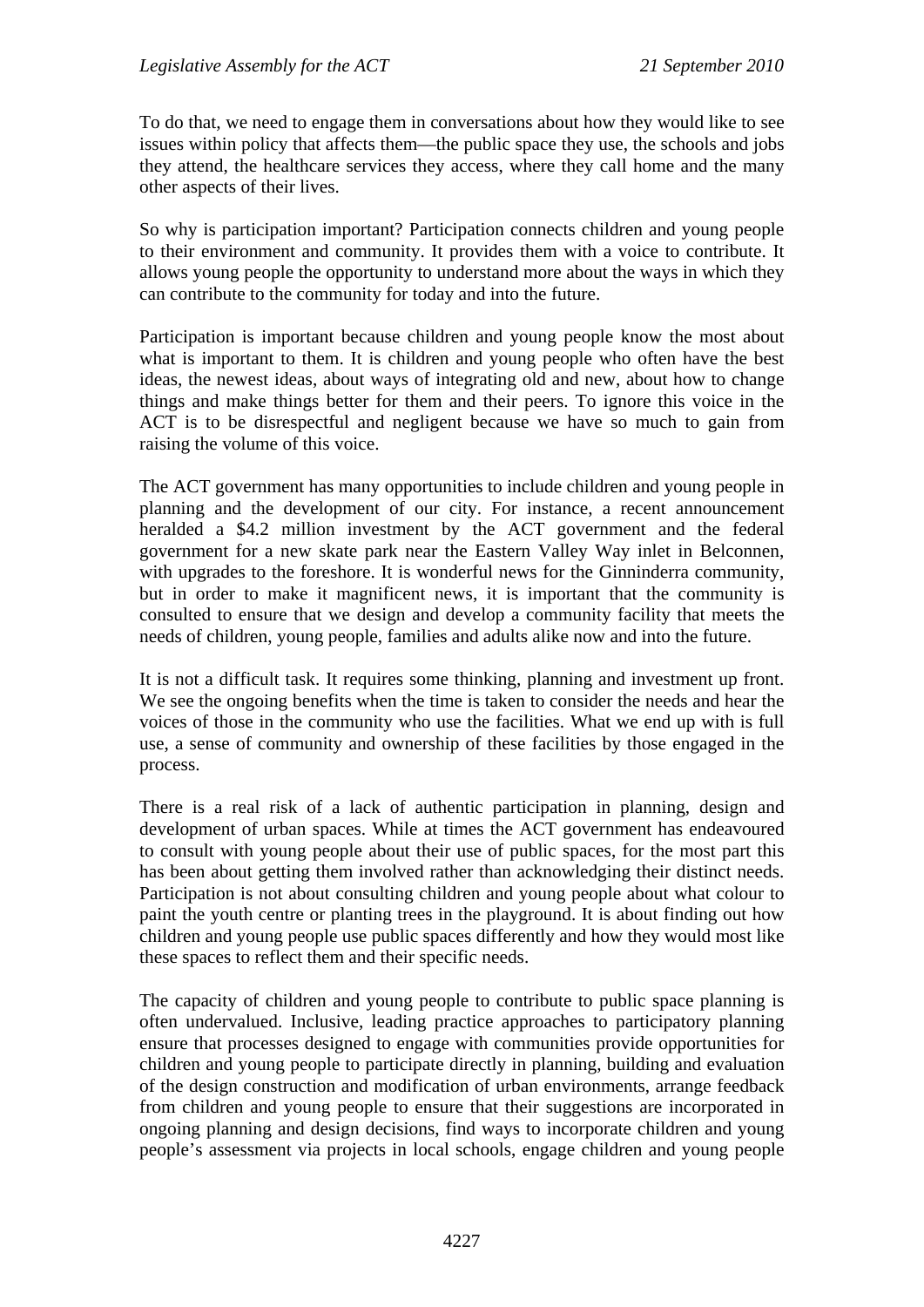directly in assessment and evaluation processes, ensure they are advised of the results of their work and encourage children and young people's participation in any redesign or repair work to reduce incidents of vandalism and wilful damage.

The insight and level of detail that often emerge from participatory processes involving children and young people surprise some adults. These processes are always great fun and very rewarding, and this is a way of getting a fresh perspective on a project. The Greens believe that for processes to be both efficient and interesting for young people and provide valuable information for planners and designers, four factors must be taken into account. First, the process must be specifically designed for the age group of participants. Second, objectives must be clear and facilitators must be selected and briefed to achieve these objectives. Third, the process must be well resourced, especially in terms of materials, equipment and personnel. Finally, the results of the process must be carefully analysed and integrated into the results of other participatory processes. This ensures that all information is shared and that the children and young people's participation is not treated as token.

The success of children and young people's participatory planning or design processes depends largely on the goodwill and driving leadership for their involvement. It must have people who are committed to the outcomes on all levels supporting the facilitating and engaging of the children and young people and the implementation of the outcomes that they envisage. We know how young people would like to be involved, as there is a large body of work that tells us. As gatekeepers to many opportunities, we need to let go of archaic beliefs of "seen but not heard" and open our minds to hear and work to implement a different point of view. Chances are that we will then achieve a great outcome.

The ACT Greens challenge the ACT government to ensure that children and young people are involved in the future planning and directions of the city in which they live. As citizens and users of services, they are the ones who can make sure services, facilities, agencies and organisations are relevant to them. Their participation ensures what is provided is what is needed. Children and young people are more likely to support the outcome if they have been involved in developing it. We need to look at better practice in this area from around Australia and learn from their experiences and replicate where appropriate but, more importantly, get children and young people involved in setting the agenda to ensure Canberra is the best it can be.

**MR SESELJA** (Molonglo—Leader of the Opposition) (4.03): Mr Speaker, I think that it is worth putting on record the difference in approach that is needed when it comes to consulting with children and/or young people. I do not think there is any doubt that, as children grow into young adults—when they become teenagers, getting into their 14th, 15th and 16th years—they get greater responsibilities and a greater ability to make a contribution in their community and to have their say in various ways.

I think though that it is worth touching on some of the problems that I see with the Greens' approach, which is effectively to turn young children into urban planners, amongst other things. I think that it is worth just reflecting on some of the practical realities of that—and perhaps also on some of the underlying messages that are coming from the Greens in relation to this issue.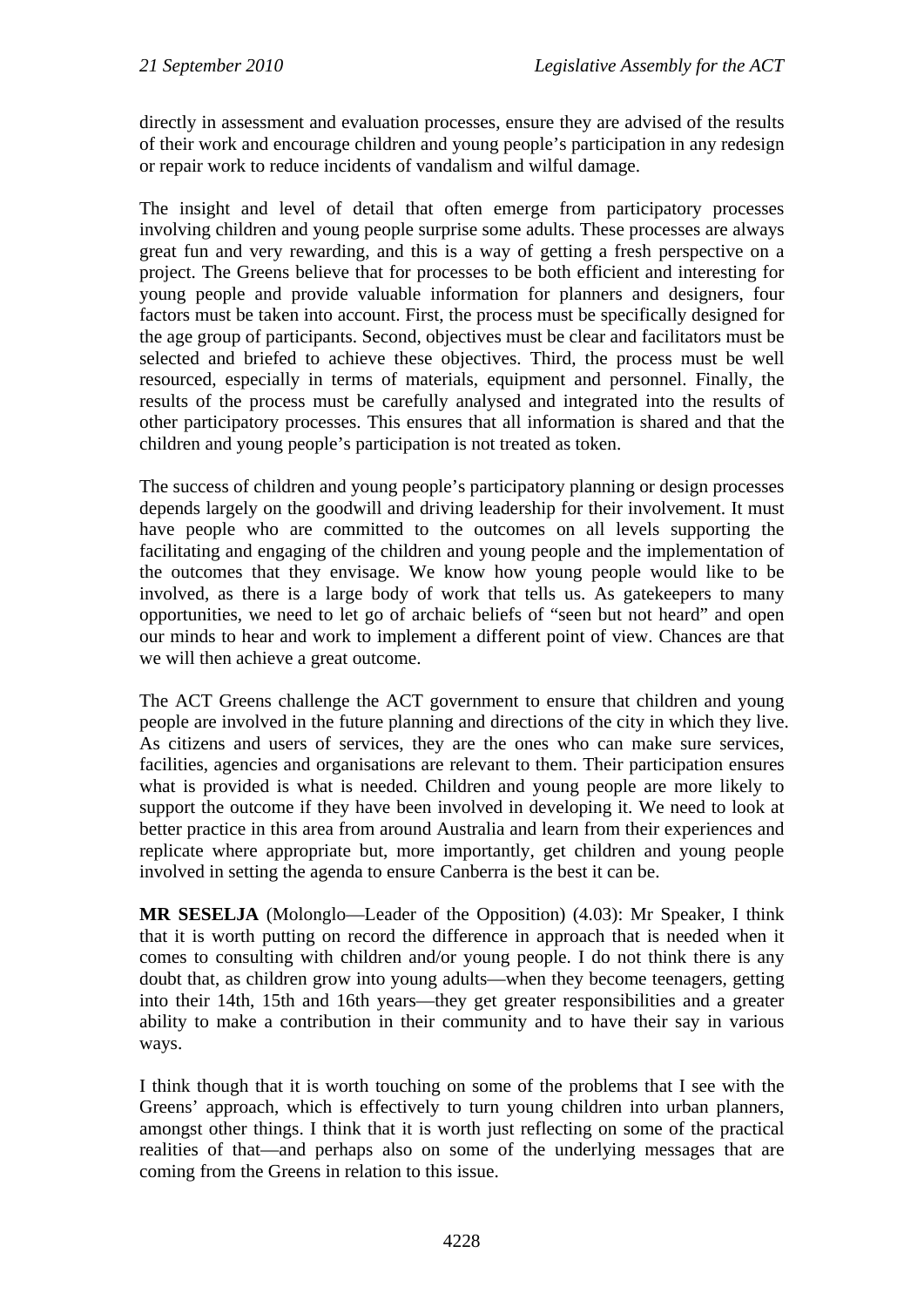We see, for instance, in the Greens' Molonglo document, that it states that ensuring that children are consulted and involved in urban design and planning is fundamental to being a child-friendly city. We are talking about children who are, presumably, eight-year-olds to 10-year-olds—that kind of age. It is implicit, I think, in this policy that the Greens do not trust parents to do their job. When the parents of an eight-year-old or a 10-year-old attend a community consultation about neighbourhood planning in their area, the Greens are effectively suggesting that the parents will not have the best interests of their children at heart—that, unless we can speak directly to that eight-year-old or that 10-year-old, we will not have urban design principles that actually are child friendly.

I reject that. I reject that as a parent. I reject that as a representative. I think that in the vast bulk of cases parents always seek to act in the best interests of their children. And they are tasked with the role of also making decisions on their behalf whilst they are very young. As I stated earlier, there is no doubt that, as children grow into young people and young adults, that gradually changes. There are certain decisions that young people, as they get older—as they move through their teenage years—are able to make, culminating in things such as drivers licences and then, of course, becoming an adult at the age of 18.

But the idea—which is implicit in the Greens' policies and was reaffirmed by Ms Hunter in particular in her contribution—that parents are not going to do it, so we need to make sure that we go directly to the eight-year-olds and the 10-year-olds and the 12-year-olds on urban design, on health and on public transport, is one that I do not think is practical. I do think, more than that, implicit in it is the idea that parents will not do it. I have a better view of the parents of the ACT than the Greens do, it seems. I believe that they will, in conducting themselves and in engaging with these processes, act in the best interests of their children. Indeed, that is the task of parents, until their children are old enough to make decisions for themselves.

Ms Hunter criticised me for my comments, and I am happy to wear that, because I have a fundamental difference in approach. I do not accept this overall sort of "state as parent" type approach to things, which underlies what the Greens are saying.

I think it is also worth considering that the Greens are all very happy to claim that they want to consult with children and young people, but the children and young people of Flynn and Cook and Hall and Tharwa were pretty clear—in fact, they did contribute. They did contribute to those consultations. I saw the banners that some children were holding, saying, "Please do not close my school." Of course, the Greens had the opportunity to respond to that. We gave them the opportunity. The votes were here in the Assembly, were they not, Mr Doszpot? The votes were here in the Assembly for the Greens to join us and to actually give those children back their schools and to give those communities back their schools. But the Greens chose to ignore that.

I wonder also whether the Greens consulted with the children and young people of non-government schools before they developed their policy to rip \$60 million out of the ACT non-government system. I wonder what level of consultation there was with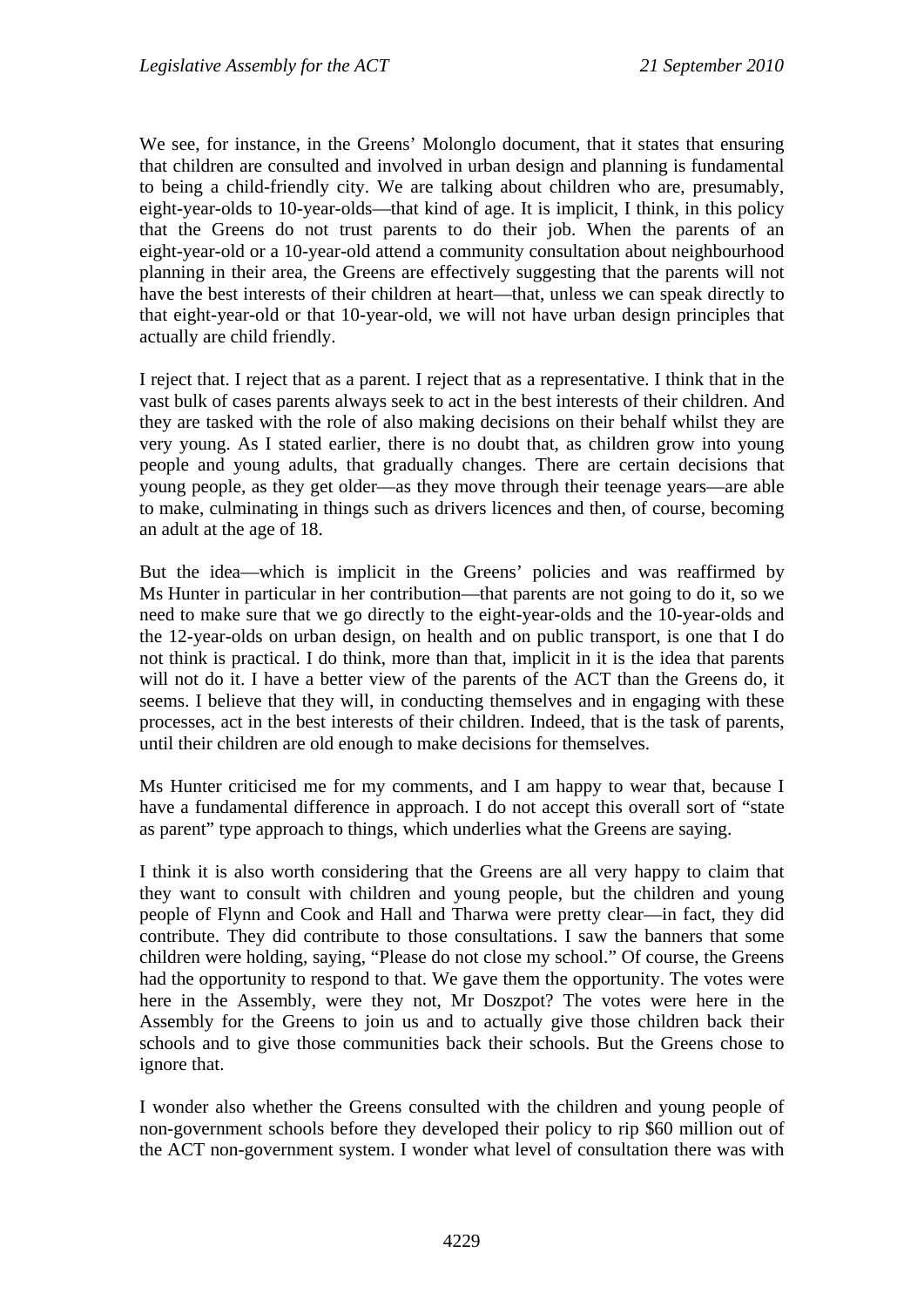the children and young people at those schools by the Greens when they announced their policy that they would rip \$60 million out of non-government schools. I doubt there was any. But if they had consulted with the parents or indeed the children and young people there, I think the Greens know what kind of feedback they would have got.

But, of course, they ignored the pleas of the children and young people of Flynn, Cook, Hall and Tharwa. They ignored them. They had the opportunity to actually redress that wrong. They claimed to stand for it before the election, but, when they had the power to do something about it, they shirked it. They squibbed it. They were not prepared to actually stand with those families, to stand with those parents, to stand with those young people, who simply could not believe that the government had come and ripped their well-functioning school out of their community. So I think it is worth putting a few facts on the table, Mr Speaker, in relation to this and in relation to the Greens' claims about what they stand for.

I go back to where I started: there is no doubt that there are principles in law in relation to all sorts of decisions that can be made as children get older, as they progress through adolescence, without always having to have the approval of their parents, but, whilst they are young children, parents are given that task. They are given that task at law, and I believe it is reasonable that they be given that task. I believe it is also reasonable that we trust them to do that job.

I believe that parents acting in the best interests of their children will get the best results. Parents acting in the best interests of their young children will also, of course, be contributing to all of the policy issues that affect families, parents, grandparents and children and young people. The suggestion that this is not the case, which is almost more than implicit in what is said by the Greens, both by Ms Le Couteur and by Ms Hunter—and, indeed, is reflected in Greens documents—I think effectively says to the parents of the ACT: "We do not trust you. We do not believe that you will actually act in the best interests of your children. We do not believe that you will actually talk to your children about some of these issues and advocate on their behalf. We have to go around you, because you cannot be trusted."

That is not a position that we accept. It is not a philosophical position that we accept, and it is one that the Greens may well jump up and down about, but we are putting our trust in parents to do the job of parents whilst their children are very young and to make those decisions on behalf of their kids.

**MR BARR** (Molonglo—Minister for Education and Training, Minister for Children and Young People, Minister for Planning and Minister for Tourism, Sport and Recreation) (4.12): I thank Ms Le Couteur for raising this matter this afternoon. Consultation has long been a key principle of planning in the territory. Various consultation mechanisms are routinely used within our planning process. These range from public workshops that might be held as part of strategic planning initiatives, such as creating concept plans for new greenfield suburbs, through to the notification of development applications. This consultation seeks to engage members of the community, including children and young people, in government decision making on important matters.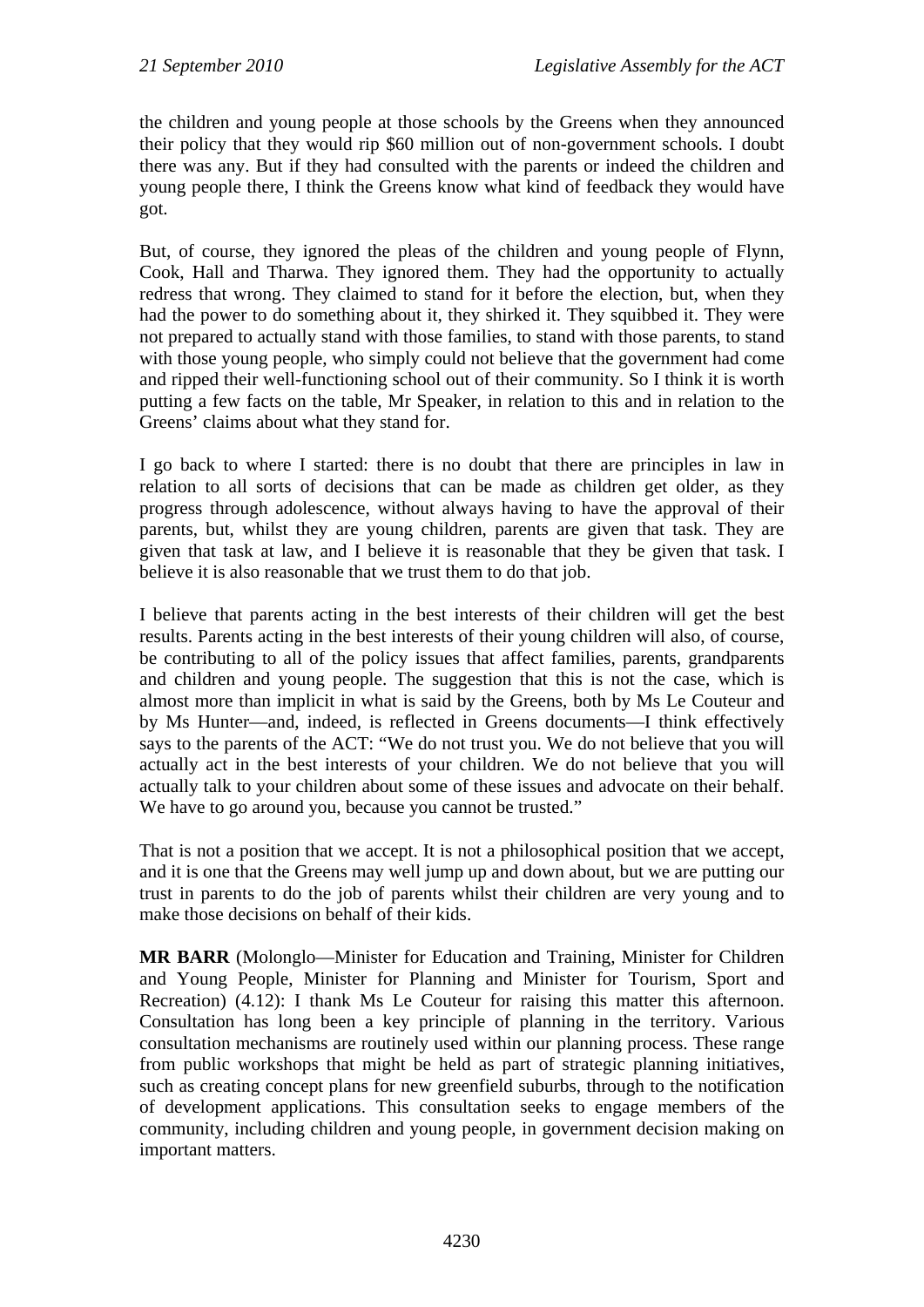Social planners and others have long recognised that giving people the formal opportunity to participate in consultation processes does not always ensure that their views are heard. With many groups, including children and young people, everyone from proponents to statutory authorities must make an additional effort. Planning in the ACT has accepted this challenge. Perhaps the first condition for participation in planning processes is education on what planning is and what it seeks to achieve. To this end, the ACT Planning and Land Authority engages with local schools through a dedicated schools liaison and education officer.

A key initiative is ACTPLA's highly successful suburban challenge: how to build a suburb program, offered in all upper primary and secondary schools in the ACT. To date, over 1,000 students have undertaken the challenge, with another 300 booked in for the final 2010 semester. The program is specifically designed to help students understand the built environment in which they live. Over a five-week period, students, teachers and parents are taken through all stages of the planning process. This includes everything from spatial planning, environmental assessments and sustainable building, through to how streets and suburbs are named.

The program concludes with students building three-dimensional scale models of their sustainable suburb. A key component of the program provides students with the opportunity to participate in community engagement role playing through every stage of the program. Students are given roles either as planners or as community representatives—probably even as MLAs, Mr Speaker. Participating students then present their sustainable suburb models to the student community representatives. Students aim to strike the very delicate balance between competing interests and opinions. As you can imagine, Mr Speaker, the students find this part of the program very exciting and there is some particularly passionate debate that arises.

The final stage of the program is the changing suburb. This is where students learn about the changing nature of suburbs and how different possible scenarios impact on their suburb. Examples of changes include how climate change, combined with an ageing and increasing population, leads to high density demands. This can also be done using community engagement role-play. In October this year 80 students, teachers and parents of Fadden primary school are taking the suburban challenge. They are gearing up for a large public exhibition of their work at the end of the program in November.

As well as the suburban challenge, ACTPLA also provides a variety of educational materials and support to community and youth organisations, schools, individual teachers and students. These include customised maps, specialty publications and guest speakers for special events. Building on these foundations, ACTPLA has recently taken steps to routinely include the voice of young people on strategic planning matters. For example, the Youth Advisory Council participates in the planning and development forum, a quarterly meeting between ACTPLA and community stakeholders.

Individual planning projects also regularly seek to address children's and young people's concerns. The Tuggeranong town centre and Erindale planning project will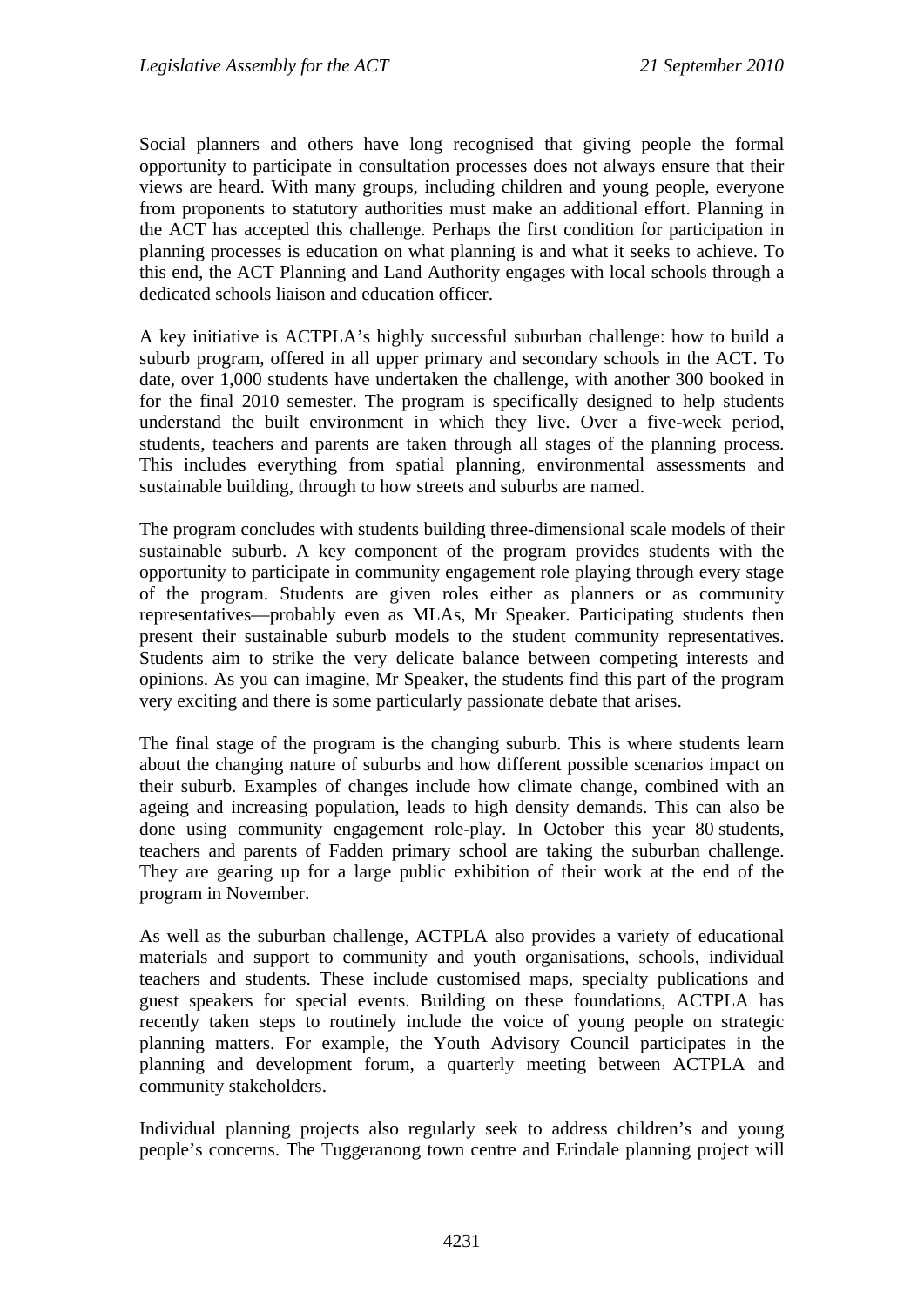engage children and young people through a partnership between ACTPLA's education officer and the community engagement consultants. ACTPLA's sustainable futures program recently included a competition for students from years 5 to 12.

The competition attracted over 45 entries, including full-scale models, poems, essays, songs and websites. The students were asked to provide a vision for Canberra 2030. Topics included how land is used efficiently for housing, green space, commercial and industrial uses. It includes the sustainable use of resources, and it includes what suburbs should look like and how people might better travel around our city. The entries are currently being exhibited in ACTPLA's customer service centre in Dickson, with the winners due to be announced in coming weeks.

In new greenfield areas such as Molonglo and Gungahlin, the ACT government is committed to achieving excellence in sustainable development outcomes. As such, ACTPLA will incorporate child-friendly planning principles into the development of Wright, Coombs and Molonglo stage 2. This will be done through a commitment to best practice standards for future development in the Molonglo valley. Changes to the territory plan have ensured that the concept plans for Coombs and Wright adhere to the principles of a child-friendly city promoted by UNICEF. These principles are outlined in the ACT children's plan 2010-14 and will set the standard for future concept plans for Molonglo.

Estate development plans, which are development applications for the detailed subdivisions of suburbs, will be required to be assessed against these concept plans. ACTPLA also participates in an interagency committee that will consider ways of incorporating child-friendly cities principles into government policy and decision making. ACTPLA will also audit the ACT government's performance against the UNICEF building blocks for developing a child-friendly city.

The government recognises the need to actively engage with children and young people throughout the planning process. In doing so, it continues a long local tradition of innovative social planning, and gives substance to its broader commitment to social inclusion. Children and young people, indeed, have interests, needs and wishes distinct from those of other groups within the Canberra community. Hearing and understanding these views can require different approaches to those used with adults. However, the extra efforts are clearly crucial to the effective planning of a socially sustainable Australian Capital Territory, so I thank Ms Le Couteur for bringing on this matter of great public importance this afternoon. It has allowed me to speak to the real and practical commitment this government has to child-friendly planning.

**MR SPEAKER**: The discussion on the matter of public importance is concluded.

# **Adjournment**

Motion (by **Mr Barr**) proposed:

That the Assembly do now adjourn.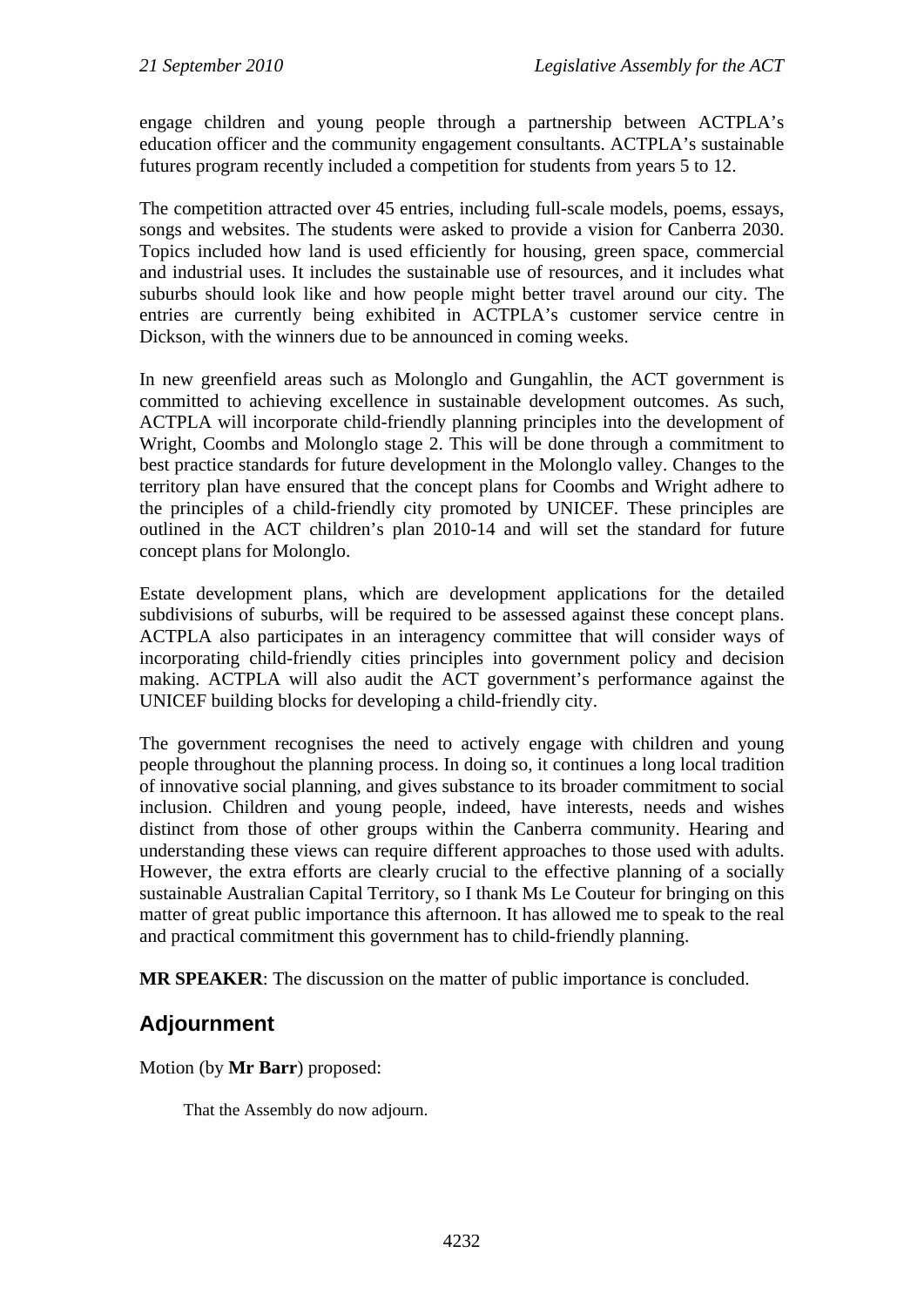### **ACT Policing—facilities St Clare's college**

**MR SESELJA** (Molonglo—Leader of the Opposition) (4.19): I want to talk about a couple of issues this evening. Mr Hanson, Ms Hunter and I recently had the opportunity afforded us by the Chief Police Officer, Roman Quaedvlieg, to visit a number of police facilities around the city. I would like to just put on record my thanks and the thanks of the opposition for the opportunity to do this. We went out on a Saturday night and had the opportunity to go to the Winchester centre and see some of the central operations and the CCTV cameras. We attended Woden police station and spoke to officers there, we visited an RBT on Athllon Drive, we went to the city watch-house and then we finished with a walk through the city in and around various nightspots. It certainly gave us a small appreciation of the outstanding work that is performed by our police service here in the ACT.

ACT Policing do a sensational job. I have been very impressed with the Chief Police Officer in the dealings I have had with him, both in committees and at a personal level, including on this evening when we toured the city with him. I was also impressed with the officers I got to speak to, and there were a number of officers we got to speak to about the operations of the RBT, the centralised call service and dispatch area and the CCTV.

I have got to say that, speaking to the people at the city watch-house and hearing about some of the terrible challenges they face on a Saturday night, I think it is one of the tougher jobs in the territory dealing with people under the influence, some violent people, who come into the city watch-house, and I take my hat off for the work that they do and the amazing contribution they make. I do not think there are many of us in Canberra who would like to swap places with them on a Saturday night when there are a lot of people in the watch-house. I think it is an outstanding service they provide to our community. So I would just like to thank ACT Policing and the Chief Police Officer, in particular, for that opportunity.

I would also like to pay tribute to St Clare's Catholic college in Canberra. Last week I got the opportunity to witness about 900 St Clare's students seeking to break the *Guinness Book of Records* record for the most people patting their heads and rubbing their stomachs simultaneously for one minute or more. This was something that was done by St Clare's. Now there are some people who cannot do that very well, so it did take a bit of practice. Some people end up patting both or rubbing both.

There is a lighter side to it, but I was particularly impressed with a number of things: (1), it was a fundraiser for the victims of the Pakistan floods—I understand they raised a significant amount of money—(2), all these events are a great thing for a school community coming together and doing something together. Angela Winter, who organised it all, did an outstanding job in gathering the troops and ensuring everything was done.

There are strict conditions for Guinness world records. There were something like 48 adults supervising. There were a number of independent individuals there—one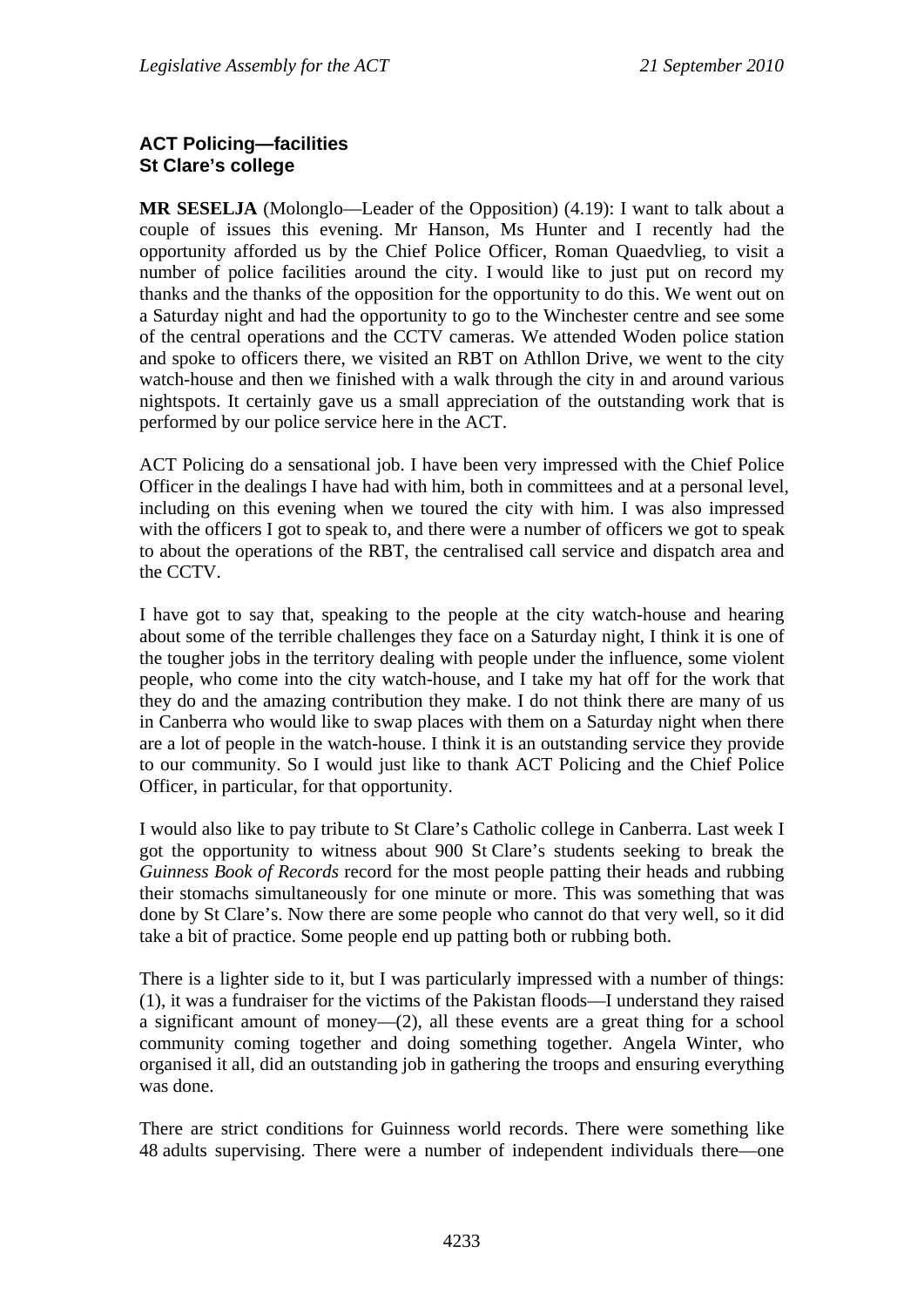from the New South Wales Fire Brigade, a university student and a public servant who were there to count people as they came in, and there were official witnesses me and Megan Clowry, who was with the Canberra Darters and who is also an old girl from St Clare's. They do have to go through quite a process, so I take my hat off to Angela Winter, the organiser, to Alison Jeffries the principal, and also to all of the roughly 900 St Clare's girls who participated. Well done to each and every one of them, and well done to St Clare's.

St Clare's is a school that I have had some family links with. I obviously did not attend there myself, but I have had some family links, including my wife and my sister and some other family and friends. Well done, again, to St Clare's, and can I just say what a fantastic contribution St Clare's generally makes to our community in providing a fine educational experience for thousands of girls here in the ACT.

## **Canberra Raiders**

**MR COE** (Ginninderra) (4.24): I rise this afternoon to give credit to everyone involved with the Canberra Raiders. The team had a great year and proved that they are one of the sides to watch next year and beyond. I had the privilege of going to around 10 of their games this year and saw the team go from strength to strength. The highlight was certainly going up to Penrith for the first week of the finals to see a very gutsy win.

As the leader of the Canberra Liberals said in a release last week:

I have been impressed with the team's cohesion and the way the Raiders have presented themselves as a group. When there is a strong team ethos, the structure in place produces better performances on the field. It is a credit to the team, coaches and officials for presenting a positive message to the community.

I joined the more than 26,000 people who went out to Canberra Stadium on Friday night to see the Raiders take on the Tigers. The 26-24 loss gutted us all. Whilst there is little consolation in finals footy, the Raiders can look forward to an exciting 2011.

I would like to commend David Shillington on winning the Meninga Medal, Daniel Vidot for winning the CFMEU NRL coaching award, Sam Mataora for winning the Local Liquor rookie of the year, Dane Tilse for winning the Fred Daly memorial clubman of the year, Jack Wighton for winning the Gordon McLucas memorial award for junior representative player of the year, Mark Nicholls for winning the Goodyear Autocare Phillip Toyota Cup player's player, Sam Williams for winning the Canberra Milk Toyota Cup coaches award, and Mark Appleton for winning the Geoff Caldwell encouragement award for education.

The Raiders are the pride of the national capital and have served our city and the region well over the last 30 or so years. I commend all involved with the club—Alan Tongue, Terry Campese and the entire on-field team and their families; David Furner and the coaching staff; Don Furner and all those involved with the administration of the club; the board, including John McIntyre, the chairman, Jim Murphy, Dennis Richardson, Allan Hawke, Michael Lightowler, John Mackay, David Thom and Paul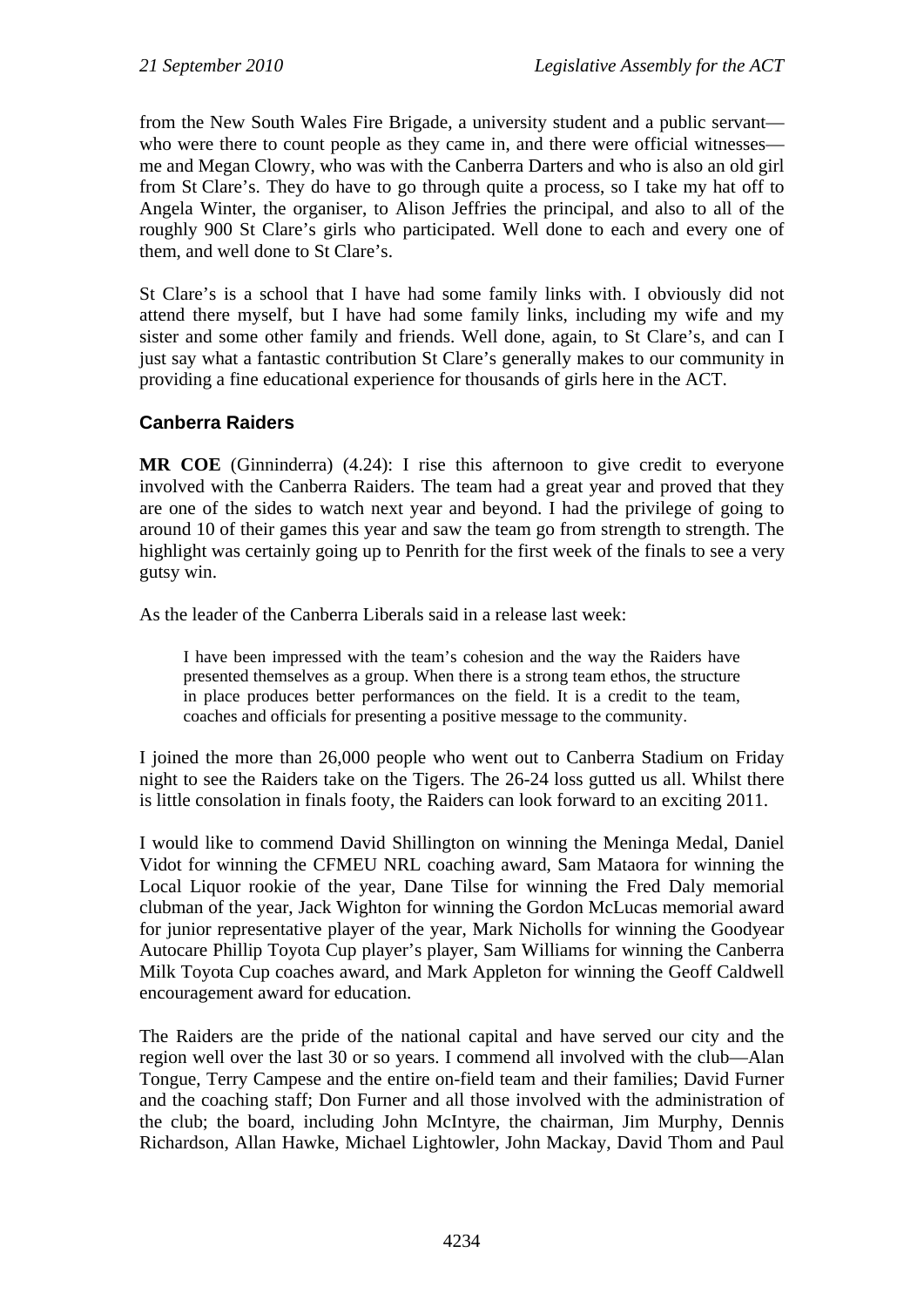Whalan; the medical staff, match day staff, Raiderettes and everyone else who makes the Raiders the team they are.

I also acknowledge the many sponsors, including the following major sponsors: CFMEU, CITEA, Local Liquor, Canberra Milk, Good Sports Territory, the Tradies, Victoria Bitter, Coca Cola, and Powerade. I hope the team's exceptional run home this year will convert to more memberships in 2011 and even more corporate interest. I encourage all Canberrans to get behind the team and to visit [www.raiders.com.au](http://www.raiders.com.au/) and sign up to support the Raiders. Finally, I wish the Toyota Cup Raiders all the best for their preliminary final bout against the Rabittohs on Saturday and also for a speedy recovery for Terry Campese.

#### **Mary MacKillop—feast day Eid-ul-Fitr festival**

**MR DOSZPOT** (Brindabella) (4.27): In my capacity as shadow minister for education and training, I had the pleasure of accepting an invitation from Mr Michael Lee, the principal of MacKillop Catholic college, last Friday, 17 September, to join with over 1,800 students, staff, parents and invited guests for mass at the Tuggeranong basketball stadium to celebrate the feast day of Mary MacKillop, who is soon to be canonised as Australia's first saint.

The mass was concelebrated by Bishop Pat Power, Father Constantine Osuchukwu, Father Mick McAndrew and Deacon Vince Barclay. Invited guests included the foundation principal of the College and congregational leader of the Sisters of St Joseph, Sister Noelene Quinane, and members of her order of sisters as well as the ACT primary and secondary principals from nearby schools and their student representatives. Other special guests included staff and students from St Joseph's, Eden and Bombala, schools that were founded by Mary MacKillop. They made their pilgrimage to Canberra travelling by bus from Eden and Bombala to be present for the feast day mass and the feast day's other special activities.

The feast day mass itself had a vibrant liturgy underpinned with the story and charisma of Mary MacKillop and was met with dignified participation and reverence by college students. A special feature of the feast day mass, was a blessing from Bishop Pat Power to those who were soon travelling to Rome to represent the college at the canonisation of Mary MacKillop on 17 October. These pilgrims to Rome include the college principal, Michael Lee, deputy principal, Michelle Marks, assistant principal, Lois White and student leaders Oliver Oakman, Danika Taggaza, Andre Wilkes and Isabelle Schmidt.

The mass was followed by feast day celebrations at the Isabella campus where 1,650 students, including the visiting students from Bombala and Eden, gathered to enjoy a fun-filled day of activities and stalls which included hot dog stands, jumping castles, sausage sizzles, face painting stalls, student bands and a special athletics event called the MacKillop gift.

I was again impressed with the visible enthusiasm and commitment of staff and students. This is indeed a college of great vibrancy, life and love, and it is in the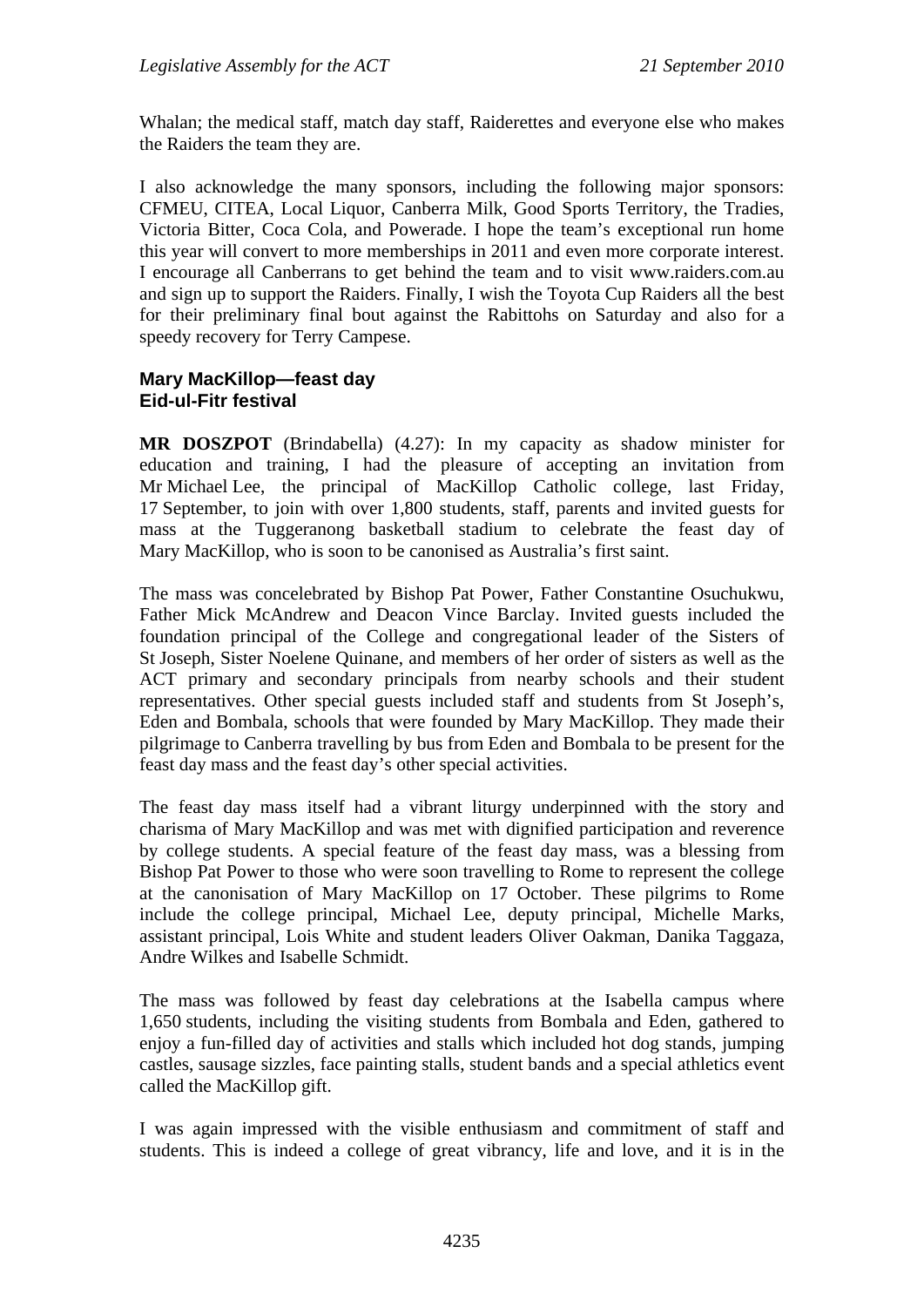heartbeat of this great college and the whole college community that the spirit and example of Mary MacKillop lives on. This great Australian and her dedication to the homeless, the new immigrants, the lonely and the unwanted, her legacy through the Brown Joeys is still delivering today, her message of reverence for and recognition of human dignity, and this recognition of her life and example in Rome in a few weeks time will hopefully keep inspiring all of us, not only within Australia and Canberra and in our Tuggeranong and Canberra communities but worldwide.

I offer my sincere congratulations to Mr Michael Lee, the principal of MacKillop Catholic college and Ms Sandra Darley, the acting principal in Mr Lee's absence, as well as the school executive, Mrs Michelle Marks, Mr Paul O'Callaghan, Mrs Lois White and all the staff at the college for a very well organised and inspirational event last Friday.

Also, in my capacity as shadow minister of multicultural affairs, I was privileged to receive an invitation from the acting chair of the Canberra multicultural forum, Mrs Diana Abdul-Rahman, to attend on Sunday the celebration of Canberra's inaugural Eid-ul-Fitr festival. The Eid-ul-Fitr is a festival celebrated in Muslim communities around the world to mark the end of the month of Ramadan, during which Muslims fast from sunrise to sunset. Chief Police Officer for the ACT, Roman Quaedvlieg, is to be commended for the initiative in the sponsoring of this event by the Australian Federal Police.

In his speech at the opening of the festival, he commented that the festival, which is celebrated by Muslim communities around the world, is also an opportunity to bring together people of many faiths here in Canberra, and this inaugural event was certainly very successful in bringing this to fruition, with over 3,000 Canberrans from all walks of life joining with the Muslim community to celebrate the end of the Muslim holy month of Ramadan on Sunday.

I would like to thank Mrs Diana Abdul-Rahman, Mr Ahmed Youssef and other leaders within the Muslim community for their hospitality and for their great work with the Australian Federal Police to make this inaugural event such a success.

### **International affairs—Pakistan**

**MS BURCH**: (Brindabella-Minister for Disability, Housing and Community Services, Minister for Children and Young People, Minister for Ageing, Minister for Multicultural Affairs and Minister for Women) (4.32): I rise to speak about the recent catastrophe in Pakistan. I would like to offer my condolence to the local communities which have lost family and friends in this tragedy. As the ACT Minister for Multicultural Affairs, I come into regular contact with leaders of the Pakistani community. The Pakistani community in Canberra is a close-knit one, and one that participates in all aspects of Canberra life.

We are all aware of the terrible floods that continue to affect Pakistan. Unprecedented heavy monsoonal rains began on 26 July, which is almost two months ago, and the flooding continues to overwhelm the region. At least 160,000 square kilometres of land now lie under water. More than 2,000 people have lost their lives, with that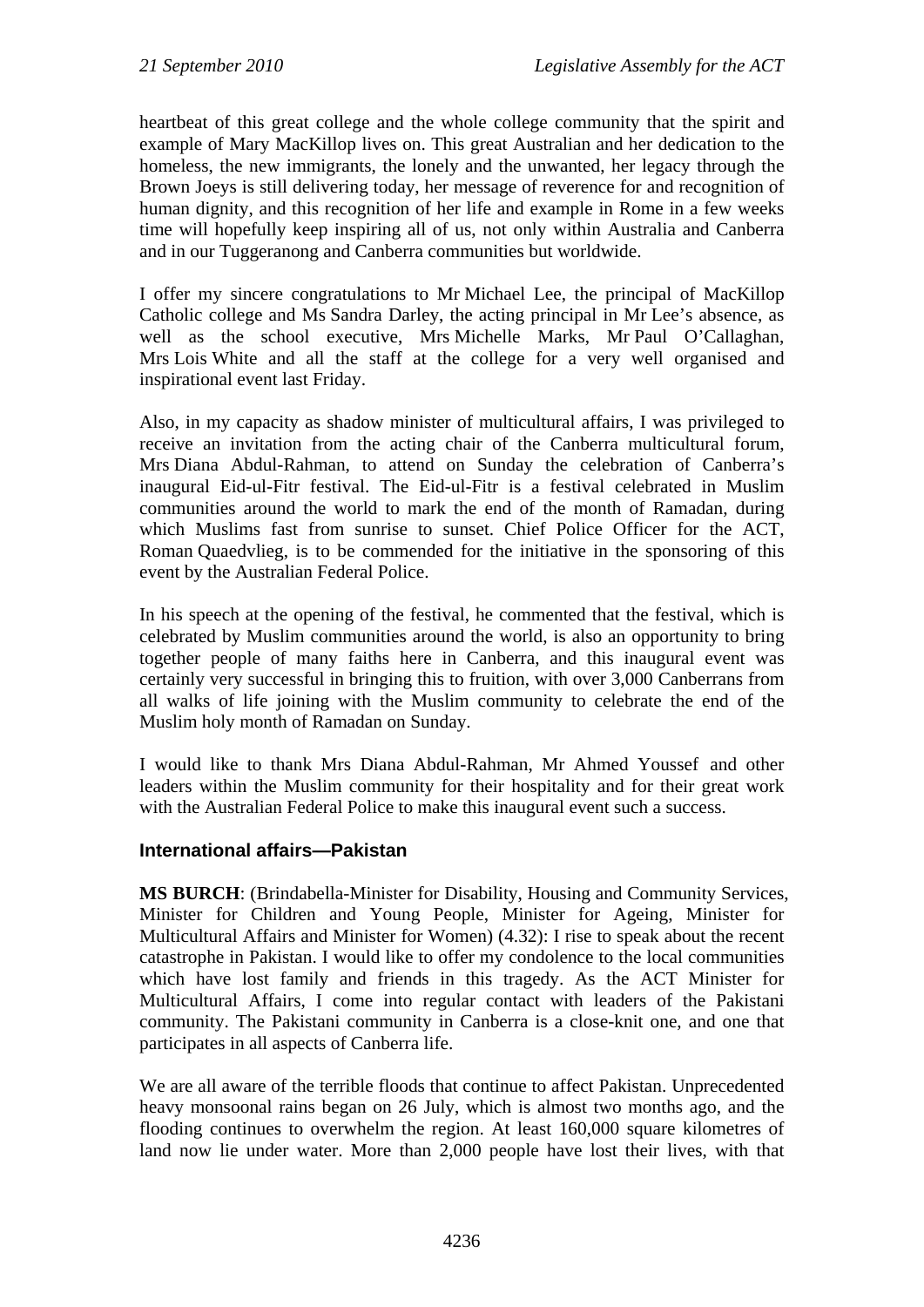number set to rise as disease flourishes in these conditions. One million homes have been swept away, and nearly 20 million people require food, shelter and emergency care—almost the entire population of Australia.

The scale of this catastrophe is so immense that it is difficult to comprehend. The number of people devastated by the floods in Pakistan is greater than the number of those affected by the Indian Ocean tsunami, Cyclone Nargis, the Kashmir earthquake and the earthquake in Haiti combined. There has been enormous damage to Pakistan's infrastructure. Roads, bridges, homes, schools, hospitals, communications networks and irrigation channels have been destroyed and must be rebuilt. The suffering that the people of Pakistan have experienced will live with them and in their hearts for years to come, but the stories of resilience and determination to survive and to build new lives give us hope and renew our belief in the tenacity of the human spirit.

As I have said in my opening remarks, I know that many in the Canberra community have friends and relatives in Pakistan. Canberra is also home to more than 1,000 people of Pakistani descent, who make a valuable contribution to our vibrant and culturally diverse city. Many Canberrans have been active in raising money and resources to support victims of the floods. There have been numerous personal contributions, as well as large-scale organised efforts.

There have been many concerned Canberrans, but I would like to acknowledge the tireless efforts of Mohammed Ali, a local community leader and very proud Canberran, who has raised awareness at the grassroots level of the ongoing disaster in Pakistan. Mr Ali initiated an appeal for donations in kind in conjunction with the Canberra Islamic Centre and the Pakistan association of the ACT. In just over 10 days, Canberrans of all faiths and walks of life donated enough food, shelter, medicines, clothing and other vital resources to fill a five-tonne truck twice over, an amazing effort and testament to the generosity of Canberrans. Mr Ali has been active in charity events for several years and is selfless in his efforts.

Last week the Chief Minister announced that the ACT government would be donating \$100,000 to UNICEF to support the victims of this natural disaster. I know that this gesture of support on behalf of our city will make a real difference to the lives of the people of Pakistan, and I am sure that collectively our thoughts remain with them.

**Leukaemia Foundation ACT Policing—facilities Battle of Britain—70th anniversary Inner South Community Council**  *Canberra Times* **fun run International affairs—Pakistan** 

**MR HANSON** (Molonglo) (4.35): On Friday night, I attended the Light the Night event hosted by the Leukaemia Foundation at Glebe Park. It is supporting people with blood cancer. At the outset I would like to thank Marie Hutley Jackson from the Leukaemia Foundation for putting the event on and hosting it.

For those who are not aware, leukaemia is a very prevalent disease—that and the other blood cancers, including myelomas and lymphomas. The Light the Night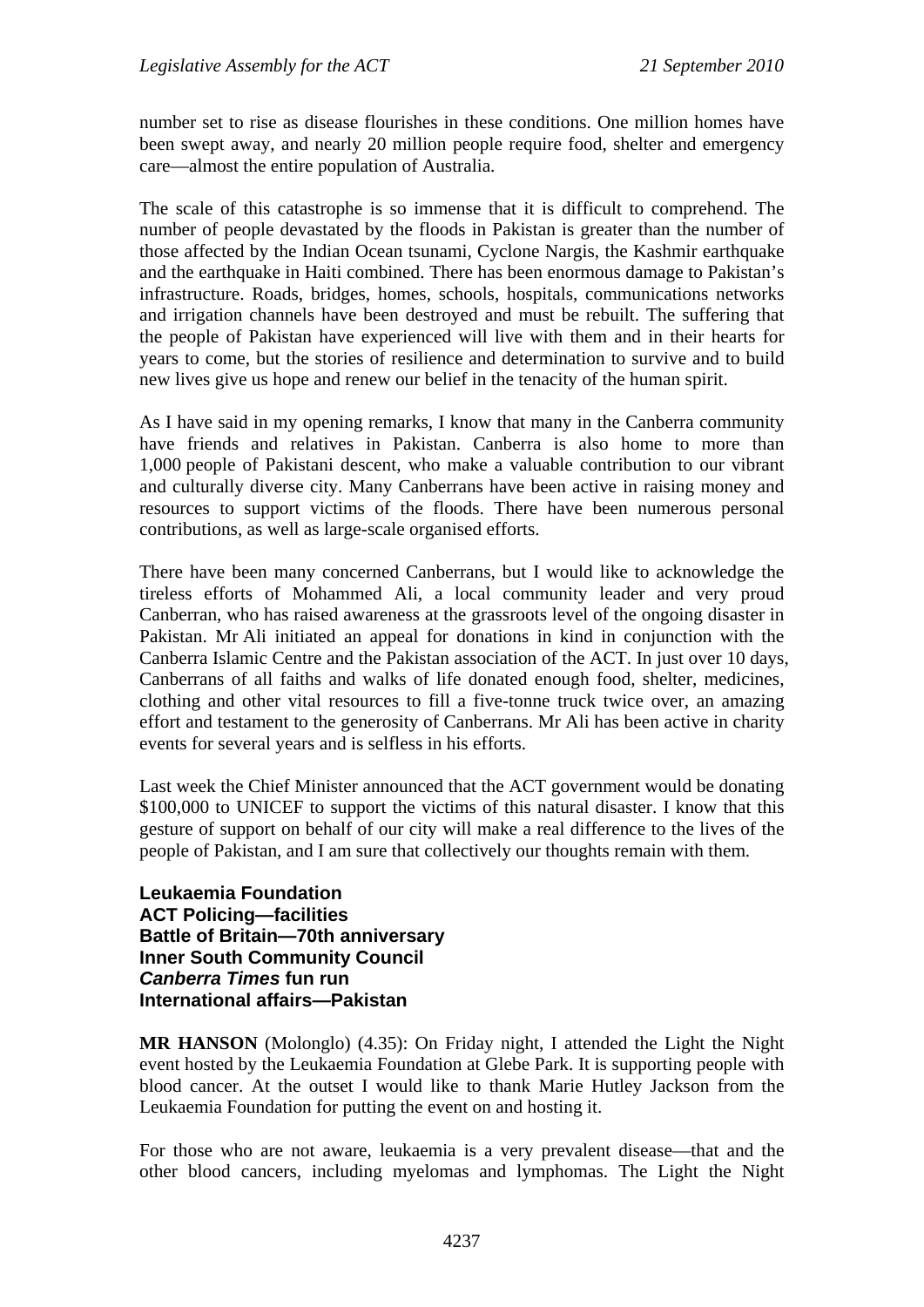function gives an opportunity for those who are suffering from blood cancers, those who are supporting the Leukaemia Foundation and people with blood cancers, or those there in memory of someone, to go and light a balloon in memory and in support of the Leukaemia Foundation and individual suffering.

If you look at the statistics, certainly a lot of people are suffering. In Australia, the statistics tell us that every hour of every day someone is diagnosed with a blood cancer. Every two hours someone in Australia will lose their life to a blood cancer. In Canberra, about 200 people are diagnosed every year.

The event was an important one for the people that are involved with the Leukaemia Foundation. I would like to thank not only the people that attended but also the people who tirelessly toil in our health system—the medical staff, the nurses, the doctors and the other professionals, and the researchers. Dr Anna Johnson was there on the night. Government can only do so much. Without organisations like the Leukaemia Foundation, there is no doubt that there would be individuals and families who would miss out on much-needed support. The Leukaemia Foundation is currently supporting over 350 people from our local region. I would like to congratulate them on all that they do.

The money raised on the night will make a real difference in people's lives—for people who are suffering from blood diseases or caring for someone. It will also help the foundation in the much-needed research work that they do.

The night culminated in a walk, where everyone with their balloons walked around Glebe Park. It was very moving. I had the opportunity to speak to people carrying gold balloons, who were there in memory of someone; people carrying white balloons, who were suffering from a disease; and fellow supporters, as I was, with blue balloons. It was a great night. I thank the Leukaemia Foundation. I am yet to confirm that I will be shaving my head next year. I am in some sort of conflict about that one, I have to say. It would not be a pretty sight.

I would like to move to some other items. I would like to echo Mr Seselja's comments about the tour that was conducted with ACT Policing and echo what he said about what a difficult job police do and what a magnificent job ACT police do.

In the last week I went to two events for the Battle of Britain. For those that do not know, it is the 70th anniversary of the Battle of Britain this week—a momentous battle that turned the course of history, one might say. There was an event at the War Memorial, and there was also a service on Sunday, which I attended. I would like to thank Air Marshal David Evans and Air Commodore Peter McDermott for their involvement and for putting on those events.

I would like to thank the Inner South Community Council. They had an event last week, a meeting, which was their first proper public meeting. It was very well attended. I would like to pay special tribute to a couple of people that attended— Neil Savery and Gary Rake, one representing the NCA and one the ACT government. They faced a lot of questions, and they did so very well. People do get emotional; people do get particularly concerned about developments that are occurring in their areas. They both handled it very well.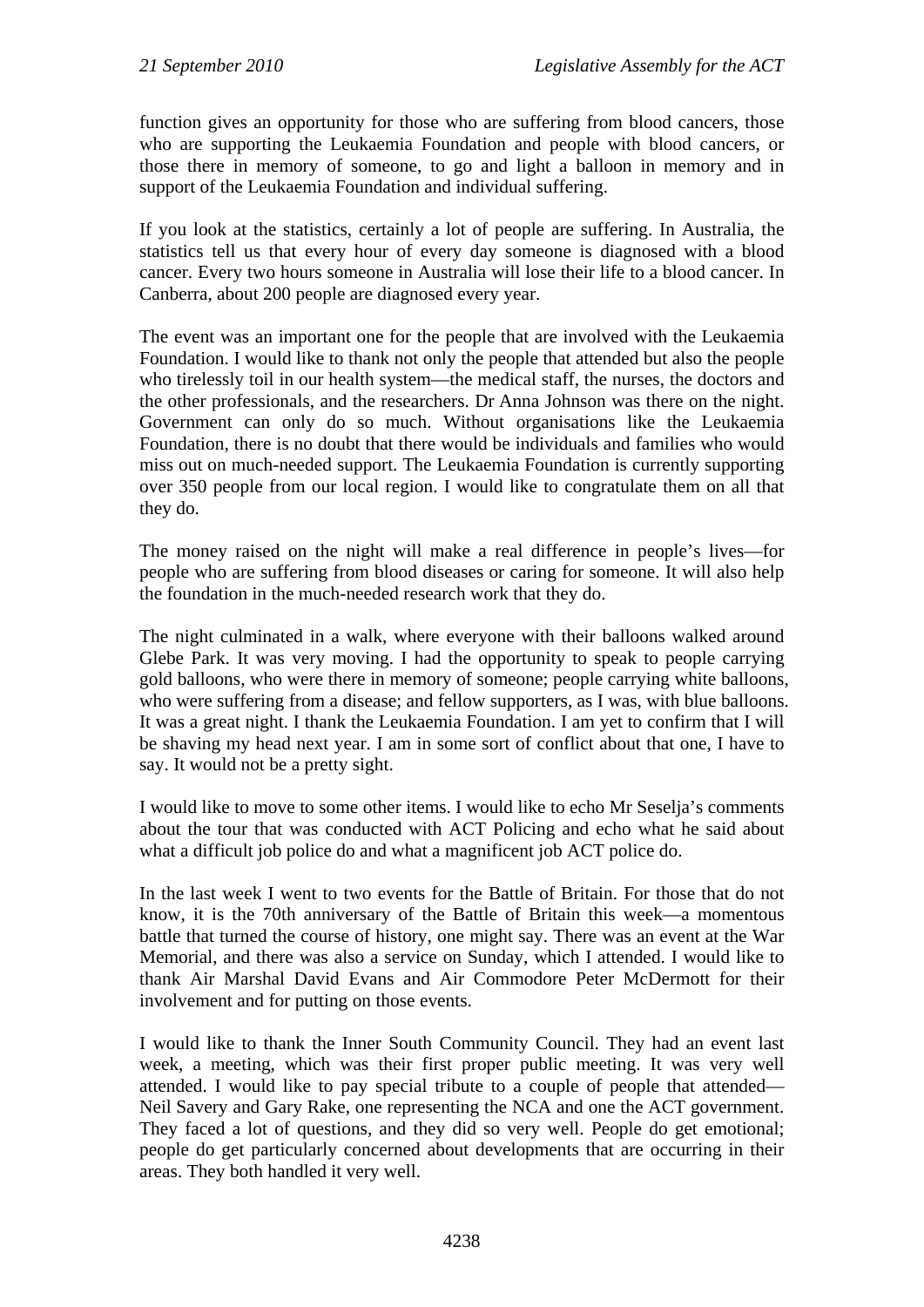Finally, the *Canberra Times* fun run was held recently. I commend everyone involved in that and say well done to everybody who ran. I ran in it. I was a bit slower than I was at the Mother's Day classic, I would have to say. Winter had not been kind to me; I was five minutes slower. I was sad to see that Mr Seselja was not there. I looked for him. Normally I look behind me, over my shoulder, to see if he is there. But no.

#### *Mr Barr interjecting—*

**MR HANSON**: No. He was not to be seen, Mr Barr. I was very disappointed. I was once again looking for him, but he was not there.

Finally, I would like to commend Ms Burch for her words on Pakistan. It is not often that I agree with what she says in this chamber, but I agreed with everything she said tonight and I would like to echo her sentiments.

### **ArtSound FM**

**MRS DUNNE** (Ginninderra) (4.40): As a member of community radio station ArtSound FM, I am pleased to advise the Assembly that ArtSound has been awarded this year's ACT community media award. This award is sponsored jointly by the Public Relations Institute of Australia and the Chief Minister, and it marks continued cooperation between PR professionals and the media in Canberra.

ArtSound's award recognises its many years of support for music and arts in the Canberra region. The citation reads "ArtSound FM's many years of high quality music broadcasting by its dedicated volunteers and its encouragement of local musicians has enriched the life of the Canberra region". Importantly, this award is not something that an organisation can apply for. Winners are chosen because they demonstrate best practice. The award is part of the PRIA's national Golden Target Awards competition. ArtSound has become a contender for the PRIA's national award for excellence, to be announced in Darwin in October.

ArtSound has been operating in Canberra since 1983 and has a strong focus on promoting local music and arts. ArtSound's work in the community is not limited to radio broadcasting. ArtSound has been actively recording performances and now has the largest collection in the ACT of recordings of local concerts, recitals, book and poetry readings, plays and debates. This is testament to their commitment to Canberra's flourishing arts community.

In addition, ArtSound offers sound preservation services to the public so that vinyl and tape recordings can be cleaned up and transferred to CD. Family sound heirlooms can thus be preserved for future generations. ArtSound's professional recording studio is state of the art and boasts recording many commercial release CDs.

ArtSound's activities do not stop there. It also offers training courses for anyone with a hankering to become a radio presenter. The courses are highly professional, run by experienced ArtSound presenters who between them have well over 100 years of broadcasting experience. A number of ArtSound presenters are now pursuing professional radio and television careers.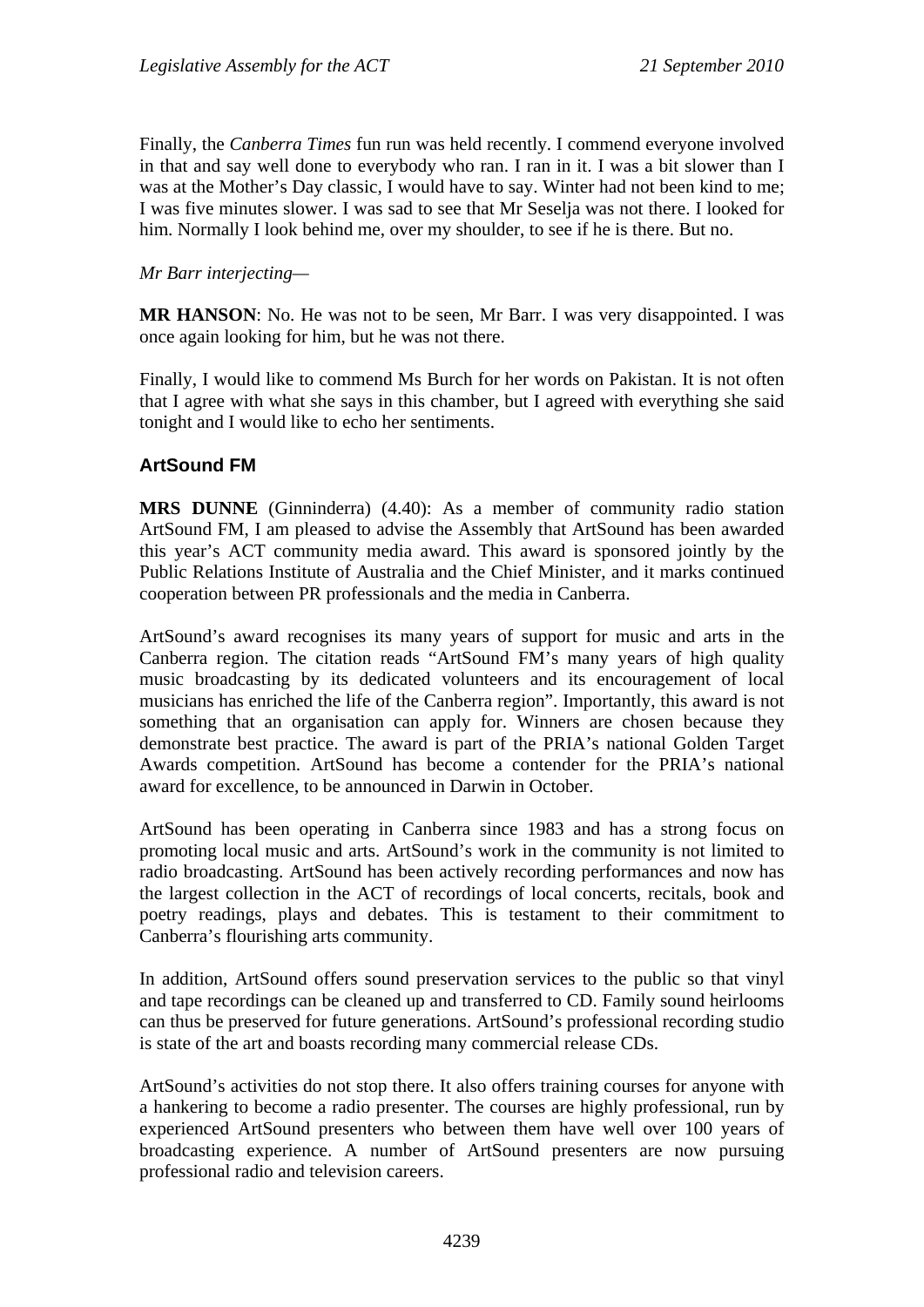Of course, ArtSound's main game is broadcasting. That is what it has been doing full time, 24/7, for over 10 years. All the broadcasting is presented by an army of over 100 volunteers. ArtSound could not do all of this without the support of the community and sponsors. Over 1,000 members support ArtSound and a large number of sponsors have seen fit to throw their support behind the organisation. The ACT government has been a very strong supporter of ArtSound, as has Actew Corporation. The Canberra Southern Cross Club is also a longstanding major sponsor, and it is good to be able to acknowledge that support as well as that of many other sponsors of ArtSound here today.

Recently, ArtSound announced a program called "ambassadors circle". This program enables supporters of ArtSound to act as ambassadors for the station and its many activities. The organisation's patron, His Excellency Michael Bryce, was proud to make the announcement of the Ambassadors Circle recently at Government House.

I congratulate ArtSound and I wish it well for its future success, particularly in the run-up to its major fundraising activity, its radiothon in November. There will be opportunities for members to visit the ArtSound facilities and see first hand just how excellent they are—but also, more importantly, see the excellence of the work that is done by many volunteers. I encourage members to put their hands in their pockets and become a financial supporter of ArtSound during the radiothon in November.

### **Education—special needs**

**MR BARR** (Molonglo—Minister for Education and Training, Minister for Planning, Minister for Tourism, Sport and Recreation and Minister for Gaming and Racing) (4.44): Recently, I joined the ACT education department, the Catholic Education Office and the Association of Independent Schools at Old Parliament House to publicly launch a new plan and partnership to improve educational outcomes for students with disabilities in all ACT schools. The excellence in disability education strategic plan 2010-13 will guide us as we take on the most important of challenges, making sure that every young Canberran gets an education that helps them reach their potential.

If an education system is working properly, every student will find education a challenge. But some kids face special challenges when it comes to education—and none more so than those with disabilities. Just as these students face extra challenges and have to work harder, so must all of us involved in education. That is why I am very pleased that the Catholic Education Office and the Association of Independent Schools are joining with the ACT Labor government to work more closely together for the benefit of students with a disability in the ACT.

Members will recall that last year I commissioned Professor Tony Shaddock to conduct an in-depth review into disability education in the territory. The Shaddock review now forms a sound basis for long-term planning for disability education. The contribution made by the Catholic Education Office and the Association of Independent Schools to the Shaddock review and the development of the strategic plans we launched has set a firm foundation for cooperation in the area of special education.